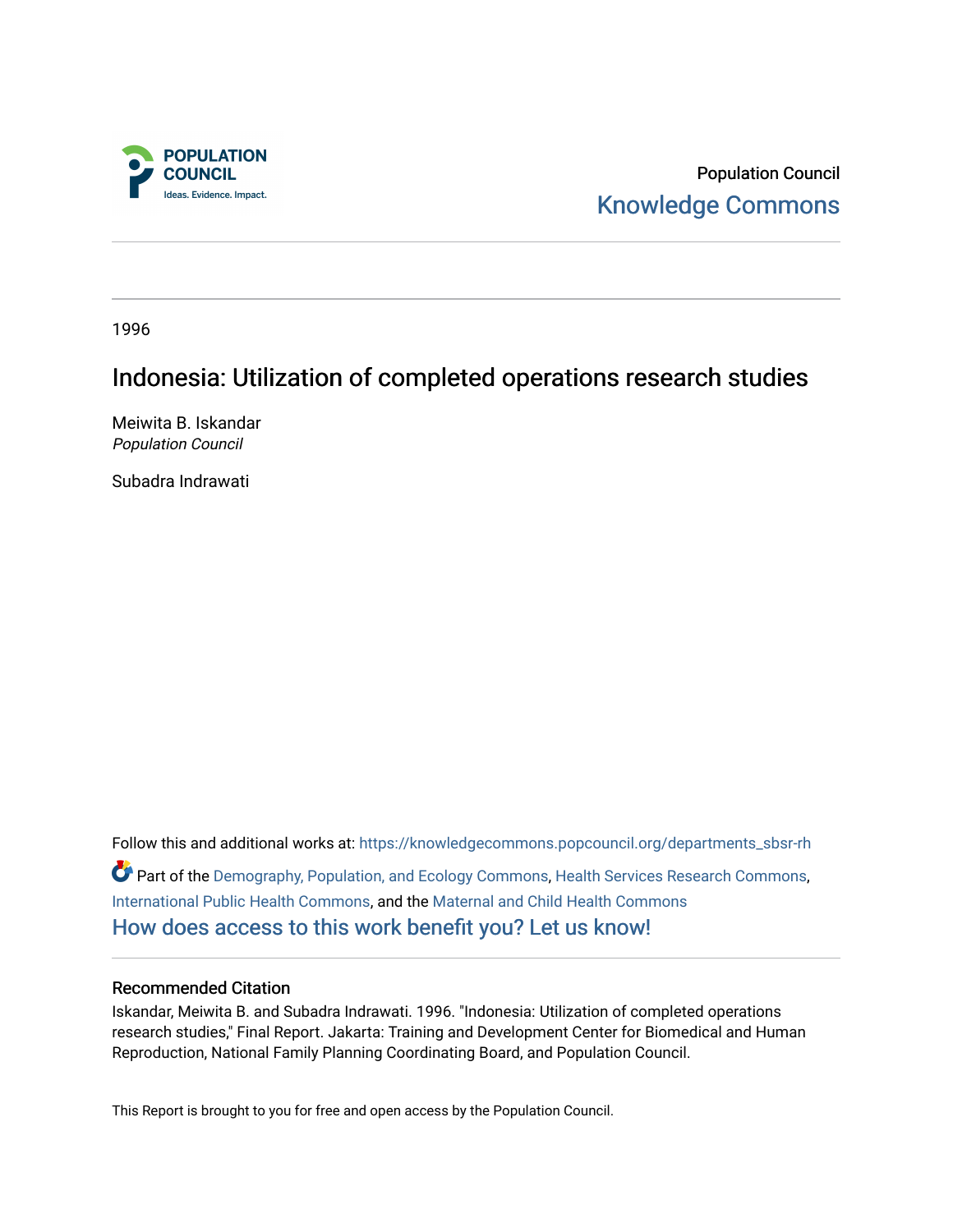# **INDONESIA: UTILIZATION OF COMPLETED OPERATIONS RESEARCH STUDIES**

# **FINAL REPORT**

Meiwita B. Iskandar Subadra Indrawati

PC in house project #03286

# **TRAINING AND DEVELOPMENT CENTER FOR BIOMEDICAL AND HUMAN REPRODUCTION NATIONAL FAMILY PLANNING COORDINATING BOARD**

# **THE POPULATION COUNCIL**

ASIA & NEAR EAST OPERATIONS RESEARCH AND TECHNICAL ASSISTANCE PROJECT

November 1996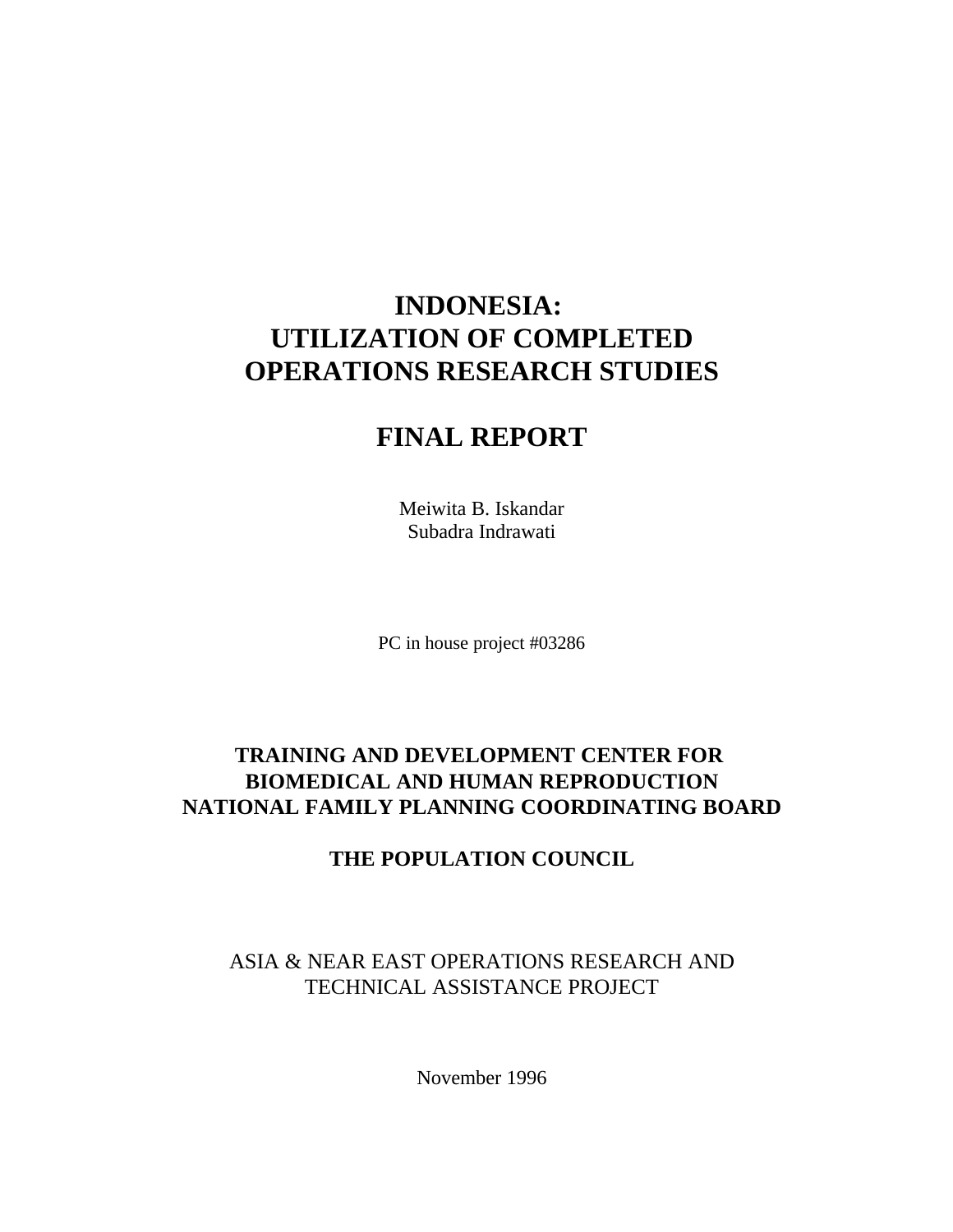## **ACKNOWLEDGMENTS**

This project was conducted with support from the Population Council's Asia and Near East Operations Research/Technical Assistance (ANE OR/TA) Project. The ANE OR/TA Project is funded by the United States Agency for International Development, Office of Population, Health and Nutrition, under Contract No. DPE-3030-C-00-0022, Strategies for Improving Family Planning Service Delivery. The authors would like to thank Dr. Hasan M. Hoesni MPH, Head of Center for Biomedical and Human Reproduction Research of the National Family Planning Coordinating Board (BKKBN) and other bureaus of the BKKBN for their support and assistance. Special thanks are due to Dr. Valerie J. Hull, Catherine Vickers, and Jeremy Shiffman for their editing advices, and Herna Lestari for her assistance in typing and preparing background materials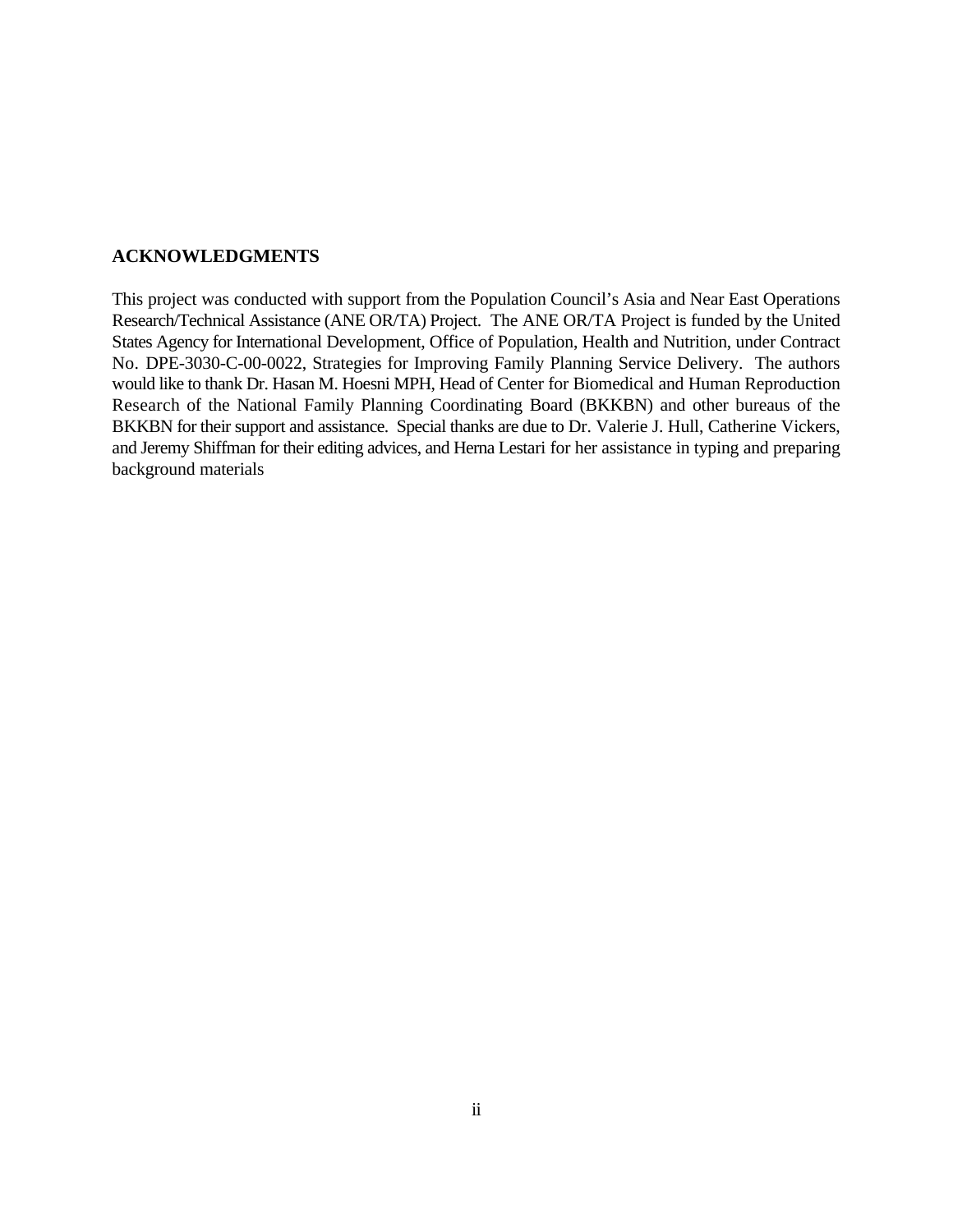# **Table of Contents**

| 1. |                     |  |  |
|----|---------------------|--|--|
| 2. |                     |  |  |
| 3. | Analysis            |  |  |
| 4. |                     |  |  |
| 5. | 5.1<br>5.2.<br>5.3. |  |  |
|    |                     |  |  |
|    | <b>REFERENCES</b>   |  |  |

# **APPENDICES**

| Appendix A. List of Research Reports Collected |
|------------------------------------------------|
| Appendix B. Type of OR Studies                 |
| Appendix C. Type of Respondents                |
| Appendix D. List of Selected OR Studies        |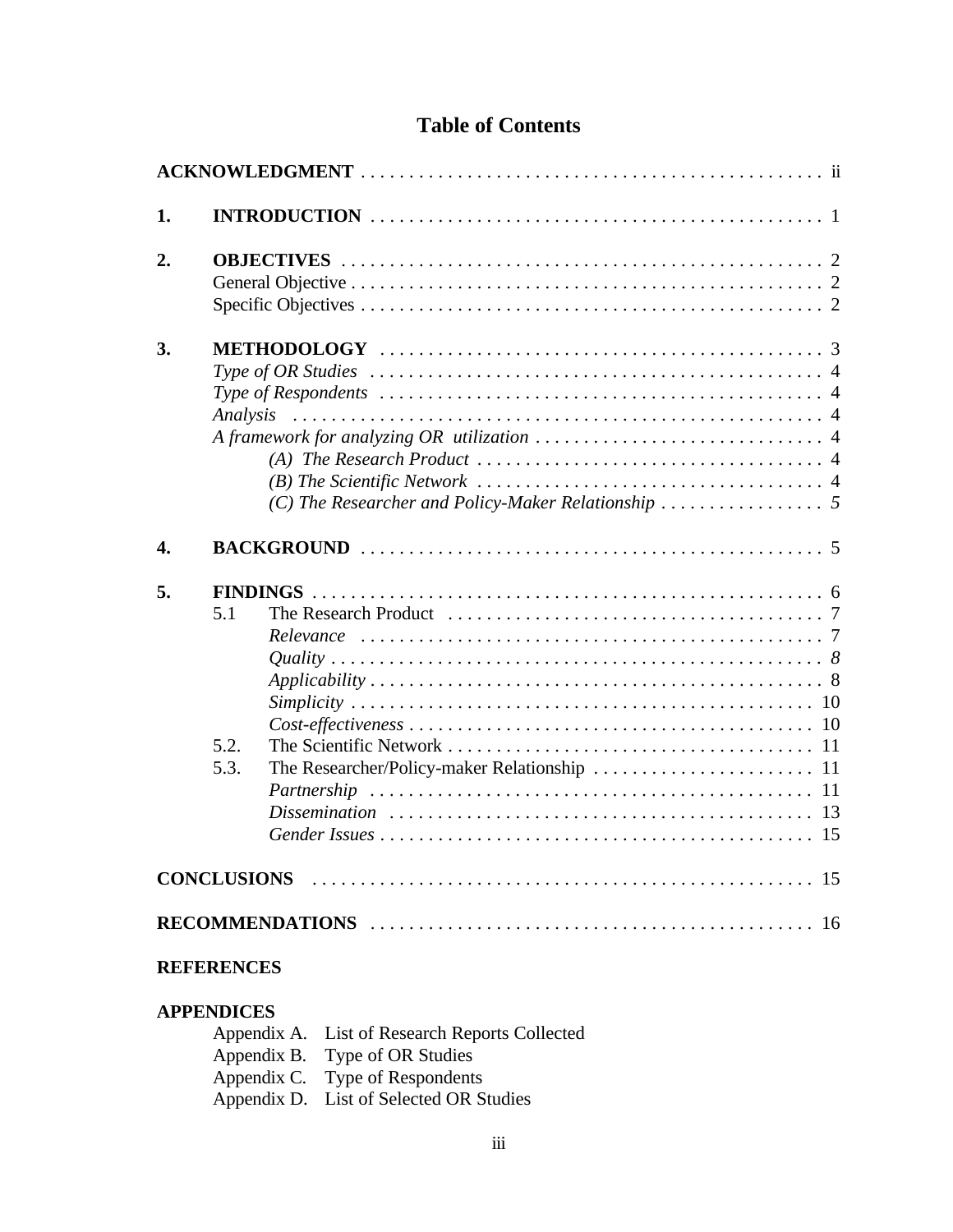### **1. INTRODUCTION**

In the past eight years, many operations research (OR) in family planning programs had been implemented to increase the availability, accessibility, and acceptability of services desired by family planning users. In addition to that, OR has been employed to improve quality and sustainability by studying the performance, efficiency, and effectiveness of services delivered by providers. Nonetheless, relatively little is known about the true effects of OR studies in identifying and solving program problems in order to support the planning and coordinating functions of a particular program.

An indicator of OR effectiveness is the extent of which OR results/recommendations are utilized by managers and policymakers to improve existing delivery activities and plan future ones (Fisher et al, 1991:66). Utilization is closely inspired by information dissemination, and therefore the process of OR is actually incomplete unless sufficient attention is given to information dissemination and utilization (ibid, p.64). On the other hand, it is realized that to measure utilization of the OR results is not simple. Most of the times OR study results were not accepted completely nor implemented immediately to change an entire program. another case, it might not be the results but the OR process that should be adopted to identify problems and alternative solutions.

In August 1989, USAID signed its last bilateral assistance agreement with the National Family Planning Coordinating Board (NFPCB), known as "BKKBN" (Carpenter-Yaman, 1990:1). The family planning program in Indonesia was considered as "ready to graduate" from AID support, which meant a substantial reduction of AID support to Indonesia was already on its way. Between 1990 and 1995, AID support to OR studies in Indonesia was narrowed formulating plans for the national implementation of a mature family planning program, in contrast to supplying sufficient quantities of contraceptives at the village level services. In this context, the Office of Population and Health has put OR as the heart of the 1989-1994 strategic plan, resulting in the initiation of the Asia Near-East Operations Research and Technical Assistance (ANE OR/TA) in fiscal year 1990, under the global umbrella project "*Strategies for Improving Service Delivery.*" The five-year contract was competitively awarded in July 1990 to the Population Council.<sup>1</sup> Specific project activities consist of:  $(1)$ 

<sup>&</sup>lt;sup>1</sup>) The Asia OR/TA project will be continued for another five-year period (1995-2000) under a new contract (with or without the same contractor).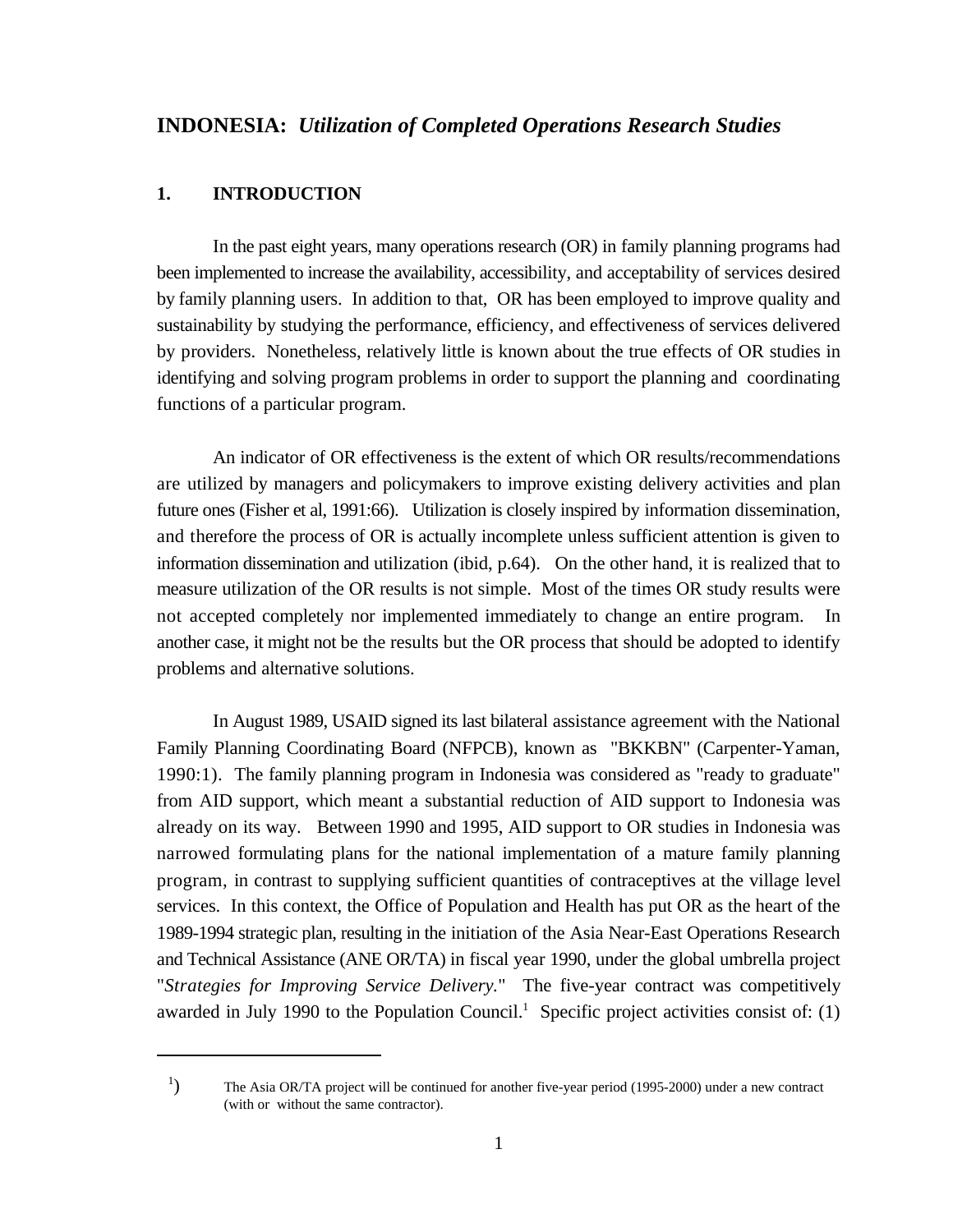development and implementation of OR subprojects to respond to regional and country-specific needs; (2) dissemination of OR methodologies and subproject results in ANE countries; (3) technical assistance to solve delivery problems without formal OR studies; and (4) institutionalization of OR as a problem-solving tool for family planning managers (Trayfors, Schuler and Blomberg, 1994: vii).

The NFPCB or BKKBN officials were actually quite eager to carry research, as reflected in the 1984 set up of three centers: the Center for Biomedical and Human Reproductive Research, the Center for Population and Family Planning, and the Center for Family Welfare (BKKBN & UNFPA, 1991: p.7). Recently, these centers have been reorganized into further development of four centers: Center for Biomedical and Human Reproductive Research (PUBIO), Center for Program Training of Employees and Workers (PULAP), Center for Population and Development (PULDU), and Center for Family Welfare Development (PULIK). These centers have conducted collaborative activities with various universities and NGOs in implementing research including OR studies in the past decade.

The Population Council, in close collaboration with PUBIO, was requested to assess the extent to which the goal of OR - *utilization of operations research results* - is fully realized. As a result, this assessment highlighted 26 OR studies mostly carried out between 1988 and 1995 (see Appendix D). Funding support for this activity is provided by the 1995-1997 extension phase of USAID-supported ANE OR/TA Project for Indonesia.

## **2. OBJECTIVES**

### **General Objective**

Evaluation of the utilization of past OR studies to improve planning, coordinating, training and evaluation functions of program managers in attaining family planning program policy improvement.

### **Specific Objectives**

- (1) Obtaining a description of past and on-going OR studies and document listed follow-up actions recommended by these studies;
- (2) Obtaining information on the utilization of the above OR results/recommendations by policy makers and managers in Indonesia;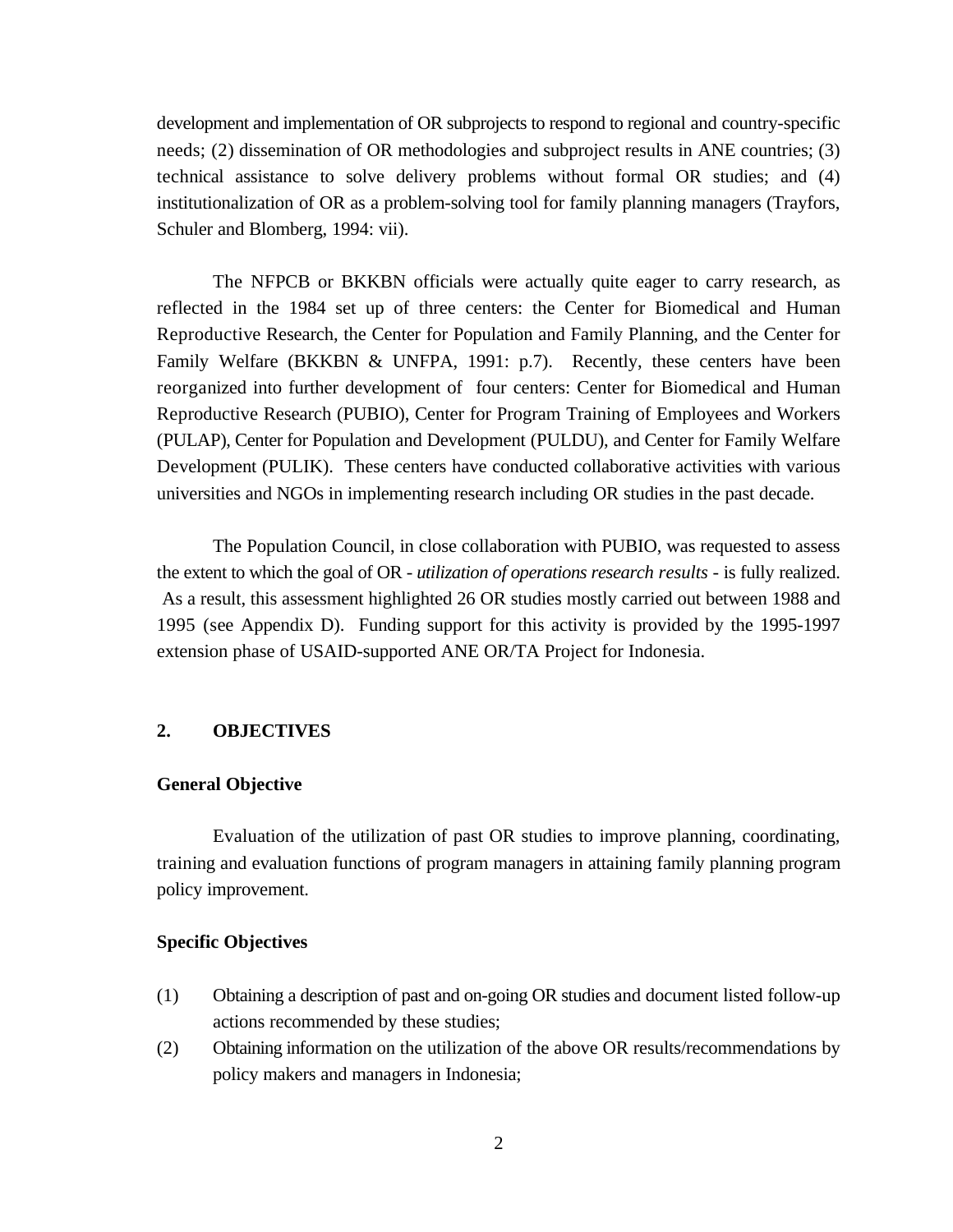- (3) Obtaining information on any follow-up research, formal policy change, piloting of interventions based on previous OR recommendations, and other activities which can be related to prior OR research results;
- (4) Identification of barriers in the optimal use of the OR results and analysis of conditions under which OR results are optimally used;
- (5) Provision of recommendations concerning the design of a follow-on OR project in the region.

## **3. METHODOLOGY**

The study began in April with searching for OR studies conducted under the ANE/OR TA contract 1992-1995. Besides the Population Council's ANE OR/TA project, there are other sources of funds for OR in Indonesia, therefore, additional OR activities funded directly by USAID, the World Bank, Asian Development Bank, and UNFPA in late 1980s and early 1990s were also included. The final list of 26 OR studies, which were screened out of 79 project reports collected, did not cover all OR studies which have been conducted in Indonesia, but has covered a wide range of topics (see attached **Appendix A**). After the collection of OR reports was completed, and a list of summaries was assembled, the semi-structure questionnaire was pretested, and then individual interview was administered between May 23 and July 31, 1996. The list of OR study titles was given to the respondent before the interview to refresh memory about the problem studied. Once the respondent recognized the title, a summary of that particular OR was provided to revive details of that OR process, results and recommendations. During the interview, consent was sought from the respondent to record the interview into a tape-recorder. On average, the length of interview ranged between 35 to 45 minutes for each respondent.

Questions in a semi-structured questionnaire were designed to address the following aspects: dissemination forum (the concerned audience), utilization of OR findings, perceived quality and scientific recognition from the bureaucrats and academic network, perceived advantage of results, what were the particular follow-up activities to specific recommendations that have been taken by any division in BKKBN or MOH, and whether there were other factors in the policy makers world that may affect OR process or results utilization. Another two broader issues on the International OR agenda which were also discussed with respondents were: (1) the policy process, how were policies consensus made across the hierarchical echelons of BKKBN, and (2) gender sensitivity in OR research, and the links to a wider Reproductive Health research. Data analysis began in August, and report writing began in September 1996.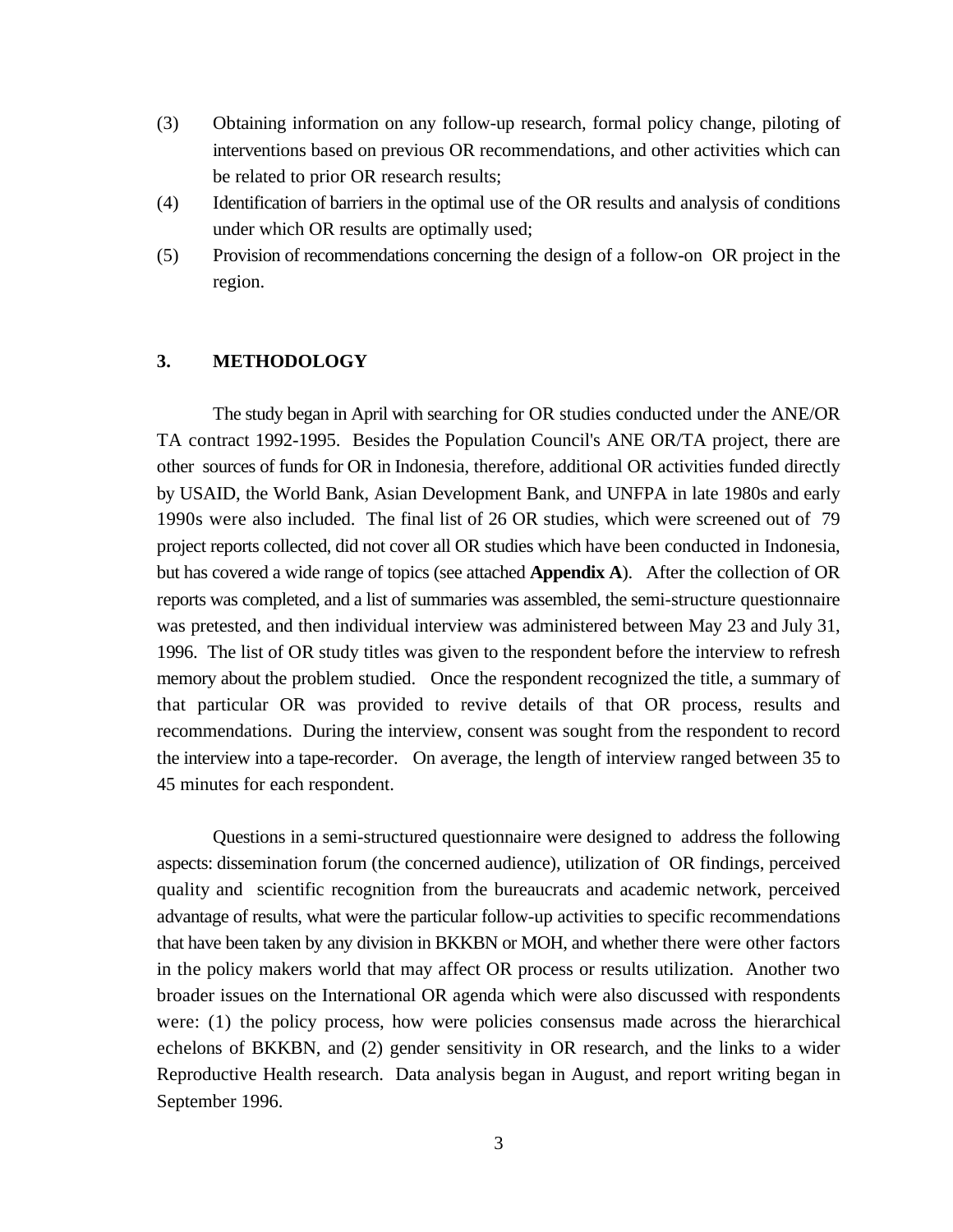*Type of OR Studies.* Out of 26 OR studies documented in this study, 10 can be classified under *Exploratory/Diagnostic Studies*; 10 can be classified as *Field Intervention Studies*, and 6 can be classified as *Evaluative Studies*. These OR studies were implemented between 1988 and 1995 (see **Appendix B**).

*Type of Respondents*. A total of 38 THE NFPCB officials who work in the two headquarter offices of THE NFPCB Halim and THE NFPCB Cawang were interviewed. From the highest (Echelon-1) to middle-manager administrative rank (Echelon-3), the interviews successfully involved 3 respondents from Echelon-1, 14 respondents from Echelon-2, and 21 respondents from Echelon-3. Genderwise, all Echelon-1 respondents are males, only 4 out of the 14 Echelon-2 respondents are females, but 8 out of the 21 Echelon-3 respondents are females (see **Appendix C**). Due to the recent repositioning of BKKBN officials at the headquarter office, and the fact that there is a high mobility between officials' position at central, regional and province levels, the selection of respondents at BKKBN has included officials who expressed their opinion on behalf of their divisions/bureaus (current position), and those who expressed individual opinion only because they are no longer in the positions they had before.

*Analysis*. The collected 26 OR studies were descriptively examined, compared one to another and classified according to OR types (*Exploratory/Diagnostic Studies*; *Field Intervention Studies*, and *Evaluative Studies*). For each OR study, a 1-2 page summary consisting of title, objectives, methodology, site(s), institutions and donor agency involved, findings and recommendations was composed (see **Appendix D**). Then, a simple content-analysis across all research summaries was conducted using a simple framework described below.

*A framework for analyzing OR utilization*. Based on available literature on linking health research to policy, this study adopts Fitzroy Henry's framework from Council on Health Research for Development (COHRED) which focuses on three elements of the research/policy link: (A) the research product; (B) the scientific network; and  $\odot$  the researcher/policy-maker relationship (Henry, 1996:1,4).

*(A) The Research Product*. This includes aspects such as *relevance* of OR to the country specific needs, *quality* of research work, *applicability* of research findings, *simplicity* of research tools, and *cost-effectiveness* of research recommendations.

*(B) The Scientific Network*. This views whether the OR was perceived as a comprehensive research that can provide answers to the *why* and *how to improve* questions raised by policymakers, and recognized by other researchers in the scientific network.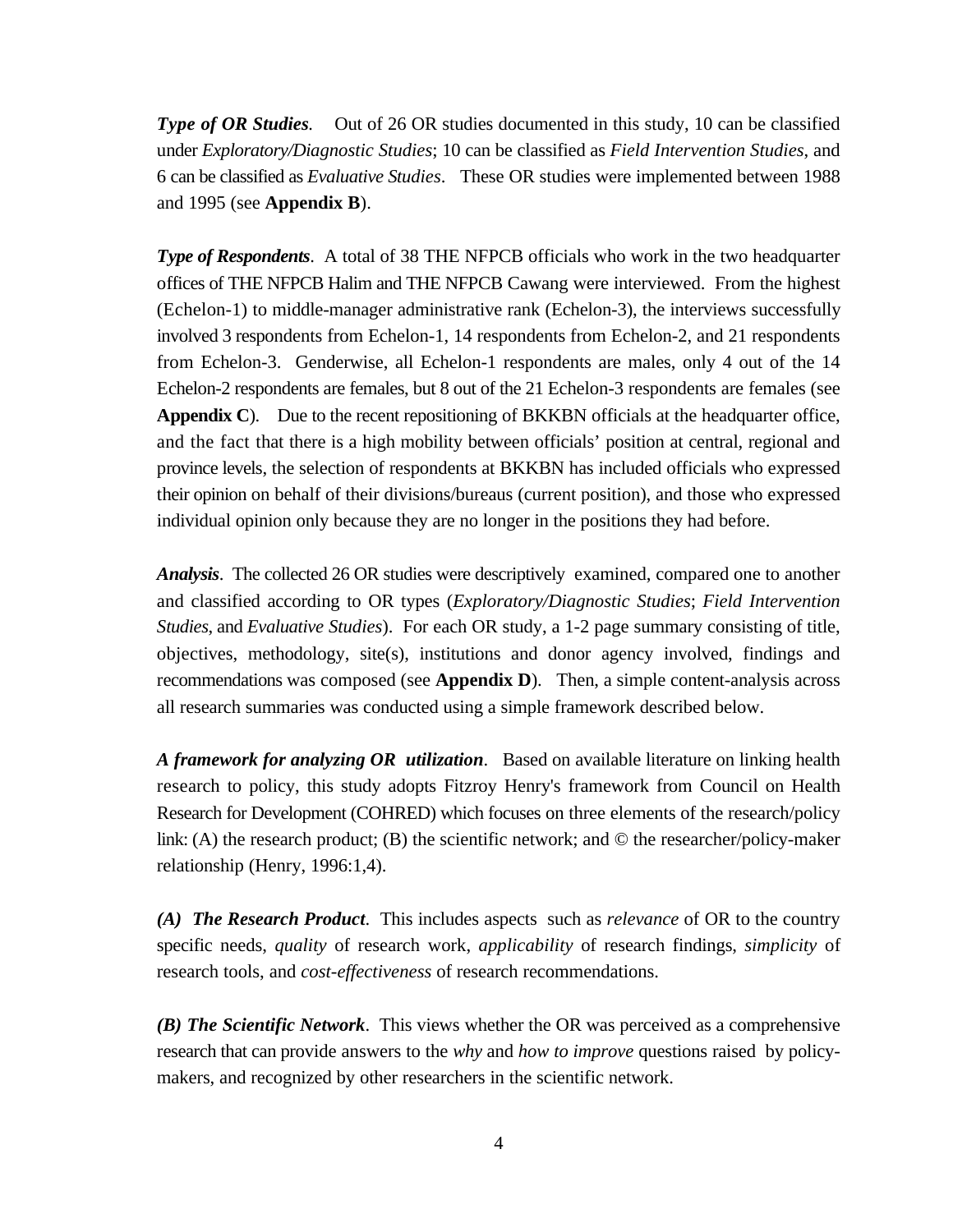*(C) The Researcher and Policy-Maker Relationship.* This covers interpersonal interaction and communication aspects such as whether the researchers tried to identify the interests of the policy-makers and middle-managers, whether there was a mutual trust between researchers and policy-makers, and whether there was assurance that research findings were disseminated not only in peer-review scientific or local journals but also in other mechanisms that bring research findings closer to policy-makers.

## **4. BACKGROUND**

The problem of dissemination of research findings and underutilization of research recommendations was already mentioned in 1990 by the NFPCB (BKKBN) while preparing the project agreement between the Government of Indonesia and the United Nations Fund for Population Activities (unpublished document of UNFPA's project INS/91/PO3 entitled "Strengthening Family Planning Research for Programme Management at the Provincial Level." This document mentioned that more than 500 research studies in the field of population and family planning have been conducted over the past two decades (NFPCB & UNFPA, 1991:7). Although the results have contributed substantially to the policy formulation and assisted in the successful implementation of the national family planning program, it is realized that in the near future a more systematic and programme oriented OR is needed to accommodate changes due to the rapid growth and level of sophistication of current family planning programs.

Retrospectively, in the 1980's the NFPCB had already commented that whereas some studies generated by research institutions are found to be very useful, many studies produced by these institutions are too theoretical and have little practical or programme value for the NFPCB (NFPCB & UNFPA, 1991: p.7). Therefore, in 1984, under the Deputy for Programme Development, the three research centers (the Center for Biomedical and Human Reproductive Research, the Center for National Family Planning Policy Development, and the Center for National Family Planning Studies) had been given formal responsibility for organizing, conducting and collaborating research and evaluation activities (ibid, pp.7-8). Between 1984/85 and 1988/89 (Repelita IV), the NFPCB research plan included the development of its own capacity to conduct and administer/manage research studies even at the provincial level, while simultaneously continuing to support outside research institutions to conduct collaborative research studies involved in more programme oriented operations research (ibid, p.7).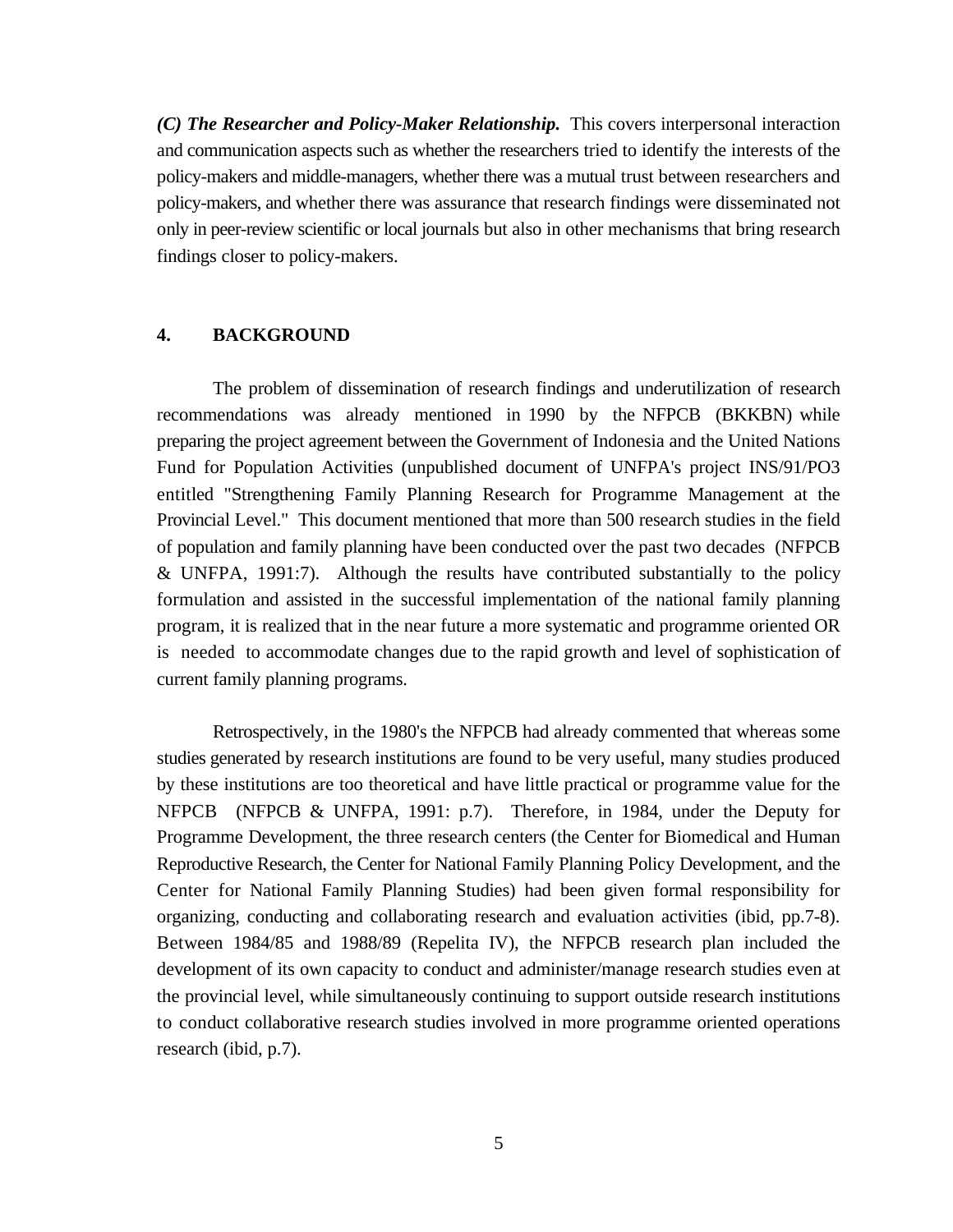Evidently a number of OR studies were conducted between 1984/85 and 1988/89. Yet, the number was perceived as far too small for the benefits of the programme implementation at the provincial levels. The GOI and UNFPA project agreement for the period of 1991-1994 incorporated a plan to strengthen the manpower capacity at the provincial level to identify priority issues of local concern for operations research and to bring solutions/remedies. In addition to that, the agreement included supports to conduct secondary data analysis as there are voluminous data sets at the provinces that are not fully utilized for programme operations/management. This UNFPA support for Repelita V documented another important aim, "*to utilize OR findings in formulating program intervention immediately after the OR studies have been completed*," which reflects the recognition of the goal of OR activity (NFPCB & UNFPA, 1991:8).

It is expected that by the end of the project there would be a sizeable increase in the utilization of OR results by the central and provincial NFPCB, and by the provincial researchers, in support of the family planning delivery services improvement as well as in the formulation of future policies and program strategies development (NFPCB & UNFPA, 1991:9). However, entering the Sixth Five-year Development Plan (REPELITA VI) 1994/95- 1998/99, although the overall strategy does not depart much from the previous Repelita V, there were policy changes at the headquarter that place restriction on NFPCB's research centers which will not allow the above centers to conduct *in-house* operations research as well as training and management of research projects anymore. All research work must be contracted out to a third party, to forge a sustainable link with research institutions and non-governmental organizations (NGOs).

### **5. FINDINGS**

The most significant discovery was the fact that none of the 38 respondents could identify specific policy changes resulting directly from the utilization of an OR study, although a few of the respondents felt that she *self-sustained KB Mandiri* and the *Norplant* studies (i.e., the Use-Dynamics Diagnostic and Evaluation Studies, the Situation Analysis of the Service Delivery Points in the NFPCB's Long-term Method Priority, and the most recent Norplant Removal Assessment Study) have great practical applicability to their work and the core information derived from these studies have strongly inspired the policy implementation of *KB Mandiri* and *Norplant strategy development*. Nonetheless, when asked further, they revealed that the political agreement seemed to be the sole independent factor that has the final say at the end, while policy changes occur within a small web of interacting forces. Despite how excellent OR recommendations are, the chances for change can only increase when the right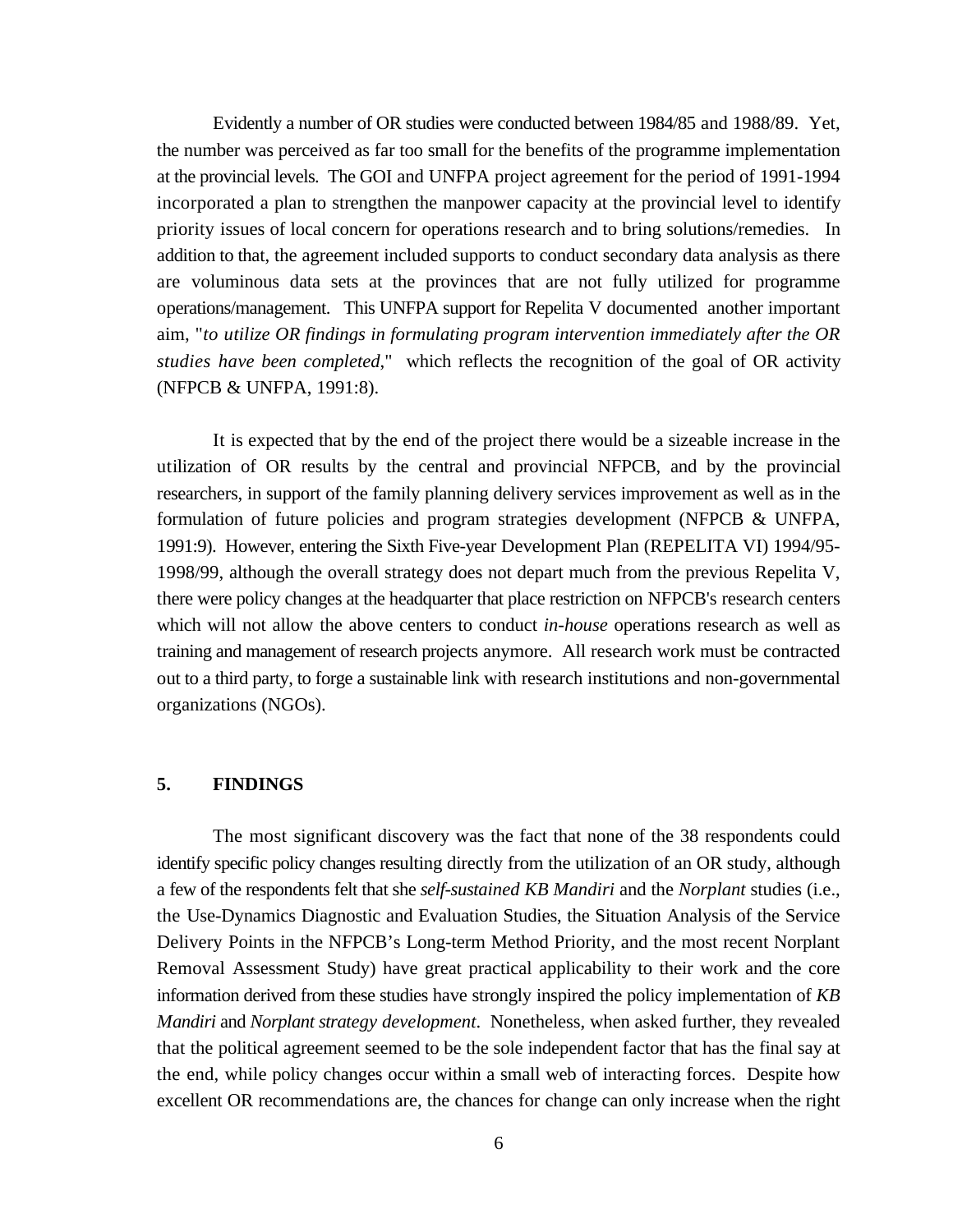resource person uses this information to advocate for change and bring it to the attention of those who have the power to actually influence policies and their implementation.

Therefore, the emphasis of this report is not in the presentation of the abstracts/summaries of OR studies (see Appendix D), but more on disclosing respondents' feedback about how OR studies were being carried out, whether OR results were incorporated into the planning mechanism, and to what extent OR findings were disseminated within the NFPCB. As such, the findings are presented in accordance to Fitzroy Henry's framework (1996) for analyzing the dynamic linkage between OR utilization and policy demand (as mentioned in Section 3: Methodology), with three main topics of discussion: (5.1) the research product; (5.2) the scientific network; and (5.3) the researcher and policy-maker relationship.

#### **5.1 The Research Product**

*Relevance* - Respondents said that ideally an OR should be a policy relevant study that was implemented based on realities of the policy-makers world, fit into operational program needs, and feasible within the existing policy constraints. Unfortunately, there were still some studies that respondents felt were irrelevant to THE NFPCB's mission. Consequently, respondents found the research activities did not address the major constraints confronted by family planning policy or programs. Typical comments about the underlying cause of inappropriate topic selection were:

"Researchers only know one-eighth of the program, we know 100% of program development. Undoubtedly their recommendations are irrelevant because we have already reached the score of 8 when they barely accomplish a score of 3."

"The university people [researchers] have different perspectives ... They are more oriented toward theory. The result is that what BKKBN programmers believe to be problems are not captured in the research instruments."

"Researchers often are not familiar with our programs. Therefore, the research problems they selected are often irrelevant to us."

"The problems being researched are not appropriate because operational people are not involved in the identification of problems."

"Example of problems being researched are not pertinent - for instance, the research in Central Kalimantan called '*the role of the Family Welfare Movement cadres (PKK) in raising the performance of the family planning movement in isolated areas*.' This is not needed for OR."

"Operations research is not always in harmony with existing programs."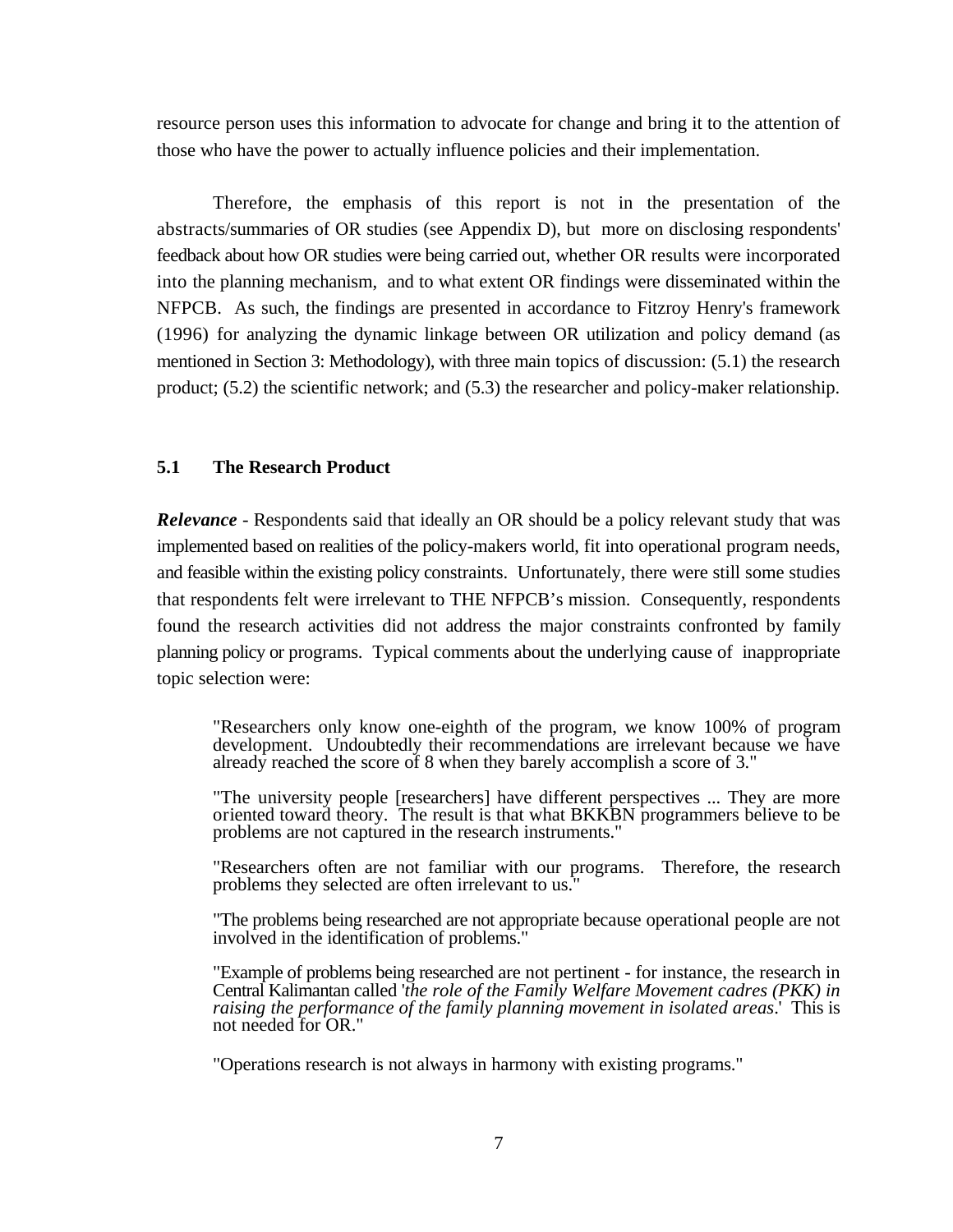*Quality -* The questions regarding the *quality of research design, instruments, training, data collection procedures, data analysis, and data presentation* were answered by a few respondents only. It was difficult to assess whether this was due to recall problems or unfamiliarity with research design and methodology. Most of the comments pertained to the quality of research were as follows:

 "(1) too many variables were collected and not fully analyzed, resulting in superficial or descriptive analysis, and also indicating that the researchers were not well-prepared; (2) methodology was inappropriate in attaining the study objectives; and

(3) training was not directed at the right target groups, i.e., in the *Situation Analysis of Government Run Service Delivery Points for Family Planning in Indonesia*, training on counselling was imparted for doctors and midwives while from NFPCB's mission it would be more appropriate to have family planning cadres receive the training since they are the ones who '*condition*' the socio-cultural environment in the field."

Another notable quality problem according to program managers was arising directly from the *quality of research recommendations* which frequently are vague, obscure or inappropriate:

"The researcher does not know the situation in the field, with the result that the recommendations given are abstract."

"The recommendations offered are not focused."

"After research has been conducted, we still cannot see what must be done. So, research results remain nothing more than research results."

Basically, a common theme was voiced by the NFPCB officials in reference to the utility of most OR recommendations. Often the recommendations were perceived as not being clear and lacked of obvious utility. Specifically mentioned were recommendations that merely were a restatement of the problem. These kinds of recommendations created a feeling of frustration in those who "work in the trenches" and feel that they already possess a keen awareness of what the problems are. *Those people who cope with real problems on a daily basis expect that researchers should offer a solution and not just a restatement of the problem*. The utility of an OR recommendation also seemed to be decreased when the recommendations called for additional study in lieu of offering an original plan for problem resolution.

*Applicability* - The majority of respondents still felt that OR studies are useful in supporting on-going family planning program improvement. The evidence of instant usage of OR findings were not denied by most of the respondents. A number of comments indicated that research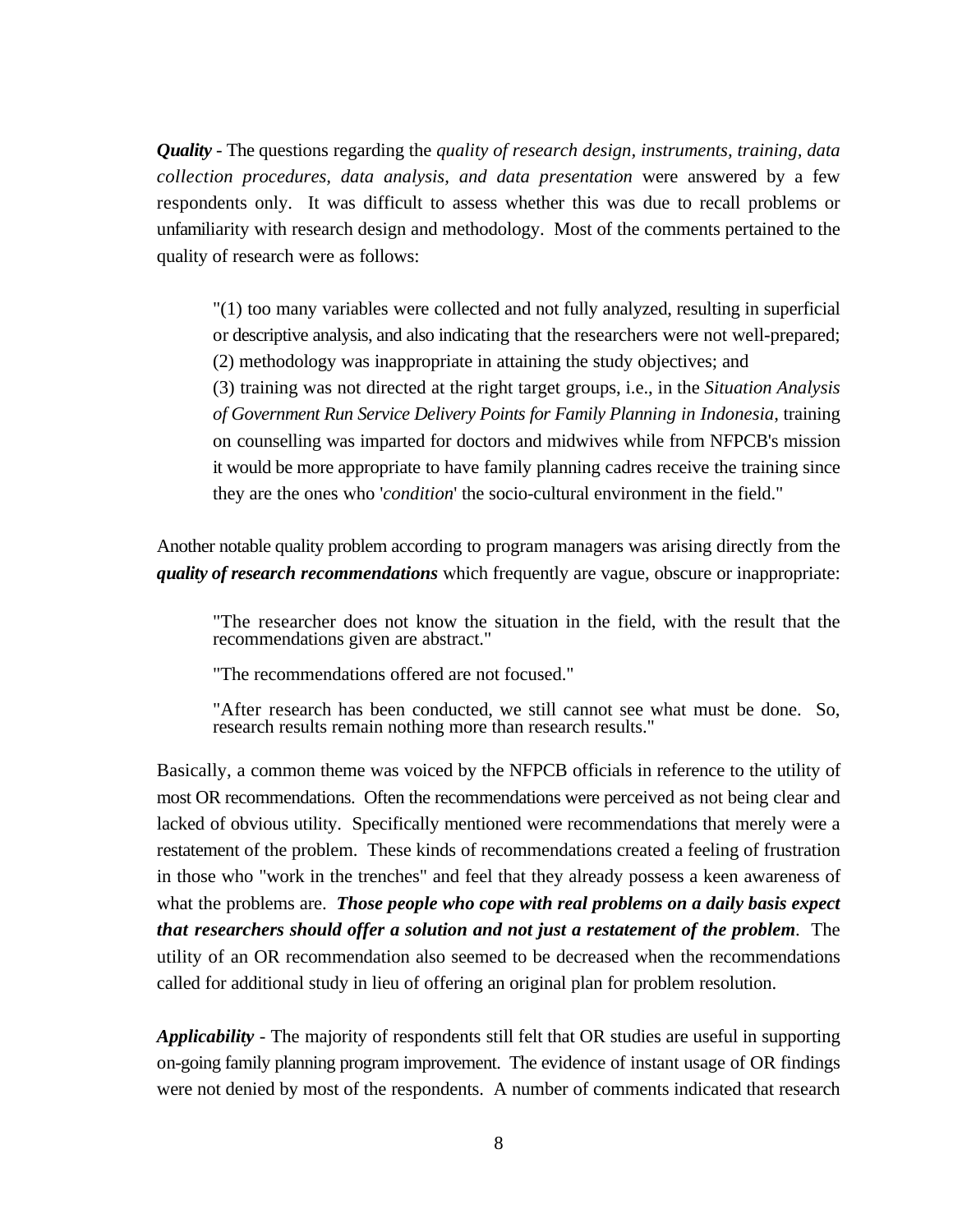is indeed having some impact on NFPCB programs, but difficult to point out which study titles contributed to program planning and policy changes. In brief, OR findings was said to have affected various IEC and training programs.

One of the studies that was most frequently mentioned was the OR on *self-sufficient family planning* or *the social marketing of the Blue Circle* (*KB Mandiri*) in Yogya, Bali and North Sulawesi, as expressed below:

"The operations research on *self-sufficient family planning services* with the Blue Circle (LIBI) was very successful. The proof is that beginning with three provinces, the program spread to 13, and the program is now entrenched."

"The operations research on self-sufficient family planning in three provinces (Yogyakarta, Bali and North Sulawesi) was very good and successful."

"Operations research on self-sufficient family planning became a national policy."

Respondents indicated that other studies also have had an impact on programs, including research concerning the role of rural midwives in Lampung, the implant use dynamic study, and the situation analysis of government run service delivery points.

Most respondents mentioned that *timeliness* of presentation of results can also affect the applicability of OR findings. Late presentation of research means that often findings are out-of-date, or reports cannot fit into program planning. There were several comments on the issue of late presentation:

"Problems brought up for research are not necessarily completed within one year. In the meantime, the problems have already changed."

"There is a problem that results are presented too late. For instance, research from 1992 is not presented until 1994."

"The program has already started when the research results appeared, with the result that they are not used."

Many respondents mentioned that *OR results presented just before the National Planning Meeting (Rakernas) in the month of March*, or during the BKKBN *internal Pre-Program Review and Annual Program Review meeting* to reevaluate research, which is held 6 months before the Rakernas, *are more likely to have program impact* than research presented at other times of the year. The NFPCB reviews selected research results in the *Pre-Program Review and Annual Program Review meetings*, in which policy-makers and middle-managers meet and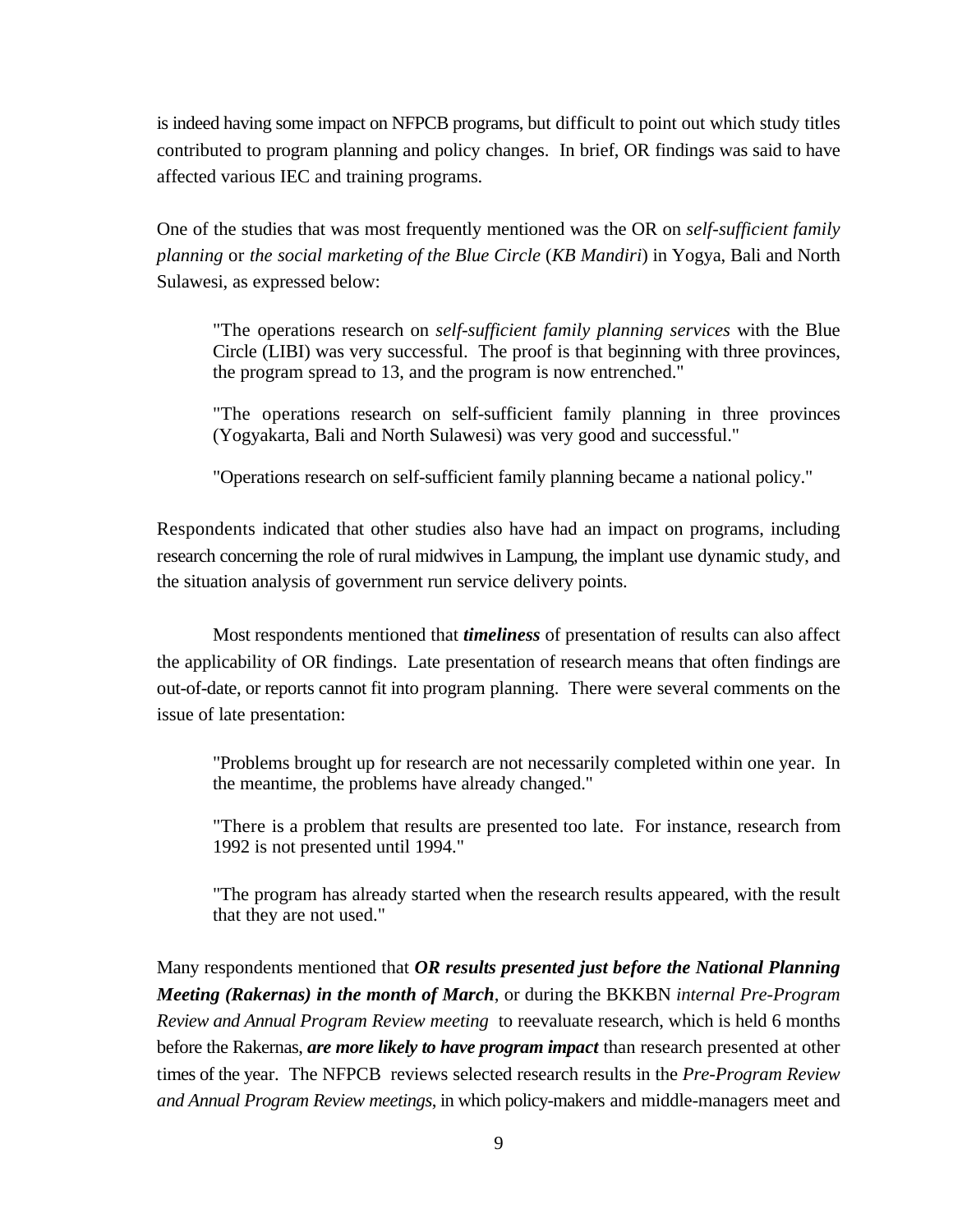communicate research findings to provincial representatives. These selected research findings and recommendations are then used as references in the program planning process. If a particular research is presented just before these events, it is more likely to be salient in the minds of relevant officials as they go about planning the following year's programs. If presented at another time of the year, the research may well be buried amidst hundreds of other operational matters.

*Simplicity* - In general, the simpler the research design and strategy, the greater the chances of the result being readily understood and effectively implemented. While some researchers feel that "high-tech" research, using very complex research tools, would enhance the quality and respectability of the endeavor, the policy makers felt differently and commented as follows:

"Those who carry out the research do not fully understand the situation in the field. "

"The researchers are not sharp in seeing the weaknesses in the field."

"Those who conduct the research do not fully understand how program interventions and activities are carried out."

"...research results are presented in a form that is difficult to understand, because they are presented in academic style."

*Cost-effectiveness* - The utilization of OR recommendations for new interventions, training and measures must be ideally cost-effective and affordable for provincial health care providers and consumers alike. Most of the respondents seemed to perceive that replication of an OR or scaling-up of OR activities in more provinces are evidence of OR 'high cost-effectiveness' and an indication that the suggested recommendations are well placed to result in changes in policies, programmes or interventions. Training is considered by many as a '*cost-effective'* OR recommendation to be implemented.

A respondent stated that adoption and incorporation of costly OR recommendations which are too theoretically oriented would be just an exercise in futility. The amount of budget allocated for OR always look huge during program planning. Another respondent acknowledged that many of the NFPCB field-staff who are not interested in research activities perceive that research is not a justified investment, only an additional cost and wasted money. A suggestion made by a respondent: "recommendation should be directed toward on-going improvement of existing infra-structure by local provincial officers. Otherwise, most OR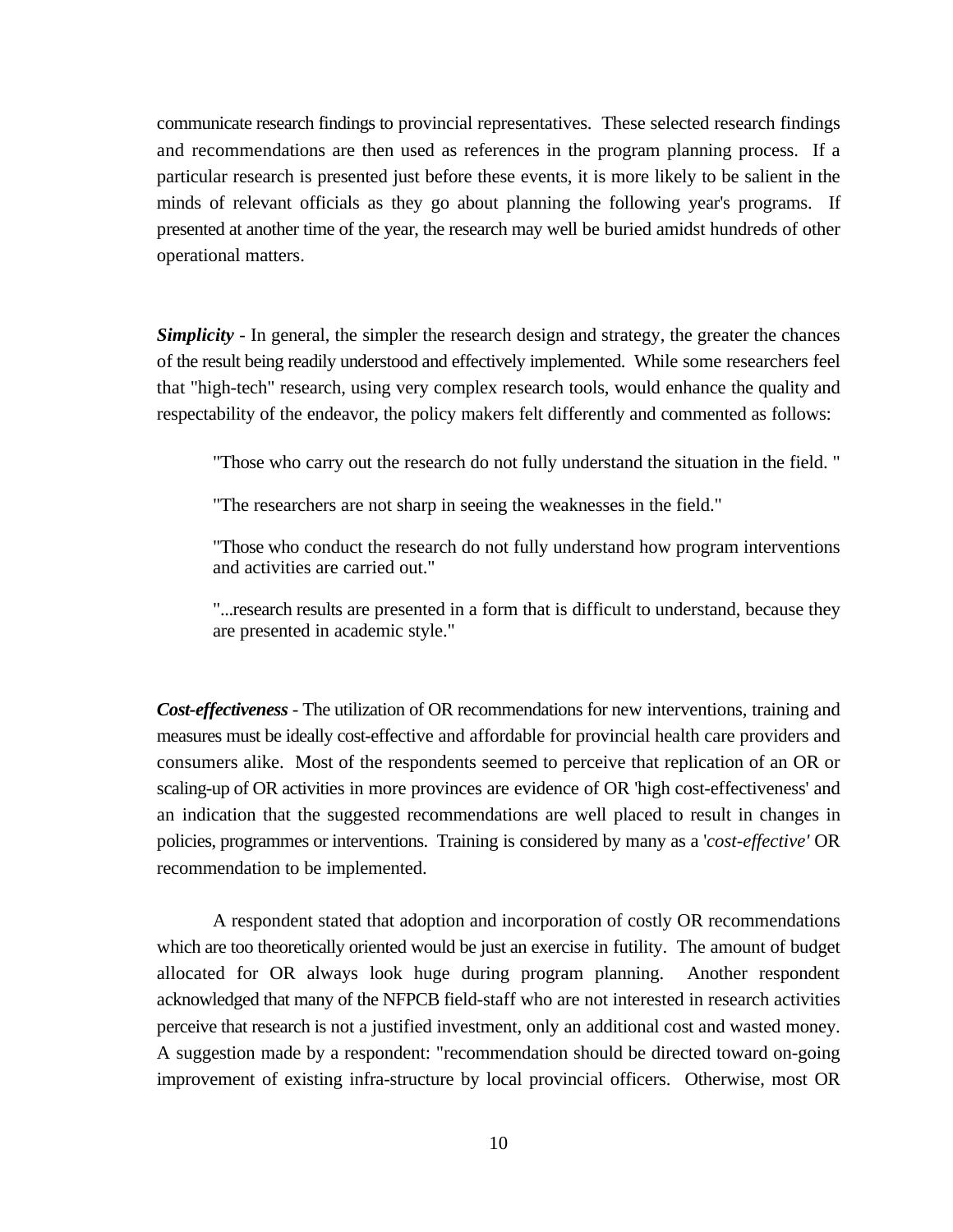activities will only be supported during the project period. When the project comes to its end, local field staff do not pay attention anymore."

#### **5.2. The Scientific Network**

*Professional Associations* seemed to have a very effective clout with family planning policy makers. In the past decade the NFPCB has built very close relationships with professionals from the Indonesian OB-GYN Association (POGI), the Indonesian Medical Doctor Association (IDI), the Indonesian Midwives Association (IBI), the Indonesian Sociologist Association (ISI) and the Indonesian Pharmacologist Association (ISFI). Some of the OR studies involved members of these professional associations and they also presented the OR findings in national and international conventions and conferences to convince their colleagues of the validity of their research findings and of their usefulness as foundations for policy options.

The NFPCB policy-makers are also well-aware of the importance of the *integrated approach*, because many of the determinants of family planning use are recognized to be outside the medical sphere. Most of the respondents agreed that researchers should be more engaged in multi-disciplinary studies that can provide comprehensive answers to operational questions raised. The new policy that prohibits the conduct of in-house studies is very encouraging toward more objective and multi-discipline OR studies. On the other side, the operational middle-managers also communicated a great demand to learn more about OR methods and use, so that they can better understand the scientific interpretation of OR findings and will be more confident in participating during OR discussion. They preferred the internal research staff from the three research centers within the NFPCB to organize regular refreshing sessions to fulfill these needs.

## **5.3. The Researcher/Policy-maker Relationship**

*Partnership* - Experience has shown that when policy makers have been involved from the early stages of the research process, and their input has been sought at each progressive stage, the findings have a higher chance of resulting in policy change. In recognition of this issue, the NFPCB has already created a forum of partnership where interpersonal interaction can occur and direct communication is assured. One person commented, for instance: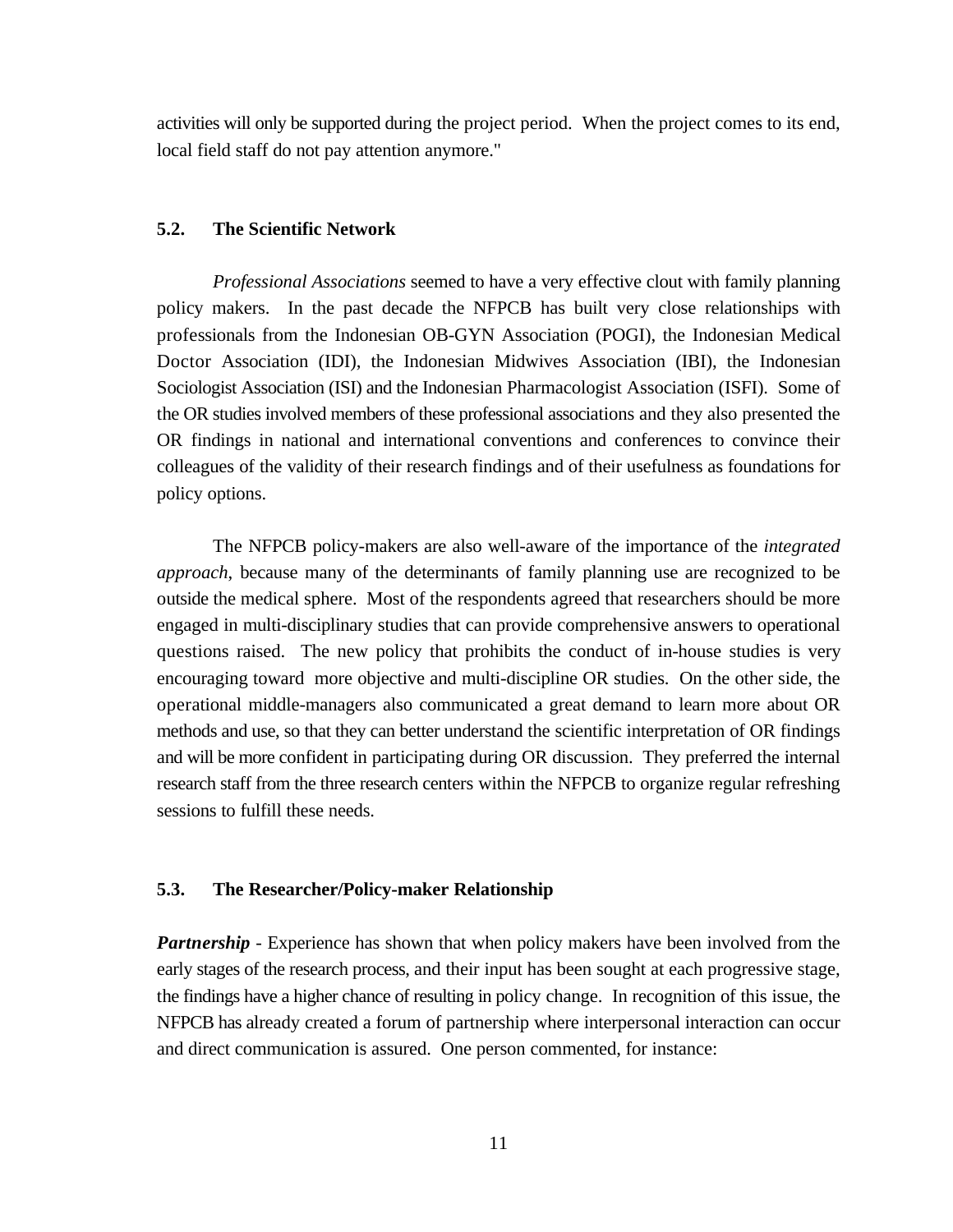"The National Planning Meeting (Rakernas) is on the 15th of March. Before that, from the 12th to the 14th, the Deputy for Program Development has a meeting in which all research results are presented by the researchers. We sit together and go over the results of research we think are in accordance with policies. Following that, in the National Planning Meeting, salient research results can become references for the upcoming year's policies."

The middle-managers of operational bureaus such as: Bureaus of Contraception, Community Institution Development, Information and Motivation, Physical Family Welfare Maintenance, Non-physical Family Welfare Maintenance, and Population Development are the ones in charge of implementing field activities. They are actually the *internal clients* of the researchers that should be involved from the early stages of the research process, and their input should be sought at each progressive stage. **Many of these middle-managers communicated that in practice their opinion or inputs rarely sought in the planning stage of most of the OR studies conducted by in-house research centers in the past**. As a result, a program manager stated that "as anticipated, both the proposal and study findings have no relevancy toward program needs." However, the program manager admitted that the operational bureaus are responsible also for this flaw because subsequently they seldom invite the researchers (from internal centers) when they discussed programmatic problems.

Most of the middle-managers of these Bureaus felt that anyone of the three research centers within the NFPCB should organize and be in charge of documenting various OR proposals that have been developed in the past, summarizing the previous OR findings, and listing OR recommendations that can be implemented for different purposes in relation to their daily programmatic problems.

Other ominous situations that contribute to a wider gap between the planner of OR research activities (the Centers or *Pusat-pusat* within the NFPCB) and the operational middlemanagers (the Bureaus or *Biro*) are: (1) Bureaus encounter very rapid programmatic changes in accordance to political changes at the top strategic planning level, while OR planning activities are always behind (considered *"too slow")*; and (2) Bureaus feel that selection of research counterparts were poorly done because centers did not prepare a solid qualification criteria nor a list of potential topics. A critic from a program manager as an internal client of the *Pusat-pusat*: "*it seems that most of our research are not designed based on needs assessment but based on the amount of available budget allocated*."

In regards to outside researchers, middle-managers seemed to underestimate the researchers' capabilities in defining appropriate research problems. Nevertheless, they admitted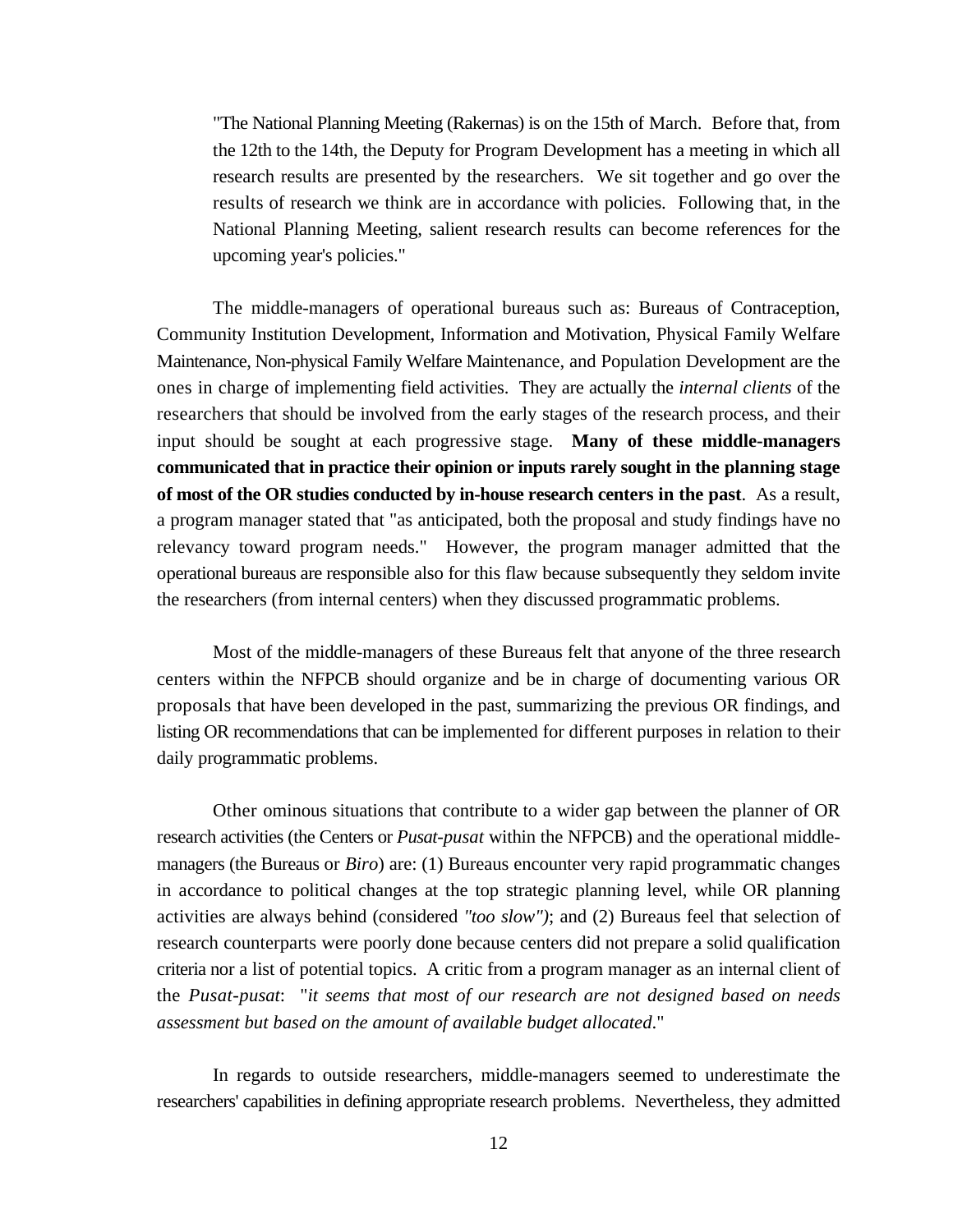that technical assistance is needed for determining proper study design and methodology. Many consider the age of the principal investigator as quite influential. Respondents stated that older researchers often have a fixed opinion and they are more text-book thinking than the younger ones. Consequently, often the NFPCB's officers had difficulties in explaining what they wanted to explore. The study ends up without capturing the dynamic of the problems in the field. In contrast, if the researcher is considered as a 'newcomer,' the respondents also doubted that the resulting OR can provide answers to the *why* and *how to improve* the program.

Many of the agencies involved with research have a central concern with quality of care. This concern propels the selection of topics, such as quality of service delivery, safety issues and Norplant follow-up. The NFPCB policy-makers, on the other hand, may be primarily interested in information useful for increasing or maintaining contraceptive prevalence or, more recently, for fostering the prosperous family (*keluarga sejahtera*) program. It is interesting to note that one area of research where agency and the NFPCB interests coincide - the provision of self-sufficient family planning services - is also the research area most frequently mentioned by BKKBN officials as having had program impact. The point is that in order for operations research to be utilized fully, the basic missions of external research agencies and the NFPCB need to be in sync. The planning of an OR should bring with it a promisory note that quality improvement will be attained yet still maintain current program coverages.

**Dissemination** - A research findings can be useful only if they are known to people who can use them. Problems with dissemination and presentation format were mentioned as a source of under-utilization. One main piece of evidence that these are problems is the fact that many respondents - research staff from the internal research centers who more than anyone else in the BKKBN should know about the research that has been conducted - **were not familiar** with any of the studies on the list of OR projects presented to them. Direct comments also indicated problems with dissemination:

"When results are presented, those invited are not the users or the appropriate people."

"The dissemination of results is insufficient."

"The distribution of OR results should be more comprehensive; not just to one unit only or only those who want to know."

The dissemination method mostly used was seminar and workshop settings where the findings were officially launched and released for use. Such a seminar was attended by a limited number of officials at the headquarter office, and further limited by the fact that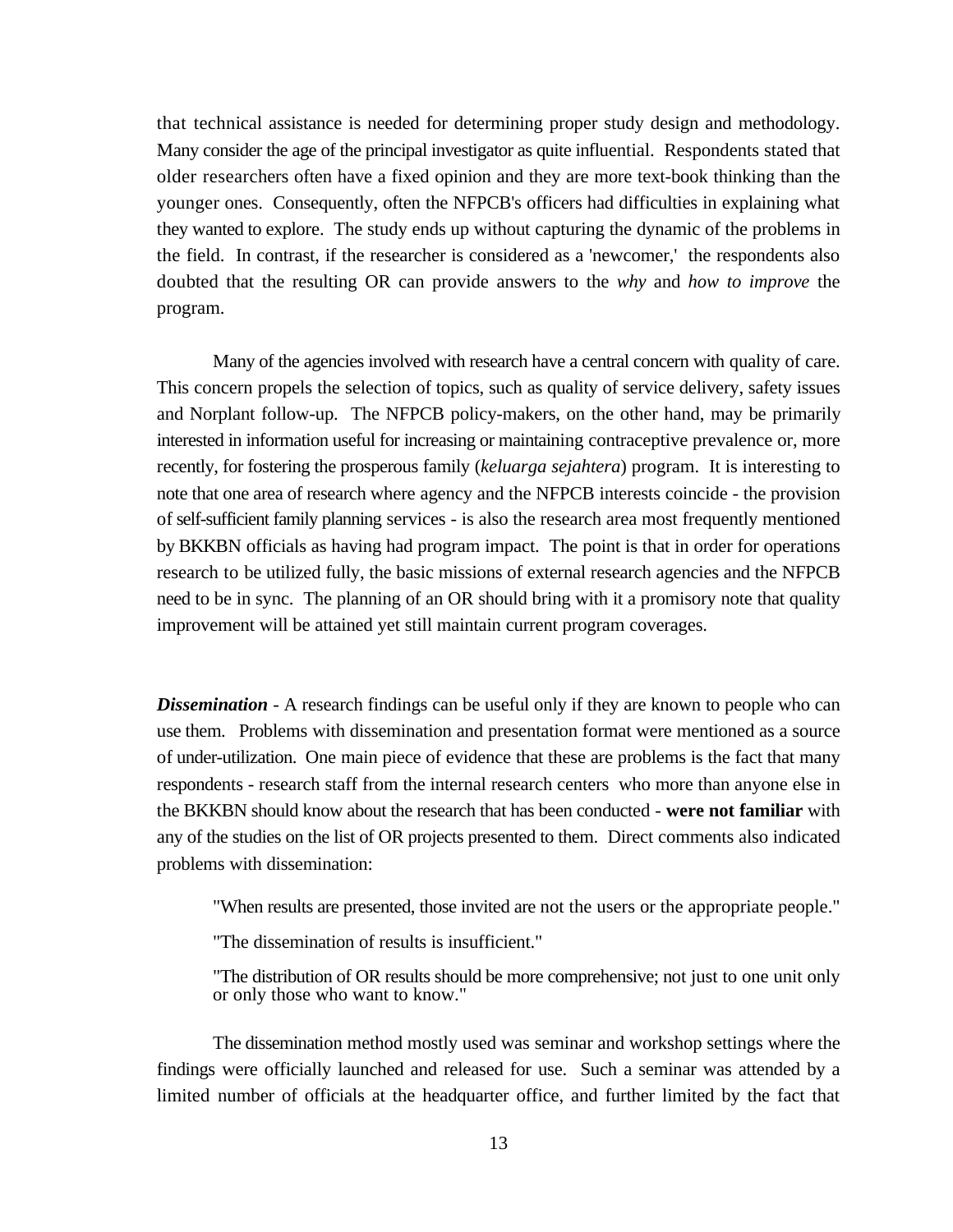invitation to attend the seminar or workshop was only circulated to units that are perceived as having "relevant" activities or mandates. It was common that those division/units invited did not have the right staff available to attend the invitation, and therefore the division was represented by a staff member who did not have any interest at all or could not make any decisions or contributions during the seminar/workshop.

At the headquarter, another cause of the unlinked OR study to the programmatic problems is the fact that there is a very high chance that the invited person did not show up during a research proposal seminar or presentation of research findings because they preferred to travel instead. There seemed to be a pattern of a higher level of travel by supervisory personnel. People in these positions were predominantly male and from echelons 1 and 2. One respondent felt that such a trend was genderwise influenced by the socio-economic/cultural values that a male is more often a "breadwinner" of the family (*"pria adalah pelengkap penderita dalam keluarga"*), while a female staff has less pressure since her earnings are merely a supplement to her husband's income (*"sedang wanita hanyalah pelengkap penyerta"*). The problem was that often the substitute person who attended an OR study proposal might not have the substantial knowledge of the operational problems. As a consequence, there are missed-opportunities for inserting operational problems during the problem formulation (proposal seminar), and similar risks for applying relevant OR recommendations (during OR results seminar), because the right person did not attend the researcher's presentation.

Presentation format may not only be an issue pertaining to written reports, but also to the way results are introduced in forums conducted after the research has been completed. The use of audio-visuals and simple messages may facilitate the understanding of the research by end-users, and therefore increase the likelihood they will apply research results in their programs. Researchers need to devise other mechanisms apart from journal publications to bring research findings to the attention of policy makers and other health professionals. Research report should be clear and succinct, highlighting their relevance and the applicability of the findings. Summaries of such findings should be written in non-technical jargon as one respondent said:

"We do not read all the results of the research." "This is in part because in the report there is no executive summary."

The Bureau of Information Networks and Documentation (BIJID) tried to gather research reports from all centers within the BKKBN, but seemed to be frustrated with the results, as reflected in the following: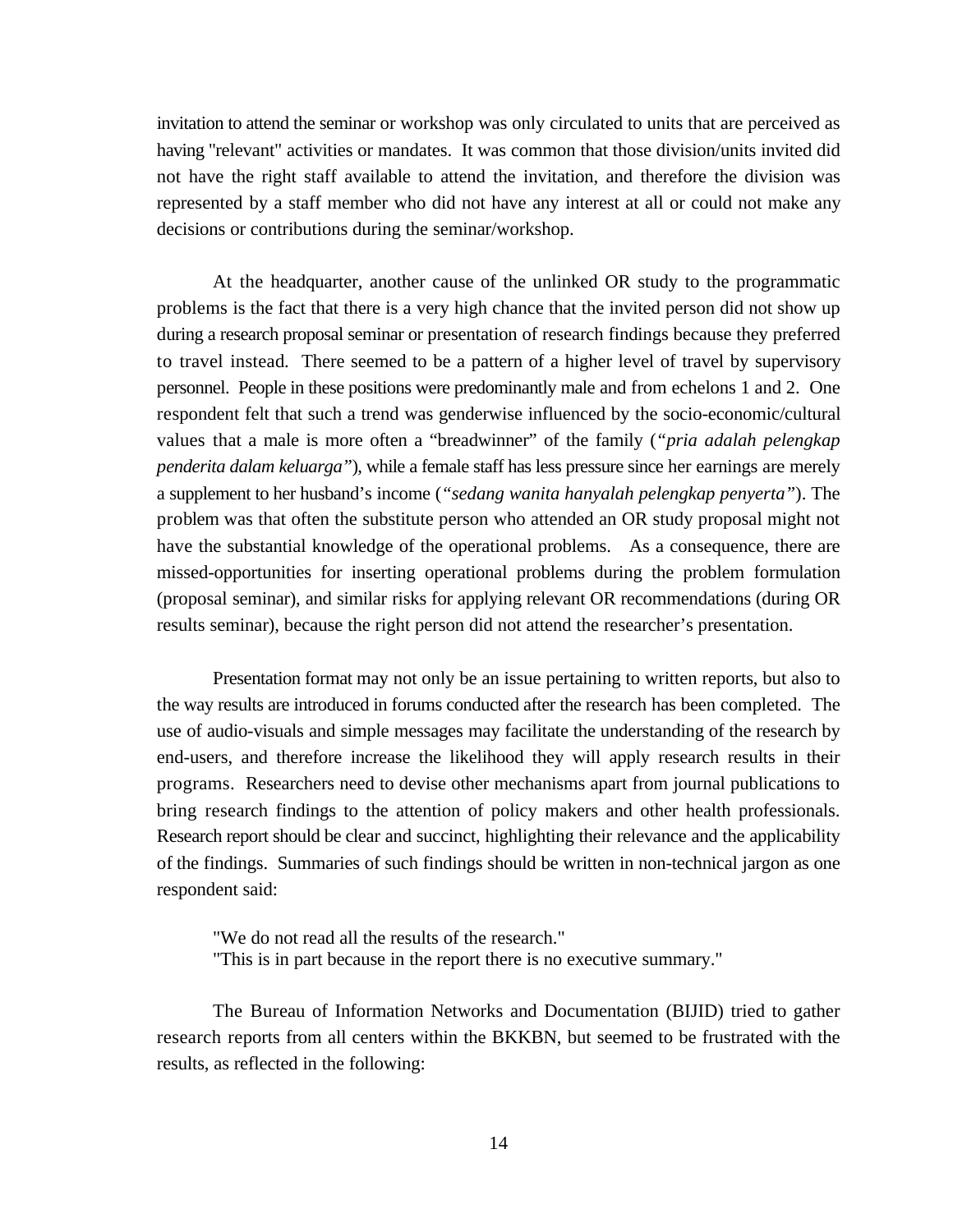"We are active in approaching [centers with research reports] in requesting them to place these reports in the box that has been prepared for this purpose, but this mechanism does not work."

*Gender Issues*. The NFPCB has recently expanded its scope of activities into reproductive health issues (Suyono, September 1996). Based on the reactions to questions of gender issues, it seems that majority of the staff have not come to the mainstream thinking of *'coming to a better understanding of the gender issues will affect family planning, reproductive health and family welfare.'* Many of the respondents admitted that they are not aware of any family planning research that consider gender issues of importance. A respondent commented: "gender issues are only discussed by the 'upper level,' those at the 'bottom' never have those kinds of conversations." Another remark is: "gender issues can only be studied in urban areas, they are irrelevant topics for rural areas." But a few other respondents recalled that they had heard about the "male involvement in family planning" study, but were not able to elaborate further about what were the important gender issues for family planning program attainment.

#### **CONCLUSIONS**

Out of 79 project reports collected, 26 OR reports were further scrutinized. Ten of them can be classified under *Exploratory/Diagnostic Studies*; another ten as *Field Intervention Studies*, and six as *Evaluative Studies*. These OR studies were implemented between 1988 and 1995. Details of objectives, methods, findings and recommendations were summarized and displayed to 38 selected respondents within the NFPCB. Interviews were conducted using a semi-structured qustionnaire asking about the utilization of OR findings, barriers and recommendations. The results indicate that information on the utilization of the above OR results/recommendation are inseparable between one topic and another, because all of the respondents preferred to foresee the utilization in a global way. Specific information on follow-up, policy change, interventions based on previous OR results are scarce. This is due in part to insufficient attention to document proposals, research reports, and utilization.

Eight **barriers in optimal use** of the OR results are presented: (1) topics are perceived irrelevant; (2) quality of recommendations are vague; (3) research findings are either presented out-of-date, or no longer able to influence programs that are already in the process of being implemented; (4) too complex research tools; (5) perceived not cost-effective; (6) weak researcher/policy-maker relationship; (7) not all research reports are disseminated widely; and (8) reports are not presented in an easily readable format.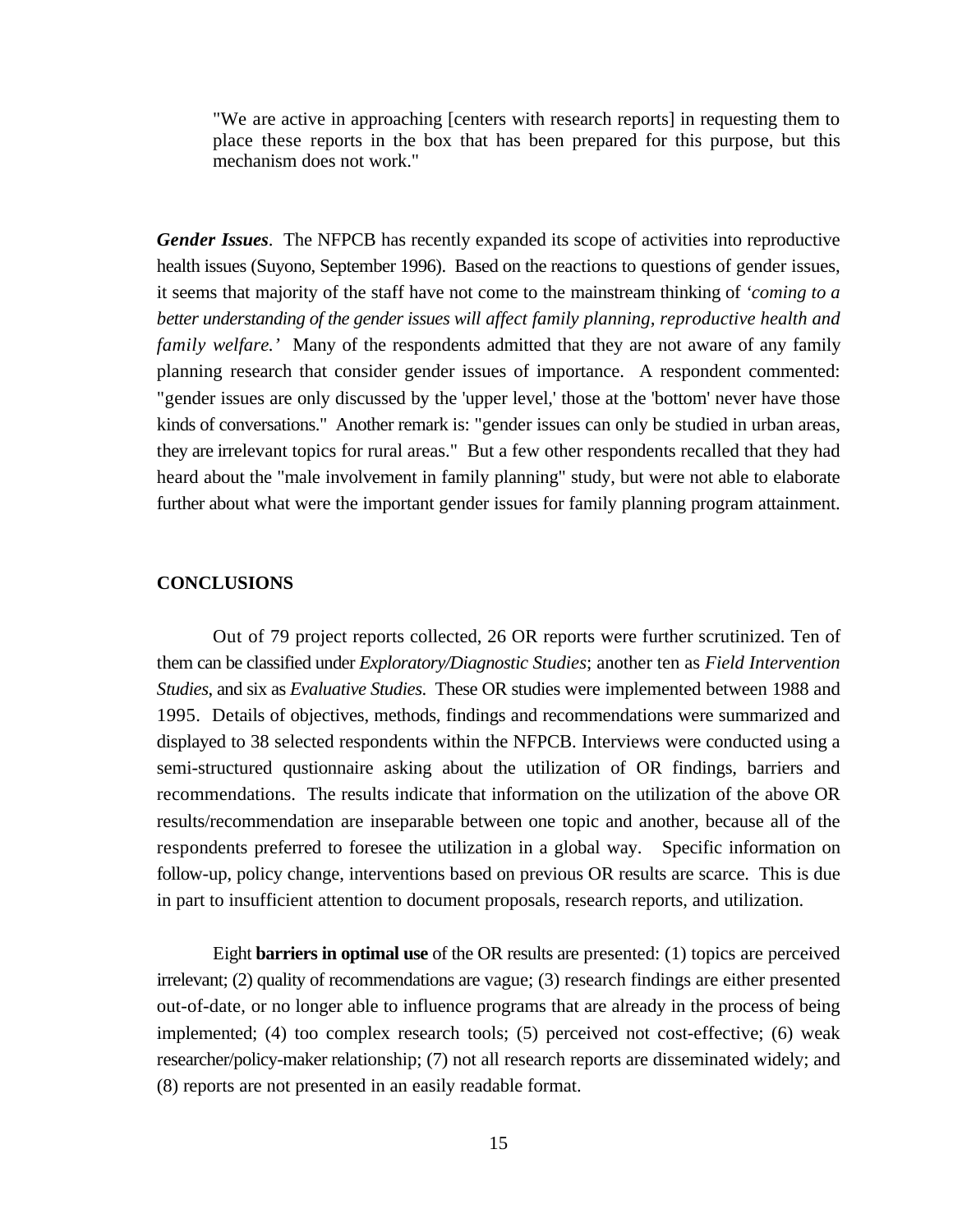There are two stands within **the policy process** in the NFPCB as an organization. First, it is common among policy-makers and operational middle-managers to express a skeptical feeling about the ability of research to effectively address the family planning problem. This significantly affects the utilization of OR recommendations into their policy planning process. **Second**, those who play the role of internal research staff put a high premium on research they confidently believe will help solve operational problems. At the same time, the policy makers and middle-managers view the internal research staff as not being very perceptive about field-operational problems. This situation has led to a silent crisis of mutual trust between the middle-managers or policy-makers and the researchers (internal staff within the NFPCB centers or outside researchers).

There are several causes of the above problem. **A direct** cause of this problem may be inadequate coordination and communication between the researchers and the middle-managers or policy makers on research topic selection. A second cause may be inherent within the operational bureaus: middle-managers invited to be involved in research planning may not always be able to articulate the genuine needs from the field. There may also be a third, more fundamental problem that gives rise to this discrepancy, one more difficult to correct. The research goals of the agencies funding the research and the NFPCB middle-managers may be different because the two sides have divergent organizational agendas.

One of the most frequently mentioned barriers is *limited dissemination* of research summaries. This is certainly in contrast to what Fisher et al (1991:66) said, "*the process of operations research is not complete until the results are disseminated fully and every effort has been made to have them used."* Respondents expressed the belief that previous OR findings and recommendations were mostly communicated within a small circle of staff within the two headquarter offices only. That means the dissemination strategy has not fully considered: (a) different potential users of the findings and recommendations; (b) which findings are of particular interest to a given user group; and (c) a variety of media channels to reach each potential user group. The potential users groups can be categorized into: first, the chief executive officials of the related program at the headquarter (policy makers and mid-level operational managers, which in the NFPCB setting means echelons I, II and III). The second group is the provincial and district chief officials. The third, fourth and fifth groups are academicians, public/community/grassroots leaders, and service deliverers.

**A** *majority of respondents still prioritize OR* and believe that, in principle at least, OR is practical and useful to program development, as expressed in the following statements: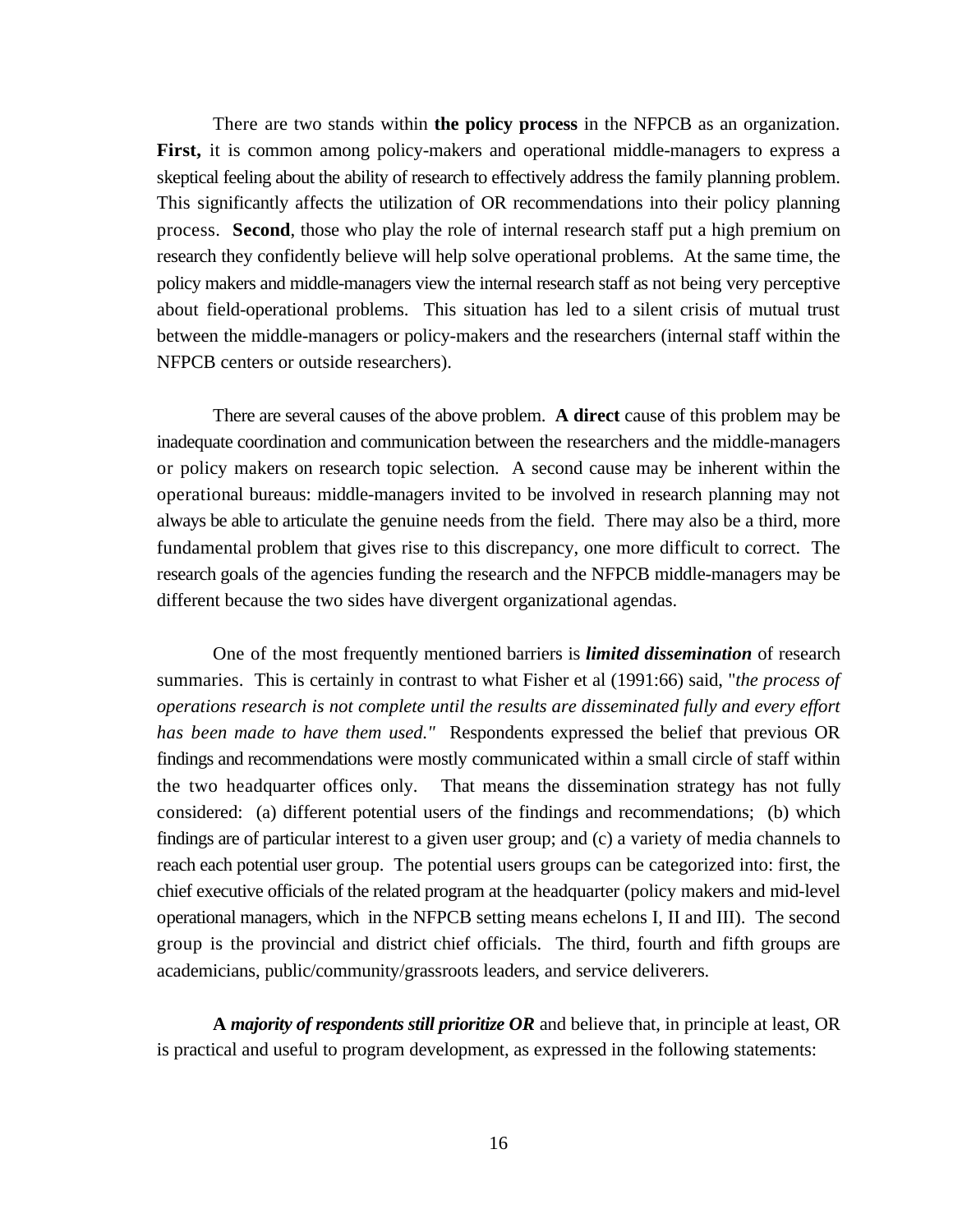"[Operational research] offers immediate input to managers..."

"...the results [of operations research] offer support for program planning."

"[Operations research is useful for] straightening out conditions in the field."

"If data is accurate and informative, an operations research is quite useful for planning, solving problems, suggesting strategies and for other matters."

But, as Porter (1995) also concluded, "*changes in policy and policy implementation rarely result from a linear process of generating research, laying out policy options, choosing between alternatives, and evaluating the implementation of the selected option*. Changes occur when the policy makers/middle-managers present a *'window of opportunity*' that can be grasped by the ingenious researchers to propose reform for changes. A dynamic advocacy with those who can actually influence policies plays an important role. Otherwise, if the researchers do not familiarize themselves with the internal invironment and interests of the policy makers and program managers, the following apply:

"Indeed they are experts in research. But they do not know the situation within the NFPCB ... our response to their results [ends up being]: Is this all there is? We already knew that."

### **RECOMMENDATIONS**

To improve OR utilization, based on the lessons identified in this study and practical suggestions from the respondents, the planning of OR needs to follow the following guidelines:

- 1. *Policy-makers and program managers should be given an opportunity to learn about the benefits of OR on daily program functioning including the methods and 'language' of OR.* This will promote a better appreciation and provide the skills to actively participate in the formulation of relevant OR problem.
- 2. *Investigating researchers must possess a familiarity with the interests of the policymakers and program managers, and be able to propose advocacy for necessary policy change.* This will bring together research/analytic work and policy advocacy in a more interactive way.
- 3. *Research centers within the NFPCB should be involved in the preliminary and ongoing program meetings where policy-makers and program managers discuss their daily operational problems.* Participation in these meetings will allow them to discover essential OR problems that will be more relevant to program goals.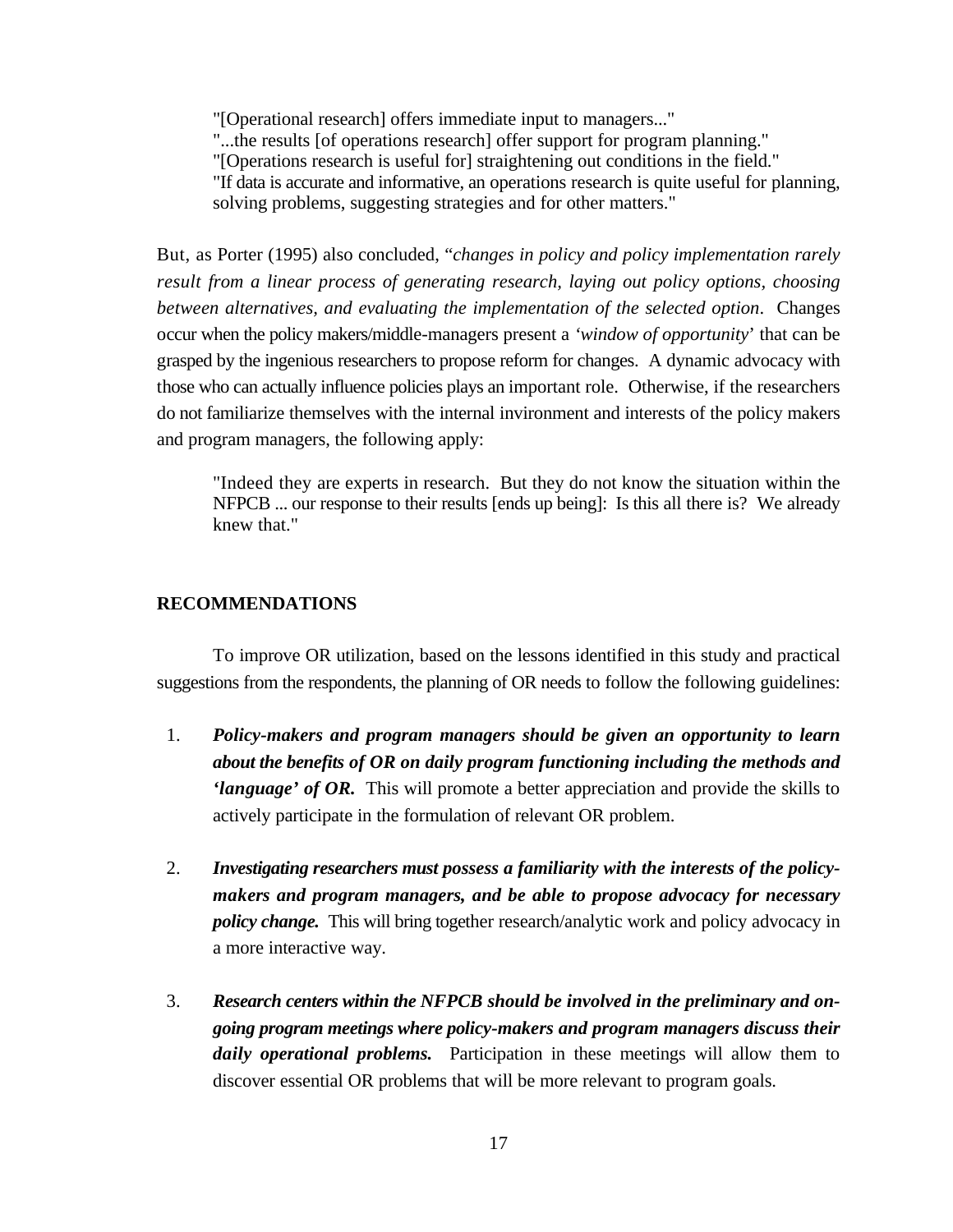- 4. *The content of OR should strive for simplicity in design to promote greater acceptability and use.* Academic language should be minimized, in favor of simple, concise discussions. At seminars where results are presented, audio-visual aids should be used to ensure that those in attendance understand clearly the research results and recommendations.
- 5. *Recommendations should provide clear and realistic interventions including the achievable measures of change.* This means even managers in the field should know immediately what action they need to take upon reading reports.
- 6. *Research findings and recommendations need to be presented in a timely manner and take advantage of pre-existing key decision-making forums.* This is to avoid the often recurring situation where results are presented long after the programs they might have influenced have already begun to be implemented. In order to reach the key people, some of the existing forums are:
	- a) The National Planning Meeting in March (*Rakernas*);
	- b) Pre-*Rakernas* meeting (also in March) to review research, chaired by Deputy for Program Development;
	- c) Mid-year research review meeting (October/November), also chaired by Deputy for Program Development;
	- d) Frequent national and or regional meetings, not necessarily concerning research, in which officials from the field gather to discuss program developments and planning.
- 7. *Researchers should transform OR findings into 'user-friendly' formats or 'language'.* Summaries and abstracts attract a greater interest of audience by using figure, graphics rather than discription.
- 8. *Presentations should be given to audiences of greater diversity, minimize special interests, and include a broader coalition of participants.*
- 9. *OR should make use of existing multimedia that can satellite summaries of OR findings to provincial program managers that cannot attend the centralized urban meetings.* Bureau of Information Networks and Documentation (BIJID) should be included in the research process as this bureau is responsible for collecting and disseminating information within the NFPCB.
- 10. Balance program initiatives with clients' desires by more analyses of the impact of gender on reproductive health and family welfare.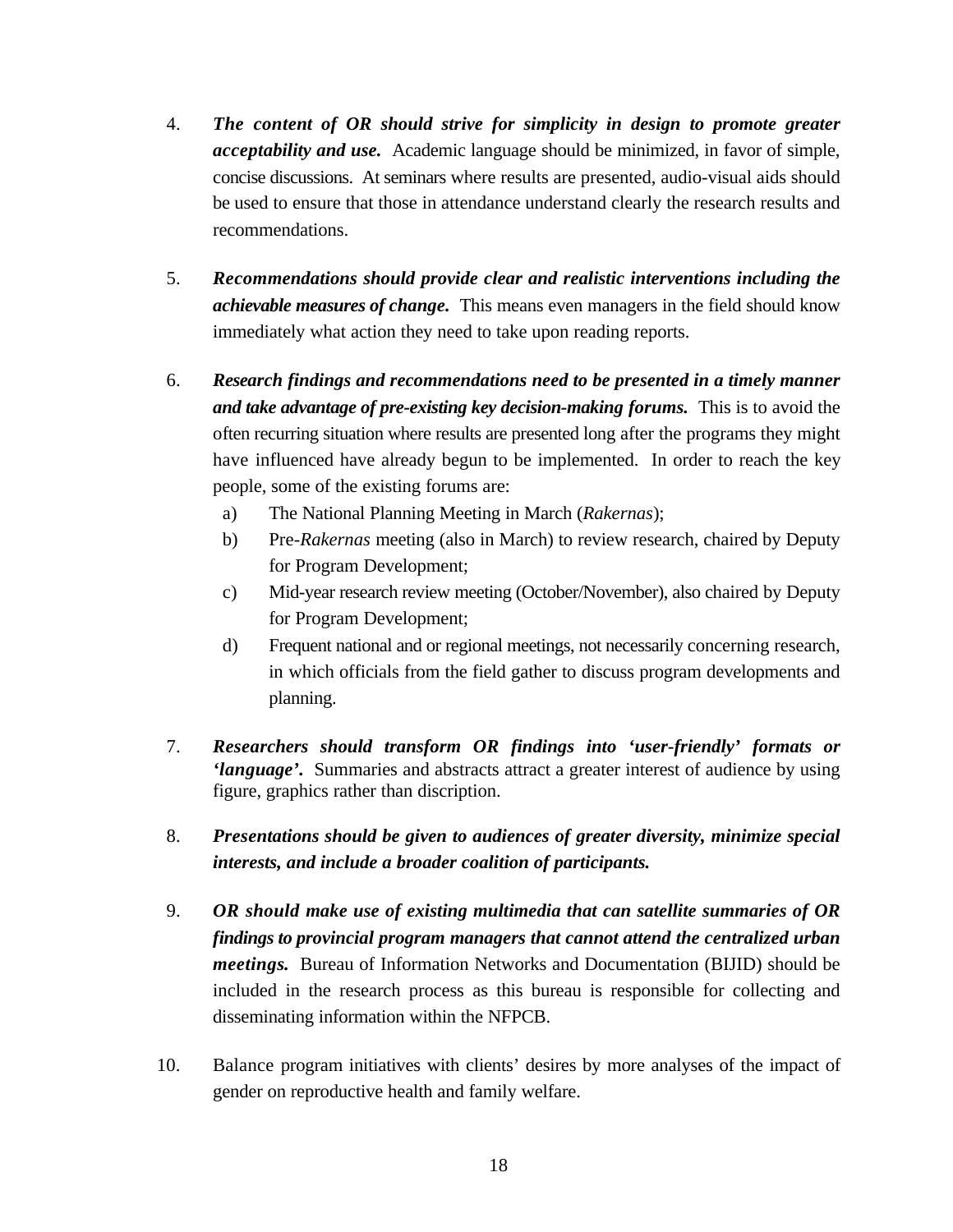## **REFERENCES**

- Carpenter-Yaman, Carol E. "Future AID Support for Population in Indonesia and the Role of Operations Research." *Paper presented in the Family Planning Operations Research - Asia Regional Conference* in Singapore, March 4-8, 1990.
- Fisher, Andrew A., John E. Laing, John E. Stoeckel, and John W. Townsend. *Handbook for Family Planning Operations Research Design*. Second Edition. New York: The Population Council, 1991.
- Henry, Fitzroy. "Linking health research to policy: the researcher's role." *Research into Action. The Newsletter of the Council on Health Research for Development (COHRED)*, April-June 1996, Issue 5: 1,4.
- Kumar, Sanjeev. *Communications Needs Assessment: India*. (Draft Final Report). New Delhi: The Population Council ANE OR/TA Project, May 1996.
- NFPCB & UNFPA. *Project agreement INS/91/PO3* entitled *Strengthening Family Planning Research for Programme Management at the Provincial Level*. Jakarta: BKKBN & UNFPA, January 1, 1991.
- Patton, M. Quinn. *Utilization-Focused Evaluation*. Beverly Hills: SAGE Publications, 1978.
- Porter, Robert W. and Novelli. "Knowledge Utilization and the Process of Policy Formation: Toward a Framework for Africa." *A paper prepared under the SARA project operated by the Academy for Educational Development, under the support of USAID,* Africa Bureau, January 1995.
- Suyono, Haryono. Speeches on "Scientific Meeting entitled Reproductive Health and Welfare" and a meeting on "Implanon's Marketing Development" ("*Pokok-pokok Sambutan pada Temu Ilmiah Reproduksi Sehat Sejahtera dan Pertemuan Kerja Pengembangan Pemasaran Implanon*"). Jakarta: Kantor Menteri Negara Kependudukan/BKKBN, 30 September 1996.
- Trayfors, Bill, Sidney Schuler and Robert Blomberg. "Evaluation of the Asia/Near East Operations Research and Technical Assistance (ANE OR/TA) Project (936-3030)." *POPTECH Report No.94-017-014*, December 1994.
- Tuladhar, Jayanti. *The Highlights of Asia and Near East OR/TA Project Activities in Indonesia (January 1992 - June 1995)*. Jakarta: The Population Council, June 1995.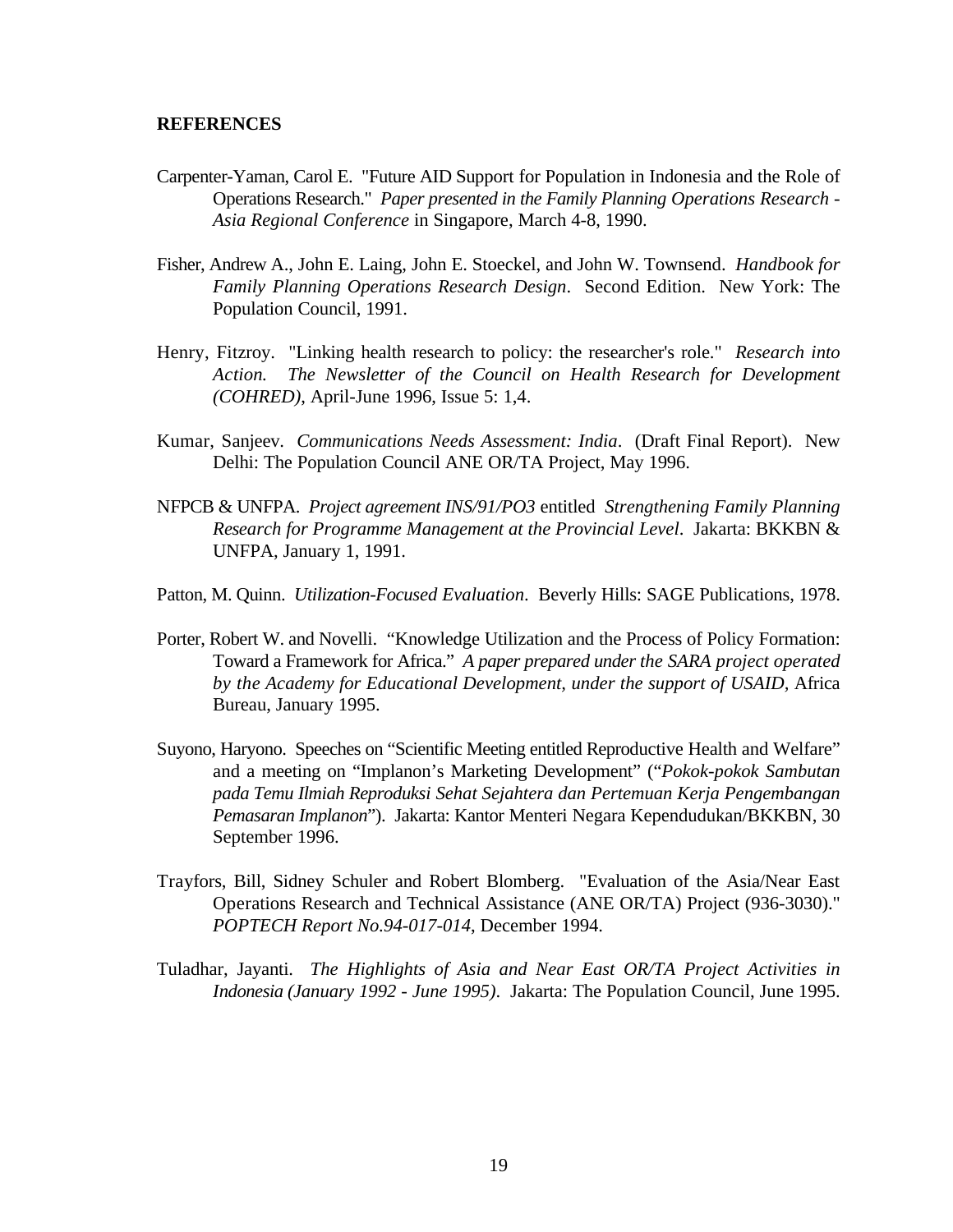*Appendix A*

#### **List of Research Reports Collected**

- Affandi, Biran et al. *Insertion & Removal of Norplant Contraceptive Implants by Physicians & Nonphysicians in an Indonesian Clinic.* Studies in Family Planning vol. 18, 303-306, 5 Sept/Oct 1983.
- Affandi, Biran. *Norplant & Implanon: A Comparative Study. Preliminary Results of Research of Implanon in Indonesia."* Jakarta: PUBIO-BKKBN, 1995.
- Affandi, Biran. *Removal of Norplant by Doctors & Midwives: A Comparative Study.* (Draft I)*.* Jakarta: BKKBN, 1995.
- Agustiar, Memet. *Improving the Implementation of PPKBD Tasks in Order to Consolidate the Active FP Users in West Kalimantan.* Pontianak: BKKBN Kalbar, September 1993.
- Anwar, Mochammad and H.R. Siswosudarmo. *Comparative Cohort Study Between Norplant and Depoprovera (DMPA) with Special Reference to Bleeding Problems.* Yogyakarta: School of Medicine, University Gajah Mada, 1994.
- Azwar, Azrul. *OR Secure Contraception Teams Mobile Services in Daerah Istimewa Yogyakarta.* Jakarta: Perkumpulan Kontrasepsi Mantap Indonesia (PKMI), October 1995.
- Basuki, Endang. *Improving the Acceptance and Quality of Vs Services Through the Screening Referral and Follow-up of Pre- and Post-Vs Clients.* Jakarta: Perkumpulan Kontrasepsi Mantap Indonesia (PKMI), September 1988.
- BKKBN. *The Implant Survey: Preliminary Key Results.* Jakarta: BKKBN, 1989.
- BKKBN. *Implant Removals: Case Studies in West Sumatra.* Jakarta: BKKBN, 1990.
- BKKBN and YKB. *Integration of Norplant into the National FP Program in Indonesia: Its Management Aspect.* Jakarta: BKKBN and YKB, 1988
- Bratakoesoema, Dinan et al. *The 1992 Norplant Use Dynamic Study in Indonesia*. Jakarta: The Population Council, March 1993.
- Budiarto, Eko, Ayip Rosidin and Dodih Suryadi. *Improving Rural KB Mandiri through Improving the Distribution of Contraceptives, Private Sector Midwives and Community Participation in West Java.* Bandung: BKKBN Provincial Office, West Java, December 1994.
- Chandra, Budiman and M.A.H. Farouk. *Comparative Cohort Study Between Norplant and Depoprovera (DMPA) in Palembang.* Palembang: BKKBN, 1995.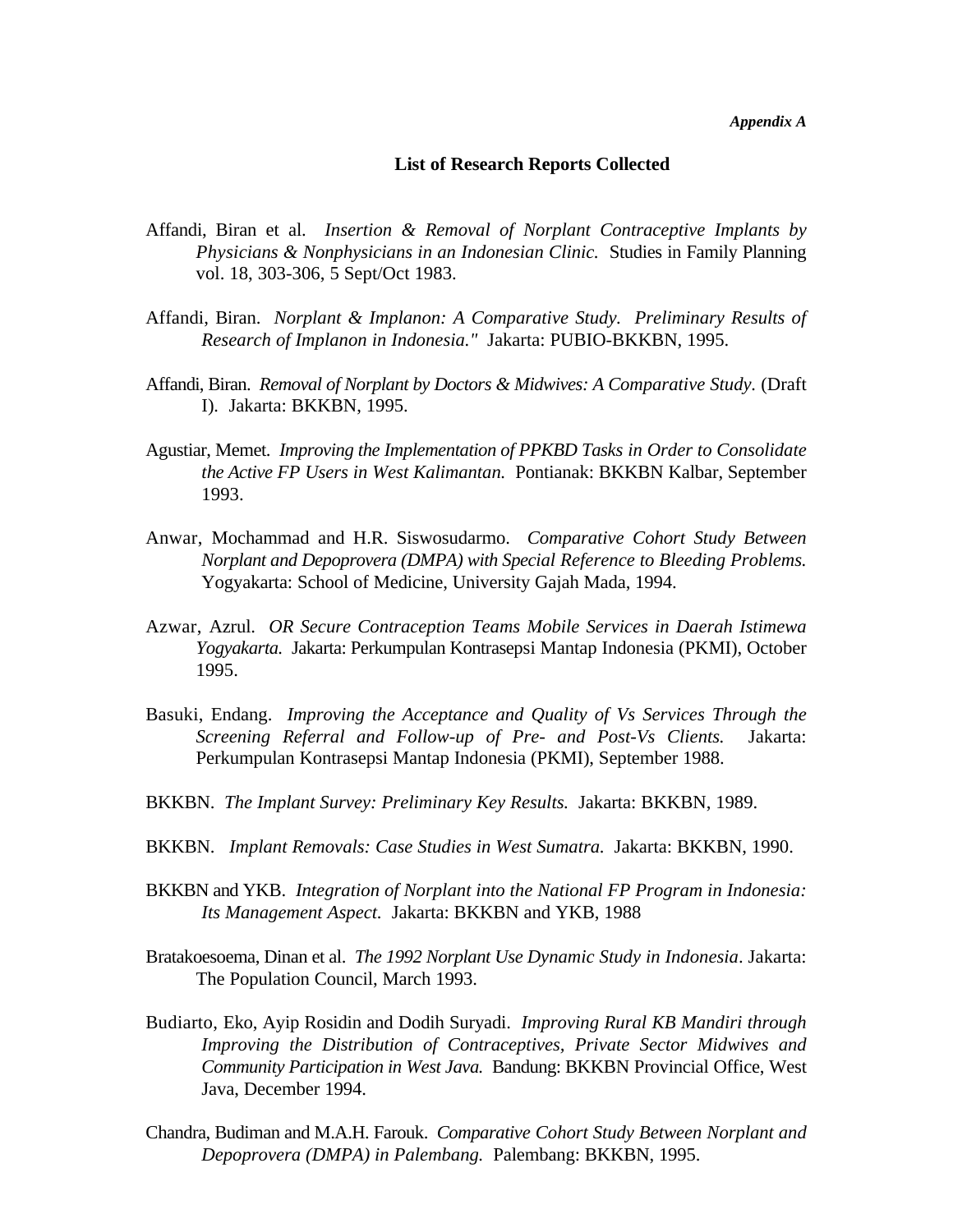- CBD Evaluation Team, Central Java. *Program Evaluation: Community Based Distribution (CBD).* Semarang: Department of Communications, University Diponegoro-Semarang, and The Institute for Mass Communications Research and Development-Jakarta, April 1995.
- CBD Evaluation Team, West Java. *CBD Evaluation, West Java.* Bandung: Faculty of Communications-University Pajajaran, and The Institute for Mass Communications Research and Development-Jakarta, May 1995.
- CBD Evaluation Team, Bali. *Program Evaluation: Community Based Distribution (CBD).* Denpasar: Department of Anthropology, University Udayana, and The Institute for Mass Communications Research and Development-Jakarta, June 1995.
- CBD Evaluation Team, East Java. *Program Evaluation: Community Based Distribution (CBD).* Surabaya: Department of Communications-University Airlangga and The Institute for Mass Communications Research and Development-Jakarta, July 1995.
- CBD Evaluation Team, Lampung. *Program Evaluation: Community Based Distribution (CBD).* Lampung: Faculty of Political Sciences-University Lampung and The Institute for Mass Communications Research and Development-Jakarta, August 1995.
- CBD Evaluation Team, North Sumatra. *Program Evaluation: Community Based Distribution (CBD).* Medan: Department of Communications-University North and The Institute for Mass Communications Research and Development-Jakarta, August 1995.
- CBD Evaluation Team, South Sumatra. *Program Evaluation: Community Based Distribution (CBD).* Palembang: CBD Evaluation Team - South Sumatra and The Institute for Mass Communications Research and Development-Jakarta, August 1995.
- CBD Evaluation Team, South Sulawesi. *Program Evaluation: Community Based Distribution (CBD).* Ujung Pandang: Evaluation Team-University Hasanuddin, Ujung Pandang and The Institute for Mass Communications Research and Development-Jakarta, September 1995.
- Darmono. *Improving KB Mandiri through Village Midwives and Community Participation in Central Java: Evaluation Results 1995.* Semarang: BKKBN, December 1995.
- Djuarsa S., Sasa; Pinkey Triputra and Jack. Reynolds. *Evaluation of the External Quality Assurance System for Voluntary Sterilization and Other Long-Term Contraceptive Services in 12 Provinces of Java, Sumatera & Sulawesi.* Jakarta: The Institute for Mass Communications Research and Development, and University Research, Sept. 1995.
- Fisher, Andrew et.al. *Norplant Implants in Indonesia*. Jakarta: The Population Council, 1995.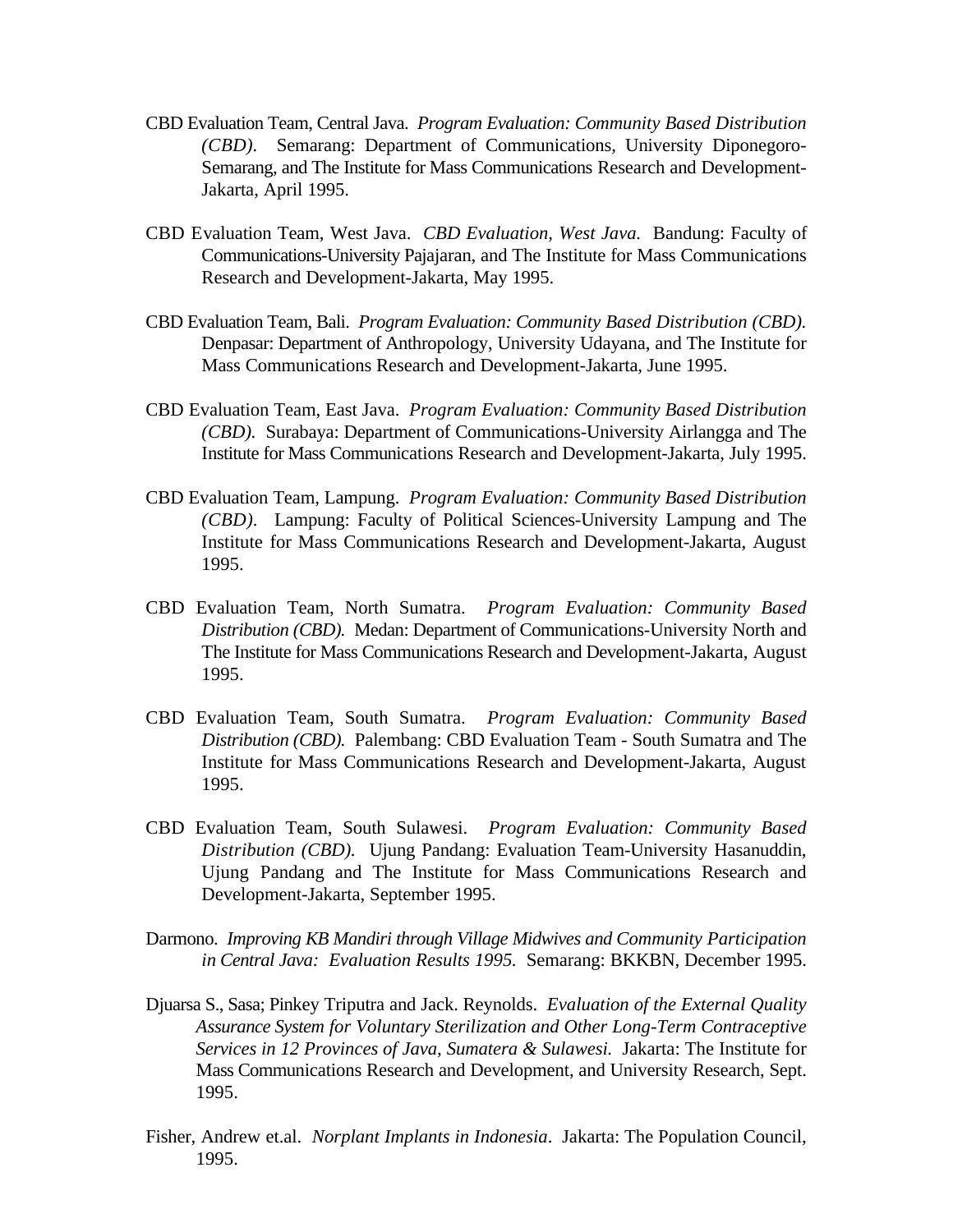- Halim, Kesuma et al. *Improving Rural KB Mandiri through Improving the Role of Private Sector Midwives and Rural Community Institutions in East Java.* Surabaya: BKKBN Provincial Office, December 1994.
- Hanhart, Jannemieke. "Women's Views on Norplant: A Study From Lombok, Indonesia." *Norplant: Under her Skin*. The Netherlands: Women's Health Action Foundation, 1993, p.27-46.
- Hartono, Poejo et al. *A Study on Incidence of Side Effect Among Contraceptive Users*. Preliminary Report. Jakarta: PUBIO-BKKBN, 1995.
- Hendarso, Yoyok. *Improving the Role of the Private Sector Midwife through the Improvement of Rural KB Mandiri in South Sumatra.* Palembang: BKKBN Provincial Office-South Sumatra and the Socio-Cultural Research Center-Sriwijaya University, November 1995.
- Hoesni, M. Hasan et al. *Follow-up Study Among IUD Acceptors in Java.* Jakarta: The Population Council, April 1995
- Indonesian Demographers Association, Lampung. *Improving Rural KB Mandiri through the CBD program of Lampung.* Lampung: BKKBN Provincial Office, December 1995.
- The Institute for Mass Communications Research and Development, Jakarta. *Program Evaluation: Community Based Distribution (CBD) in West Java, Central Java, East Java and Bali.* Jakarta: URC, March 1995
- The Institute for Mass Communications Research and Development, Jakarta. *Program Evaluation: Community Based Distribution (CBD) in Eight Provinces (West Java, Central Java, East Java Bali, North Sumatra, South Sumatra, Lampung and South Sulawesi"* Jakarta: URC, December 1995
- ISFI. *Evaluation of the Referral Pharmacies and Village Contraceptive Posts in East Java*. Surabaya: Ikatan Sarjana Farmasi Indonesia (ISFI, December 1995.
- Joesoef, Mohamad et al. Husband's Approval of Contraceptive Use in Metropolitan Indonesia: Program Implications*. Studies in Family Planning* vol. 19, 3 May/June 1988: 162-168.
- Kasidi, Heru and P.C. Miller. *The 1991 Norplant Implant Use-Dynamics Diagnostic Study in Indonesia.* Jakarta: The Population Council, May 1992.
- Karsono, Rosini et al. *Final Report of the Peer Review OR Project: the Feasibility of Establishing a Self Sustaining IBI Peer Review Program to Improve PSFP Services in Indonesia.* Jakarta: University Research Corporation, December 10, 1993.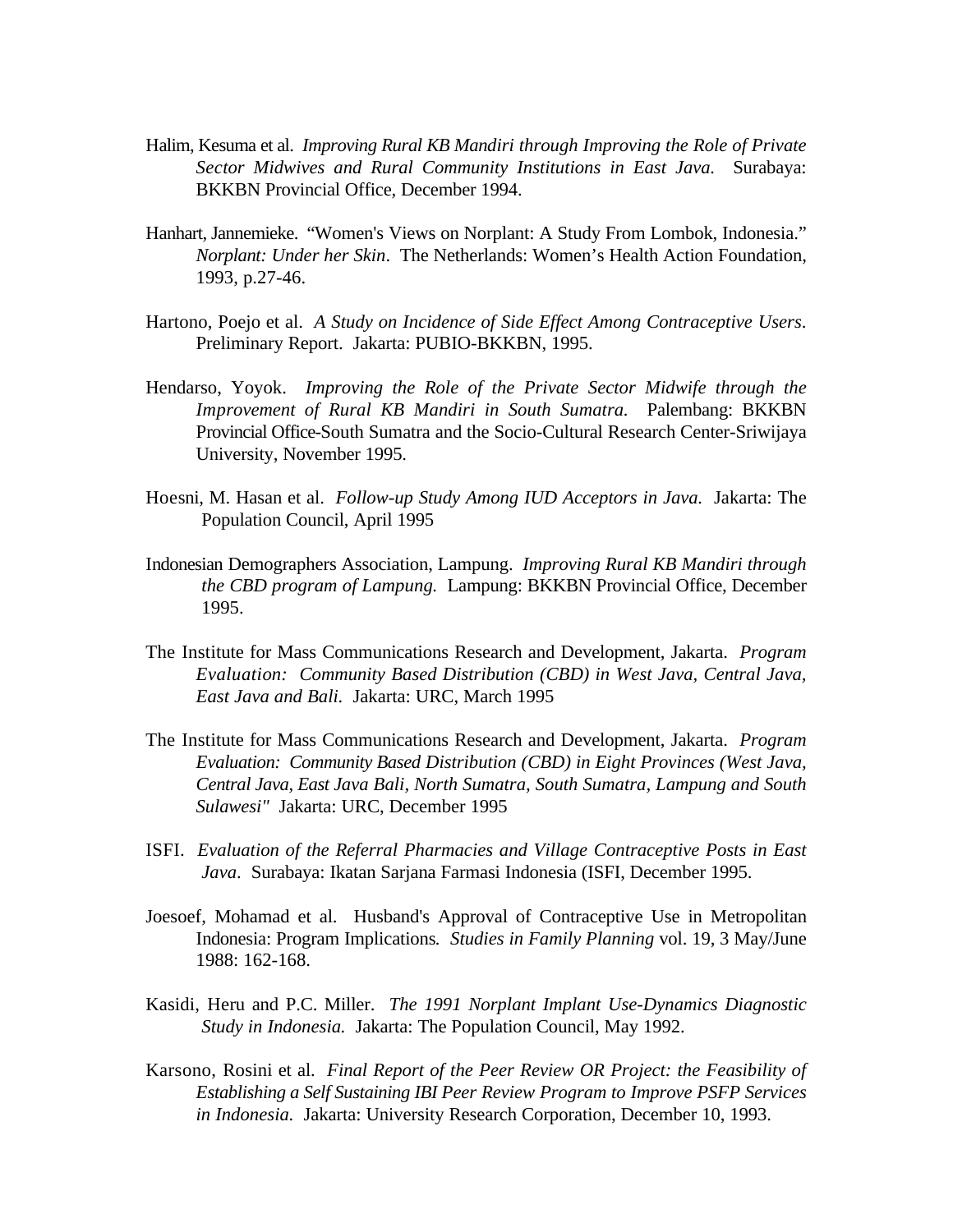- Linan, Huan Wan. *Final Report for Training Evaluation and Assessment Private Sector Family Planning Project.* Jakarta: URC, June 1992.
- Lubis, Firman et.al. "One-Year Experience with Norplant Implants in Indonesia." *Studies in Family Planning* vol. 14, Number 6/7, June/July 1983.
- Lubis, Firman. *The Experience of Norplant Use in Indonesia.* Jakarta: YKB, 1992.
- Lubis, Firman et al. The Acceptance of Norplant in Indonesia: Results of Field Research*. Majalah Kesehatan Masyarakat Indonesia* (1), 1993.
- Maas, Linda T. *Improving FP Self-sufficiency through Strengthening the Role of the Village Midwives and Community Participation in North Sumatra.* Medan: BKKBN Provincial Office, Faculty of Medicine, University of North Sumatra, March 1995.
- MacDonald, Patricia, et al. *The Peer Review Program of the Indonesian Midwives Association: Final Report of Phase Two of the Pilot Project.* Jakarta: University Research Corporation, August 1995.
- MacDonald, Patricia and M. Francisco. *Internal Quality Assurance: An Assessment of the PKMI Pilot Project.* Jakarta: Universirty Research Corporation, Dec. 1995.
- Marzolf, James R. *Financing Long-Term Family Planning Methods through JPKM Managed Care.* Jakarta: University Research Corporation, September 1995.
- Pandi, Sri Hartati et al. *Operations Research Implant in North Sumatra, West Sumatra, South Sulawesi, West Java, and North Sulawesi.* Jakarta: BKKBN Center, 1989.
- PKMI. *Efforts to Improve the Quality of Long-Term Contraceptive Services in Hospital FP Program in Indonesia.* Jakarta: PKMI, 1995.
- Poernomo, Ieda. *Results of the Use of Norplant Research in Indonesia (Review of Socio - Cultural - Psychologist Aspects).* Jakarta: YKB, 1988.
- Poernomo, Ieda et al. *Norplant Acceptance in the Rural Areas: Qualitative Research in Kab. Temanggung, Central Java.* Jakarta: YKB, 1986.
- Poernama, Ieda. *Users' Attitudes About Norplant Contraceptive Subdermal Implant.* Jakarta: YKB, 1989.
- The Population Council. *Operations Research Regional Workshop on Development of the Principles of Quality of Care in Family Planning Programs in Developing Countries.* Jakarta: The Population Council, February 1993.
- Praptohardjo, Untung and S. Wibowo. *The "U" Technique an Easiest Norplant Removal Procedures.* Jakarta: BKKBN, 1992.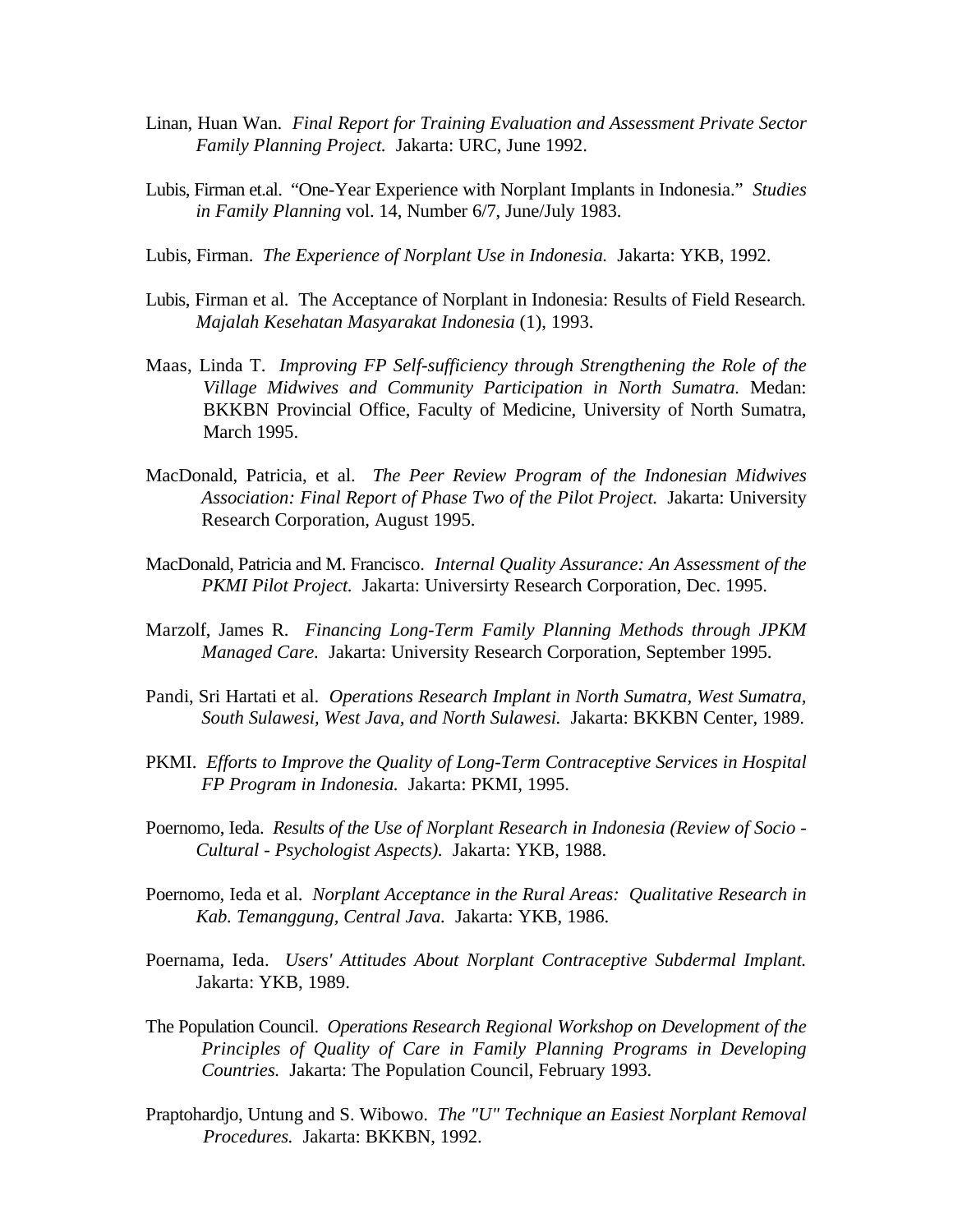- Praptohardjo, Untung. One Year's Experience in Norplant Removal with the "U" Technique*. Majalah Kedokteran Diponegoro* 28 (3), 1993: 265-7.
- Prihartono, Joedo. *Operational Research Norplant Removal Study: Factors Associated with Due & Overdue 5 Years Removal.* Jakarta: YKB, 1990.
- Prihartono, Joedo. *Operational Research Review of Existing Norplant Implant Acceptor Tracking System.* Jakarta:YKB, 1993.
- Prihartono, Joedo et al. *The Effectiveness of the Practical Guidance for FP Workers in the Field in Norplant Services in East Java.* Jakarta: PUBIO-BKKBN, 1995.
- Prihartono, Joedo et al. *Community Acceptance Level Towards Secure Contraceptives Services.* Jakarta: School of Medicine - University Indonesia and PUBIO-BKKBN, 1995.
- Prihartono, Joedo. *Norplant Surveillance System in Five Sumatra Provinces : 1991-1994.* Jakarta: YKB, 1995.
- Prihartono, Joedo. *Sustainable Voluntary Sterilization Recommended Cost Containment Actions.* Jakarta: University Research Corporation, Nov. 1995.
- Raintung, Agustini et al. *Safety Issues in the Provision of Injectable Contraceptive.* Jakarta: The Population Council, July 1995.
- Roestam, Ambar W. and Dewi S. Soemarko. *Evaluation of the IISRF System, Voluntary Sterilization Program, SDES Project, Year One.* Jakarta: Department of Community Medical Sciences-Faculty of Medicine, University of Indonesia, January 1996.
- Roestam, Ambar W., Anindiarti; Dwi Wahyuni, Sylvia Pangemanan. *Quality Sterilization Services through Mobile Service teams.* Jakarta: Department of Community Medical Sciences-Medical Faculty, University of Indonesia, November 1995.
- Soehartono, Soedarto, and Supriyono. *Bleeding Pattern, Hormonal E2 and Progesterone Pattern among Implant Levonorgestrel Long-Term Acceptors.* Surabaya: Lab/UPF Obstetrician and Gynaecologist- Faculty of Medicine, Airlangga University and Dr. Soetomo Hospital, 6 November 1992.
- Sudiyono, H. Yono. *Results of the Feasibility Study of Basic Health Services (Level 1) through Private Practice Doctors, General Clinic Doctors and PT ASTEK.* Jakarta: Indonesian Medical Association, September 1995.
- Sugiyanto, L.E. Hadjar, and U.M. Fahren. *The Advantaging of Village Midwives.* Jakarta: PUBIO-BKKBN, 1995.
- Sujana. *Development of IEC on Removals and Re-insertions of Norplant.* Jakarta: School of Public Health-University Indonesia, 1996.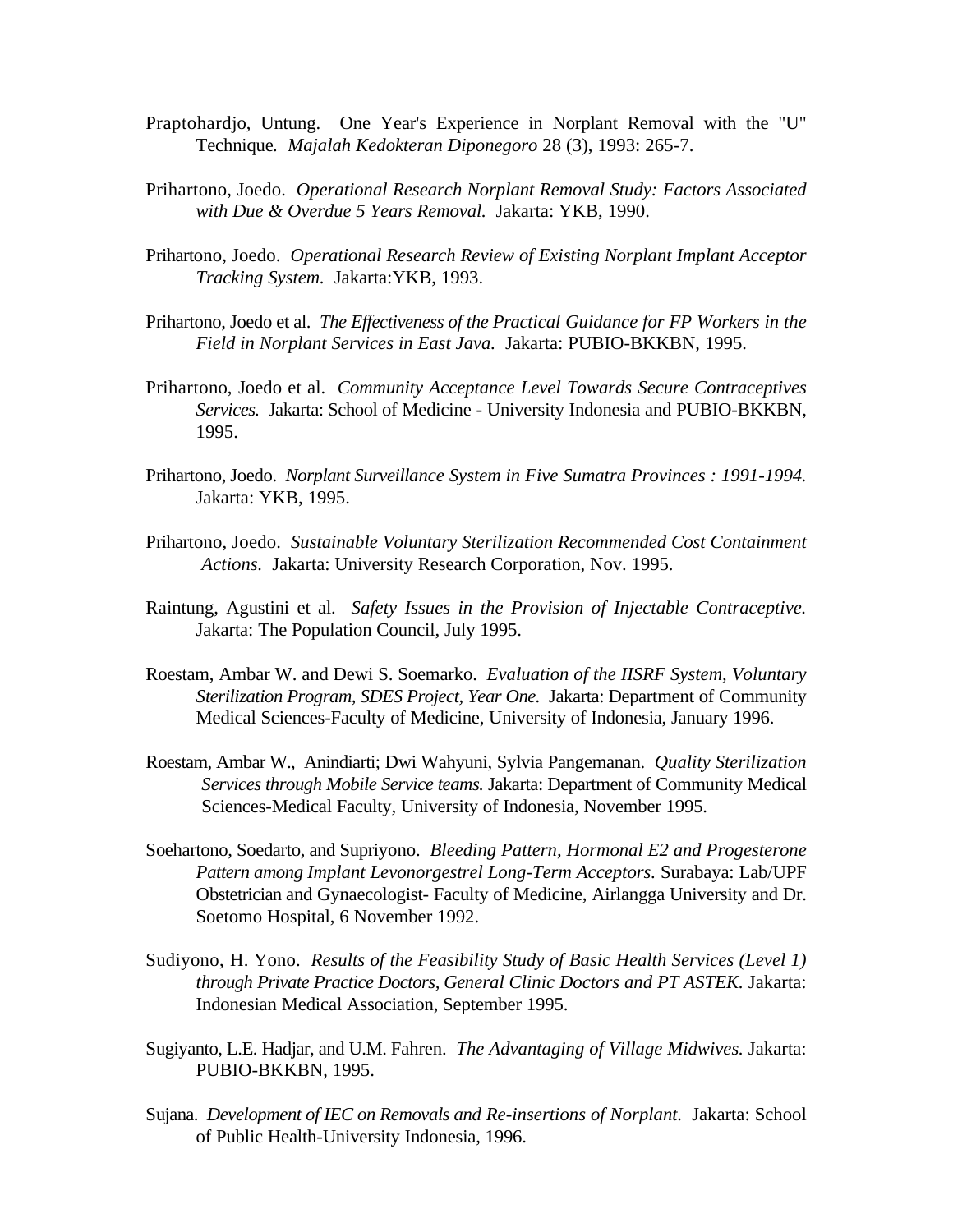- Sullivan, Jeremiah et al. "Contraceptive Use-Effectiveness in Mojokerto Regency, Indonesia: A Comparison of Regular Program and Special Drive Acceptors*." Studies in Family Planning* vol. 7, 7 July 1977: 188-196.
- Surindo Utama (PT.). *Operations Research Norplant IEC Situation Analysis in Two Provinces.* Jakarta: PT. Surindo Utama, 1994.
- Survey Research Indonesia. *Analysis of the Private Sector Capacity to Service and Supply the Indonesia Contraceptive Market.* Draft*.* Jakarta: SRI, 1989.
- Sutedi, Hermini and Jayanti Tuladhar. *Quality of Norplant Contraceptive Services in Indonesia.* Jakarta: The Population Council, 1993.
- Sutedi, Hermini et al. *A Comparative Study Between Contraceptive Pills Microdiol 30 and Microgynon 30.* Jakarta: PUBIO - BKKBN, 1993.
- Tacoma, M.L. *The Introduction and Use of Norplant in Indonesia from A User Perspective.* Jakarta: URC, 1991.
- Tan, Anthony. *A Study on Community Midwives.* Jakarta: PUBIO BKKBN, December 1993.
- Tan, Anthony et al. *Improvements in Knowledge of Norplant Implants Acceptors: An Intervention Study in W. Sumatra and W. Java.* Jakarta: The Population Council, 1995.
- Thapa, Shyam et al. *"*Efficacy of Three Variations of Periodic Abstinence for FP in Indonesia*." Studies in Family Planning* vol. 21, 6 Nov/Dec 1990: 327-334.
- Wibowo, Adik et.al. *Results of the Norplant Management Research (Action Based Norplant Research) 1987-1998.* Jakarta: YKB, 1988.
- Wibowo, Adik, et al. *A Situation Analysis of Government Run Service Delivery Points for FP in Indonesia.* Jakarta: The Population Council, August 1994.
- Wirati, I.A.M, and Made Sutarga. *KB Mandiri in the Rural Areas through Community Financing in Bali.* Denpasar: Yayasan Duta Kencana, Februari, 1991.
- Ward, Sheila et al. *Service Delivery Systems and QOC In the Implementation of Norplant in Indonesia.* Jakarta: BKKBN, 1990.
- Widyantoro, Ninuk. "The Story of Norplant Implants in Indonesia"*. Reproductive Health Matters* No. 3, May, 1994.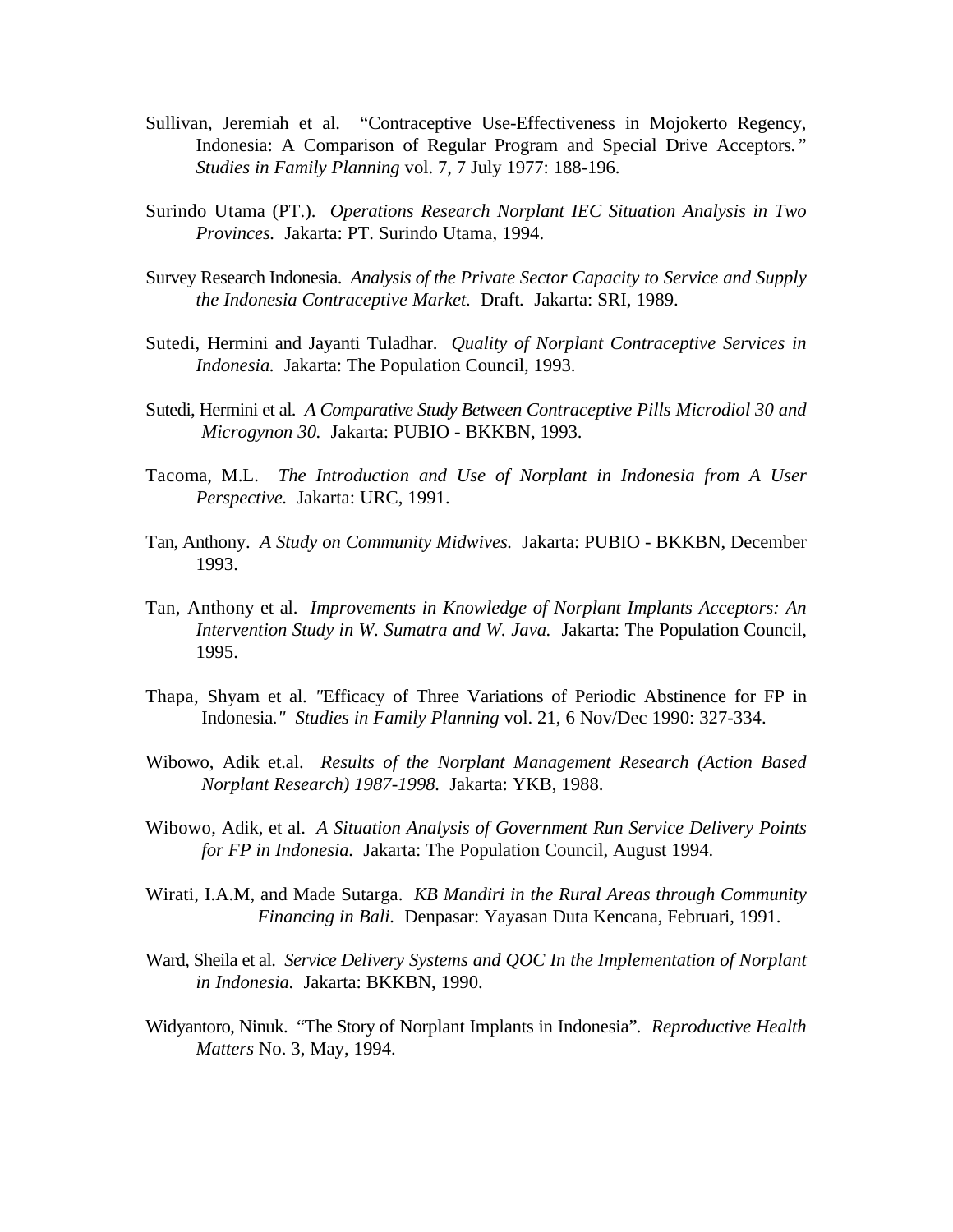# *Appendix B*

| <b>NO</b> | <b>TITLE</b>                                                                                                                                                      | <b>AUTHOR</b>               | <b>TYPE of OR STUDIES</b> |
|-----------|-------------------------------------------------------------------------------------------------------------------------------------------------------------------|-----------------------------|---------------------------|
| 1         | Operations Research Implant in West Java, North Sumatra, West Sumatra, South                                                                                      | Sri Hartati Pandi, et.al    | Exploratory               |
|           | Sumatra, South Sulawesi, and North Sulawesi                                                                                                                       |                             |                           |
|           | 2 Results of Norplant Management Research (Action Based Norplant Research):                                                                                       |                             | Exploratory               |
|           | 1987-1998                                                                                                                                                         | YKB                         |                           |
|           | 3 Norplant Removal Study: Factors Associated With Due & Overdue 5 years removal                                                                                   | Joedo Prihartono            | Exploratory               |
|           |                                                                                                                                                                   |                             |                           |
|           | 4 KB Mandiri in the Rural Areas through Community Financing in Bali                                                                                               | I.A.M Wirati & Made Sutarga | Exploratory               |
|           | 5 Review of Existing Norplant Implant Acceptor Tracking System                                                                                                    | Joedo Prihartono            | Exploratory               |
|           | 6 A Situation Analysis of the Government Run Service Delivery Points for FP in Adik Wibowo, et.al                                                                 |                             | Exploratory               |
|           | Indonesia.                                                                                                                                                        |                             |                           |
|           | 7 Follow-up Study Among IUD Acceptors in Java                                                                                                                     | Hasan.M.Hoesni, et.al       | Exploratory               |
|           | 8 Safety Issues in the Provision of Injectable Contraceptive                                                                                                      | Agustin Raintung, et.al     | Exploratory               |
|           | 9 Secure Contraception Teams Mobile Services in D.I. Yogyakarta                                                                                                   | <b>Azrul Anwar</b>          | Exploratory               |
|           | 10 Efforts to Improve the Quality of Long-Term Contraceptive Services in Hospital FP PKMI                                                                         |                             | Exploratory               |
|           | Program in Indonesia.                                                                                                                                             |                             |                           |
|           |                                                                                                                                                                   |                             |                           |
|           | 11 Improving the Acceptance and Quality of VS Services through the Screening                                                                                      | Endang Basuki               | Intervention              |
|           | Referral & Follow-up of Pre and Post-VS Clients<br>12 The Effectiveness of the Practical Guidance for FP Workers in the field in Norplant Joedo Prihartono        |                             | Intervention              |
|           | Services in East Java                                                                                                                                             |                             |                           |
|           | 13 Peer Review OR Project: the Feasibility of Establishing a Self Sustaining IBI Peer                                                                             | Rosini Karsono, et.al       | Intervention              |
|           | Review Program to Improve Private Sector FP Services in Indonesia                                                                                                 |                             |                           |
|           | 14 Improving Rural KB Mandiri through Improving the Distribution of Contraceptives,                                                                               | Eko Budiarto                | Intervention              |
|           |                                                                                                                                                                   |                             |                           |
|           | Private Sector Midwives and Community Participation in W. Java.                                                                                                   |                             |                           |
|           | 15 Improving Rural KB Mandiri through Improving the Role of Private Sector Midwives                                                                               | Kesuma Halim                | Intervention              |
|           | and Rural Community Institutions in E. Java.                                                                                                                      |                             |                           |
|           | 16 Improving the Role of the Private Sector Midwives through the Improvement of Rural                                                                             | Yoyok Hendarso              | Intervention              |
|           | KB Mandiri in South Sumatra<br>17 Improving FP Self-Sufficiency through Strengthening the Role of the Village                                                     |                             |                           |
|           |                                                                                                                                                                   | Linda T. Maas               | Intervention              |
|           | Midwives and Community Participation in North Sumatra.<br>18 Improvements in Knowledge of Norplant Implant Acceptors: An Intervention Study in Anthony Tan, et.al |                             | Intervention              |
|           | W. Sumatra & W. Java                                                                                                                                              |                             |                           |
|           | 19 Improving KB Mandiri through Village Midwives and Community Participation in Darmono                                                                           |                             | Intervention              |
|           | Central Java                                                                                                                                                      |                             |                           |
|           | 20 Improving Rural KB Mandiri through Community-Based Distribution in Lampung                                                                                     | <b>IPADI - Lampung</b>      | Intervention              |
|           |                                                                                                                                                                   |                             |                           |
|           | 21 The 1991 Norplant Implants Use Dynamics Diagnostic Study in Indonesia                                                                                          | Heru Kasidi & P. Miller     | Evaluation                |
|           | 22 The 1992 Norplant Use Dynamic Study in Indonesia                                                                                                               | Dinan Bratakoesoema         | Evaluation                |
|           | 23 Improving the Implementation of PPKBD Tasks in Order to Consolidate the Active                                                                                 | Memet Agustiar              | Evaluation                |
|           | FP Users in West Kalimantan                                                                                                                                       |                             |                           |
|           | 24 Norplant Surveillance System in Five Sumatra Provinces                                                                                                         | Joedo Prihartono            | Evaluation                |
|           | 25 Operations Research Norplant IEC Situation Analysis in Two Provinces                                                                                           | <b>SURINDO</b>              | Evaluation                |
|           | 26 Norplant Implants in Indonesia                                                                                                                                 | Andrew Fisher, et.al        | Evaluation                |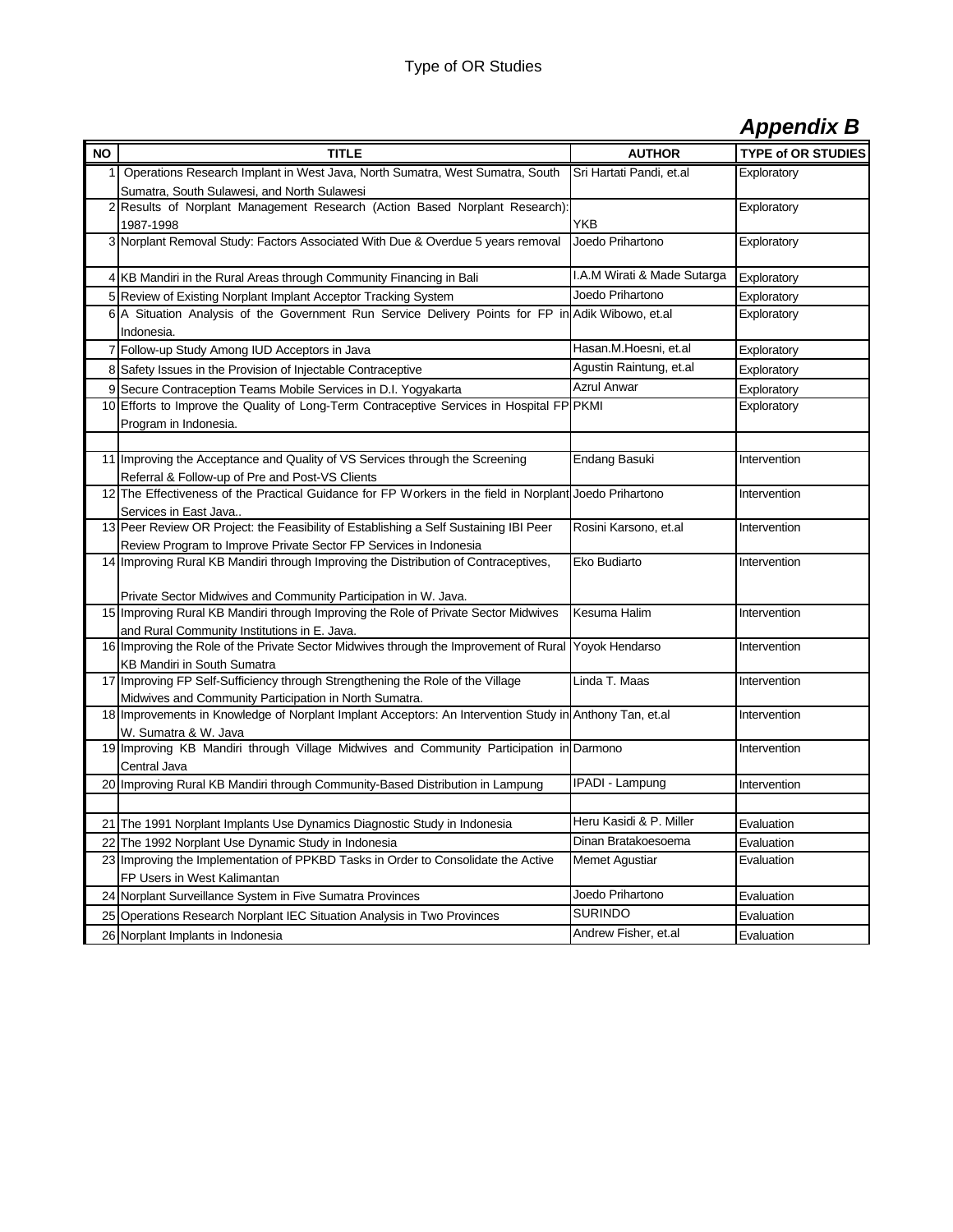*Appendix C*

# **Type of Respondents (by gender)**

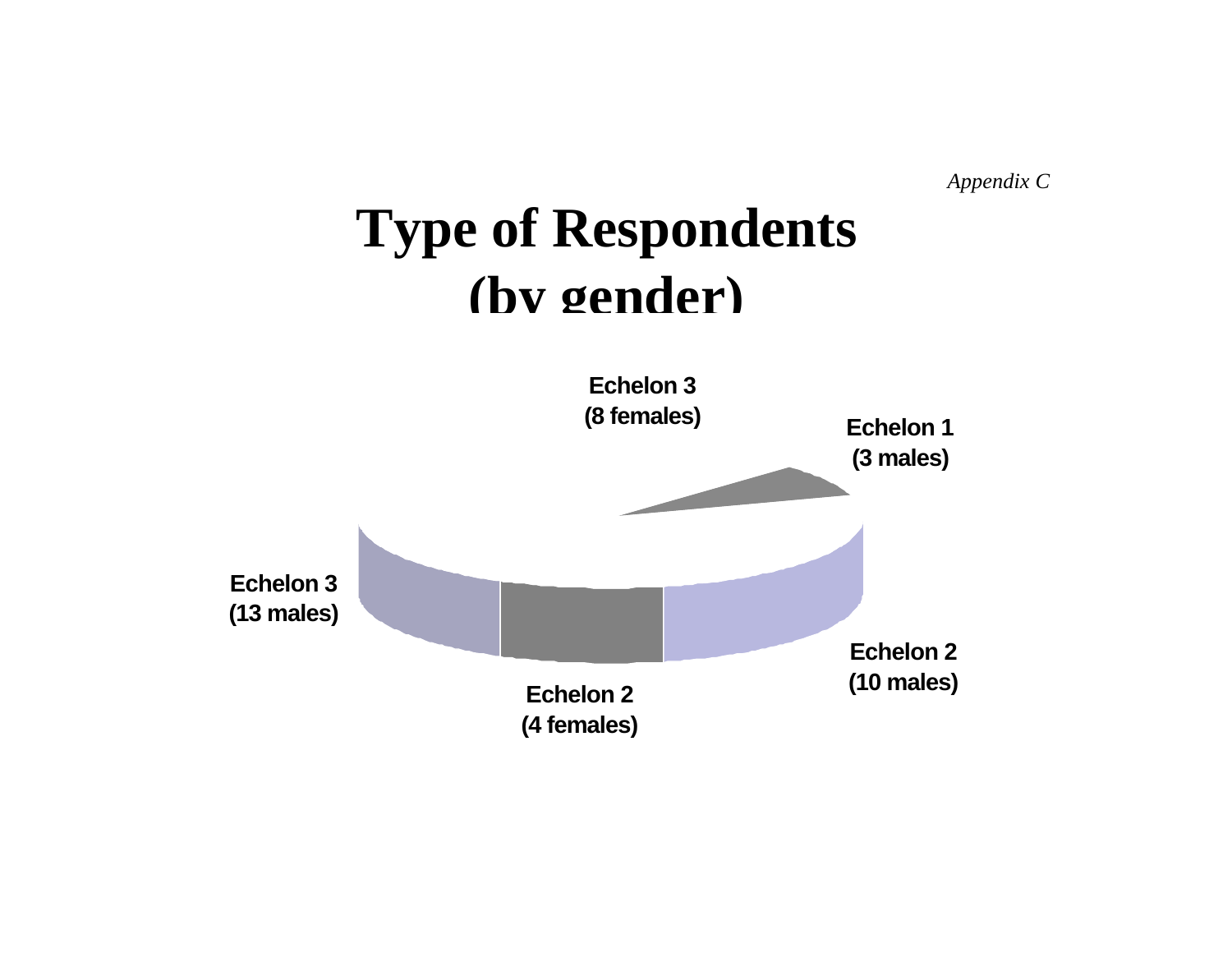*Appendix C*

# **Type of OR Studies in Indonesia**

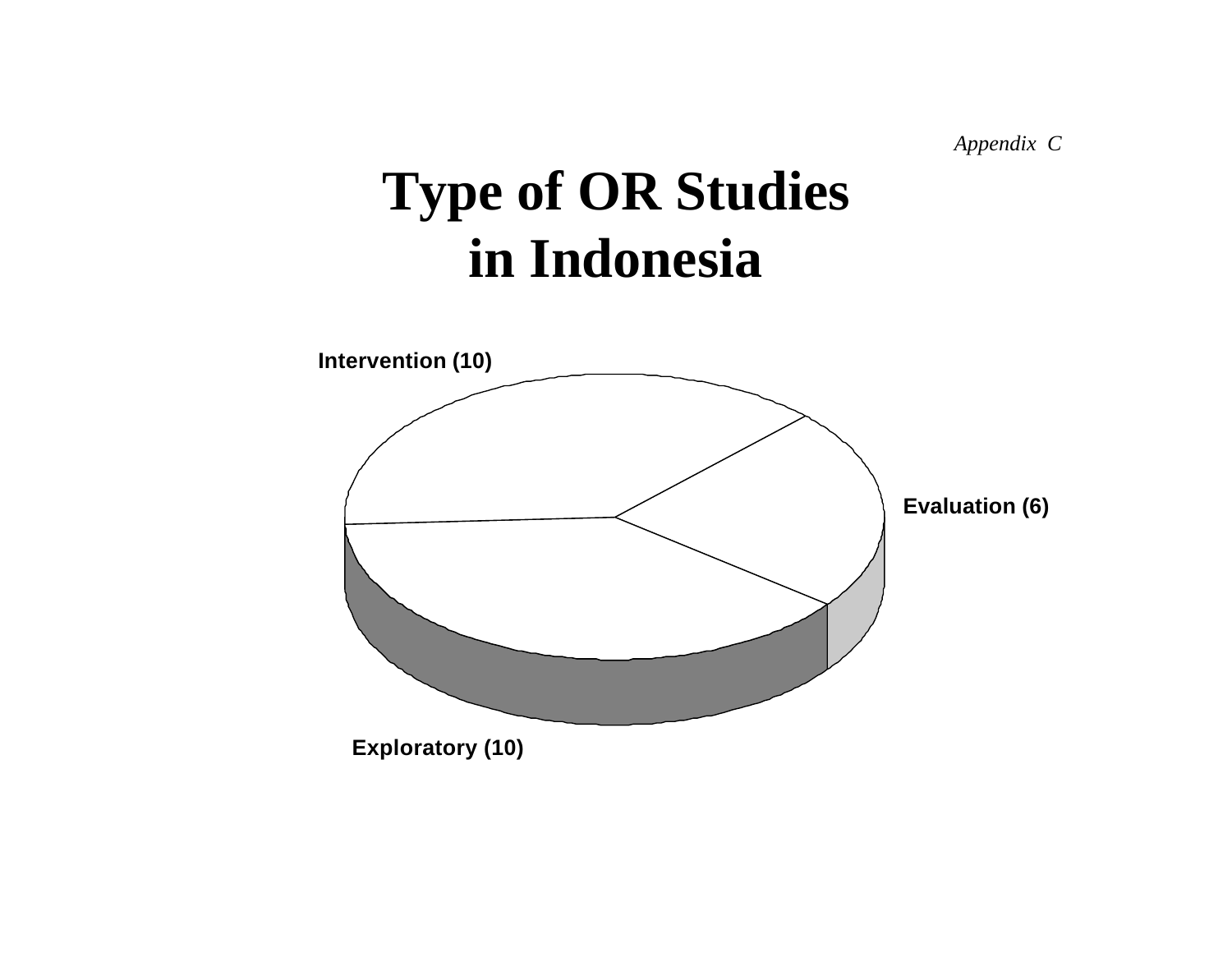*Appendix C*

# **Type of Respondents (by divisions)**

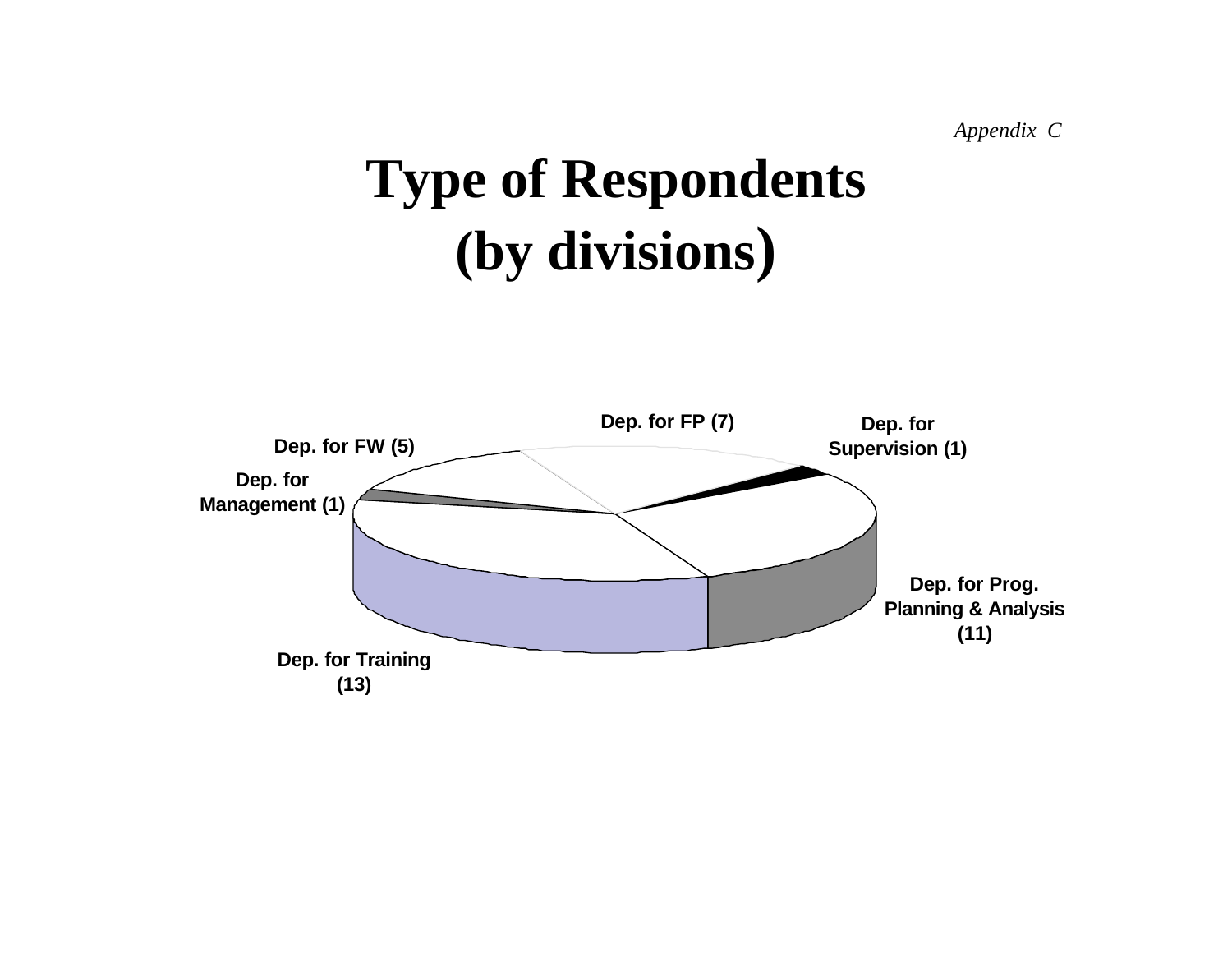# **STD Diagnostic Methods**

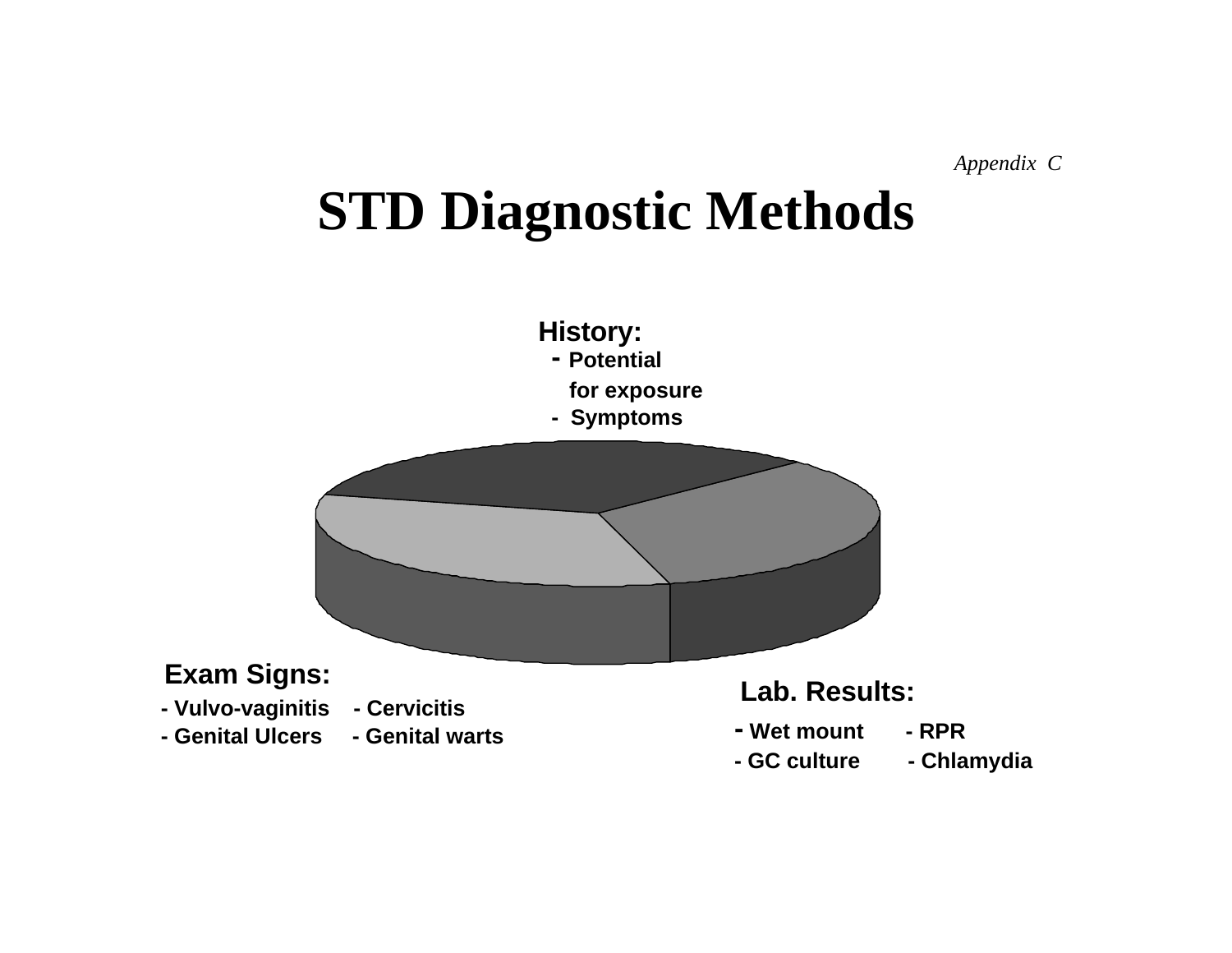# **List of Selected OR Studies**

| Improving the Acceptance and Quality of VS Services Through the Screening Referral and<br>Follow-up of Pre- and Post-VS Clients                                                                                                                                                                                                                                                                                                                                                                                                                                                                                                                                                                                                                                                                                                                                                                                                                                                                                                                                                                                                                                                                                                                                                                                                                                                                                                                                                                                                                                                                                                                                                                                                                                                                                                                                                                                                                                                                                                                                                                       |
|-------------------------------------------------------------------------------------------------------------------------------------------------------------------------------------------------------------------------------------------------------------------------------------------------------------------------------------------------------------------------------------------------------------------------------------------------------------------------------------------------------------------------------------------------------------------------------------------------------------------------------------------------------------------------------------------------------------------------------------------------------------------------------------------------------------------------------------------------------------------------------------------------------------------------------------------------------------------------------------------------------------------------------------------------------------------------------------------------------------------------------------------------------------------------------------------------------------------------------------------------------------------------------------------------------------------------------------------------------------------------------------------------------------------------------------------------------------------------------------------------------------------------------------------------------------------------------------------------------------------------------------------------------------------------------------------------------------------------------------------------------------------------------------------------------------------------------------------------------------------------------------------------------------------------------------------------------------------------------------------------------------------------------------------------------------------------------------------------------|
| Endang Basuki et.al                                                                                                                                                                                                                                                                                                                                                                                                                                                                                                                                                                                                                                                                                                                                                                                                                                                                                                                                                                                                                                                                                                                                                                                                                                                                                                                                                                                                                                                                                                                                                                                                                                                                                                                                                                                                                                                                                                                                                                                                                                                                                   |
| NA                                                                                                                                                                                                                                                                                                                                                                                                                                                                                                                                                                                                                                                                                                                                                                                                                                                                                                                                                                                                                                                                                                                                                                                                                                                                                                                                                                                                                                                                                                                                                                                                                                                                                                                                                                                                                                                                                                                                                                                                                                                                                                    |
| September 23, 1988                                                                                                                                                                                                                                                                                                                                                                                                                                                                                                                                                                                                                                                                                                                                                                                                                                                                                                                                                                                                                                                                                                                                                                                                                                                                                                                                                                                                                                                                                                                                                                                                                                                                                                                                                                                                                                                                                                                                                                                                                                                                                    |
| Perkumpulan Kontrasepsi Mantap Indonesia                                                                                                                                                                                                                                                                                                                                                                                                                                                                                                                                                                                                                                                                                                                                                                                                                                                                                                                                                                                                                                                                                                                                                                                                                                                                                                                                                                                                                                                                                                                                                                                                                                                                                                                                                                                                                                                                                                                                                                                                                                                              |
| <b>URC &amp; USAID</b>                                                                                                                                                                                                                                                                                                                                                                                                                                                                                                                                                                                                                                                                                                                                                                                                                                                                                                                                                                                                                                                                                                                                                                                                                                                                                                                                                                                                                                                                                                                                                                                                                                                                                                                                                                                                                                                                                                                                                                                                                                                                                |
| Jakarta, Medan, Semarang, and Denpasar                                                                                                                                                                                                                                                                                                                                                                                                                                                                                                                                                                                                                                                                                                                                                                                                                                                                                                                                                                                                                                                                                                                                                                                                                                                                                                                                                                                                                                                                                                                                                                                                                                                                                                                                                                                                                                                                                                                                                                                                                                                                |
| Three phase operation: (1) Problem analysis and programing of SRF (screening, referral and<br>follow up) strategies, (2) Solution testing, and (3) evaluation                                                                                                                                                                                                                                                                                                                                                                                                                                                                                                                                                                                                                                                                                                                                                                                                                                                                                                                                                                                                                                                                                                                                                                                                                                                                                                                                                                                                                                                                                                                                                                                                                                                                                                                                                                                                                                                                                                                                         |
| To examine problems in the present VS SRF system and formulate an operational<br>1.<br>strategy aimed at addressing these problems.<br>To make the Voluntary Surgical Contraception (VS) service provision program more<br>2.<br>comprehensive, and to enhance the quality of services.<br>To ensure that medical and non-medical provider qualityis maintained and VS service<br>3.<br>facilities are fully utilized.                                                                                                                                                                                                                                                                                                                                                                                                                                                                                                                                                                                                                                                                                                                                                                                                                                                                                                                                                                                                                                                                                                                                                                                                                                                                                                                                                                                                                                                                                                                                                                                                                                                                                |
| <b>Knowledge and Opinion of VS</b><br>The majority of health personnel agree with VS as a method of contraception because it<br>1.<br>is effective, practical and has few side-effects.<br>Health personnel knowledge of VS is insufficient for the effective carrying out of the VS<br>2.<br>program.<br>92% of private midwives, 60% of physicians, and 61% of non-VS facility heads have<br>3.<br>never attended a formal course which included instructions on tubectomy or vasectomy.<br>The level of VS knowledge among VS acceptors is seriously inadequate.<br>4.<br><b>VS Information Dissemination</b><br>Almost all health personnel have at some time disseminated information on VS, usually<br>1.<br>through one to one verbal discussions.<br><b>Screening</b><br>The importance of screening pre-acceptors before referral to a VS service facility is not<br>1.<br>yet recognized by most health personnel.<br>Medical screening has been carried out at least once by 60% of private physicians,<br>2.<br>midwives, and non-VS facility leaders. Laboratory tests only in non-VS facilities<br>(Puskesmas and maternity clinics)<br><b>Referral Information on VS Services</b><br>Referral information on VS services (about some clinic locations, cost of services and<br>1.<br>days of services) by health personnel is incomplete<br>The number of referrals from health personnel remains very low.<br>2.<br>Personnel are not sure of the provider to whom referrals should be directed, particularly<br>3.<br>FPFW (PLKB).<br><b>VS Facility Services</b><br>Only 59% of the VS facility heads have held a serious discussion on VS with the<br>1.<br>potential acceptor, and almost half do not include the spouse.<br>Individual counselling is not yet properly carried out in all VS faciliies.<br>2.<br><b>Follow-up</b><br>Follow-up visits are undertaken by almost all VS acceptors. Follow-up for physical<br>1.<br>complaints is usually done at the same facility where the VS procedure was performed.<br>Follow-up is also carried out by front-line personnel. |
|                                                                                                                                                                                                                                                                                                                                                                                                                                                                                                                                                                                                                                                                                                                                                                                                                                                                                                                                                                                                                                                                                                                                                                                                                                                                                                                                                                                                                                                                                                                                                                                                                                                                                                                                                                                                                                                                                                                                                                                                                                                                                                       |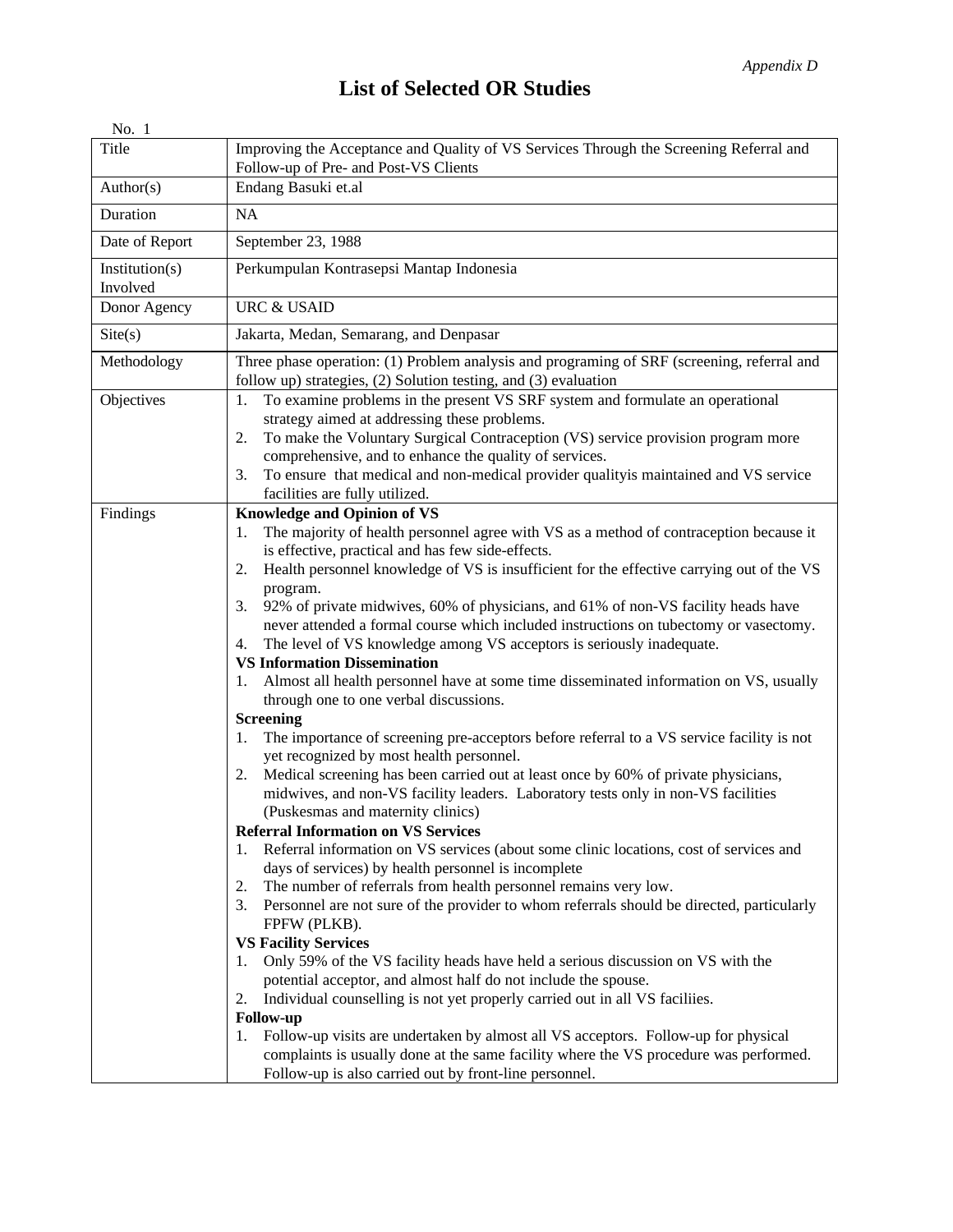| Recommendations | <b>Existing Knowledge and Opinions about VS</b>                                              |
|-----------------|----------------------------------------------------------------------------------------------|
|                 | The promotion of vasectomy should be intensified particularly in Medan                       |
|                 | Educational material is needed about sexual ability after the operation to counteract ideas  |
|                 | about frigidity.                                                                             |
|                 | Educational material is needed about procedures of the operation, particularly that is<br>3. |
|                 | needed about procedures of the operation, particularly that it is simple, quick, requires    |
|                 | only a small incision, and is done on an out-patient basis. This information is needed to    |
|                 | counteract the fear of the operation.                                                        |
|                 | <b>Rumors Circulating about VS</b>                                                           |
|                 | During VS training of front-line healt personnel, the development of methods to              |
|                 | overcome rumors about pregnancy failures and failing sexual performance following VS         |
|                 | is necessary. Also, IEC material developed for potential clients should include              |
|                 | information relating to persistent rumors.                                                   |
|                 | Knowledge of VS among Front-line Health Personnel                                            |
|                 | The training materials for FPFW and Village Contraceptive Distribution Center (VCDC)         |
|                 | should be explained: irreversibility of the medical procedure, the small possibility of      |
|                 | becoming pregnant after the operation, tubectomy is a minor medical procedure,               |
|                 | proper timing for a tubectomy and for a vasectomy, the medical procedure for                 |
|                 | vasectomy is simpler than that for tubectomy.                                                |
|                 | Knowledge of VS services among Front-line Health Personnel: Location, Time and Cost          |
|                 | The dissemination of VS service information for tubectomy and specially for vasectomy<br>1.  |
|                 | should be improved.                                                                          |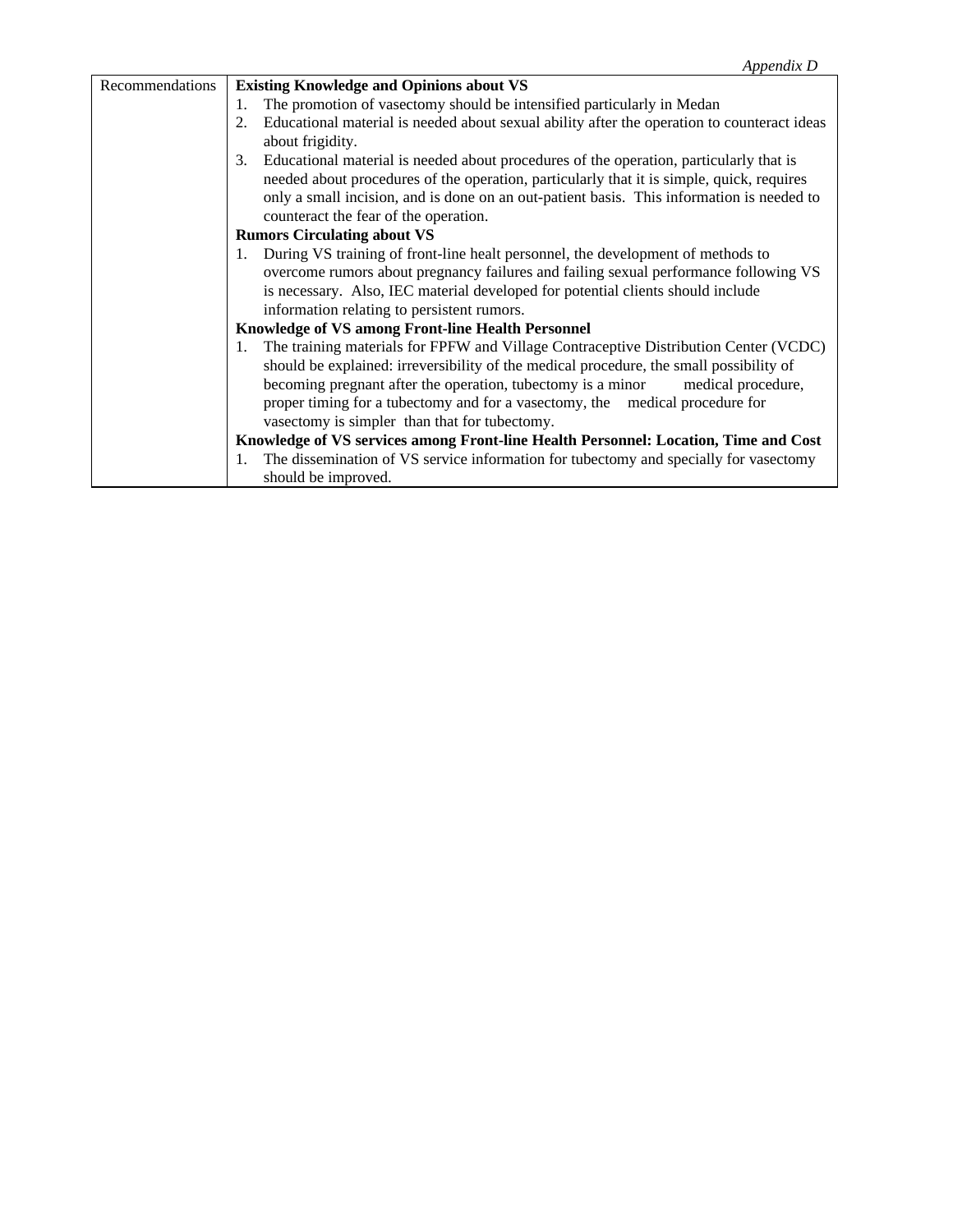| No. 2                      |                                                                                                                                                                                                                                                                                                                                                                                                                                                                                                                                                                                                                                           |
|----------------------------|-------------------------------------------------------------------------------------------------------------------------------------------------------------------------------------------------------------------------------------------------------------------------------------------------------------------------------------------------------------------------------------------------------------------------------------------------------------------------------------------------------------------------------------------------------------------------------------------------------------------------------------------|
| Title                      | <b>Research Operational Implant</b>                                                                                                                                                                                                                                                                                                                                                                                                                                                                                                                                                                                                       |
| Author(s)                  | Sri Hartati P. Pandi et.al                                                                                                                                                                                                                                                                                                                                                                                                                                                                                                                                                                                                                |
| Duration                   | June 1988 - June 1989                                                                                                                                                                                                                                                                                                                                                                                                                                                                                                                                                                                                                     |
| Date of Report             | 1989                                                                                                                                                                                                                                                                                                                                                                                                                                                                                                                                                                                                                                      |
| Institution(s)<br>Involved | <b>BKKBN</b>                                                                                                                                                                                                                                                                                                                                                                                                                                                                                                                                                                                                                              |
| Donor Agency               | <b>ADB</b>                                                                                                                                                                                                                                                                                                                                                                                                                                                                                                                                                                                                                                |
| $\text{Site}(s)$           | West Java, North Sumatra, West Sumatra, South Sumatra, South Sulawesi, North Sulawesi                                                                                                                                                                                                                                                                                                                                                                                                                                                                                                                                                     |
| Methodology                | Cross-sectional : Qualitative & Quantitative approach                                                                                                                                                                                                                                                                                                                                                                                                                                                                                                                                                                                     |
| Objectives                 | General :<br>To describe the Norplant service $\&$ the acceptaance of Norplant in Indonesia, especially<br>1.<br>in West Java, North, South & West Sumatra, South and North Sulawesi.                                                                                                                                                                                                                                                                                                                                                                                                                                                     |
|                            | Specific:                                                                                                                                                                                                                                                                                                                                                                                                                                                                                                                                                                                                                                 |
|                            | To describe the means of Norplant services;<br>1.<br>To describe the process of Norplant services (IEC, selected acceptors in the field,<br>2.<br>counseling, guidance, insertions/removals, monitoring/follow-up);<br>To describe the acceptance of Norplant (knowledge, experience before & during Norplant<br>3.<br>use, experience on removals & the fee)                                                                                                                                                                                                                                                                             |
| Findings                   | In general the manager (at provincial $&$ district/kodya level, subdistrict $&$ village level)<br>1.<br>and providers knew about the effectiveness of the method, while 67% - 85% knew how<br>many women were using Norplant;<br>60% of Norplant acceptors knew how many capsules should be inserted;<br>2.<br>Only 50% of acceptor received information on contraindications, side-effects, process of<br>3.<br>Norplant insertions;<br>Most of the managers never had an orientation on Norplant;<br>4.<br>Only 49.5% of providers had ever done Norplant removals;<br>5.<br>Norplant insertions were done in Puskesmas & Safari;<br>6. |
| Recommendations            | Information on side-effects, how Norplant works, advantages & disadvantages of<br>1.<br>Norplant should be told to women completly;<br>Information on contraindications, usefullness of Norplant in regard to birth planning,<br>2.<br>and number of capsules should be explained to women clearly in the field;<br>IEC materials (posters, flipcharts, guidance books) need to be improved;<br>3.<br>The logistics in place for Norplant services should be enough for one year;<br>4.<br>Training for providers should focus more on removals;<br>5.<br>Norplant should be distributed through private sectors.<br>6.                   |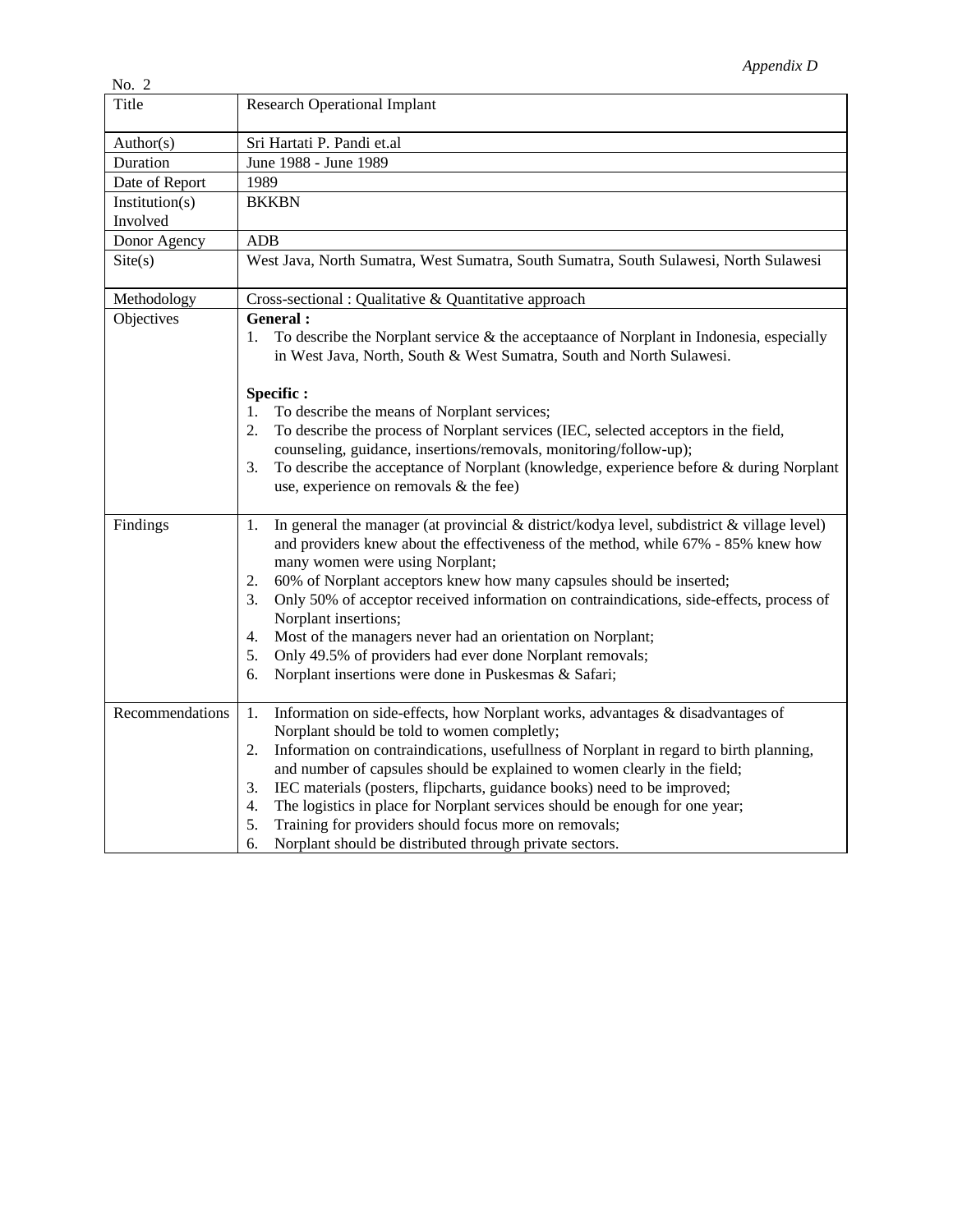| No. $3$                    |                                                                                                                                                                                                                                                                                                                                                                                                                                                                                                                                                                                                                                                                     |
|----------------------------|---------------------------------------------------------------------------------------------------------------------------------------------------------------------------------------------------------------------------------------------------------------------------------------------------------------------------------------------------------------------------------------------------------------------------------------------------------------------------------------------------------------------------------------------------------------------------------------------------------------------------------------------------------------------|
| Title                      | Norplant Management (Action Based Norplant Research) 1987 - 1988                                                                                                                                                                                                                                                                                                                                                                                                                                                                                                                                                                                                    |
| Author(s)                  | Adik Wibowo, Joedo Prihartono, Firman Lubis, Sugiri Syarief, Rudi Pekerti, Harun Riyanto                                                                                                                                                                                                                                                                                                                                                                                                                                                                                                                                                                            |
| Duration                   | May 1987 - April 1988                                                                                                                                                                                                                                                                                                                                                                                                                                                                                                                                                                                                                                               |
| Date of Report             | December 1989                                                                                                                                                                                                                                                                                                                                                                                                                                                                                                                                                                                                                                                       |
| Institution(s)<br>Involved | YKB, BKKBN                                                                                                                                                                                                                                                                                                                                                                                                                                                                                                                                                                                                                                                          |
| Donor Agency               | <b>USAID</b>                                                                                                                                                                                                                                                                                                                                                                                                                                                                                                                                                                                                                                                        |
| $\text{Site}(s)$           | DKI Jakarta, Central Java, East Java and South Kalimantan                                                                                                                                                                                                                                                                                                                                                                                                                                                                                                                                                                                                           |
| Methodology                | Qualitative (indepth interview & observation). Sample: the decision makers at Central Level<br>(1), the decision makers at Provincial level (16), the Chief Centre of the Norplant research at<br>provincial level $(3)$ , at regency level $(6)$ , the norplant executor $(53)$                                                                                                                                                                                                                                                                                                                                                                                    |
| Objectives                 | Give inputs that need to be thought in relation with the preparation to introduce implant<br>1.<br>into the National Family Planning Program. Based on this purpose the research focused<br>on three factors namely: training factor for the service workers; logistic factor related<br>with supply and distribution; IEC material factor for the service workers and the acceptor<br>candidates.<br>Resulted a training module for medical doctor, paramedical (midwive and nurse) and<br>2.<br>Site(s)ers for the Norplant training.<br>Resulted a prototype of Norplant IEC for the community/the Norplant acceptor<br>3.<br>candidates for the health workers. |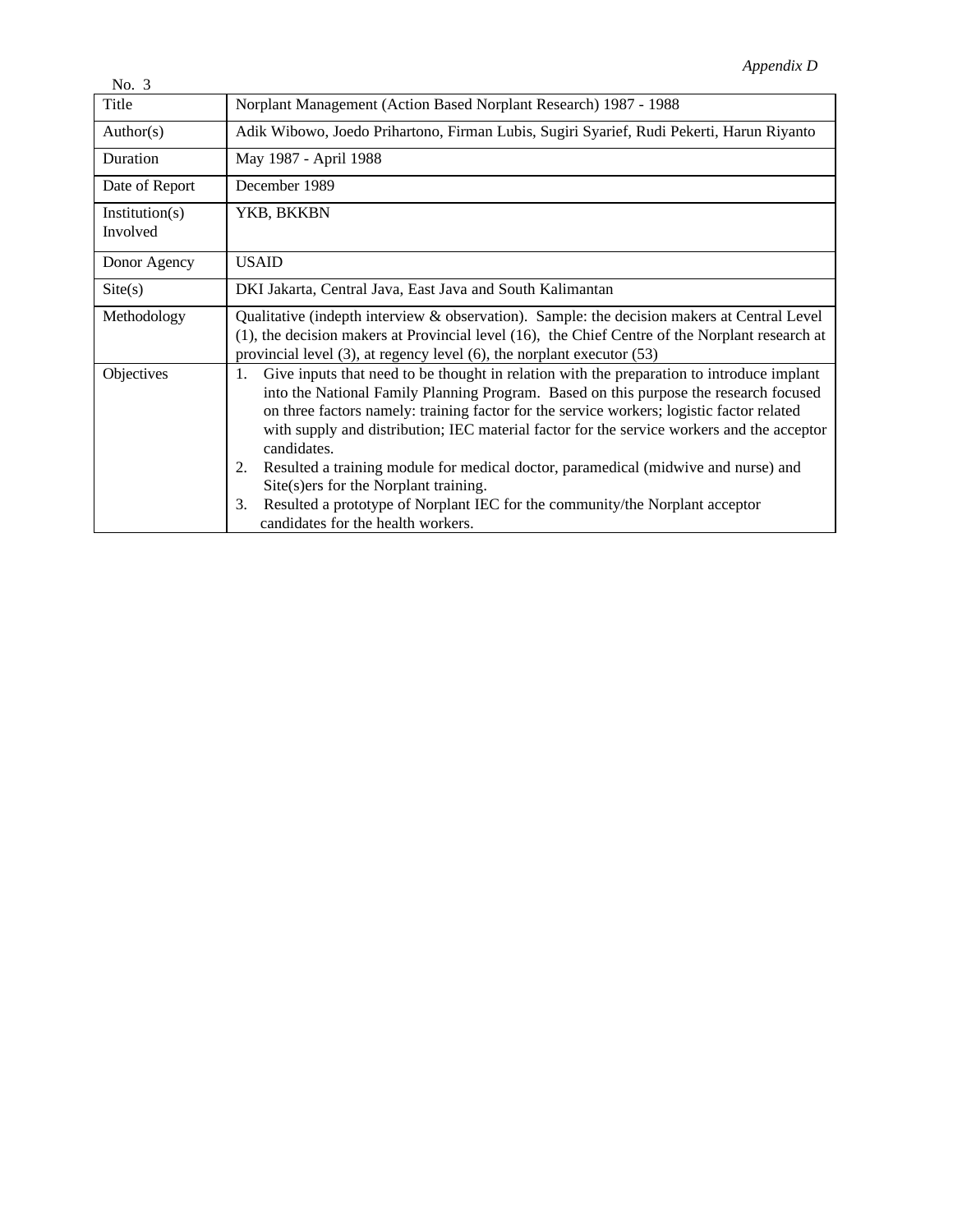| Findings | 1. | Almost all of the norplant executors (85%) have been trained about Norplant, 13.5% has     |
|----------|----|--------------------------------------------------------------------------------------------|
|          |    | attended the training for the second or more. According to 75% respondents, 3 times of     |
|          |    | insertion were enough to have the skill. 100% of the responden who attended the            |
|          |    | training felt that the objective of the training could be achieved. 25% said that it still |
|          |    | need a guidance to inform the new program or to share the experience in overcoming the     |
|          |    | problems about Norplant insertions and removal. 75% of the responden specially the         |
|          |    | midwives still need a special and detail course about counseling aspect and the technique  |
|          |    | to overcome the problems of side effect and complication.                                  |
|          | 2. | 50% of the norplant executors who have not been trained were respondents who worked        |
|          |    | at the health center and who were not at the position to be trained, especially who lived  |
|          |    | in Jakarta. During the training activities the experience and skill in Norplant removal    |
|          |    |                                                                                            |
|          |    | were not accepted (57% of the trainees). 2% respondents who had removal experience in      |
|          |    | the field has been described that sometimes the removal did not as smoothly as what has    |
|          |    | been explained during the training. Only 44% of the respondents got an opportunity         |
|          |    | doing removal in the Raden Saleh Clinic.                                                   |
|          | 3. | Norplant "demand" in East Java and Central Java was high enough, but in DKI Jakarta        |
|          |    | according to 76% respondens were relatively small although never lack of supply which      |
|          |    | was given. 10% of the respondent who work at the health center suggested the supply        |
|          |    | channel through the centers system could be shorter by gave the supply directly to the     |
|          |    | health centers. 67% of the respondents who work at the hospital and primary health         |
|          |    | center said that the monthly supply of 0-10 set Norplant were enough for their office.     |
|          |    | About the place for the supply of Norplant, 45% of the respondents answered that           |
|          |    | dispensaries can be used for one of the Norplant channel with the fair price that could be |
|          |    | paid by the community. 43% of them hoped that the distribution through BKKBN               |
|          |    | channel and 12% of them hoped that it could be kept in the private doctor and private      |
|          |    | midwives too.                                                                              |
|          | 4. | 61% of the respondents explained that the availability of the IEC equipment were not       |
|          |    | met the need at their working places, only 6% who have a complete set of the IEC. 60%      |
|          |    | said that the IEC of Norplant equipment were given after they finished the norplant        |
|          |    | training at Raden Saleh Clinic. 47% respondents said that information about norplant       |
|          |    | was given just before insertion, 31% give information at the insertion place, 22%          |
|          |    | respondents never give any information to the acceptors. All of respondents satisfied      |
|          |    |                                                                                            |
|          |    | enough with the guidance book for workers about Norplant because of good content and       |
|          |    | easy understand. 54% respondents asked more information and equipment for                  |
|          |    | counseling purposes. The posters about Norplant insertion technique were good and          |
|          |    | easly understood (31% respondents), but the pictures still difficult for to catch the      |
|          |    | message                                                                                    |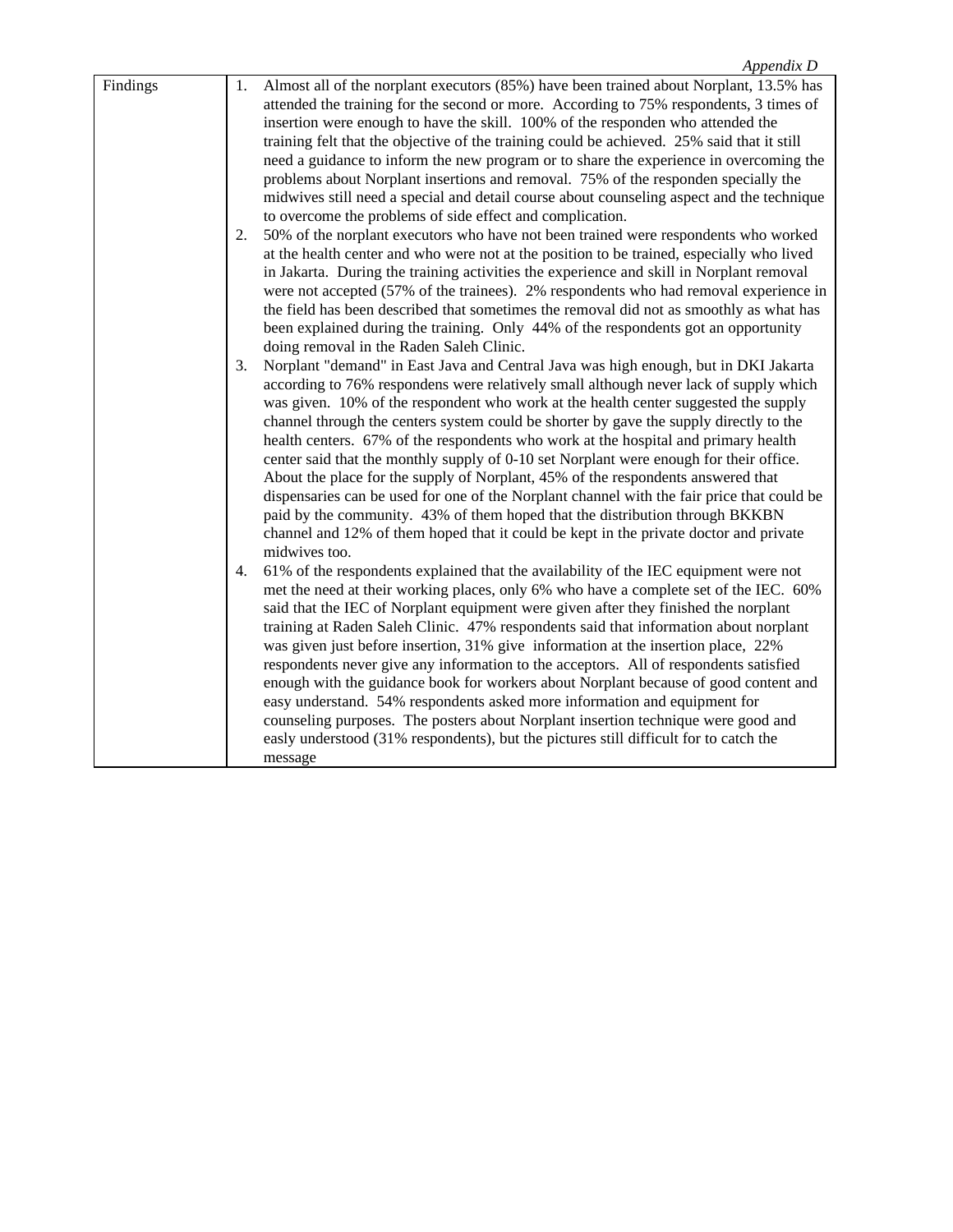| Recommendations | <b>Training</b>                                                                                                                                                                                       |
|-----------------|-------------------------------------------------------------------------------------------------------------------------------------------------------------------------------------------------------|
|                 | The knowledge and skill about Norplant must be given through special training because<br>1.<br>it related wish special aspect of technical skill. The knowledge could be given by using               |
|                 | module.<br>It was better of the training were not conducted at the provincial level, but the team from<br>2.<br>the Center did it together in Regencial Hospital, so the training atmosphere could be |
|                 | conducted as close as possible with the real situation.                                                                                                                                               |
|                 | It would be better if the training had been well planned and have enough time to create<br>3.                                                                                                         |
|                 | the cooperation among the FP field workers, midwives and doctors it could be started                                                                                                                  |
|                 | with recruited the acceptor candidates then the midwives gave the detail information and                                                                                                              |
|                 | then the doctors inserted Norplant on the "D day"                                                                                                                                                     |
|                 | Recommended to conduct a special training which cover removal skill and discuss about<br>4.                                                                                                           |
|                 | removal with complication cases and etc. When it was not enough acceptors for those                                                                                                                   |
|                 | purposes, it was recommended to give information through slides and videos. It would                                                                                                                  |
|                 | be better if the visualization also completed with some examples about the difficult<br>removal cases.                                                                                                |
|                 | 5.<br>For the isolated areas which is lack of doctor, it was recommended to utilize paramedical                                                                                                       |
|                 | for Norplant insertion and removal.                                                                                                                                                                   |
|                 | It was recommended that 3 training modules which developed as the result of the<br>6.                                                                                                                 |
|                 | research should be tested in the next Norplant training's.                                                                                                                                            |
|                 | Because the function of physical examination was important (physical abnormality<br>7.                                                                                                                |
|                 | examination of mothers, simple examination of pregnancy) and to prevent the Norplant                                                                                                                  |
|                 | removal before 5 years of use caused by pregnancy or health problems of from the                                                                                                                      |
|                 | acceptors, so the researchers suggested that physixal examination for each acceptor<br>candidates still needed.                                                                                       |
|                 | Logistic                                                                                                                                                                                              |
|                 | It was founded that the center was too busy to give good distribution. It is important to<br>1.                                                                                                       |
|                 | think another alternative, such as through the logistic of contraceptive used by BKKBN                                                                                                                |
|                 | (Central Province Regency).                                                                                                                                                                           |
|                 | Because the price was relatively expensive and so far the government was still fully<br>2.                                                                                                            |
|                 | responsible, so it still need the priority areas for Norplant distribution and not equally for                                                                                                        |
|                 | each Province.<br>The researcher suggested to give at least one trocar for each agency which sent the<br>3.                                                                                           |
|                 | people for training, with the priority for isolated areas and the pilot project Primary                                                                                                               |
|                 | Health Center.                                                                                                                                                                                        |
|                 | It was important to inform the community that eventhough the price of norplant is high<br>4.                                                                                                          |
|                 | but it can be used for five years, actually it was still relatively cheap, compare to other                                                                                                           |
|                 | contraceptive methods such as the IUD and pill.                                                                                                                                                       |
|                 | Some alternatives for the availability of Norplant and can be used for the target<br>5.                                                                                                               |
|                 | expanses:<br>a. Government gives full contribution but use a limited target based on a certain criteria.                                                                                              |
|                 | b. Government gives half contribution and the rest of the expanses paid by the                                                                                                                        |
|                 | community.                                                                                                                                                                                            |
|                 | c. Prepare Norplant in free market such as at the pharmacy. The insertion could be                                                                                                                    |
|                 | done at the Family Planning clinic freely or at the private clinic as required by                                                                                                                     |
|                 | candidates.                                                                                                                                                                                           |
|                 | The IEC of Norplant<br>The need of information for the post used acceptors close by or after 5 years.<br>1.                                                                                           |
|                 | The need of posters for Norplant removal supported by examples of difficult cases. If<br>2.                                                                                                           |
|                 | possible it would be better through videos or slides because the removal were relatively                                                                                                              |
|                 | rare.                                                                                                                                                                                                 |
|                 | 3.<br>If the cases for Norplant removal could not be found and it was the time for Norplant                                                                                                           |
|                 | removal training, it was needed to prepare the visual aid such as phantom's sleeve which                                                                                                              |
|                 | is similar with the original sleeve of human being. Phantom would be used as a human                                                                                                                  |
|                 | substitution in the Norplant insertion and removal practices.<br>It was needed to distribute equally and continuously the IEC equipment produced in<br>4.                                             |
|                 | central office because the region does not have it.                                                                                                                                                   |
|                 |                                                                                                                                                                                                       |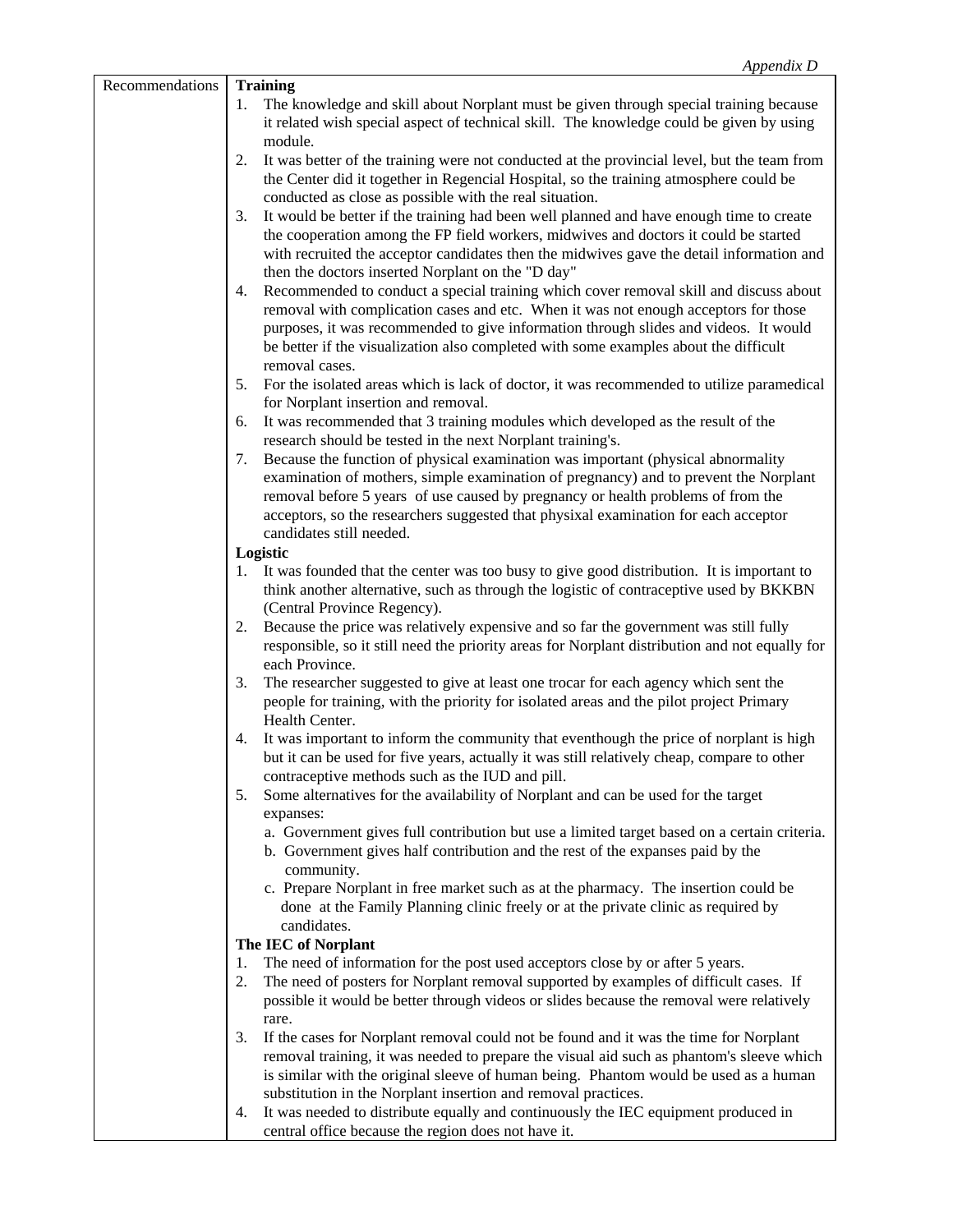| Title           | Norplant Removal Study: Factors Associated With Due & Overdue 5 years                                                                                                                          |
|-----------------|------------------------------------------------------------------------------------------------------------------------------------------------------------------------------------------------|
| Author(s)       | Joedo Prihartono                                                                                                                                                                               |
| Duration        | January - October 1990                                                                                                                                                                         |
| Date of Report  | December 1990                                                                                                                                                                                  |
| Institution(s)  | Yayasan Kusuma Buana                                                                                                                                                                           |
| Involved        |                                                                                                                                                                                                |
| Donor Agency    | the Population Council, USAID                                                                                                                                                                  |
| Site(s)         | Raden Saleh Clinic, Jakarta & Karyadi Hospital, Semarang                                                                                                                                       |
| Methodology     | 1. Retrospective (2,376 records the registers of 1989-1990)                                                                                                                                    |
|                 | 2. Prospective Study (100 visitors & 100 non visitors)                                                                                                                                         |
| Objectives      | To evaluate completeness of 5 yrs follow up $\&$ removal as well as factors influencing the<br>1.                                                                                              |
|                 | acceptors return for removal after 5 yrs of use;                                                                                                                                               |
|                 | Whether or not measures are taken by the clinics to contact acceptors who didn't return<br>2.<br>for removal after 5 yrs;                                                                      |
|                 | Whether the women had any difficulty in obtaining removal $\&$ remembering the due date<br>3.                                                                                                  |
|                 | of removal;                                                                                                                                                                                    |
|                 | Recommend BKKBN steps fo follow up of acceptors not attending after 5 yrs &<br>4.                                                                                                              |
|                 | improvements to clinical services for women attending for removal.                                                                                                                             |
| Findings        | Retrospective:                                                                                                                                                                                 |
|                 | The majority of Norplant users have low formal educational level (80% from elementary<br>1.                                                                                                    |
|                 | scholl or less).                                                                                                                                                                               |
|                 | The main reason for the women to come for removal is the completion of 5 yr period<br>2.                                                                                                       |
|                 | $(85\%)$ , only 6% because of bleeding problems & 4% because desire additional babies.                                                                                                         |
|                 | Around 57% of removal procedures were done by physicians, followed by trained<br>3.<br>midwives $(30\%)$ & the nurses 12%.                                                                     |
|                 | Only 2.8% of users complained that all removal procedures were consisted of long time<br>4.                                                                                                    |
|                 | taken to complete the procedure and painful minor operation. The average removal time                                                                                                          |
|                 | was 13.9 minutes.                                                                                                                                                                              |
|                 | Only 8.6% of Norplant users came for removal after being reminded by the clinic (by<br>5.                                                                                                      |
|                 | letter, home visit or phone).                                                                                                                                                                  |
|                 | Norplant is still populer $\&$ trusted by the previous users (34%), followed by injectables<br>6.                                                                                              |
|                 | $(11\%)$ , oral pill $(7\%)$ etc.                                                                                                                                                              |
|                 | Prospective:                                                                                                                                                                                   |
|                 | The educational level of non visitor group $(98%)$ & visitor group $(78%)$ were low.<br>1.<br>Only 4% of users could remember the date by themselves, while most of the others<br>2.           |
|                 | needed some assistance (53% by husbands and friends)                                                                                                                                           |
|                 | Among those who have visited the clinics for removal, 30% of them felt that Norplant<br>3.                                                                                                     |
|                 | was the most suitable method, followed by oral pill (22%), injectibles (10%) & IUD (6%)                                                                                                        |
|                 | The reasons for not coming for removal of the non-visitors were no money (37%), afraid<br>4.                                                                                                   |
|                 | $(20\%)$ , still effective $(10)$ , amenorrhea $(16\%)$ , forget $(10\%)$ .                                                                                                                    |
|                 | All women in the non-visitor group had been using the method for more than 5 yr.<br>5.                                                                                                         |
|                 | Around 98% of this group had crossed 6.5 yrs and 2% of this group had been using the                                                                                                           |
|                 | method for more than 7.5 yrs.                                                                                                                                                                  |
|                 | 66 % of users in the non-visitor group preferred to go to the same clinics where they had<br>6.<br>obtained insertions, the others preferred to go to different facilities, clinics or private |
|                 | practices according to their own convenience.                                                                                                                                                  |
|                 | Almost half of the overdue users planned not to use any contraceptive method after the<br>7.                                                                                                   |
|                 | removal, and the others were chosen oral pill (22%), Norplant (22%), injectables (4%) &                                                                                                        |
|                 | Sterilization (4%).                                                                                                                                                                            |
|                 | Suggestions made by the visitors group for Norplant users remainders are: letter (40%),<br>8.                                                                                                  |
|                 | homo visit $(34%)$ & local volunteer $(22%)$ . The non-visitors group preffered to rely more                                                                                                   |
|                 | on local volunteers $(74%)$ & regular follow-up $(12%)$ .                                                                                                                                      |
| Recommendations | More attention should be paid to the older group $\&$ who come from low education level;<br>1.                                                                                                 |
|                 | Tracking system that involves the participation of the existing community institution<br>2.                                                                                                    |
|                 | should be done;<br>Husband $\&$ the close family members or friends must be involved in the mechanism to<br>3.                                                                                 |
|                 | remind the users of the date of removal;                                                                                                                                                       |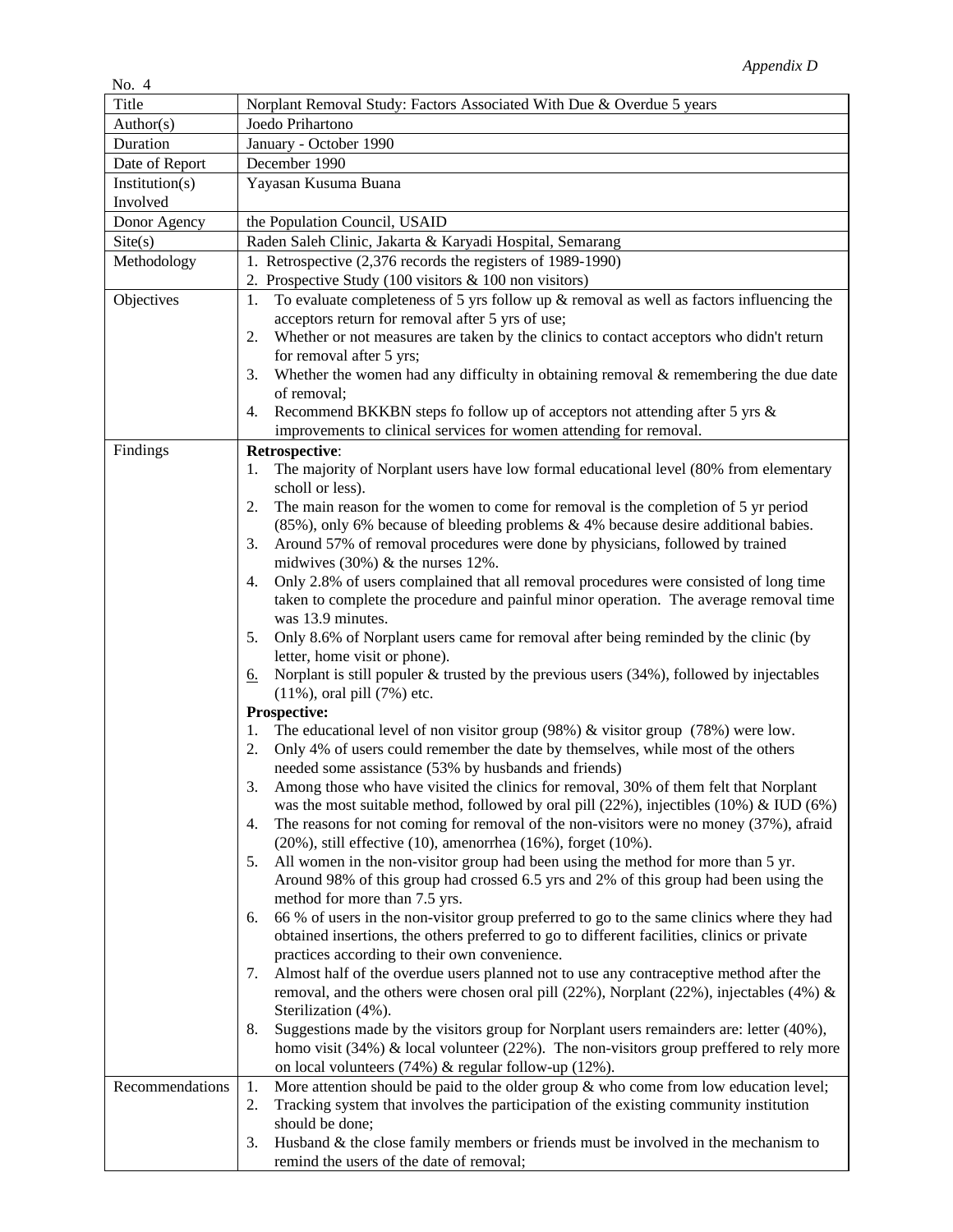| Appendix D |  |
|------------|--|
|            |  |

| 4. The clinic staff must give much higher attention in counseling clients;              |
|-----------------------------------------------------------------------------------------|
| 5. Clear announcements should be made to the community that the government will provide |
| facilities for removal free or discounted cost.                                         |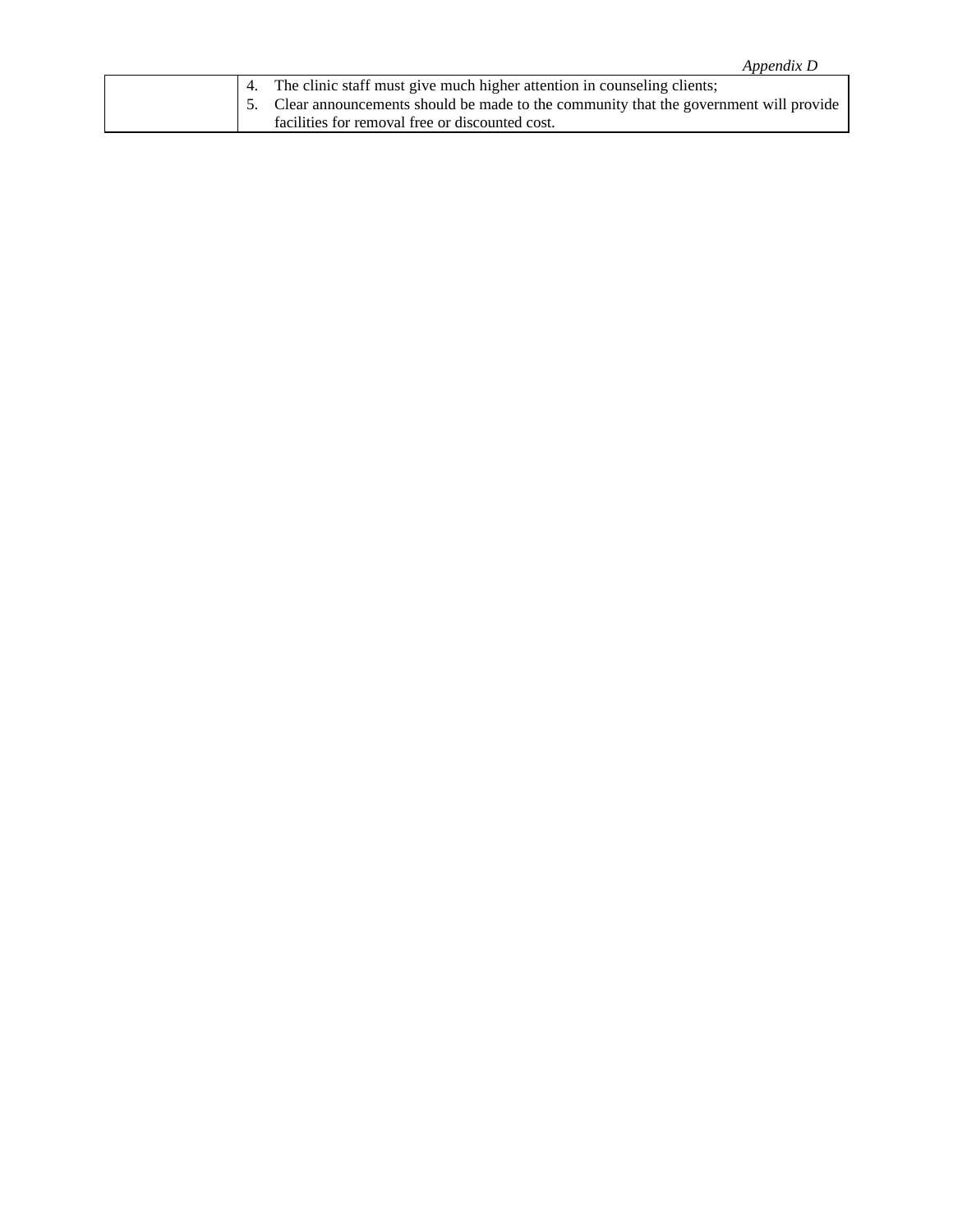| 150.                       |                                                                                                                                                                                                                                                                                                                                                                                                                                                                                                                                                                                                                     |
|----------------------------|---------------------------------------------------------------------------------------------------------------------------------------------------------------------------------------------------------------------------------------------------------------------------------------------------------------------------------------------------------------------------------------------------------------------------------------------------------------------------------------------------------------------------------------------------------------------------------------------------------------------|
| Title                      | KB Mandiri in the Rural Areas through Community Financing in Bali                                                                                                                                                                                                                                                                                                                                                                                                                                                                                                                                                   |
| Author(s)                  | I.A.M. Wirati & Made Sutarga                                                                                                                                                                                                                                                                                                                                                                                                                                                                                                                                                                                        |
| Duration                   | February 1990 - December 1990                                                                                                                                                                                                                                                                                                                                                                                                                                                                                                                                                                                       |
| Date of Report             | February 1991                                                                                                                                                                                                                                                                                                                                                                                                                                                                                                                                                                                                       |
| Institution(s)<br>Involved | BKKBN Provincial Office & Yayasan Duta Kencana Denpasar                                                                                                                                                                                                                                                                                                                                                                                                                                                                                                                                                             |
| Donor Agency               | <b>USAID</b>                                                                                                                                                                                                                                                                                                                                                                                                                                                                                                                                                                                                        |
| $\text{Site}(s)$           | Bali                                                                                                                                                                                                                                                                                                                                                                                                                                                                                                                                                                                                                |
| Methodology                | <b>Pilot Project Community Financing</b>                                                                                                                                                                                                                                                                                                                                                                                                                                                                                                                                                                            |
| Objectives                 | General:<br>To change comunity behavior, especially FP acceptors so that they are willing to pay for<br>1.<br>FP services that they receive.<br>To increase the number of partial KB Mandiri acceptors who receive FP services in<br>2.<br>Banjar<br>To increase the target of Most Effective Methods (MKET)<br>3.<br>Specific:<br>To increase the percentage of acceptors who receive KB-Mandiri services<br>1.<br>To increase the percentage of MKET acceptors<br>2.<br>To increase the percentage of FP acceptors<br>3.                                                                                          |
| Findings                   | Not all community members know exactly about community financing.<br>1.<br>Supplies (injectable, pill and condom) have been used. The number of active acceptors<br>2.<br>are higher than new acceptors.<br>There are still barriers in collecting donations from the community and it's individual<br>3.<br>members<br>Most of expenditures were used for administrative support. Cases like side effects,<br>4.<br>referrala to hospitals, donation for tubectomy and vasectomy, etc. do not exist yet.<br>Recording & reporting system is running well. Because of work together with FP field<br>5.<br>workers. |
| Recommendations            | IEC for PLKB, group members, and clients need to be improved so that the idea of<br>1.<br>community financing is more acceptable in the community.<br>Collaboration with Puskesmas, doctors, and midwives private sector in the study areas<br>2.<br>needs to be improved.<br>Needs guidance from Local Governent & intergrated institutions<br>3.                                                                                                                                                                                                                                                                  |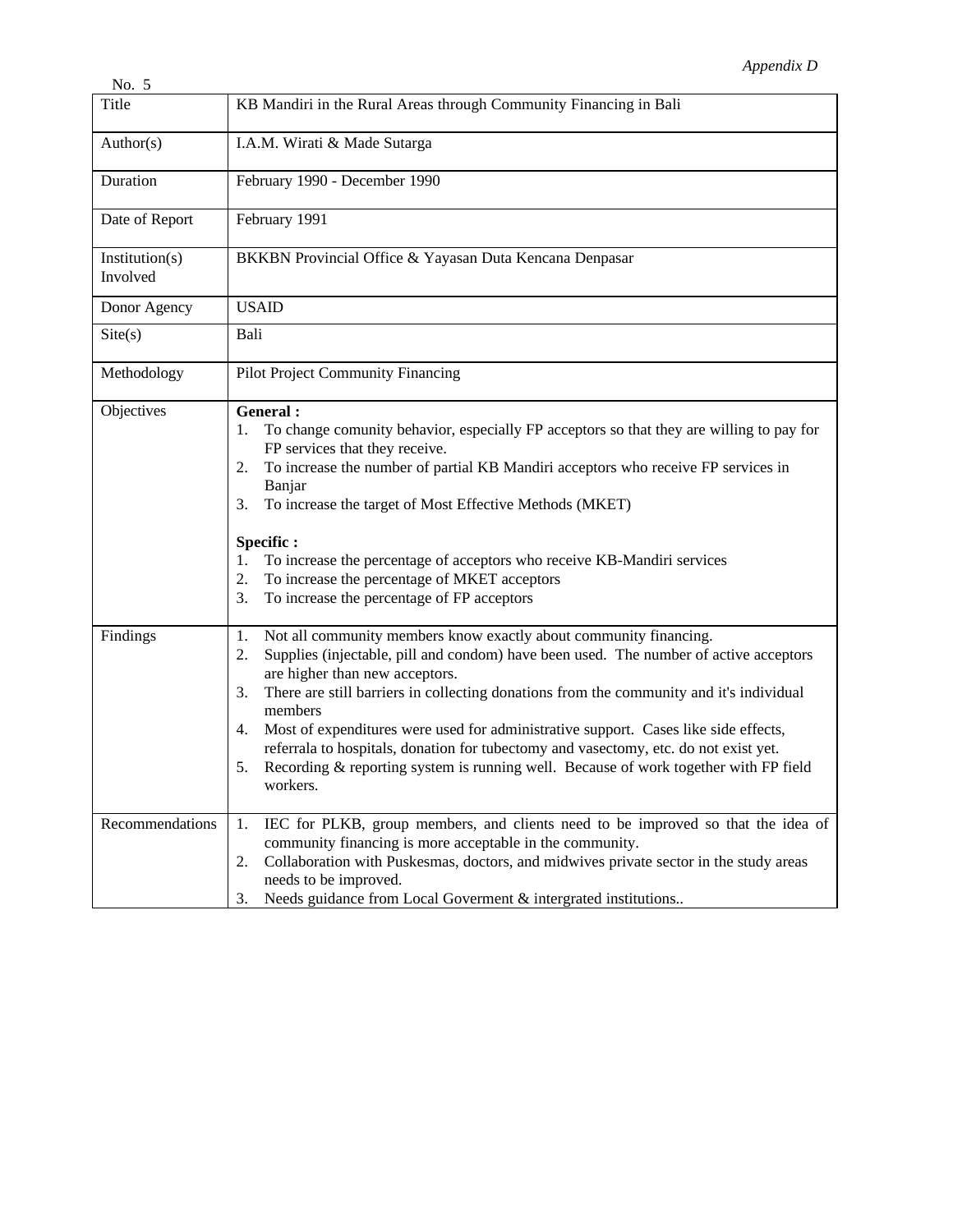| No. $6$         |                                                                                                                                                                                                                                                                                                                                                                                                                                                                                                                                                                                                                                                                                                                                                                                                                                                                                                                                                                                                                                                                                                                                                                                                                                                                                                                                                                                            |
|-----------------|--------------------------------------------------------------------------------------------------------------------------------------------------------------------------------------------------------------------------------------------------------------------------------------------------------------------------------------------------------------------------------------------------------------------------------------------------------------------------------------------------------------------------------------------------------------------------------------------------------------------------------------------------------------------------------------------------------------------------------------------------------------------------------------------------------------------------------------------------------------------------------------------------------------------------------------------------------------------------------------------------------------------------------------------------------------------------------------------------------------------------------------------------------------------------------------------------------------------------------------------------------------------------------------------------------------------------------------------------------------------------------------------|
| Title           | The 1991 Norplant-Implant Use-Dynamics Diagnostic Study in Indonesia                                                                                                                                                                                                                                                                                                                                                                                                                                                                                                                                                                                                                                                                                                                                                                                                                                                                                                                                                                                                                                                                                                                                                                                                                                                                                                                       |
| Author(s)       | Heru Kasidi & P.C. Miller                                                                                                                                                                                                                                                                                                                                                                                                                                                                                                                                                                                                                                                                                                                                                                                                                                                                                                                                                                                                                                                                                                                                                                                                                                                                                                                                                                  |
| Duration        | October - December 1991                                                                                                                                                                                                                                                                                                                                                                                                                                                                                                                                                                                                                                                                                                                                                                                                                                                                                                                                                                                                                                                                                                                                                                                                                                                                                                                                                                    |
| Date of Report  | May 1992                                                                                                                                                                                                                                                                                                                                                                                                                                                                                                                                                                                                                                                                                                                                                                                                                                                                                                                                                                                                                                                                                                                                                                                                                                                                                                                                                                                   |
| Institution(s)  | The Population Council, Jakarta, BKS-Penfin, Andalas University, PUBIO-BKKBN, &                                                                                                                                                                                                                                                                                                                                                                                                                                                                                                                                                                                                                                                                                                                                                                                                                                                                                                                                                                                                                                                                                                                                                                                                                                                                                                            |
| Involved        | <b>BKKBN</b> Provincial Office                                                                                                                                                                                                                                                                                                                                                                                                                                                                                                                                                                                                                                                                                                                                                                                                                                                                                                                                                                                                                                                                                                                                                                                                                                                                                                                                                             |
| Donor Agency    | <b>USAID</b>                                                                                                                                                                                                                                                                                                                                                                                                                                                                                                                                                                                                                                                                                                                                                                                                                                                                                                                                                                                                                                                                                                                                                                                                                                                                                                                                                                               |
| Site(s)         | West Sumatra, West Java                                                                                                                                                                                                                                                                                                                                                                                                                                                                                                                                                                                                                                                                                                                                                                                                                                                                                                                                                                                                                                                                                                                                                                                                                                                                                                                                                                    |
| Methodology     | <b>Dynamics Diagnostic Study</b>                                                                                                                                                                                                                                                                                                                                                                                                                                                                                                                                                                                                                                                                                                                                                                                                                                                                                                                                                                                                                                                                                                                                                                                                                                                                                                                                                           |
| Objectives      | To suplement existing information with field-based observations on the implant program,<br>1.<br>with particular reference to the issue of mass campaign service delivery;<br>To obtain information to guide development of the larger Use-Dynamics Study,<br>2.<br>particularly regarding the state of records keeping                                                                                                                                                                                                                                                                                                                                                                                                                                                                                                                                                                                                                                                                                                                                                                                                                                                                                                                                                                                                                                                                    |
| Findings        | <b>Quality of Services</b><br><b>Medical aspects:</b><br>Removals were sometimes difficult due to poor placement at insertion;<br>Since the implant's popularity is it does not involve genital touching, providers were<br>2.<br>uncertain about the need for a pelvic examination.<br><b>Information &amp; Counseling:</b><br>Due to lack of materials, inadequate training $&$ lack of time providers are unable to<br>provide adequate information & counseling;<br>It was not clear what priority was given to counseling.<br>2.<br>Follow-up & Continuity:<br>No routine follow-up appointments;<br>1.<br>Return visits rarely recorded in clinic records therefore how often users returns to clinics<br>2.<br>are unknown;<br>of the 120 sampled, 17 were lost to follow up: 11 had moved, 3 were not at home $\&$ 3<br>3.<br>were not known.<br><b>Record-Keeping</b><br>In W. Sumatra, clients formal names at the registration books different from their<br>informal names which is known to neighbors $&$ Site(s)ers;<br>The K-IV card has acceptance information on the front $\&$ space for follow-up $\&$ removal<br>information on the back - Some K-IV forms were misfiled, the front & the back were not<br>filed at the same place.                                                                                                                                    |
| Recommendations | Distribute the Norplant acceptor registers to Puskesmas. This should be done<br>1.<br>retrospectively (to facilitate locating clients for removal) & prospectively (to maintain<br>better contact & follow up);<br>Prohibition on insertions by non physicians $\&$ in non clinical settings should be reviewed;<br>2.<br>Improved training for providers which emphasized on; 1) proper counseling; 2) guidelines<br>3.<br>for removal $\&$ 3) aseptic techniquep;<br>A set of OR studies to determine an appropriate mix of IEC materials for health centers &<br>4.<br>communities with cost alternatives.<br>Send implant specialists on a brief visit to each kabupaten by teaching $\&$ exhorting the<br>5.<br>implementation of a few key procedures, as follows: keeping $&$ using a log for norplant<br>acceptors; ensuring availability & appropriate use of IEC materials; clarifying removals<br>policy; clarifying appropriate treatment for prolonged bleeding; & improving training<br>procedures, including proper guidelines for training $\&$ how to match supply $\&$ demand for<br>insertions & removals.<br>A series of actions should be begun immediately, as follows:<br>6.<br>Determination of how many of which materials have been printed $\&$ sent where.<br>7.<br>Investigation into development of the material $\&$ the nature of testing for target<br>8. |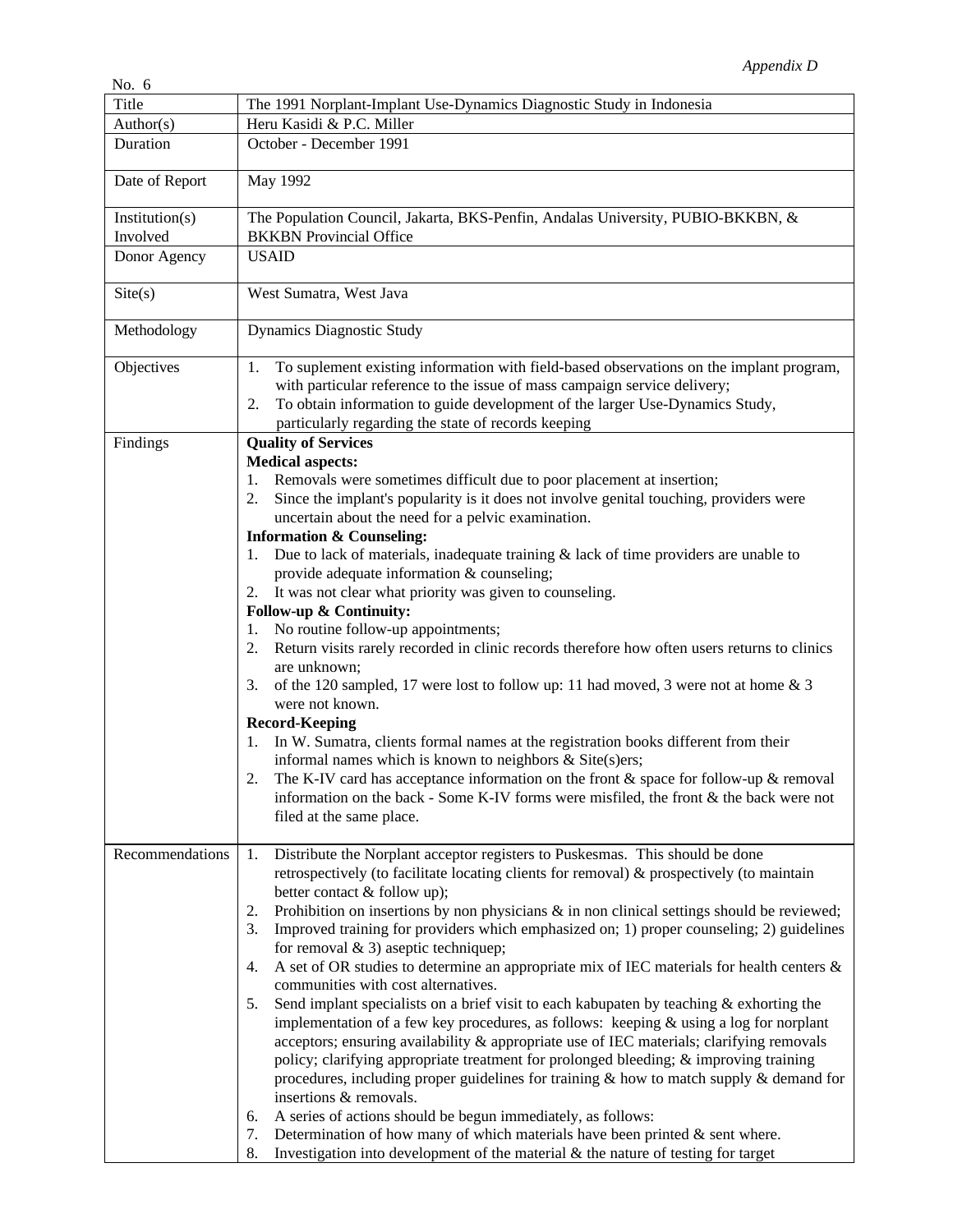| Appendix D                                                                                                                                   |  |
|----------------------------------------------------------------------------------------------------------------------------------------------|--|
| population.<br>Investigation into availability of funding for substantial printing & distribution of an<br>appropriate set of IEC materials. |  |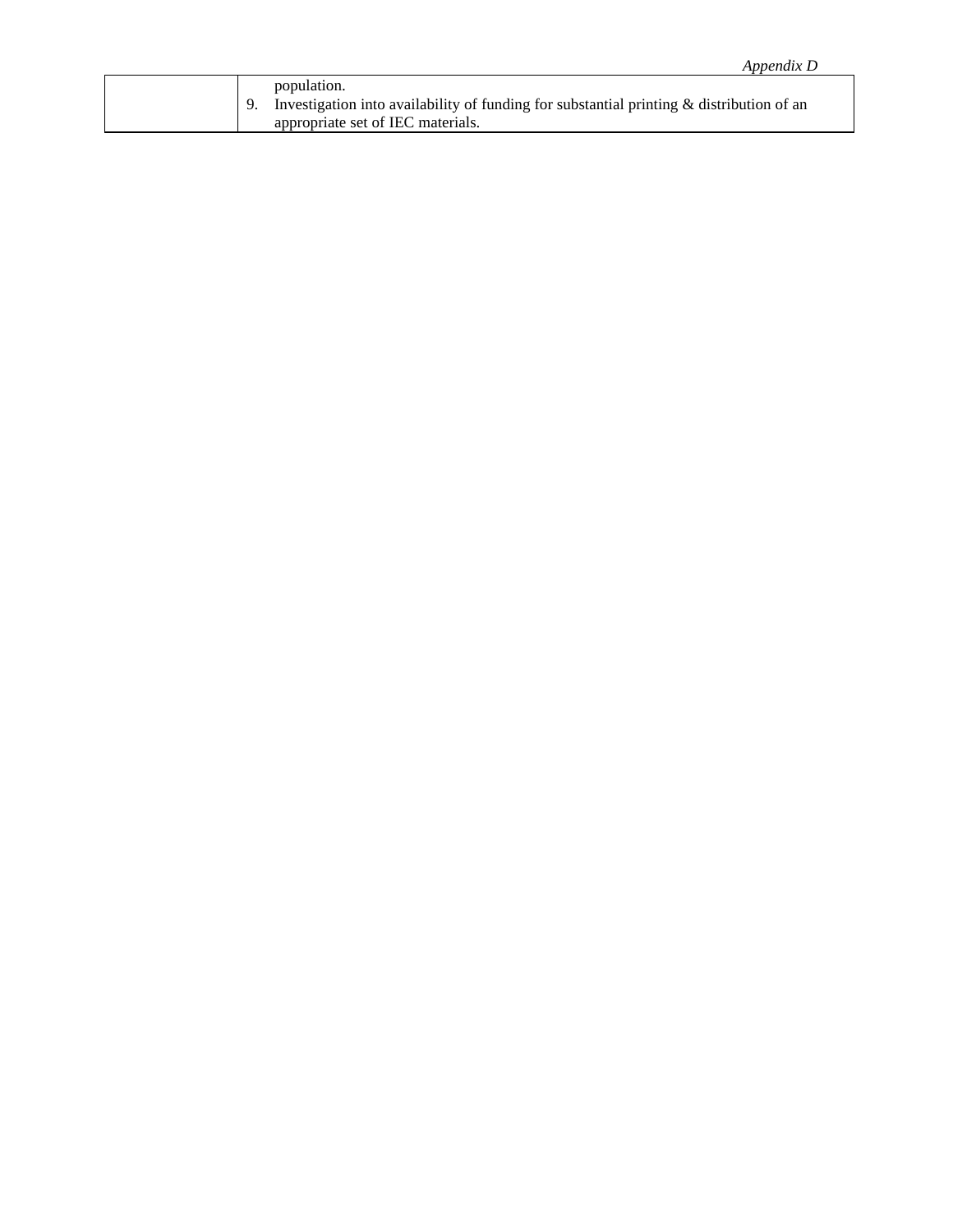| 1 V.O                      |                                                                                                                                                                                                                                                                                                                                                                                                                                                                                                                                                                                                                                                                                                               |
|----------------------------|---------------------------------------------------------------------------------------------------------------------------------------------------------------------------------------------------------------------------------------------------------------------------------------------------------------------------------------------------------------------------------------------------------------------------------------------------------------------------------------------------------------------------------------------------------------------------------------------------------------------------------------------------------------------------------------------------------------|
| Title                      | The Effectiveness of the Practical Guidance for FP Workers in the Field in Norplant Services<br>in East Java.                                                                                                                                                                                                                                                                                                                                                                                                                                                                                                                                                                                                 |
| Author(s)                  | Joedo Prihartono, Maria Anggraeni, Hitima Wardhani, Leli Asih                                                                                                                                                                                                                                                                                                                                                                                                                                                                                                                                                                                                                                                 |
| Duration                   | 1992-1993                                                                                                                                                                                                                                                                                                                                                                                                                                                                                                                                                                                                                                                                                                     |
| Date of Report             | 1993                                                                                                                                                                                                                                                                                                                                                                                                                                                                                                                                                                                                                                                                                                          |
| Institution(s)<br>Involved | <b>PUBIO - BKKBN</b>                                                                                                                                                                                                                                                                                                                                                                                                                                                                                                                                                                                                                                                                                          |
| Donor Agency               | World Bank                                                                                                                                                                                                                                                                                                                                                                                                                                                                                                                                                                                                                                                                                                    |
| Site(s)                    | East Java (District Probolinggo & District Malang)                                                                                                                                                                                                                                                                                                                                                                                                                                                                                                                                                                                                                                                            |
| Methodology                | Quasi experiment. Number of sample: 203 acceptors during pre intervention (103 acceptors in<br>Probolinggo $\&$ 100 acceptors in Malang) and 180 acceptors during post intervention (98<br>acceptors in Probolinggo & 82 acceptors in Malang)                                                                                                                                                                                                                                                                                                                                                                                                                                                                 |
| Objectives                 | General:<br>To assist government program in improving quality of Norplant services, especially on<br>1.<br>counseling.<br>Specific:<br>What is the impact of giving special information before insertions on Norplant users'<br>satisfaction compare with counseling;                                                                                                                                                                                                                                                                                                                                                                                                                                         |
|                            | the effectiveness of the practical FP workers' guidance book in giving information,<br>2.<br>especially before insertions.                                                                                                                                                                                                                                                                                                                                                                                                                                                                                                                                                                                    |
| Findings                   | Level of knowledge on Norplant significantly increased $(p<0.05)$ in both study sites.<br>1.<br>Quality of services in clinic in Probolinggo (examinations on weight, varicose veins and<br>2.<br>breasts) increased, while in Malang is only examination on weight).<br>Impression and satisfaction with services were significantly increased in both study sites.<br>3.<br>The field guidance is very usefull for FP workers, although it still needs to be revised.<br>4.<br>The involvement of FP workers in district level is very crucial in accepting Norplant<br>5.<br>services program in the field.<br>Economic factor in the community still determines accepting Norplant services. Due to<br>6. |
|                            | self reliance (Kemandirian) program, the target acceptors in Malang decreased.                                                                                                                                                                                                                                                                                                                                                                                                                                                                                                                                                                                                                                |
| Recommendations            | Distribute the manual of Norplant practical guidance for FP field workers.<br>1.<br>Intensive and guided training for field workers & PPKBD to increase their involvement in<br>2.<br>the quality of Norplant services.<br>To develop a practical guidance book on other contraceptives to increase the quality of FP<br>3.                                                                                                                                                                                                                                                                                                                                                                                   |
|                            | program in Indonesia.                                                                                                                                                                                                                                                                                                                                                                                                                                                                                                                                                                                                                                                                                         |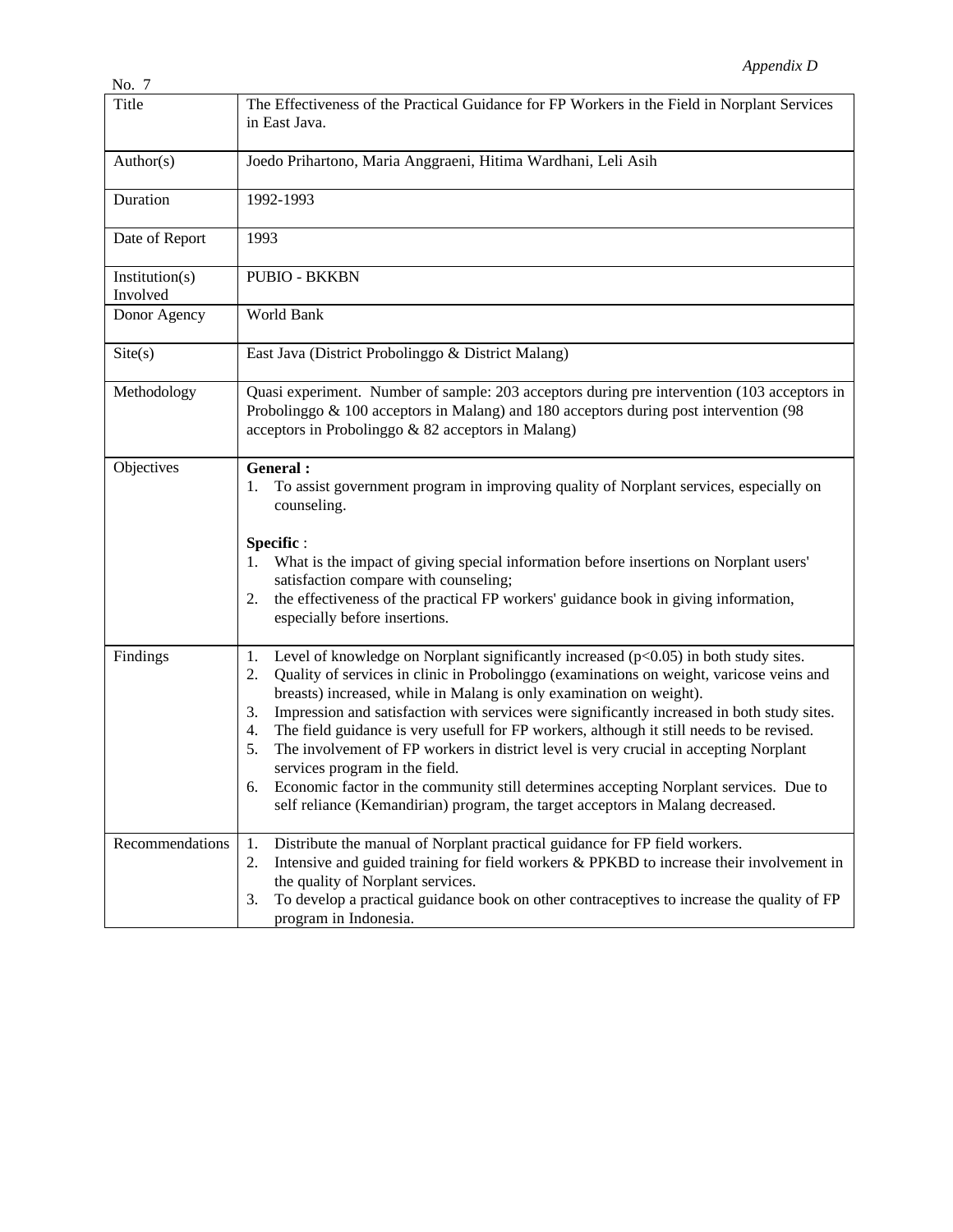| 110.0                      |                                                                                                                                                                                                                                                                                                                                                                                                                                                                                                                                                                                                                                                                                                                                                                                                                                                                                                                                                                                                                                                                                                                                                                                                                                                                                                                                                                                                                                                                                                                                                                                                                                                                                                                                                                                                                                                                                                                                                                                                                                                                                                                                                                                                                                                                                                                                                                         |
|----------------------------|-------------------------------------------------------------------------------------------------------------------------------------------------------------------------------------------------------------------------------------------------------------------------------------------------------------------------------------------------------------------------------------------------------------------------------------------------------------------------------------------------------------------------------------------------------------------------------------------------------------------------------------------------------------------------------------------------------------------------------------------------------------------------------------------------------------------------------------------------------------------------------------------------------------------------------------------------------------------------------------------------------------------------------------------------------------------------------------------------------------------------------------------------------------------------------------------------------------------------------------------------------------------------------------------------------------------------------------------------------------------------------------------------------------------------------------------------------------------------------------------------------------------------------------------------------------------------------------------------------------------------------------------------------------------------------------------------------------------------------------------------------------------------------------------------------------------------------------------------------------------------------------------------------------------------------------------------------------------------------------------------------------------------------------------------------------------------------------------------------------------------------------------------------------------------------------------------------------------------------------------------------------------------------------------------------------------------------------------------------------------------|
| Title                      | The 1992 Indonesia Norplant Use-Dynamics Study.                                                                                                                                                                                                                                                                                                                                                                                                                                                                                                                                                                                                                                                                                                                                                                                                                                                                                                                                                                                                                                                                                                                                                                                                                                                                                                                                                                                                                                                                                                                                                                                                                                                                                                                                                                                                                                                                                                                                                                                                                                                                                                                                                                                                                                                                                                                         |
| Duration                   | December 1991 - February 1993<br>March 1993                                                                                                                                                                                                                                                                                                                                                                                                                                                                                                                                                                                                                                                                                                                                                                                                                                                                                                                                                                                                                                                                                                                                                                                                                                                                                                                                                                                                                                                                                                                                                                                                                                                                                                                                                                                                                                                                                                                                                                                                                                                                                                                                                                                                                                                                                                                             |
| Date of Report             |                                                                                                                                                                                                                                                                                                                                                                                                                                                                                                                                                                                                                                                                                                                                                                                                                                                                                                                                                                                                                                                                                                                                                                                                                                                                                                                                                                                                                                                                                                                                                                                                                                                                                                                                                                                                                                                                                                                                                                                                                                                                                                                                                                                                                                                                                                                                                                         |
| Institution(s)<br>Involved | The Population Council, Jakarta, BKS PENFIN, Andalas University, BKKBN Central & Provincial<br>Office                                                                                                                                                                                                                                                                                                                                                                                                                                                                                                                                                                                                                                                                                                                                                                                                                                                                                                                                                                                                                                                                                                                                                                                                                                                                                                                                                                                                                                                                                                                                                                                                                                                                                                                                                                                                                                                                                                                                                                                                                                                                                                                                                                                                                                                                   |
|                            | <b>USAID</b>                                                                                                                                                                                                                                                                                                                                                                                                                                                                                                                                                                                                                                                                                                                                                                                                                                                                                                                                                                                                                                                                                                                                                                                                                                                                                                                                                                                                                                                                                                                                                                                                                                                                                                                                                                                                                                                                                                                                                                                                                                                                                                                                                                                                                                                                                                                                                            |
| Donor Agency               |                                                                                                                                                                                                                                                                                                                                                                                                                                                                                                                                                                                                                                                                                                                                                                                                                                                                                                                                                                                                                                                                                                                                                                                                                                                                                                                                                                                                                                                                                                                                                                                                                                                                                                                                                                                                                                                                                                                                                                                                                                                                                                                                                                                                                                                                                                                                                                         |
| Site(s)                    | West Sumatra, West Java                                                                                                                                                                                                                                                                                                                                                                                                                                                                                                                                                                                                                                                                                                                                                                                                                                                                                                                                                                                                                                                                                                                                                                                                                                                                                                                                                                                                                                                                                                                                                                                                                                                                                                                                                                                                                                                                                                                                                                                                                                                                                                                                                                                                                                                                                                                                                 |
| Methodology<br>Objectives  | Diagnostic Study<br><b>Norplant Use-dynamics:</b>                                                                                                                                                                                                                                                                                                                                                                                                                                                                                                                                                                                                                                                                                                                                                                                                                                                                                                                                                                                                                                                                                                                                                                                                                                                                                                                                                                                                                                                                                                                                                                                                                                                                                                                                                                                                                                                                                                                                                                                                                                                                                                                                                                                                                                                                                                                       |
|                            | To obtain reliable estimates of overall continuation, failure $&$ removal rates;<br>1.<br>To obtain information on frequency $\&$ reasons for early removal of Norplant;<br>2.<br>To obtain information on the use of Norplant beyond the recommended five years & reasons for<br>3.<br>failing to return for five year removal.<br><b>Quality of Norplant Service:</b><br>To examine the extent to which Norplant acceptors were informed regarding contraceptive choice;<br>1.<br>To examine the extent to which norplant acceptors were provided with information concerning<br>2.<br>possible side effects, treatment, follow-up visits, & were screened for contraindications;<br>To obtain information on the frequency, types, & treatment mechanism of post insertion;<br>3.<br>To examine knowledge $&$ practice among service providers $&$ field workers regarding screening,<br>4.<br>counseling, side-effects, pre insertion procedures, insertion & removal procedures inc. aseptic<br>conditions, treatment, & follow-up mechanism;                                                                                                                                                                                                                                                                                                                                                                                                                                                                                                                                                                                                                                                                                                                                                                                                                                                                                                                                                                                                                                                                                                                                                                                                                                                                                                                      |
|                            | Variation in use-dynamics & Quality of Care:<br>To study variations in use-dynamics &qoc according to client characteristics, geographical location,<br>1.                                                                                                                                                                                                                                                                                                                                                                                                                                                                                                                                                                                                                                                                                                                                                                                                                                                                                                                                                                                                                                                                                                                                                                                                                                                                                                                                                                                                                                                                                                                                                                                                                                                                                                                                                                                                                                                                                                                                                                                                                                                                                                                                                                                                              |
| Findings                   | & types & quality of service delivery mechanisms.<br>Knowledge on Particular of Norplant Implant (N=3,107)<br>77% acceptors knew that Norplant Implant contained 6 capsules; 91% knew that the method is<br>1.<br>effective for 5 years; & 94% said that it should be removed at the end of 5 years;<br>Only 46% acceptors knew that Norplant can be removed before 5 years.<br>2.<br><b>Lost To Follow-Up</b><br>of the 3,107 sampled, 1,287 were from W. Sumatra, 1,820 were from W. Java. In W. Sumatra there<br>1.<br>were 66 lost to follow-up cases during the interview period. Of that 66 cases, 28 refused to be<br>interviewed, 20 had moved, 2 were not at home & 16 were due to other reasons. While in W. Java<br>there were $242$ due to 162 had moved, 44 were not at home $\&$ 37 were address not found.<br>Others:<br>the 5 yrs continuation rate was 55% in W. Sumatra & 33% in W. Java;<br>1.<br>Cumulative continuation rates at 54, 60, 66, 72 months tend to be lower in W. Java;<br>2.<br>Early removal $(\langle 1 \text{ yr} \rangle)$ is less than 5% in both areas;<br>3.<br>The proportion of the acceptors who did not show up for the 5 yrs removal is not substantial;<br>4.<br>The continuation rate are higher among older women, women with 3 or more living children,<br>5.<br>women whose youngest child was 3 yrs or older at the time of acceptance;<br>The continuation rate at the fifth yrs is low among acceptors who did not use any contraceptive<br>6.<br>before Norplant;<br>Cumulative continuation rate at 3, 4, 5 yrs are lower among acceptors who wanted more children in<br>7.<br>the future than who did not want more or not sure;<br>the 5 yrs continuation rate is higher among acceptors who received Norplant during<br>8.<br>SAFARIs than who did not;<br>9. the cumulative continuation rates over 4 yrs in W. Java is 26%, in W. Sumatra is 14%<br>greater among acceptorss who didn't know of the possibility of removing Noprlant before 5<br>yrs than who knew;<br>10. the 5 yrs continuation rate is higher among acceptors who talked to health workers & had<br>a physical examinations before the insertions compared to acceptors who didn't talk & did<br>not have a physical examinations;<br>11. Level of knowledge regarding Norplant was low among providers, field workers &<br>volunteers. |
| Recommendations            | Provide an IEC materials for providers & field workers.<br>1.<br>2.<br>Retraining of trainers.<br>3.<br>Small scale demonstration study to improve knowledge of providers, field workers, clients, &<br>volunteers.                                                                                                                                                                                                                                                                                                                                                                                                                                                                                                                                                                                                                                                                                                                                                                                                                                                                                                                                                                                                                                                                                                                                                                                                                                                                                                                                                                                                                                                                                                                                                                                                                                                                                                                                                                                                                                                                                                                                                                                                                                                                                                                                                     |
|                            | A study to review the tracking system for removal.<br>4.<br>Institutionalization of the Norplant method into all training programs which has FP component<br>5.                                                                                                                                                                                                                                                                                                                                                                                                                                                                                                                                                                                                                                                                                                                                                                                                                                                                                                                                                                                                                                                                                                                                                                                                                                                                                                                                                                                                                                                                                                                                                                                                                                                                                                                                                                                                                                                                                                                                                                                                                                                                                                                                                                                                         |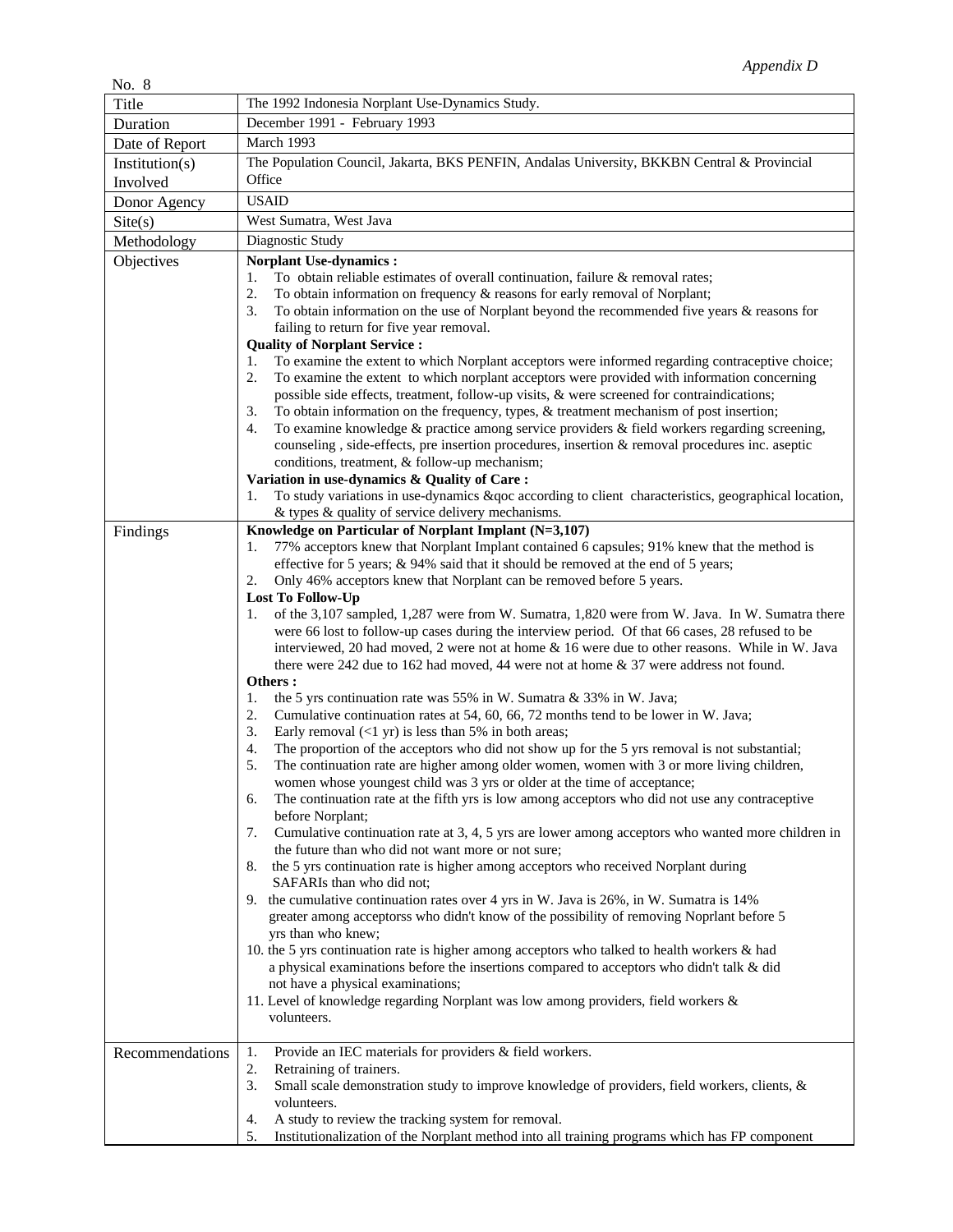| No. 9                               |                                                                                                                                                                                                                                                                                                                                                                                                                                                                                                                                                                                     |
|-------------------------------------|-------------------------------------------------------------------------------------------------------------------------------------------------------------------------------------------------------------------------------------------------------------------------------------------------------------------------------------------------------------------------------------------------------------------------------------------------------------------------------------------------------------------------------------------------------------------------------------|
| Title                               | Improving Implementation of PPKBD Tasks in Order to Consolidate Active FP participants in<br>West Kalimantan.                                                                                                                                                                                                                                                                                                                                                                                                                                                                       |
| Author(s)                           | Memet Agustiar                                                                                                                                                                                                                                                                                                                                                                                                                                                                                                                                                                      |
| Duration                            | Augustus 1992 - July 1993                                                                                                                                                                                                                                                                                                                                                                                                                                                                                                                                                           |
| Date of Report                      | September 1993                                                                                                                                                                                                                                                                                                                                                                                                                                                                                                                                                                      |
| Institution(s)<br>Involved involved | BKKBN Provincial office & Population Study Center & Tanjungpura University                                                                                                                                                                                                                                                                                                                                                                                                                                                                                                          |
| Donor Agency                        | NA                                                                                                                                                                                                                                                                                                                                                                                                                                                                                                                                                                                  |
| Site(s)                             | West Kalimantan (District Sanggau, Sintang and Pontianak)                                                                                                                                                                                                                                                                                                                                                                                                                                                                                                                           |
| Methodology                         | Qualitative                                                                                                                                                                                                                                                                                                                                                                                                                                                                                                                                                                         |
| Objectives                          | To observe the development of PPKBDs' tasks & function and to test what factors<br>1.<br>determined their success;<br>To evaluate the impacts of OR towards the development of active FP participants $\&$<br>2.<br>PPKBD's status.                                                                                                                                                                                                                                                                                                                                                 |
| Findings                            | 30% of PPKBDs have been working as PPKBD for more than 8 years;<br>1.<br>17% of PPKBDs just worked as PPKBD;<br>2.<br>93% of PPKBDs had done motivation to ELCOs & 90% to active FP participants;<br>3.<br>83% of PPKBDs had distributed oral pills & only 63% distributed condoms;<br>4.<br>Only 13% of PPKBDs did not made a regular report;<br>5.<br>76% of PPKBDs had been involved/actived in Posyandu, while only 34% had been actived<br>6.<br>in UPPKA;<br>19 of 74 PPKBDs were categorized as "very good'; 41 PPKBDs were "quite good", and 14<br>1<br>were "not so good". |
| Recommendations                     | Training & guidance for PPKBD should focus on the aspects of PPKBD's tasks &<br>1.<br>function;<br>Training & guidance that could increase basic knowledge on clinical care is a strategic<br>2.<br>dimension for PPKBDs to implement their duties, especially on functions of self-reliance<br>and service.                                                                                                                                                                                                                                                                        |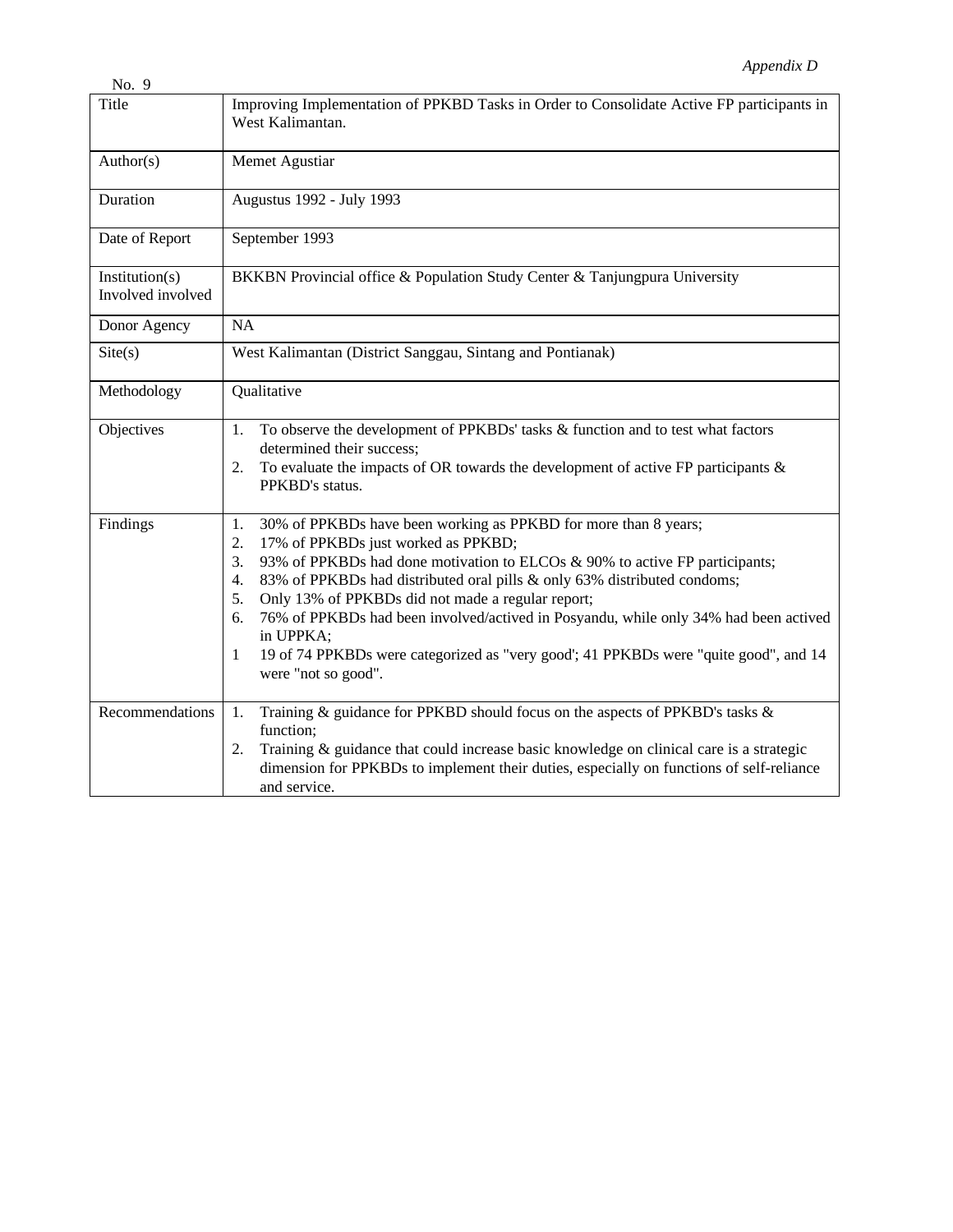| INO. IU                    |                                                                                                                                                                                                                                                                                                                                                                                                                                                                                                                                                                                                                                                                                                                                         |
|----------------------------|-----------------------------------------------------------------------------------------------------------------------------------------------------------------------------------------------------------------------------------------------------------------------------------------------------------------------------------------------------------------------------------------------------------------------------------------------------------------------------------------------------------------------------------------------------------------------------------------------------------------------------------------------------------------------------------------------------------------------------------------|
| Title                      | Review of Existing Norplant Implant Acceptor Tracking System                                                                                                                                                                                                                                                                                                                                                                                                                                                                                                                                                                                                                                                                            |
| Duration                   | September - December 1993                                                                                                                                                                                                                                                                                                                                                                                                                                                                                                                                                                                                                                                                                                               |
| Date of Report             | December 1993                                                                                                                                                                                                                                                                                                                                                                                                                                                                                                                                                                                                                                                                                                                           |
| Institution(s)<br>Involved | The Population Council, Jakarta, YKB, PUBIO-BKKBN & BKKBN Provincial                                                                                                                                                                                                                                                                                                                                                                                                                                                                                                                                                                                                                                                                    |
| Donor Agency               | USAID]                                                                                                                                                                                                                                                                                                                                                                                                                                                                                                                                                                                                                                                                                                                                  |
| Site(s)                    | W. Sumatra, W. Java, E. Java, NTB                                                                                                                                                                                                                                                                                                                                                                                                                                                                                                                                                                                                                                                                                                       |
| Methodology                | Qualitative approach: Indepth Interview                                                                                                                                                                                                                                                                                                                                                                                                                                                                                                                                                                                                                                                                                                 |
| Objectives                 | To assess the readiness of provincial $\&$ local authorities for five-year removal of<br>1.<br>Norplant implants;<br>To list $\&$ describe acceptor tracking systems for five-year removal currently in use at<br>2.<br>provincial & local levels.                                                                                                                                                                                                                                                                                                                                                                                                                                                                                      |
| Findings                   | The tracking system used in E. Java, W. Java & N. Sumatra was based on a hierrachical<br>1.<br>approach;<br>Health center personnel rely on field workers for futher contact with due or overdue<br>2.<br>clients;<br>the follow-up visits by health center staff tend to be cluster around the first six months of<br>3.<br>insertion;<br>the Posyandu is the best location to pass on the message about removal time for educated<br>4.<br>clients, the availability of K-I/KB is very useful;<br>for post-partum clients, the youngest age child is the way to remember time to remove;<br>5.<br>the system can be worked well if the awareness of need $&$ the sense of belonging among<br>6.<br>all levels of personnel is strong. |
| Recommendations            | Coordination, close supervision, & routine meetings are important requirements for the<br>1.<br>success of tracking system;<br>To strengthen this system BKKBN still needs to study further its implementation with<br>2.<br>intensive monitoring $&$ supervision. The surveillance system in five sumatra provinces<br>will be the appropriate OR activity to test this mechanism;<br>This system has helped guarantee the removals in E.Java W. Java, & some districts in<br>3.<br>West Sumatra. Therefore other provinces should strengthen this mechanism.                                                                                                                                                                          |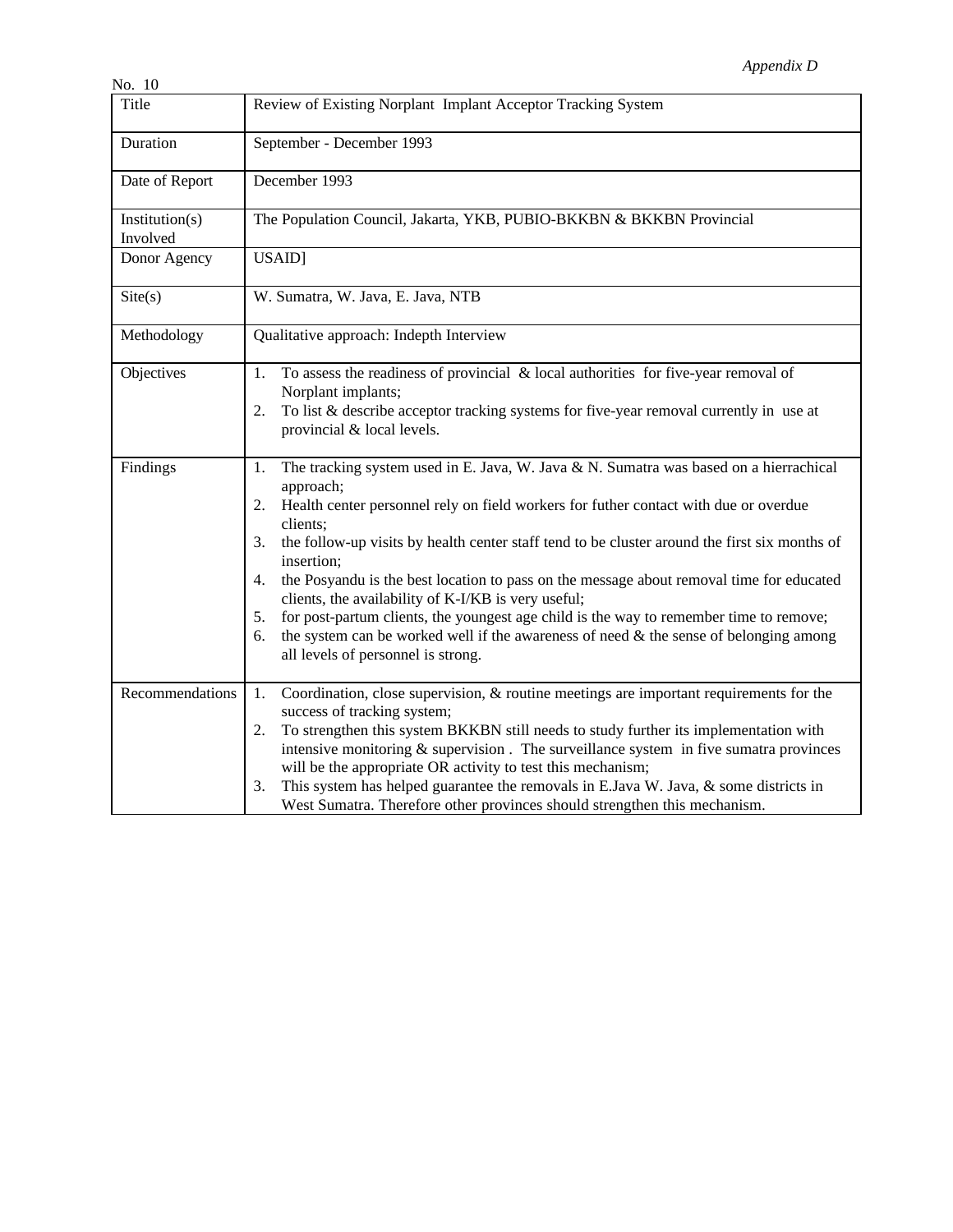| No. 11                     |                                                                                                                                                                                                                                                                                                                                                                                                                                                                                                                                                                                  |
|----------------------------|----------------------------------------------------------------------------------------------------------------------------------------------------------------------------------------------------------------------------------------------------------------------------------------------------------------------------------------------------------------------------------------------------------------------------------------------------------------------------------------------------------------------------------------------------------------------------------|
| Title                      | Final Report of the Peer Review Operations Research Project: The Feasibility of Establishing<br>A Self-Sustaining IBI Peer Review Program to Improve Private Sector Family Planning<br>Services in Indonesia                                                                                                                                                                                                                                                                                                                                                                     |
| Author(s)                  | Rosini Karsono                                                                                                                                                                                                                                                                                                                                                                                                                                                                                                                                                                   |
| Duration                   | April 1992 - September 1993                                                                                                                                                                                                                                                                                                                                                                                                                                                                                                                                                      |
| Date of Report             | December 10, 1993                                                                                                                                                                                                                                                                                                                                                                                                                                                                                                                                                                |
| Institution(s)<br>Involved | IBI, American College of Nurse-Midwives (ACNM), University Research Corporation (URC)                                                                                                                                                                                                                                                                                                                                                                                                                                                                                            |
| Donor Agency               | <b>USAID</b>                                                                                                                                                                                                                                                                                                                                                                                                                                                                                                                                                                     |
| Site(s)                    | Central Java                                                                                                                                                                                                                                                                                                                                                                                                                                                                                                                                                                     |
| Methodology                | Pilot tested                                                                                                                                                                                                                                                                                                                                                                                                                                                                                                                                                                     |
| Objectives                 | To develop and test the feasibility of the establishing a self-sustaining peer review<br>1.<br>program, using peer review (PR) and fundraising (FR) committees functioning within<br>local IBI chapters as a way to improve the quality of family planning (FP) services<br>provided by bidans in private practice in Indonesia.                                                                                                                                                                                                                                                 |
| Findings                   | Peer review is feasible. All activities in the PR model can be carried out by the PR and<br>1.<br>FR committees.<br>Peer review is beneficial. Peer review is useful as a model of quality assurance, for<br>2.<br>identifying strengths and weakness in performance and addressing these through<br>individual feedback and continuing education for all midwives.<br>Peer review is probably sustainable if modifications are made in the peer review process.<br>3.<br>The fundraising activities are able to support all the cost associated with conducting peer<br>review. |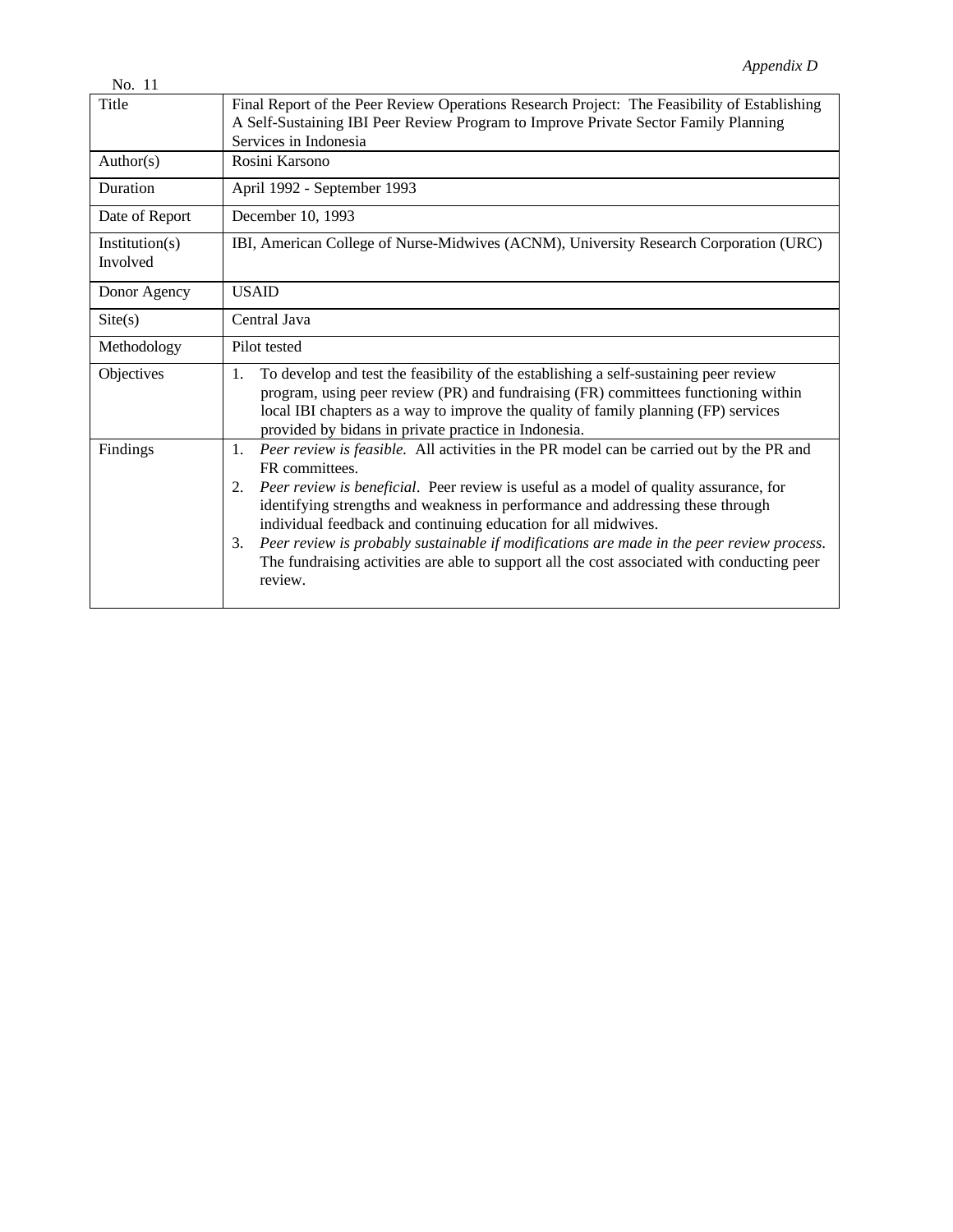| Local IBI chapters should be given encouragement, appropriate technical support, and<br>1.      |
|-------------------------------------------------------------------------------------------------|
| explicit responsibility for quality assurance. Quality assurance activities should include      |
| midwives and practice sites other than BPS, such as bidan di desa working in the villages,      |
| midwives working in the government health centers, and midwives working in birthing             |
| centers and hospitals. PR should include the full scope of midwifery care, not just FP. It      |
|                                                                                                 |
| should also include management issues like recording and equipment maintenance;                 |
| clinical topics should deal with risk-screening based on types of cases referred as well as     |
| care provided by the midwife;                                                                   |
| A stronger and more complete set of midwifery practice standards/clinical guidelines<br>2.      |
| should be developed before continuing or expanding peer review. These guidelines should         |
| be revised as needed in order to be in agreement with international standards. The advice       |
| of available experts should be sought as needed for the drafting of any additional SOPs         |
|                                                                                                 |
| and related checklists. The SOPs should include, or be developed specifically for the           |
| management of side-effects and complications;                                                   |
| 3.<br>Checklists based on these midwifery SOPs/clinical guidelines used for PR should           |
| emphasize the process/performance of procedures for all routine services as well as for         |
| the management of side effects and complications. Both approaches should be tested and          |
| the results compared;                                                                           |
| Continuing education should be based on the learning needs of midwives and problems<br>4.       |
| identified in their practices. Continuing education should continue whether or not PR is        |
|                                                                                                 |
| continued. Sessions should include presentations by IBI members with supplementation            |
| by outside experts as needed e.g. midwifery instructors and obstetrician-gynecologists.         |
| The expertise of chapter training teams should also be utilized in the preparation and          |
| presentation of the sessions.                                                                   |
| Fundraising committees should be organized and provided with start-up capital to raise<br>5.    |
| money for chapter-level quality assurance and continuing education programs;                    |
| During any continuation or replication of this project, all committees should include a<br>6.   |
| mixture of both board members and younger midwives. Old members should overlap with             |
|                                                                                                 |
| and orient new members. The tenure of committee members should be from 1-3 years                |
| depending on the local situations;                                                              |
| Continued monitoring of this project should be carried out through summer of fall of 1994<br>7. |
| in order to determine the long-term sustainability of this model of peer review;                |
| Special IBI projects should focus on maternal health as well as family planning;<br>8.          |
| 9.<br>IBI chapters should institutionalize outreach to bidan di desa, the youngest, least well  |
| trained, least experienced and most isolated members of their profession; and                   |
|                                                                                                 |
| 10. If peer review is continued, it is recommended that monitoring forms be limited to a        |
| single quarterly report form from each PR committee with: a summary of the findings             |
| from the site visits, feedback from the midwives reviewed, and feedback from the                |
| participants at the continuing education sessions(s) and a single quarterly report from         |
| each FR committee with monthly balance sheets. Checklists can be used for peer review           |
| and also, if desired, for self assessment by midwives or by midwife "supervisors" for           |
| evaluation of their staff.                                                                      |
|                                                                                                 |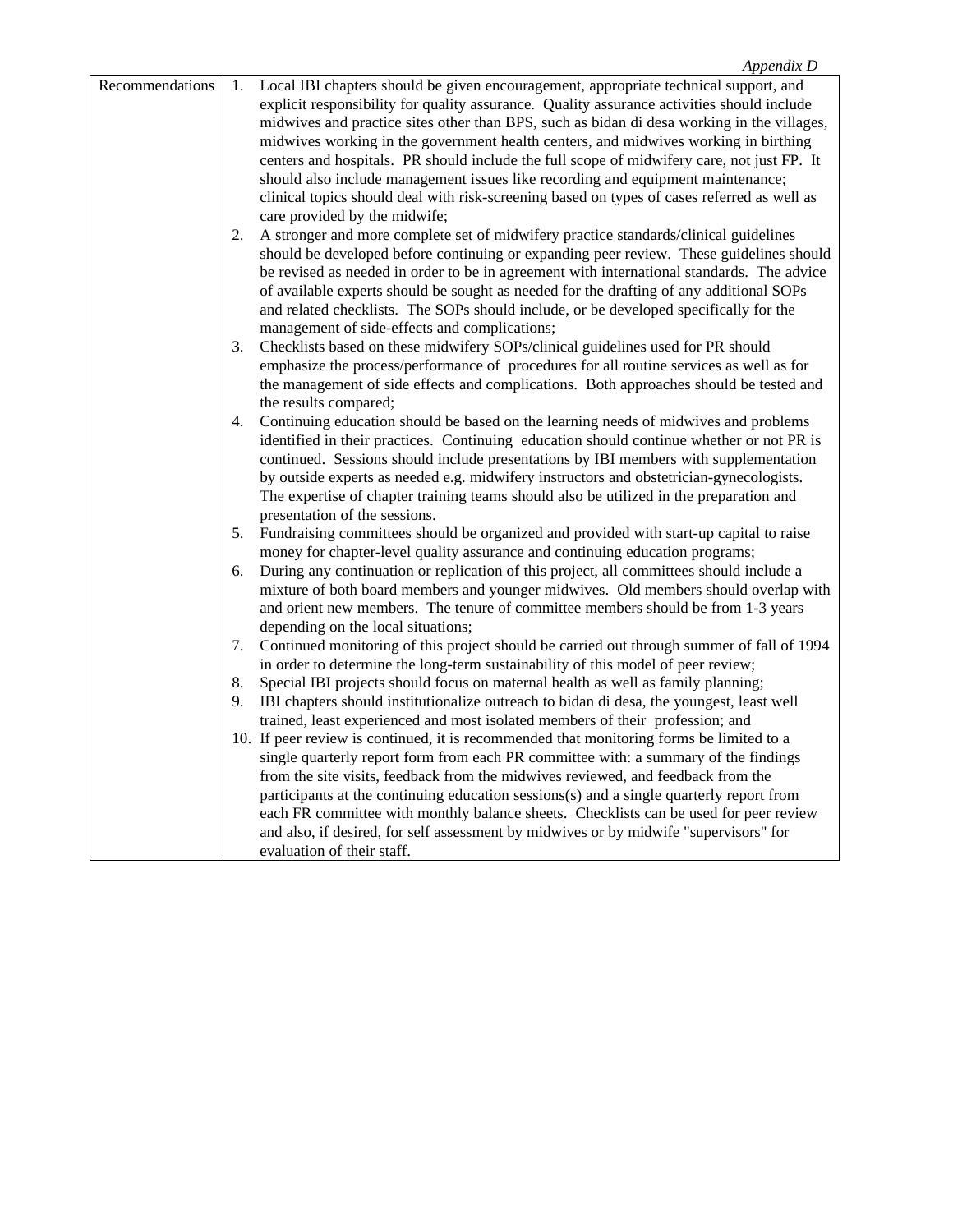| 110. LZ         |                                                                                                     |
|-----------------|-----------------------------------------------------------------------------------------------------|
| Title           | Norplant Surveillance System in Five Sumatra Provinces.                                             |
| Author(s)       | Joedo Prihartono                                                                                    |
| Duration        | 1991 - 1993                                                                                         |
| Date of Report  | 1994.                                                                                               |
| Institution(s)  | Yayasan Kusuma Buana, BKKBN                                                                         |
| Involved        |                                                                                                     |
| Donor Agency    | <b>ADB</b>                                                                                          |
| Site(s)         | 1. Aceh: Kodya Banda Aceh                                                                           |
|                 | 2. Riau: Kodya Pakan Baru & Kodya Batam                                                             |
|                 | 3. Jambi: Kodya Jambi                                                                               |
|                 | 4. Lampung: Kodya Bandar Lampung & Kab. Lampung Tengah.                                             |
|                 | 5. Bengkulu : Kod. Bengkulu                                                                         |
| Methodology     | Based on its field operational strategy, surveillance program can be divided to : 1) Determine      |
|                 | operational problems; 2) Development of Norplant surveillance system; 3) Intervention of            |
|                 | Norplant surveillance system; and 4) Dissemination of results                                       |
| Objectives      | <b>General :</b> To improve the quality of Norplant services in five Sumatra provinces.             |
|                 | Specific:                                                                                           |
|                 | To detect serious complications $\&$ side effects with low incidence rates which could not be<br>1. |
|                 | detected in previous studies;                                                                       |
|                 | To monitor medical service quality including insertions, follows-up, and removals;<br>2.            |
|                 | To monitor the quality of counseling activities for the Norplant users;<br>3.                       |
|                 | To monitor the impact of training program on insertion & removal;<br>4.                             |
|                 | To trace back those acceptors who are reaching 5-year period of use.                                |
| Findings        | <b>Preparational Phase:</b>                                                                         |
|                 | Conducted in 5 provinces and ending in November 1993.<br>1.                                         |
|                 | Basically, supplies of the currently used FP MIS tools such as K-IV, R-I/KB, & R-I/PUS<br>2.        |
|                 | were enough in the five study sites.                                                                |
|                 | <b>Implementation Phase:</b>                                                                        |
|                 | The involvement of clinic staff in Riau in completing the matrix form was poor;<br>1.               |
|                 | Submission of the completed matrix form was actively done in Bengkulu, Pakanbaru, &<br>2.           |
|                 | Jambi (85%), whereas in other areas was still under 50%;                                            |
|                 | In Batam, the retrieval of the completed form from the clinic site is not consistency done,<br>3.   |
|                 | so the information does not provide fair comparison with other areas;                               |
|                 | Only Lampung, Jambi & Banda Aceh have compiled the Norplant acceptor's register in<br>4.            |
|                 | completion for Kodya level. From that register we found that in Kodya Bengkulu there                |
|                 | were 250 Norplant acceptors, 208 Norplant acceptors in Jambi & 185 Norplant acceptors               |
|                 | in Lampung who required Norplant removal.                                                           |
|                 | Worker involvement                                                                                  |
|                 | Bengkulu as a Kodya with PPKBD involvement was very high, all the PPKBDs have used<br>1.            |
|                 | the ELCO's map as a tool to trace a Norplant acceptor who needs removal. They put the               |
|                 | date of removal in that map. Followed by Lampung Tengah (73%) and Aceh (50%).                       |
|                 | Other areas were passive, especially Batam and Pakan Baru, the PPKBDs just waiting for              |
|                 | the acceptors to present themselves.                                                                |
|                 | <b>Factors which influenced</b>                                                                     |
|                 | Because the fee for removal in Bengkulu was expensive, that condition made acceptors<br>1.          |
|                 | always report when their Norplant needed to be removed. If they reported, they just paid            |
|                 | 50% of the total removal cost. If they did not report, they didn't get a discount;                  |
|                 | Because the workers in Jambi were very active in developing this surveillance system,<br>2.         |
|                 | they were able to disseminate the system to other districts.                                        |
|                 | In Batam, a weak tracking system exists because this community has an individualistic<br>3.         |
|                 | rather than interdependent sytle of community interactions.                                         |
| Recommendations | Refresher training for workers at Kodya/Kabupaten and village level should be done.<br>1.           |
|                 |                                                                                                     |
|                 | Funding for management should be allocated directly to Kodya / Kabupaten level.<br>2.               |
|                 | Needs for intensive monitoring, coordination, and regular meetings.<br>3.                           |
|                 | Increase the frequency of monitoring and supervision from center.<br>4.                             |
|                 | Additional research is needed to focus on the specific factors that promote the smooth<br>5.        |
|                 | function of the Norplant surveillance system.                                                       |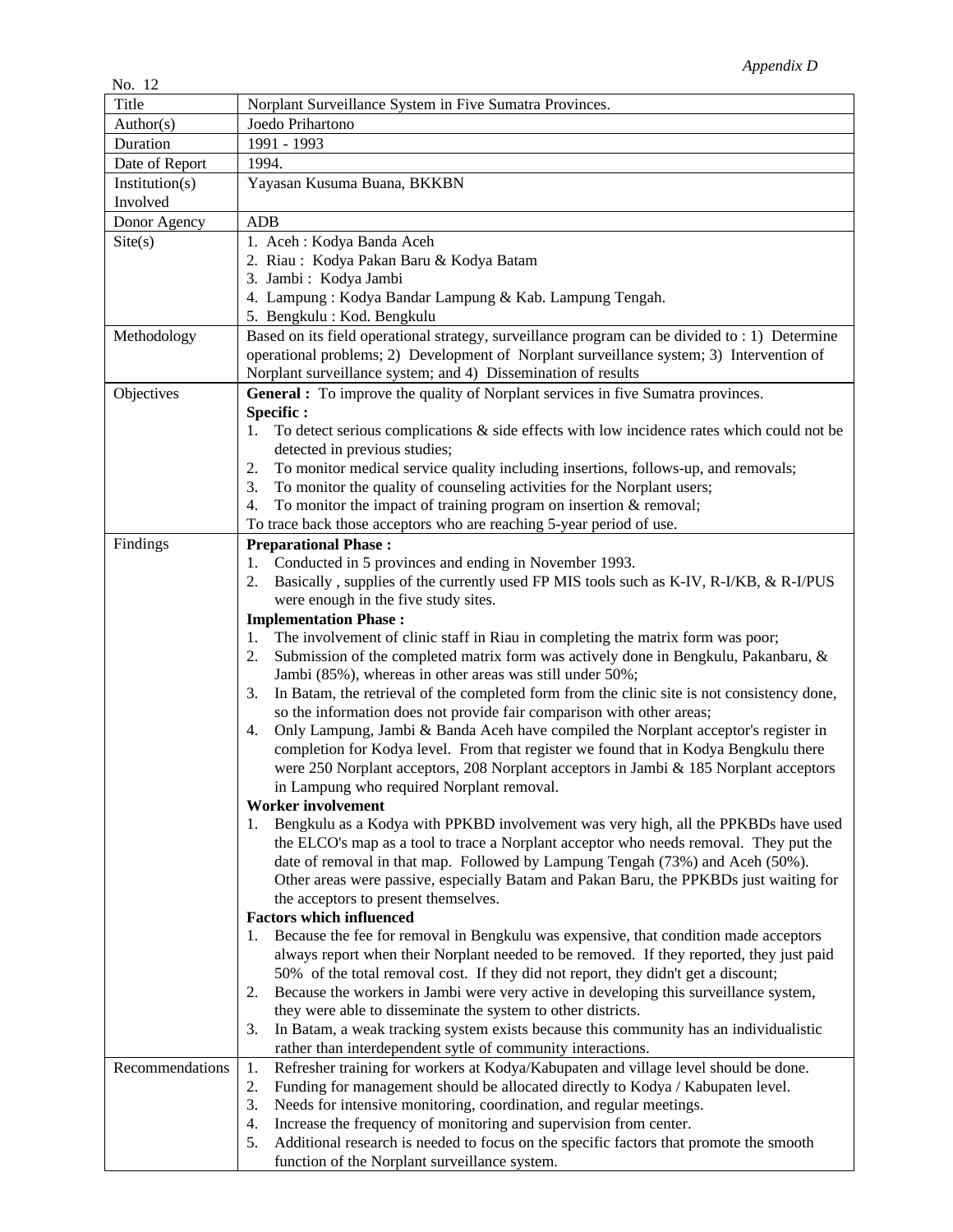| No. 13          |                                                                                                                                                                                                         |
|-----------------|---------------------------------------------------------------------------------------------------------------------------------------------------------------------------------------------------------|
| Title           | Norplant IEC Situation Analysis in Two Provinces                                                                                                                                                        |
| Author(s)       | PT. Surindo Utama                                                                                                                                                                                       |
| Duration        | October 1992 - March 1993                                                                                                                                                                               |
| Date of Report  | 1994                                                                                                                                                                                                    |
| Institution(s)  | PT. Surindo Utama                                                                                                                                                                                       |
| Involved        |                                                                                                                                                                                                         |
| Donor Agency    | The Population Council, Jakarta                                                                                                                                                                         |
| Site(s)         | W. Java & W. Sumatera                                                                                                                                                                                   |
| Methodology     | Qualitative Research (indepth interview, FGD & observation)                                                                                                                                             |
| Objectives      | <b>General :</b> To review the mechanism of preparation distribution and effectiveness of Norplant                                                                                                      |
|                 | IEC materials in Indonesia.                                                                                                                                                                             |
|                 | Specific:                                                                                                                                                                                               |
|                 | 1. Availability Assessment                                                                                                                                                                              |
|                 | Inventory and review all Norplant IEC print and audiovisual materials developed by any related<br>1.                                                                                                    |
|                 | parties;                                                                                                                                                                                                |
|                 | Assess constraint to availability and use of print materials developed by any related parties;<br>2.                                                                                                    |
|                 | Assess the role of audiovisual media in promoting the use and understanding of Norplant;<br>3.                                                                                                          |
|                 | Assess distribution system for Norplant IEC materials at the central, provincial and district levels.<br>4.                                                                                             |
|                 | 2.<br><b>Quality Assessment</b>                                                                                                                                                                         |
|                 | Select a minimum of two widely used Norplant IEC print materials and assess the quality of content;<br>1.                                                                                               |
|                 | Assess content and quality of Norplant information exchange by the providers to acceptors;<br>2.                                                                                                        |
|                 | 3.<br>Decribe the method of material development.                                                                                                                                                       |
| Findings        | 1. The availability of Norplant IEC materials for prospective acceptors.<br>For prospective acceptors in W. Sumatra and W. Java, the name Norplant is relatively unknown (in<br>1.                      |
|                 | W. Sumatra, some respondents thought that implant, susuk & Norplant were differing contraceptive                                                                                                        |
|                 | methods). Information about Norplant is obtained from midwives; Puskesmas workers; friends; the                                                                                                         |
|                 | materials (LIBI leaflets, booklets, and posters that contained several other contraceptives);                                                                                                           |
|                 | newspaper; & program on TV. The FP workers provided information verbally, without explanatory                                                                                                           |
|                 | devices & Norplant samples.                                                                                                                                                                             |
|                 | In W. Sumatera, respondents who heard of Norplant from health or sexology columns in the local<br>2.                                                                                                    |
|                 | newspapers. In W. Java, some respondents learned about it from health programs on TV.                                                                                                                   |
|                 | Information about Norplant among respondents were still not enought. There were respondents in<br>3.<br>W. Sumatra who believed that Norplant was contraceptive for males. Rumors about Norplant among  |
|                 | acceptors still bothered and were made an issue, like Norplant could find its way to the liver, heart                                                                                                   |
|                 | and eardrums. Health workers' attitudes were not also enthusiastic about recommending Norplant to                                                                                                       |
|                 | the public.                                                                                                                                                                                             |
|                 | 2. The availability of Norplant IEC materials among service and field workers.                                                                                                                          |
|                 | The Norplant IEC materials were only available at pharmacies, doctors/midwives and public health<br>1.                                                                                                  |
|                 | center. Information about Norplant was given by midwives or doctors to the public or other filed                                                                                                        |
|                 | workers during training sessions, usually verbally. According to Midwives and doctors, the materials                                                                                                    |
|                 | had not been sufficiently distributed and developed, and usually combined with other IEC materials<br>of effective and selective methods. Besides a lack or variety in available materials, number were |
|                 | also quite limited. Oftentimes when they needed, materials was not available because it borrowed by                                                                                                     |
|                 | Site(s)ers during giving information.                                                                                                                                                                   |
|                 | 3. Obstacles and Problems encountered regarding the availability of Norplant IEC materials.                                                                                                             |
|                 | Problems stemming from audience attitudes: minimal readership habits, excessive humility of<br>1.                                                                                                       |
|                 | PPKBD cadres, midwives' attitudes of de-emphasizing Norplant, doctors' attitudes of neglecting to                                                                                                       |
|                 | provide information and attitudes of the Site(s)ers regarding contraception usage targets in their                                                                                                      |
|                 | respective areas.                                                                                                                                                                                       |
|                 | Problems encountered due to the limited amounts of material<br>2.<br>Problems of development procedures: limits time frame, lack of any research, limited creative skills,<br>3.                        |
|                 | increases in development costs                                                                                                                                                                          |
|                 | Uncontrolled obstacles to distribution<br>4.                                                                                                                                                            |
|                 | 4. IEC materials through audiovisual media                                                                                                                                                              |
|                 | Promoting the Norplant IEC materials through audiovisual media developed previously was found<br>1.                                                                                                     |
|                 | ineffective for wide public use, because it contained instructions on Norplant insertion.                                                                                                               |
| Recommendations | (No recommendation)                                                                                                                                                                                     |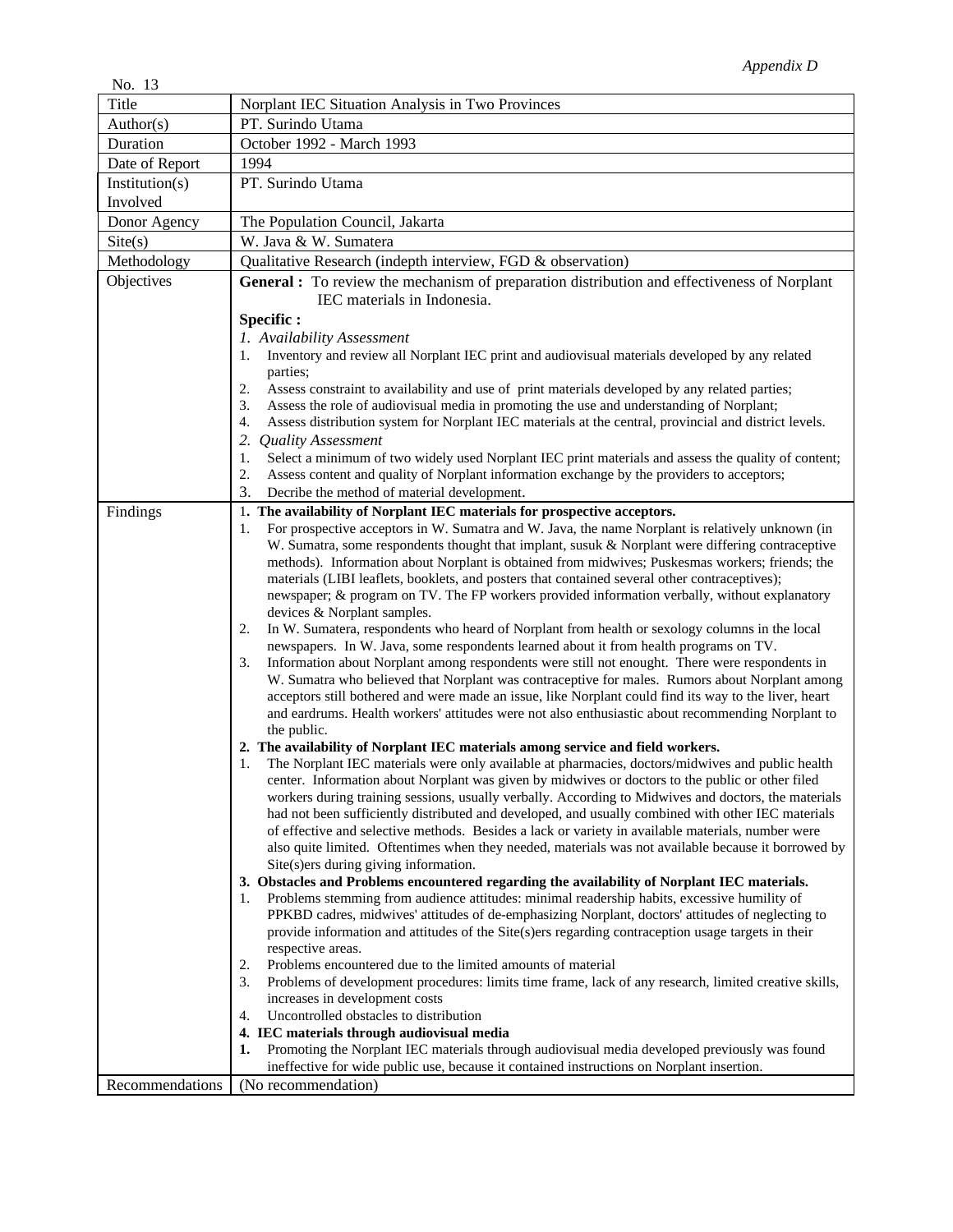| No. 14                     |                                                                                                                                                                                                                                                                                                                                                                                                                                                                                                                                                                                                                                                                                                                                                                                                                                                                                                                                                                                                                                                                                                       |
|----------------------------|-------------------------------------------------------------------------------------------------------------------------------------------------------------------------------------------------------------------------------------------------------------------------------------------------------------------------------------------------------------------------------------------------------------------------------------------------------------------------------------------------------------------------------------------------------------------------------------------------------------------------------------------------------------------------------------------------------------------------------------------------------------------------------------------------------------------------------------------------------------------------------------------------------------------------------------------------------------------------------------------------------------------------------------------------------------------------------------------------------|
| Title                      | A Situation Analysis of The Government Run Service Delivery Points for FP in Indonesia                                                                                                                                                                                                                                                                                                                                                                                                                                                                                                                                                                                                                                                                                                                                                                                                                                                                                                                                                                                                                |
| Duration                   | September 1993 - August 1994                                                                                                                                                                                                                                                                                                                                                                                                                                                                                                                                                                                                                                                                                                                                                                                                                                                                                                                                                                                                                                                                          |
| Date of Report             | August 1994                                                                                                                                                                                                                                                                                                                                                                                                                                                                                                                                                                                                                                                                                                                                                                                                                                                                                                                                                                                                                                                                                           |
| Institution(s)<br>Involved | The Population Council, Jakarta, PUBIO - BKKBN                                                                                                                                                                                                                                                                                                                                                                                                                                                                                                                                                                                                                                                                                                                                                                                                                                                                                                                                                                                                                                                        |
| Donor Agency               | <b>AVSC</b>                                                                                                                                                                                                                                                                                                                                                                                                                                                                                                                                                                                                                                                                                                                                                                                                                                                                                                                                                                                                                                                                                           |
| $\text{Site}(s)$           | W. Java, C. Java, E. Java, S. Sulawesi, Lampung, N. Sumatra, S. Sumatra, W. Sumatra, NTB                                                                                                                                                                                                                                                                                                                                                                                                                                                                                                                                                                                                                                                                                                                                                                                                                                                                                                                                                                                                              |
| Methodology                | <b>Situation Analysis Study</b>                                                                                                                                                                                                                                                                                                                                                                                                                                                                                                                                                                                                                                                                                                                                                                                                                                                                                                                                                                                                                                                                       |
| Objectives                 | To describe the functioning, availability, $\&$ quality of FP service delivery at the public run<br>1.<br>SDP <sub>s</sub> .                                                                                                                                                                                                                                                                                                                                                                                                                                                                                                                                                                                                                                                                                                                                                                                                                                                                                                                                                                          |
| Findings                   | <b>SDP</b> Caseload<br>Up to 5.8 FP clients visisted the SDP during the two-day visit;<br>1.<br>Between 29 and 119 new FP clients a month came to a SDP for FP information &<br>2.<br>services;<br>As many as 1,222 visits were made to a SDP in month by FP users.<br>3.<br><b>Client Distribution</b><br>As many as 60% of the FP new clients were served by 25% of SDPs.<br>1.<br><b>Client Visit</b><br>62% of those who visited the SDPs were FP users in for a regular follow-up, a follow-up<br>1.<br>with problems, changing or discontinuing their method;<br>63% of the clients chose a long-term method.<br>2.<br><b>Accessibility</b><br>Some SDPs were open at 7 AM & almost all SDPs were open at 8:30 AM. The SDPs<br>1.<br>were open for four to five hours a day for FP. Some SDPs were open for FP services<br>everyday & some provided a few days in a week.<br><b>Proximity</b><br>Between 76% & 93% of the FP clients reside close to SDPs. It required 27 minutes for the<br>1.<br>clients to reach the SDPs. 57% of the FP clients knew only the SDP which she was<br>visiting |
|                            | <b>Costs</b><br>85% of the FP clients paid for registration, contraceptive, medicine, transportation, and/or<br>1.<br>other services on the day of their visit. On an avarage it cost Rp 4,221 for one person.<br><b>Facilities</b><br>Between 37% & 89% of the SDPs had piped running water;<br>1.<br>Nearly all had a waiting room/place & examination room for FP clients;<br>2.<br>A counseling room was available at between 39% & 97% of the SDPs.<br>3.                                                                                                                                                                                                                                                                                                                                                                                                                                                                                                                                                                                                                                        |
|                            | Between 54% and 98% had visual privacy in examination rooms/areas.<br>4.<br>Equipment<br>Nearly all SDPs had specula, uterine sounds, an examination table, a stethoscope, blood<br>1.<br>pressure equipment, and scissors;<br>Only between 23% and 74% od the SDPs had a sterilizer;<br>2.<br>63% of the SDPs had sterilized gloves;<br>3.<br>Between 64% and 95% had needles & syringes<br>4.                                                                                                                                                                                                                                                                                                                                                                                                                                                                                                                                                                                                                                                                                                       |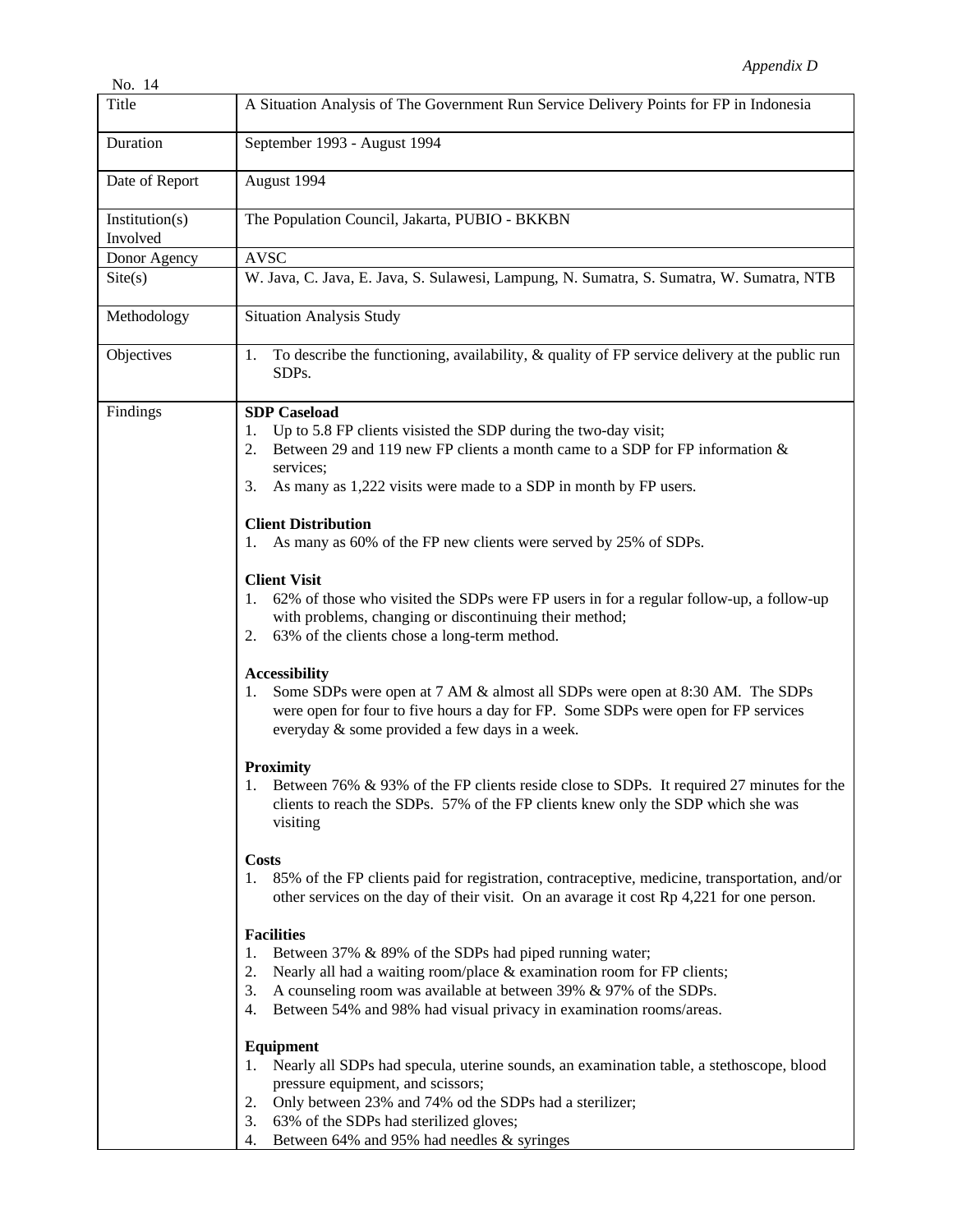#### **Staffing**

- 1. Midwives were on duty at most of the SDPs (at least one between 80% and 100% of the SDPs) while doctors and nurses were scarce ;
- 2. Between 32% and 92% had at least one doctor while between 22% and 71% had nurses;
- 3. Midwives had been working in FP as long as 13 yrs, doctors had 6 yrs, and nurses 10 yrs.

#### **Training**

- 1. More than half of the providers had their theoretical or practical training more than four years previously in all sampled provinced with exception to NTB;
- 2. Between 16% and 47% of the service providers felt that the training was adequate

#### **IEC**

- 1. Between 29% and 73% had visible FP sign announcing the availability of FP services;
- 2. Posters were seen on walls at between 40% and 81% of the SDPs;
- 3. Less than half of SDPs had flipcharts & anatomical models;
- 4. FP brochures & information sheets were available in approximately one-third of the SDPs;
- 5. The use of these IEC materials during counseling  $&$  consultationwas rare;
- 6. Most of IEC activities are supposed to take place at the community level.

#### **FP commodities**

- 1. Differences between methods provided & methods available were found to be at least available with regards to combined oral pills;
- 2. A few SDPs did have supplies (Copper T 380A, Copper T220, Noristerate, & Implants).

#### **Logistic System**

- 1. 90% or higher of the SDPs had a system to record FP commodities received & dipersed;
- 2. Between 14% and 81% stored commodities according to their date of expiration;
- 3. Between 58% and 88% had storage facilities protected from rain/sun & insects with steel or wooden cabinets.

#### **Interaction**

1. Midwives were the most prominent proiders who provided information, counseling & services. They spent between 11 minutes and 52 minutes with the clients.

#### **Counseling**

- 1. The most frequently mentioned methods were orla pills, injectables, IUDs, & Implants;
- 2. Very small proportions of the clients were told of condoms, or female & male sterilization;
- 3. Small proportions of the clients were told how the method works, possible side-effects, and how to deal with side-effects;
- 4. Client's reproductive goals were discussed in 43% if the interactions at the most;
- 5. Possibility of switching a method was mentioned in a maximum of 43% of the interactions.

#### **Provider's preference**

- 1. For delaying the first birth, providers recommended pills and condoms;
- 2. For spacing births they recommended pills, injectables, and Implants;
- 3. For limiting births most of them recommended tubectomy and vasectomy.

### **Medical examination**

1. Up to half of the clients were asked about their history of vaginal bleeding, 40% about vaginal discharge, and 27% about pelvic pain.

#### **Aseptic technique**

- 1. Between 44% and 94% of the clients had a pelvic examinations using a sterile speculum;
- 2. 54% of the providers washed their hands before examining clients;
- 3. Sterilized gloves were used in 37% to 97% of the cases.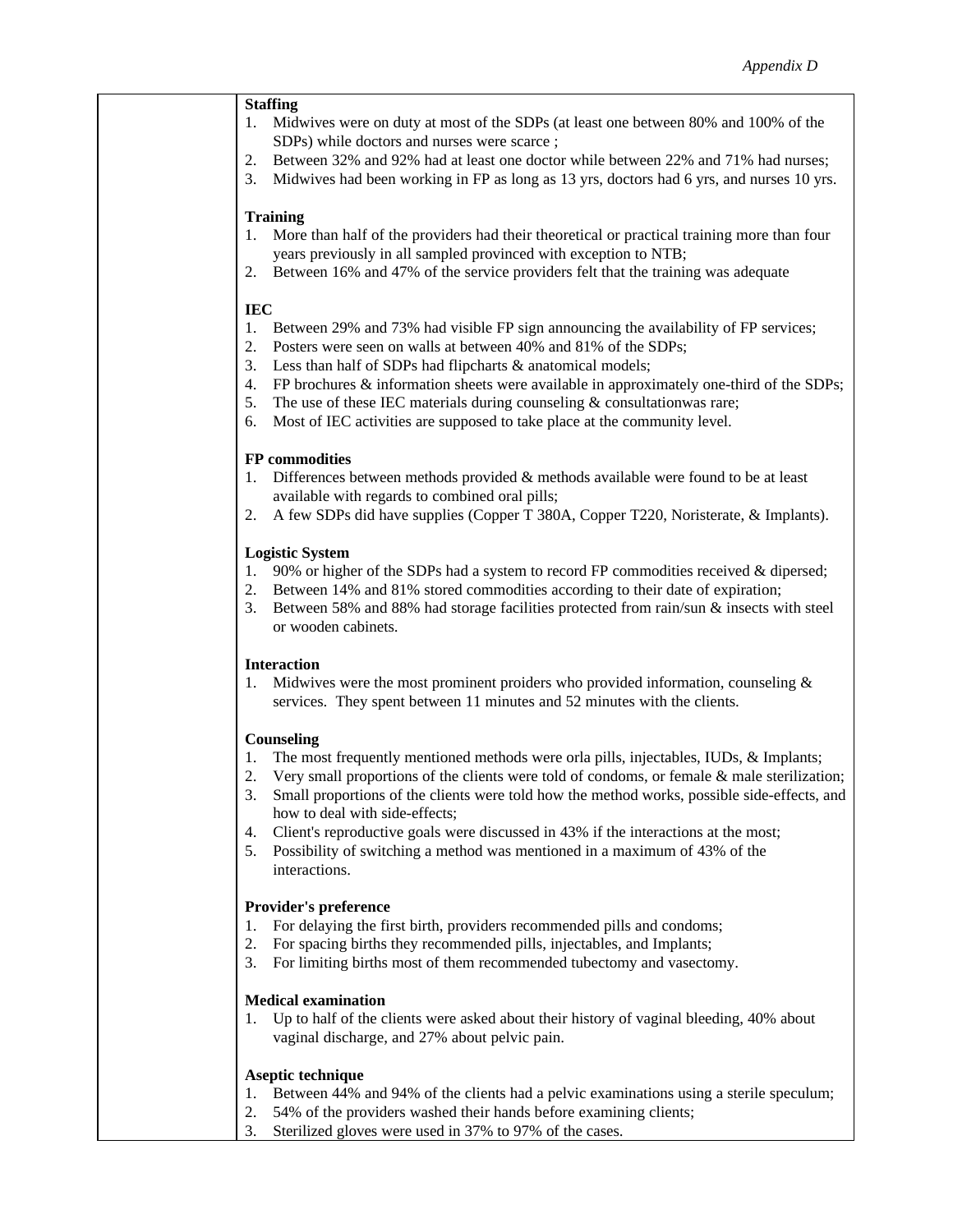|                 | Provider's knowledge<br>Three-fourth of the providers knew that IUDs might cause heavy bleeding and spotting;<br>1.<br>One-third or less of them knew that clients might experience changes in menstrual<br>2.                                                                                                                                                                                                              |
|-----------------|-----------------------------------------------------------------------------------------------------------------------------------------------------------------------------------------------------------------------------------------------------------------------------------------------------------------------------------------------------------------------------------------------------------------------------|
|                 | patterns due to Implants;<br>One-third of them knew that CT 380A was effective for 8 years.<br>3.                                                                                                                                                                                                                                                                                                                           |
|                 | <b>Constellation of services</b><br>A very small proportion of either the clients or the providers discussed other health issues<br>1.<br>during the provider-client interactions;<br>Between 8% and 36% of the clients who heard of AIDS expressed their willingness to<br>2.<br>discuss it with providers.                                                                                                                |
|                 | <b>Client satisfaction</b><br>Between 29% and 69% of the FP clients who had consultation & treatment for side-effects<br>1.<br>felt that the assisstance was satisfactory;<br>28% felt that the waiting time was very long or long.<br>2.                                                                                                                                                                                   |
|                 | <b>Potential LTM clients</b><br>Small proportion of the non FP clients (potential LTM clients) knew of permanent<br>1.<br>methods (a maximum of 44% for female sterilization);<br>The percentage of those who ever used LTM (implant $&$ IUD) was very low (a maximum<br>2.<br>of 22% for IUD) compared to oral pills or injectables.                                                                                       |
| Recommendations | A. Training<br>Skill training for doctors, midwives, paramedics on LTM.<br>1.<br>2.<br>Training to improve knowledge on LTM for FPFWs, health cadres, community, &<br>religious leaders.<br>Refreshing training focusing on discussion and find solution on problems during service<br>3.<br>delivery.<br>Training counseling to improve provider - client interactions $\&$ information giving<br>4.<br>activities on LTM. |
|                 | <b>B.Provision of equipment &amp; facilities.</b>                                                                                                                                                                                                                                                                                                                                                                           |
|                 | C. IEC<br>1.<br>Provide IEC materials<br>2.<br>Use Mass Media - Social Marketing approach for sterilization may be considered.                                                                                                                                                                                                                                                                                              |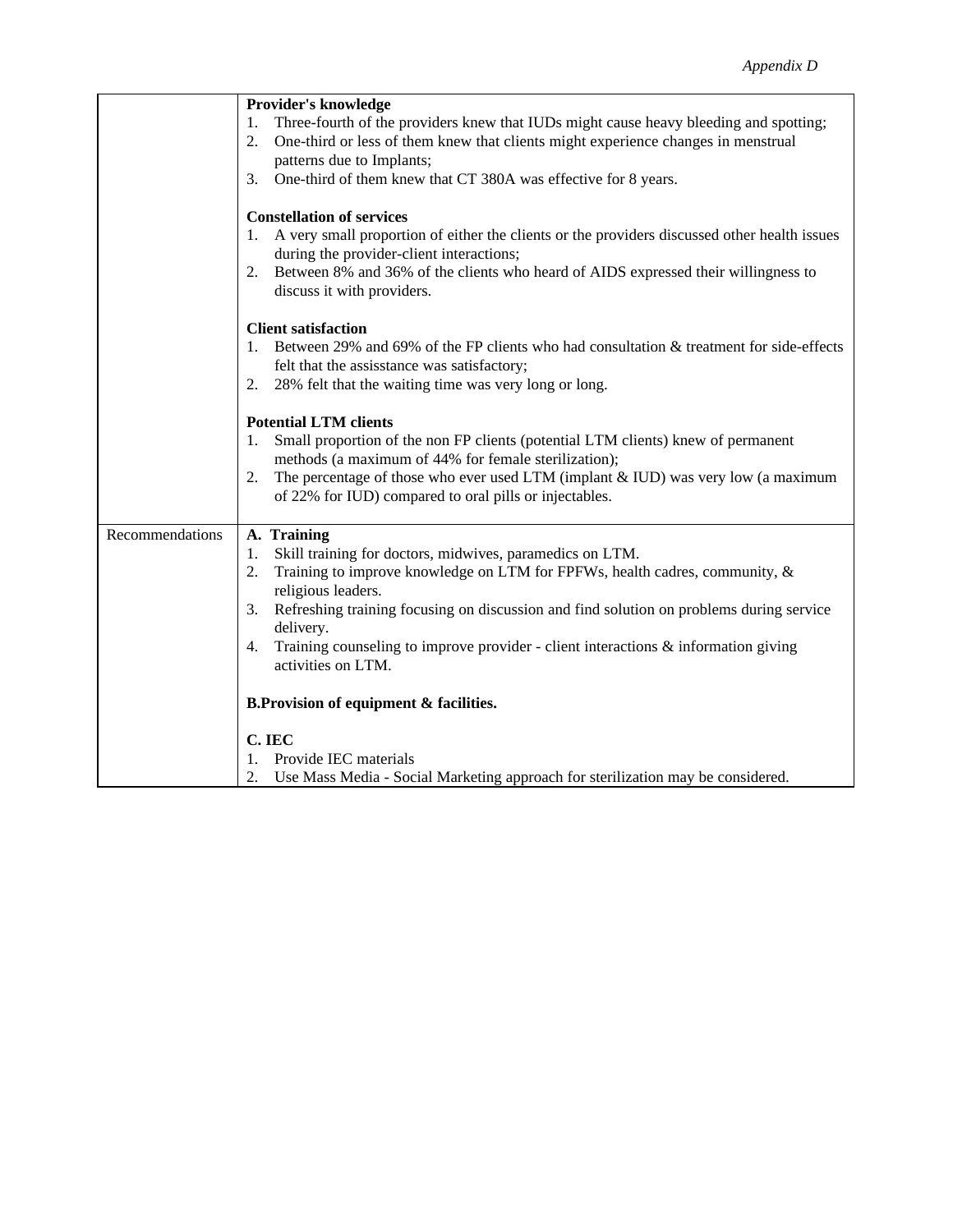| No. 15                     |                                                                                                                                                                                                                                                                                                                                                                                                                                                                                                                                                                                                                                                                                                                                                                                                                                      |
|----------------------------|--------------------------------------------------------------------------------------------------------------------------------------------------------------------------------------------------------------------------------------------------------------------------------------------------------------------------------------------------------------------------------------------------------------------------------------------------------------------------------------------------------------------------------------------------------------------------------------------------------------------------------------------------------------------------------------------------------------------------------------------------------------------------------------------------------------------------------------|
| Title                      | Improving Rural KB Mandiri through Improving the Distribution of Contraceptives, Private<br>Sector Midwives and Community Participation in West Java.                                                                                                                                                                                                                                                                                                                                                                                                                                                                                                                                                                                                                                                                                |
| Author(s)                  | Eko Budiarto                                                                                                                                                                                                                                                                                                                                                                                                                                                                                                                                                                                                                                                                                                                                                                                                                         |
| Duration                   | April 1993 - November 1994                                                                                                                                                                                                                                                                                                                                                                                                                                                                                                                                                                                                                                                                                                                                                                                                           |
| Date of Report             | 1994                                                                                                                                                                                                                                                                                                                                                                                                                                                                                                                                                                                                                                                                                                                                                                                                                                 |
| Institution(s)<br>Involved | <b>BKKBN</b> Provincial Office West Java                                                                                                                                                                                                                                                                                                                                                                                                                                                                                                                                                                                                                                                                                                                                                                                             |
| Donor Agency               | <b>USAID</b>                                                                                                                                                                                                                                                                                                                                                                                                                                                                                                                                                                                                                                                                                                                                                                                                                         |
| $\text{Site}(s)$           | West Java                                                                                                                                                                                                                                                                                                                                                                                                                                                                                                                                                                                                                                                                                                                                                                                                                            |
| Methodology                | Qualitative : Structured interviewed                                                                                                                                                                                                                                                                                                                                                                                                                                                                                                                                                                                                                                                                                                                                                                                                 |
| Objectives                 | General:<br>To find a way to encourage village midwives (bidan di desa) to stay at their assigned work<br>1.<br>sites and also to open private practices.                                                                                                                                                                                                                                                                                                                                                                                                                                                                                                                                                                                                                                                                            |
|                            | Specific:<br>To optimize the functions of the village in KB Mandiri service in rural areas.<br>1.<br>To know the community participation in KB Mandiri<br>2.<br>To know the ease of distribution and keterjangkauan of Blue Circle Gold Circle<br>3.<br>contraceptives to the villages.<br>To optimize the PPKBD/Sub PPKBD in referral KB Mandiri acceptors to village midwives'<br>4.<br>private practice                                                                                                                                                                                                                                                                                                                                                                                                                           |
| Findings                   | Midwives that stayed at their places of service have reached 74%, from only 24%<br>1.<br>previously.<br>FP participants reached 84%, the highest FP service provided by the midwives that is used<br>2.<br>by the public is the injectable method at 48% (previosly injectable acceptor service was<br>37%).<br>For KB Mandiri service, 77.4% of the public paid (which previously was 73.7%).<br>3.<br>The largest payments made by community members to the midwives for services (the<br>4.<br>highest is Rp 3000-4000) reached 28.3%, previously it was 17.8%).<br>The greatest area of cooperation between midwife and PPKBD or SubPPKBD is motivating<br>5.<br>ELCO (77%).<br>The midwives source of contraceptives from pharmacies increased 10% point (before it was<br>6.<br>30%, after the evaluation it became 40%).      |
| Recommendations            | The model intervention that was is developed for this OR study be continued and developed<br>1.<br>in other regencies in West Java.<br>Rearrangements should be made in midwife placement is carried outr so that they stay in<br>2.<br>their assigned sites through cooperation between BKKBN and the local health department<br>as well as the local government.<br>PPKBD/SubPPKBD should equipped with KB Mandiri IEC material media so that they<br>3.<br>can intensify their activities.<br>In developing their liaison worker to become a Village FP Contraceptive Post working on<br>4.<br>distribution activities between the Referral Pharmacy $\&$ the village midwives, it is best to<br>develop cooperation between ISFI (the Indonesian Pharmacists Association) and BKKBN,<br>as well as the local health departmennt. |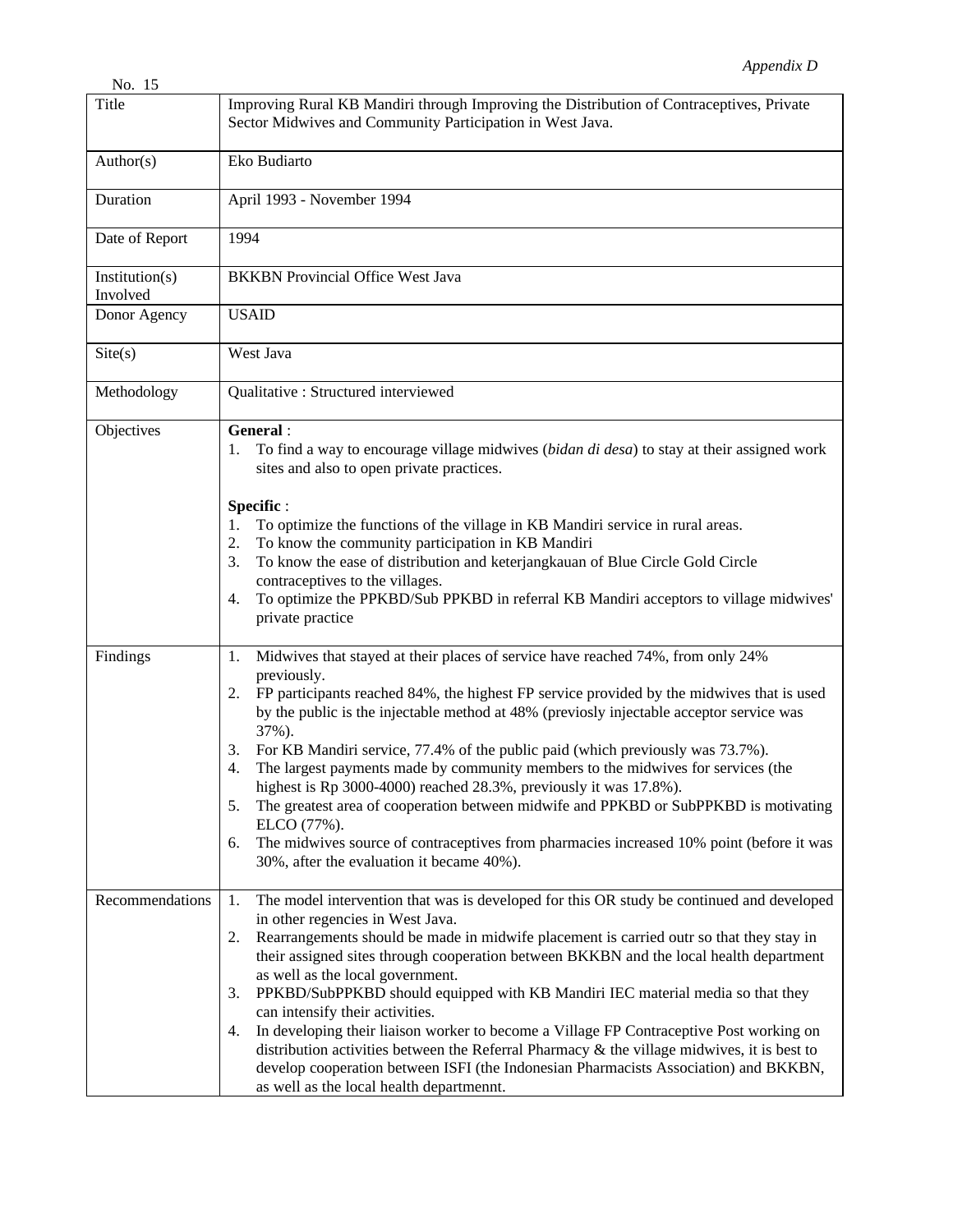| No. 16                     |                                                                                                                                                                                                                                                                                                                                                                                                                                                                                                                                                                                   |
|----------------------------|-----------------------------------------------------------------------------------------------------------------------------------------------------------------------------------------------------------------------------------------------------------------------------------------------------------------------------------------------------------------------------------------------------------------------------------------------------------------------------------------------------------------------------------------------------------------------------------|
| Title                      | Improving Rural KB Mandiri through Improving the Role of Private Sector Midwives and<br>Rural Community Institutions in East Java                                                                                                                                                                                                                                                                                                                                                                                                                                                 |
| Author(s)                  | Kesuma Halim et al                                                                                                                                                                                                                                                                                                                                                                                                                                                                                                                                                                |
| Duration                   | April 1993 - November 1994                                                                                                                                                                                                                                                                                                                                                                                                                                                                                                                                                        |
| Date of Report             | December 1994                                                                                                                                                                                                                                                                                                                                                                                                                                                                                                                                                                     |
| Institution(s)<br>Involved | <b>BKKBN</b> Provincial Office East Java                                                                                                                                                                                                                                                                                                                                                                                                                                                                                                                                          |
| Donor Agency               | <b>USAID</b>                                                                                                                                                                                                                                                                                                                                                                                                                                                                                                                                                                      |
| $\text{Site}(s)$           | East Java                                                                                                                                                                                                                                                                                                                                                                                                                                                                                                                                                                         |
| Methodology                | Intervention                                                                                                                                                                                                                                                                                                                                                                                                                                                                                                                                                                      |
| Objectives                 | To increase the number of KB Mandiri participants who take advantage of the services of<br>1.<br>private practice midwives (BPS)<br>To secure a private sector contraceptive distribution channel to the BPS and to develop a<br>2.<br>mechanism to encourage community support for KB Mandiri services from the BPS.                                                                                                                                                                                                                                                             |
| Findings                   | The number of new acceptors served by BPS after training has increased, the highest<br>1.<br>percentage is 30.4%.<br>The most popular contraceptive used by FP participants is the injectable.<br>2.<br>Coordination with community institutions which support midwife services is mainly in the<br>3.<br>field looking for new acceptors.<br>Acceptors receiving FP from midwives reached 74.5%, due to increases in individual<br>4.<br>awareness.<br>Almost all midwives $(87%)$ in the intervention sites received guidance & training from the<br>5.<br>BKKBN / health team. |
| Recommendations            | Midwives who are to be placed in rural areas need to be equipped with sufficient<br>1.<br>knowledge and skills and need to be supported with a facility and equipment to enable<br>them to develop their services.<br>All midwives need to undertake their own promotion for their KB Mandiri services, in<br>2.<br>addition to securing coordination with community institutions.<br>Support & supervisions<br>3.                                                                                                                                                                |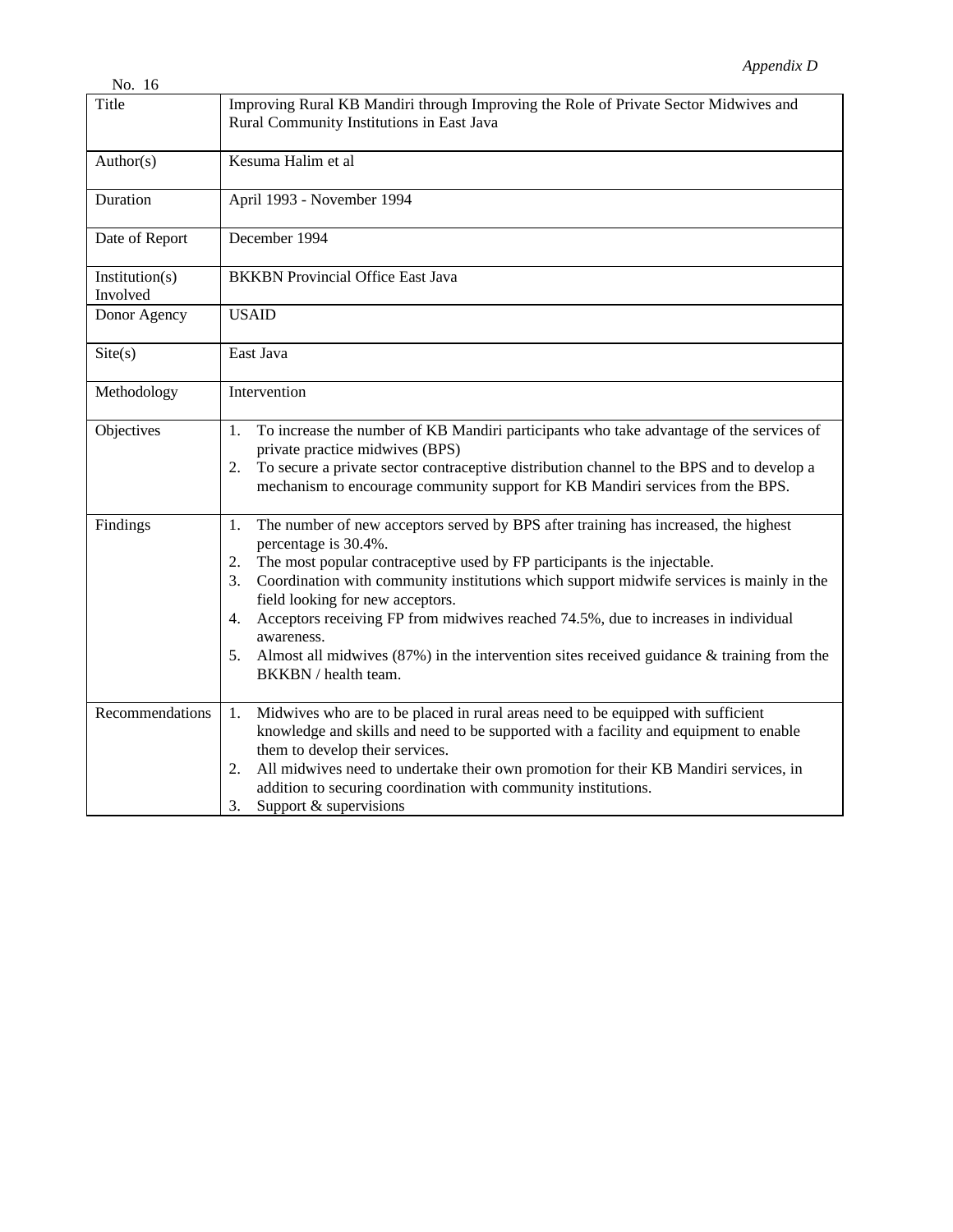| No. 17                     |                                                                                                                                                                                                                                                                                                                                                                                                                                                                                                                                                                                        |
|----------------------------|----------------------------------------------------------------------------------------------------------------------------------------------------------------------------------------------------------------------------------------------------------------------------------------------------------------------------------------------------------------------------------------------------------------------------------------------------------------------------------------------------------------------------------------------------------------------------------------|
| Title                      | Improving the Role of the Private Sector Midwife through the Improvement of Rural KB<br>Mandiri in South Sumatra.                                                                                                                                                                                                                                                                                                                                                                                                                                                                      |
| Author(s)                  | Yoyok Hendarso                                                                                                                                                                                                                                                                                                                                                                                                                                                                                                                                                                         |
| Duration                   | April 1994 - September 1995                                                                                                                                                                                                                                                                                                                                                                                                                                                                                                                                                            |
| Date of Report             | November 1995                                                                                                                                                                                                                                                                                                                                                                                                                                                                                                                                                                          |
| Institution(s)<br>Involved | the Socio-Cultural Research Center, Sriwijaya University, & BKKBN Provincial Office                                                                                                                                                                                                                                                                                                                                                                                                                                                                                                    |
| Donor Agency               | <b>USAID</b>                                                                                                                                                                                                                                                                                                                                                                                                                                                                                                                                                                           |
| Site(s)                    | South Sumatra (District Lahat & District Mura)                                                                                                                                                                                                                                                                                                                                                                                                                                                                                                                                         |
| Methodology                | Pre- & Post Interventioin.<br>Sample design : 20 midwives, 200 ELCOs, 40 community institutions                                                                                                                                                                                                                                                                                                                                                                                                                                                                                        |
| Objectives                 | To increase the number of KB Mandiri participants who use Private Practice Midwives<br>1.<br>(BPS) or village midwives;<br>To create a contraceptive distribution channel to the BPS or village midwife;<br>2.<br>To improve the role of community institutions in promoting BPS/village midwife<br>3.<br>services.                                                                                                                                                                                                                                                                    |
| Findings                   | 84% of ELCOs agreed with the KB Mandiri program;<br>1.<br>2.<br>The injectable was the method most preferred by ELCOs (30.5%);<br>86% of ELCOs were quite satisfied with midwife services;<br>3.<br>Fully 66.5% of those who received FP services paid for them in full;<br>4.<br>The major contraceptive source for the midwife was IBI $\&$ pharmacies;<br>5.<br>The contraceptive distribution in the pharmacy is not running smoothly $\&$ also the price<br>6.<br>is to still be expensive;<br>The counseling service provided by the community institutions is still weak.<br>7. |
| Recommendations            | To increase KB Mandiri, it is best to consider how to produce a large amount of manuals<br>1.<br>for distribution to other regencies in South Sumatra;<br>The PPLKB & PLKB need to provide guidance to the PPKBD and SubPPKBD regarding<br>2.<br>management of community institutions;<br>For new village midwives, it would be desireble to begin thinking of their tasks & roles in<br>3.<br>providing KB Mandiri services as well as getting them motivated to look for new<br>acceptors                                                                                            |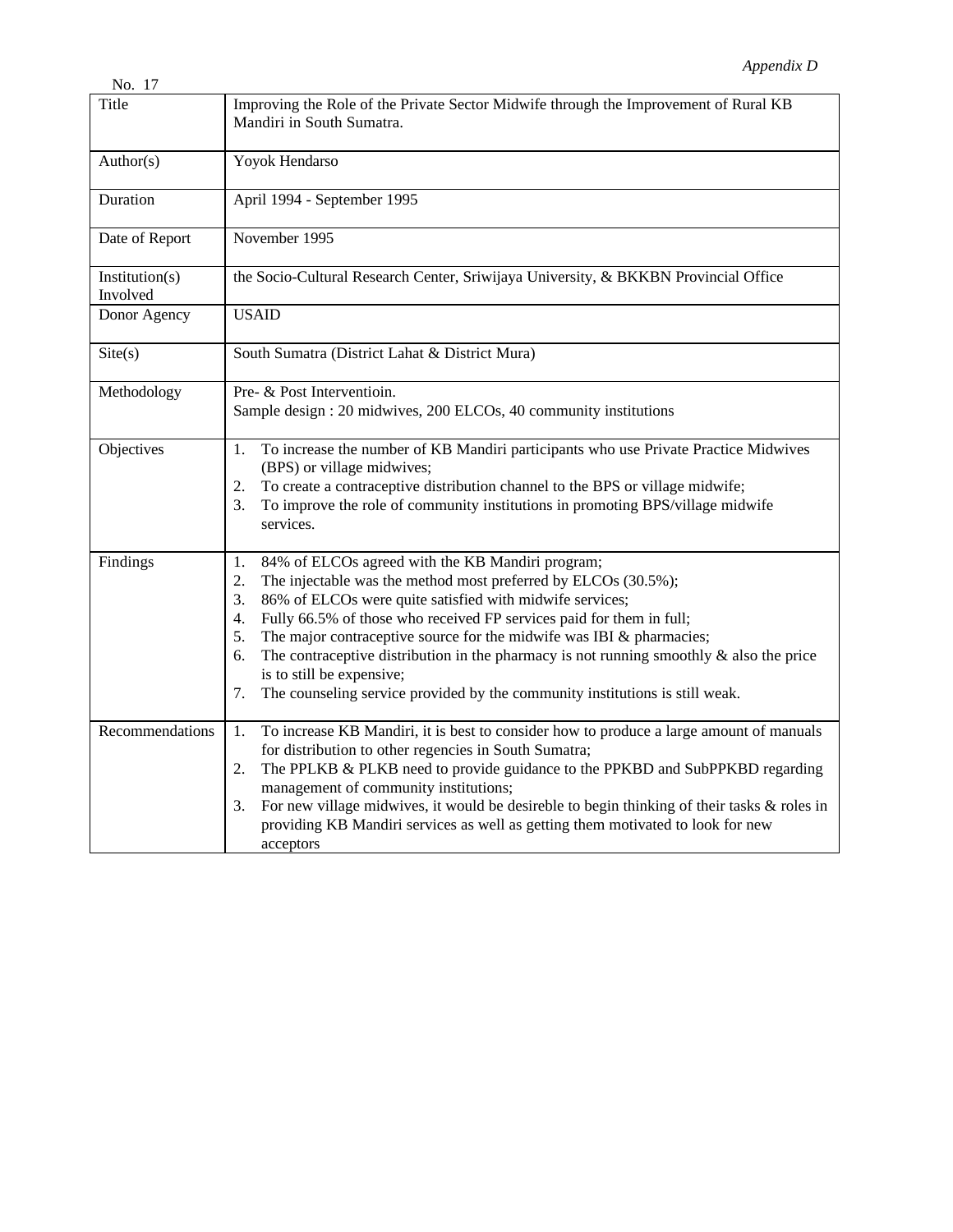| No. 18                     |                                                                                                                                                                                                                                                                                                                                                                                                                                                                                                                                                                                                                                                                                                                                                                                                                                                                                                                 |
|----------------------------|-----------------------------------------------------------------------------------------------------------------------------------------------------------------------------------------------------------------------------------------------------------------------------------------------------------------------------------------------------------------------------------------------------------------------------------------------------------------------------------------------------------------------------------------------------------------------------------------------------------------------------------------------------------------------------------------------------------------------------------------------------------------------------------------------------------------------------------------------------------------------------------------------------------------|
| Title                      | Improving Family Planning Self-sufficiency through Strengthening the Role of the Village<br>Midwives and Community Participation in North Sumatra.                                                                                                                                                                                                                                                                                                                                                                                                                                                                                                                                                                                                                                                                                                                                                              |
| Author(s)                  | Linda T. Maas                                                                                                                                                                                                                                                                                                                                                                                                                                                                                                                                                                                                                                                                                                                                                                                                                                                                                                   |
| Duration                   | March 1994 - February 1995                                                                                                                                                                                                                                                                                                                                                                                                                                                                                                                                                                                                                                                                                                                                                                                                                                                                                      |
| Date of Report             | March 1995                                                                                                                                                                                                                                                                                                                                                                                                                                                                                                                                                                                                                                                                                                                                                                                                                                                                                                      |
| Institution(s)<br>Involved | <b>BKKBN</b> Provincial Office North Sumatra                                                                                                                                                                                                                                                                                                                                                                                                                                                                                                                                                                                                                                                                                                                                                                                                                                                                    |
| Donor Agency               | <b>USAID</b>                                                                                                                                                                                                                                                                                                                                                                                                                                                                                                                                                                                                                                                                                                                                                                                                                                                                                                    |
| $\text{Site}(s)$           | North Sumatra                                                                                                                                                                                                                                                                                                                                                                                                                                                                                                                                                                                                                                                                                                                                                                                                                                                                                                   |
| Methodology                | Qualitative & Quantitative                                                                                                                                                                                                                                                                                                                                                                                                                                                                                                                                                                                                                                                                                                                                                                                                                                                                                      |
| Objectives                 | To find a way to get the community to want to utilize the services of the village midwife<br>1.<br>in order to increase the number of KB Mandiri acceptors by creating a contraceptive<br>distribution channel through the village midwife and by increasing the community's role<br>in managing the community fund.                                                                                                                                                                                                                                                                                                                                                                                                                                                                                                                                                                                            |
| Findings                   | The potential for the the community adopting KB Mandiri is actually quite large (50%<br>1.<br>are category Family Welfare II / KS II).<br>Midwives who provide FP services is also high (73.6%), which is compatible with the<br>2.<br>proportion of the community that believes it is the best for FP services to be provided by<br>midwives (80.8%).<br>The proportion of the community willing to pay between $Rp 3,000 - 5,000$ for service<br>3.<br>costs is 46.4%.<br>The availability of Blue Circle & Gold Circle contraceptive is 96.3%.<br>4.<br>The information on KB Mandiri provided by community institutions is 94.8%, and those<br>5.<br>who receive the information (ELCO community) is 95.5%.<br>The majority of the community agreed with the community funding system (51.1%) and<br>6.<br>according to them, funds collected should be utilized for assisting the KB Mandiri<br>$(69.2\%)$ |
| Recommendations            | Continual supervision & monitoring is needed from BKKBN toward KB Mandiri<br>1.<br>management and from PPLKBs toward community institutions.<br>Village midwives should be encouraged to give priority to selling Blue Circle/Gold<br>2.<br>Circle contraceptives to families in the FW II, FW III, and FW III+ categories, so that<br>the provision of free contraceptives will gradually be reduced.<br>Special guidance is needed from local IBI chapters toward the village midwives with<br>3.<br>respect to service quality.<br>The existing distribution channel should be maintained, only the optimization of its<br>4.<br>execution needs to be improved.                                                                                                                                                                                                                                             |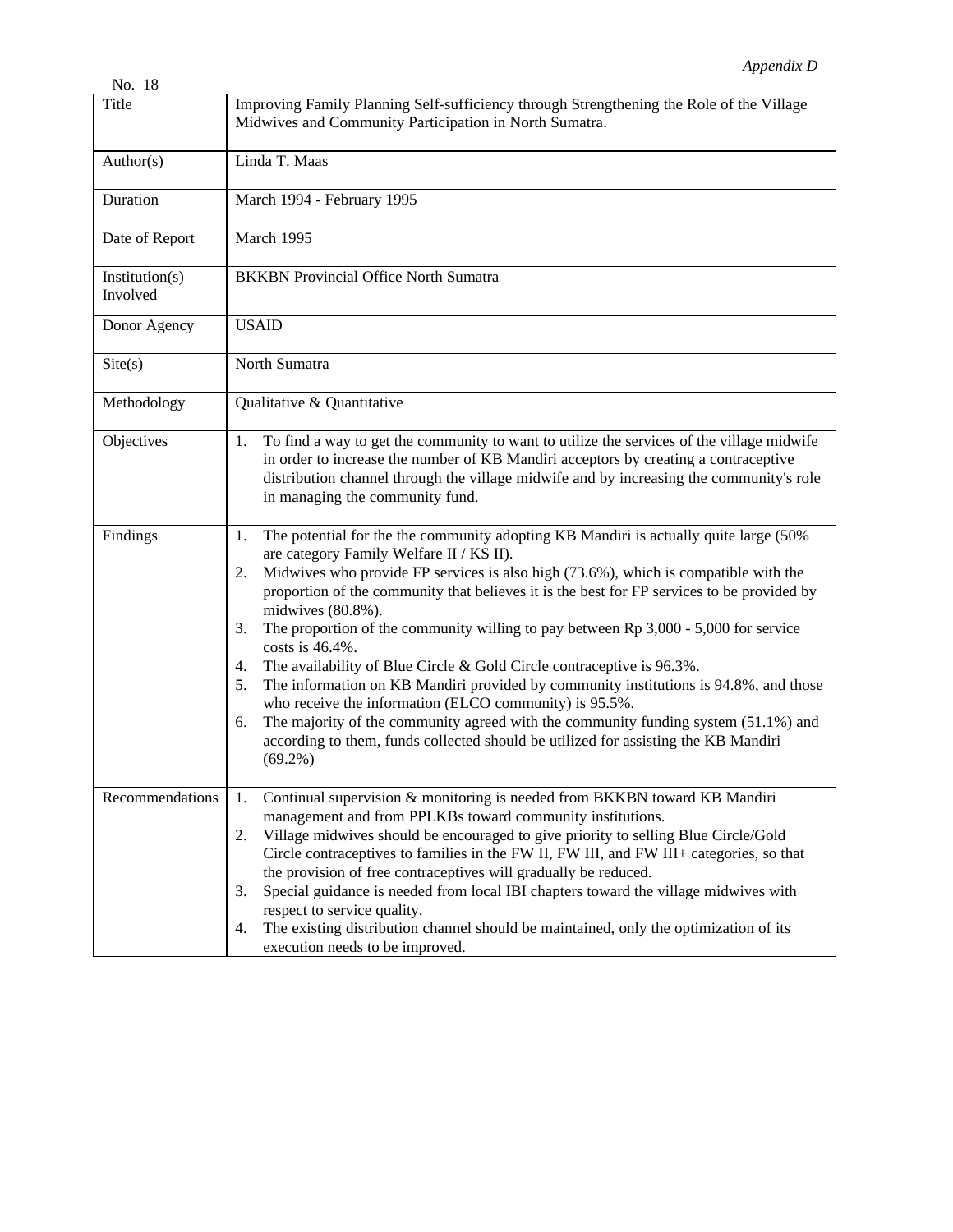| No. 19                     |                                                                                                                                                                                                                                                                                                                                                                                                                                                                                                                                                                                                                                                                                                                                                                                                                                                                                                                                                                                                                                                                                                                                                                                                        |
|----------------------------|--------------------------------------------------------------------------------------------------------------------------------------------------------------------------------------------------------------------------------------------------------------------------------------------------------------------------------------------------------------------------------------------------------------------------------------------------------------------------------------------------------------------------------------------------------------------------------------------------------------------------------------------------------------------------------------------------------------------------------------------------------------------------------------------------------------------------------------------------------------------------------------------------------------------------------------------------------------------------------------------------------------------------------------------------------------------------------------------------------------------------------------------------------------------------------------------------------|
| Title                      | Follow - Up Study Among IUD Acceptors of Java                                                                                                                                                                                                                                                                                                                                                                                                                                                                                                                                                                                                                                                                                                                                                                                                                                                                                                                                                                                                                                                                                                                                                          |
| Duration                   | June - April 1995                                                                                                                                                                                                                                                                                                                                                                                                                                                                                                                                                                                                                                                                                                                                                                                                                                                                                                                                                                                                                                                                                                                                                                                      |
| Date of Report             | April, 1995                                                                                                                                                                                                                                                                                                                                                                                                                                                                                                                                                                                                                                                                                                                                                                                                                                                                                                                                                                                                                                                                                                                                                                                            |
| Institution(s)<br>Involved | The Population Council, Jakarta, Diponegoro University, Airlangga University, BKS<br>PENFIN, PUBIO-BKKBN                                                                                                                                                                                                                                                                                                                                                                                                                                                                                                                                                                                                                                                                                                                                                                                                                                                                                                                                                                                                                                                                                               |
| Donor Agency               | World Bank                                                                                                                                                                                                                                                                                                                                                                                                                                                                                                                                                                                                                                                                                                                                                                                                                                                                                                                                                                                                                                                                                                                                                                                             |
| $\text{Site}(s)$           | Central Java, East Java, & West Java                                                                                                                                                                                                                                                                                                                                                                                                                                                                                                                                                                                                                                                                                                                                                                                                                                                                                                                                                                                                                                                                                                                                                                   |
| Methodology                | Diagnostic Study                                                                                                                                                                                                                                                                                                                                                                                                                                                                                                                                                                                                                                                                                                                                                                                                                                                                                                                                                                                                                                                                                                                                                                                       |
| Objectives                 | Estimate the percentage of IUD acceptors<br>Who received follow-up care (at home or at a clinic);<br>1.<br>Who experienced side-effects & type of side-effects;<br>2.<br>Who retained the IUD by month following acceptance $\&$ failure rates;<br>3.<br>Who discontinued use $\&$ swithched methods (incl. reinsertion at a previous clinic or a<br>4.<br>different clinic);<br>Determine how reported side effects & complications were managed;<br>5.<br>Whether reported side effects $\&$ discontinuation rates differ according to various socio-<br>6.<br>demographic characteristics of acceptors, service type (govern. vs private) & type of IUD                                                                                                                                                                                                                                                                                                                                                                                                                                                                                                                                             |
| Findings                   | 60% of IUD acceptors were using the LL & had inserted at government SDPs (91%);<br>1.<br>69% knew what type of IUD they were using $\&$ first follo-up visit should occur after one<br>2.<br>week (72%);<br>Knowledge of side-effects & how to handle were low. For those who knew about<br>3.<br>possible side-effects & what actions should be taken were higher among those women<br>who used private sources as compared to public sources;<br>Almost all the acceptors were not visited by a health worker after inserted. More than<br>4.<br>four-fifths of the acceptors went to see their health worker at least once after insertion,<br>while one-fifth never visited the health worker;<br>86% of acceptors had their IUD inserted free of charge, 73% had IUD removed free of<br>5.<br>charge, while only 47% received counseling for side-effects free of charge;<br>85% continued to use the IUD through the first year, 77% through the second year, 66%<br>6.<br>through the thord year, 61% through the fourth year $& 54%$ through the fifth year;<br>Termination rates due to side-effects, IUD expulsion, and accidental pregnancy were<br>7.<br>found to increase over the years. |
| Recommendations            | Copper T 380A should be given as an alternative . This IUD would result less burden on<br>1.<br>the providers, managers, & clients.<br>Providers should be trained in all different type of IUD.<br>2.<br>FP clinics should have adequate stock of all type of IUD to give choice to potential<br>3.<br>clients.<br>Contact between health workers/volunteers & clients should be improved to ensure<br>4.<br>clients' good health after the insertion.<br>The advantages & disadvantages of all available IUDs and an option to switching<br>5.<br>method should be informed to clients.                                                                                                                                                                                                                                                                                                                                                                                                                                                                                                                                                                                                              |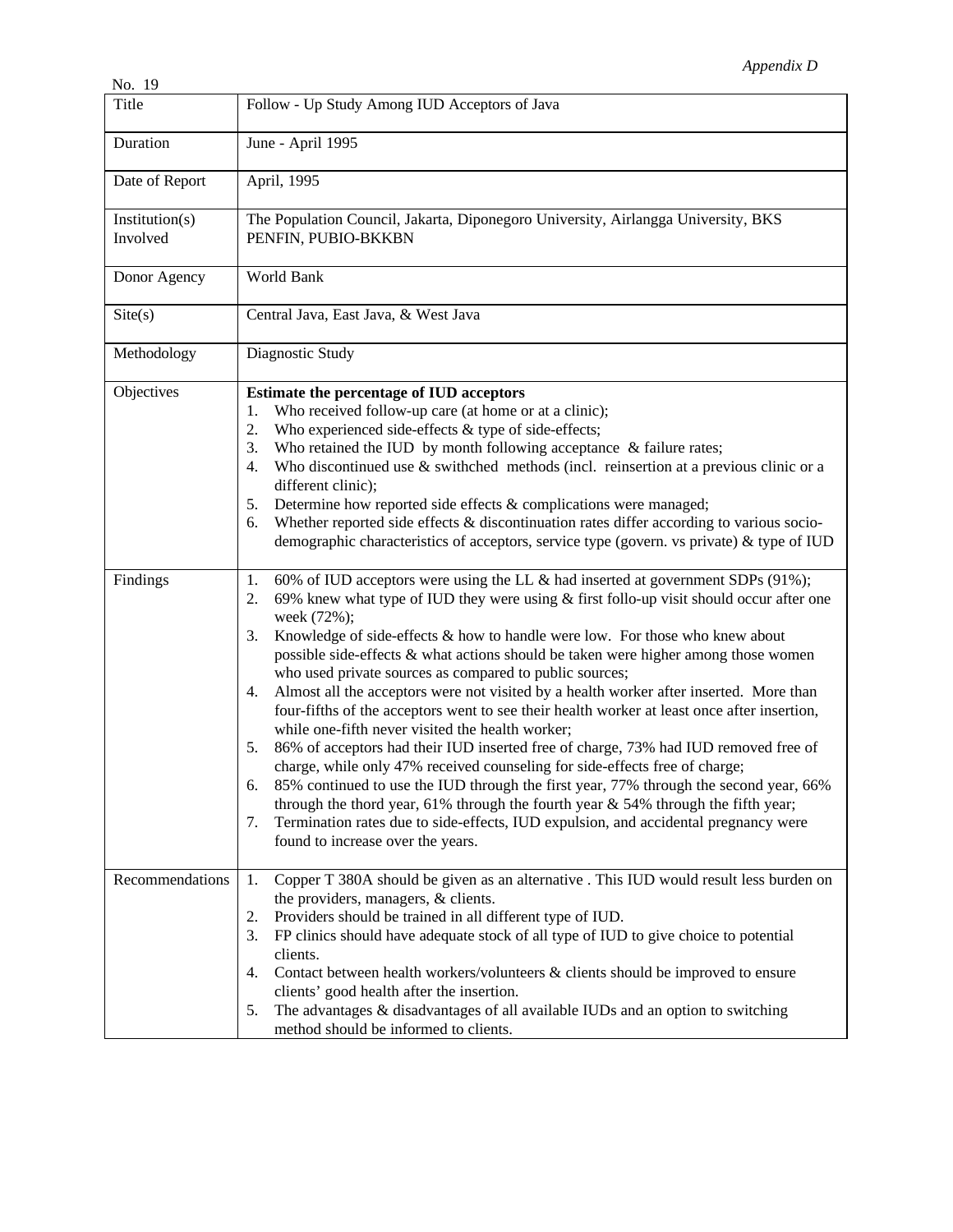| No. 20                     |                                                                                                                                                                                                                                                                                                                                                                                                                                                                                                                                                                                                                                                                                                                                                                                                                                                                                                                                                                                                                                                                                                                                                                                                                              |
|----------------------------|------------------------------------------------------------------------------------------------------------------------------------------------------------------------------------------------------------------------------------------------------------------------------------------------------------------------------------------------------------------------------------------------------------------------------------------------------------------------------------------------------------------------------------------------------------------------------------------------------------------------------------------------------------------------------------------------------------------------------------------------------------------------------------------------------------------------------------------------------------------------------------------------------------------------------------------------------------------------------------------------------------------------------------------------------------------------------------------------------------------------------------------------------------------------------------------------------------------------------|
| Title                      | Report On Norplant Implants In Indonesia                                                                                                                                                                                                                                                                                                                                                                                                                                                                                                                                                                                                                                                                                                                                                                                                                                                                                                                                                                                                                                                                                                                                                                                     |
| Duration                   | March 1995 - April 1995                                                                                                                                                                                                                                                                                                                                                                                                                                                                                                                                                                                                                                                                                                                                                                                                                                                                                                                                                                                                                                                                                                                                                                                                      |
| Date of Report             | May 1995                                                                                                                                                                                                                                                                                                                                                                                                                                                                                                                                                                                                                                                                                                                                                                                                                                                                                                                                                                                                                                                                                                                                                                                                                     |
| Institution(s)<br>Involved | The Pop. Council, NY & Jakarta; YKB; Institute of Reproductive Medicine, Santiago, Chile;<br>School of Economics, Univ. of the Philippines.                                                                                                                                                                                                                                                                                                                                                                                                                                                                                                                                                                                                                                                                                                                                                                                                                                                                                                                                                                                                                                                                                  |
| Donor Agency               | <b>USAID</b>                                                                                                                                                                                                                                                                                                                                                                                                                                                                                                                                                                                                                                                                                                                                                                                                                                                                                                                                                                                                                                                                                                                                                                                                                 |
| Site(s)                    | Bandung & Yogyakarta                                                                                                                                                                                                                                                                                                                                                                                                                                                                                                                                                                                                                                                                                                                                                                                                                                                                                                                                                                                                                                                                                                                                                                                                         |
| Methodology                | Reviewed existing research & program statistics & interviewed key sources                                                                                                                                                                                                                                                                                                                                                                                                                                                                                                                                                                                                                                                                                                                                                                                                                                                                                                                                                                                                                                                                                                                                                    |
| Objectives                 | Review past studies relating to Norplant Implant in Indonesia;<br>1.<br>Review various issues pertaining to Norp.Impl., inc. QOC & services, institutional<br>2.<br>capacity (public $\&$ private sectors) to carry out insertions, removals $\&$ Q. training;<br>Develop a research proposal recommending specific areas for improvement, new<br>3.<br>initiatives& further research which will be submitted by BKKBN to the World Bank for<br>funding;<br>Outline the TA requirements necessary to complete the proposed study<br>4.                                                                                                                                                                                                                                                                                                                                                                                                                                                                                                                                                                                                                                                                                       |
| Findings                   | <b>Statistical Overview</b><br>1.8 million women currently using the method - representing 8-9 % of current FP users<br>1.<br>or 5 % of currently married women;<br>cumulatively, insertions of norplant have exceeded 2.6 m;<br>2.<br>Removals - estimated needs: implant removals was not reported in national service<br>3.<br>statistics until the last financial year 1994/1995: BKKBN estimation: 1) removals<br>required in 94/95 ranges from 45 - 202 % of insertions in 89/90;2) 166,338 or 47 % of<br>estimated removals in 94/95 were achieved; 3) about 60,000 users for overdue removals<br>(not provided removal services in 94/95) needed removals in 95/96. Consultant Team<br>Estimation: 1) around 370,000 to 385,000 needed removals in 1995/1996.<br><b>Others</b><br>Future demand for norplant is difficult to estimate;<br>1.<br>Norplant services on private sector are small - the statistical information may be<br>2.<br>unrealible;<br>the findings & recommendations from the past studies are pointing to the need for<br>3.<br>quality improvement & removal problem;<br>An Implant Program Strategy 1991-1994 has not been uniformly implemented,<br>4.<br>monitores, evaluated, or updated; |
|                            | Some provincial BKKBN staff discouraged early removal because of the high cost of<br>5.<br>norplant services. Also because clients had been told that the method is a 5 yrs method,<br>they should not request removal before 5 years.                                                                                                                                                                                                                                                                                                                                                                                                                                                                                                                                                                                                                                                                                                                                                                                                                                                                                                                                                                                       |
| Recommendations            | I. Link & Match System & Mobilizing Resources For Norplant Implant Removal                                                                                                                                                                                                                                                                                                                                                                                                                                                                                                                                                                                                                                                                                                                                                                                                                                                                                                                                                                                                                                                                                                                                                   |
|                            | Management Level                                                                                                                                                                                                                                                                                                                                                                                                                                                                                                                                                                                                                                                                                                                                                                                                                                                                                                                                                                                                                                                                                                                                                                                                             |
|                            | Identify a coordinating unit/team within the BKKBN that will be responsible for the<br>1.<br>Norplant removal strategy.                                                                                                                                                                                                                                                                                                                                                                                                                                                                                                                                                                                                                                                                                                                                                                                                                                                                                                                                                                                                                                                                                                      |
|                            | Increase awareness of the magnitude of the problem $\&$ of the activities required.<br>2.                                                                                                                                                                                                                                                                                                                                                                                                                                                                                                                                                                                                                                                                                                                                                                                                                                                                                                                                                                                                                                                                                                                                    |
|                            | Intensified provincial level coordination organizational meetings.<br>3.                                                                                                                                                                                                                                                                                                                                                                                                                                                                                                                                                                                                                                                                                                                                                                                                                                                                                                                                                                                                                                                                                                                                                     |
|                            | Intensified district & sub-district level organizational meetings.<br>4.                                                                                                                                                                                                                                                                                                                                                                                                                                                                                                                                                                                                                                                                                                                                                                                                                                                                                                                                                                                                                                                                                                                                                     |
|                            | 5.<br>Special removal campaigns                                                                                                                                                                                                                                                                                                                                                                                                                                                                                                                                                                                                                                                                                                                                                                                                                                                                                                                                                                                                                                                                                                                                                                                              |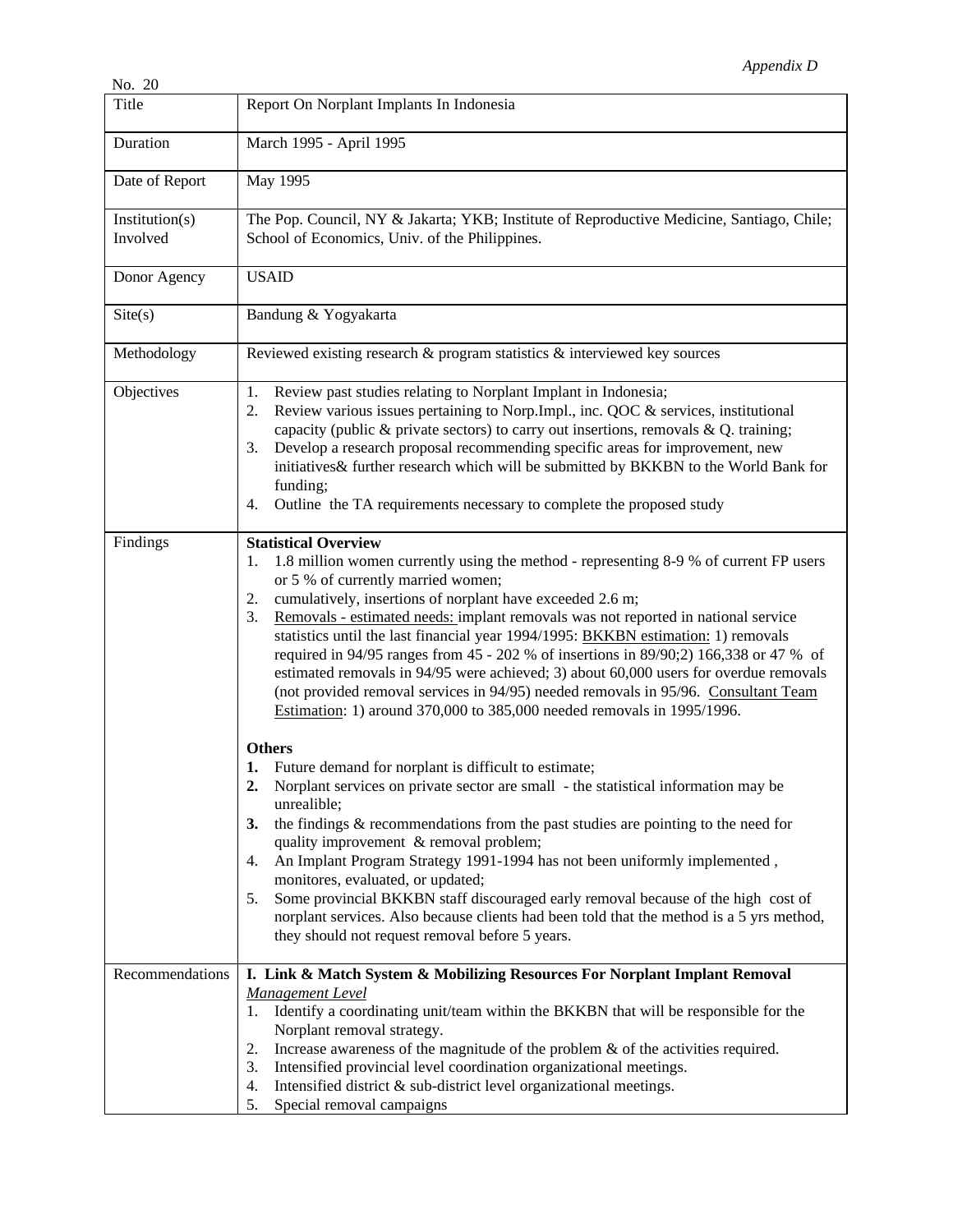| <b>Provider Level</b>                                                                              |
|----------------------------------------------------------------------------------------------------|
| <b>Identify Resources</b><br>1.                                                                    |
| 2.<br>Link trained providers with equipment, supplies, facility                                    |
| 3.<br>Increase the # of providers at all related level available for removals                      |
| Provide appropriate & qualified training to midwives<br>4.                                         |
| Awareness training<br>5.                                                                           |
| $6.$ Monitor & evaluate                                                                            |
|                                                                                                    |
| <b>Client Level</b>                                                                                |
| Client identification<br>1.                                                                        |
| 2.<br>Match the clients in need of removal with the available trained providers                    |
| 3. Back up contraception                                                                           |
| 4. Counseling                                                                                      |
| 5. Information & Education                                                                         |
| 6.<br>Institute routine monitoring                                                                 |
|                                                                                                    |
| II. Monitoring & Evaluation Norplant Removal Program                                               |
| Equipment & supplies<br>1.                                                                         |
| 2.<br>Sentinel Surveillance System                                                                 |
|                                                                                                    |
| III. Administrative, Cost, & Private Sector Issues                                                 |
| Increase access to removals<br>1.                                                                  |
|                                                                                                    |
| 2. Budget allocation<br>3. Coordination                                                            |
|                                                                                                    |
| 4. Insertion & removal demand projections                                                          |
| 5.<br>Reporting                                                                                    |
| Norplant implants program strategy<br>6.                                                           |
|                                                                                                    |
| <b>IV.</b> Biomedical Issues                                                                       |
| Risk factors<br>1.                                                                                 |
| 2. Additional contraceptive protection                                                             |
| 3. Contraceptive management after removal                                                          |
| Incomplete removals training<br>4.                                                                 |
|                                                                                                    |
| <b>V. Potential Research Topics</b>                                                                |
| A national Norplant Implants Assessment study.<br>1.                                               |
| Pilot intervention study in public & private sector to explore the possibility of an initial<br>2. |
| insertion charge which includes removal services, particularly on improvement of                   |
| managers, providers, clients' knowledge through IEC                                                |
| Examine public & private insurance & other schemes as a means of paying for insertion<br>3.        |
| & removal costs                                                                                    |
| A Norplant Implants demand projection study (focuses on the role of public & private in<br>4.      |
| demand fulfillment. Could involve secondary data analysis & marketing studies                      |
| Examine the effect of the heavy concentration of Norplant implants insertion during<br>5.          |
| some months on the quality of services received by the clients                                     |
| Study to assess the risk of pregnancy in the 6th & subsequent years of Norplant implants<br>6.     |
|                                                                                                    |

use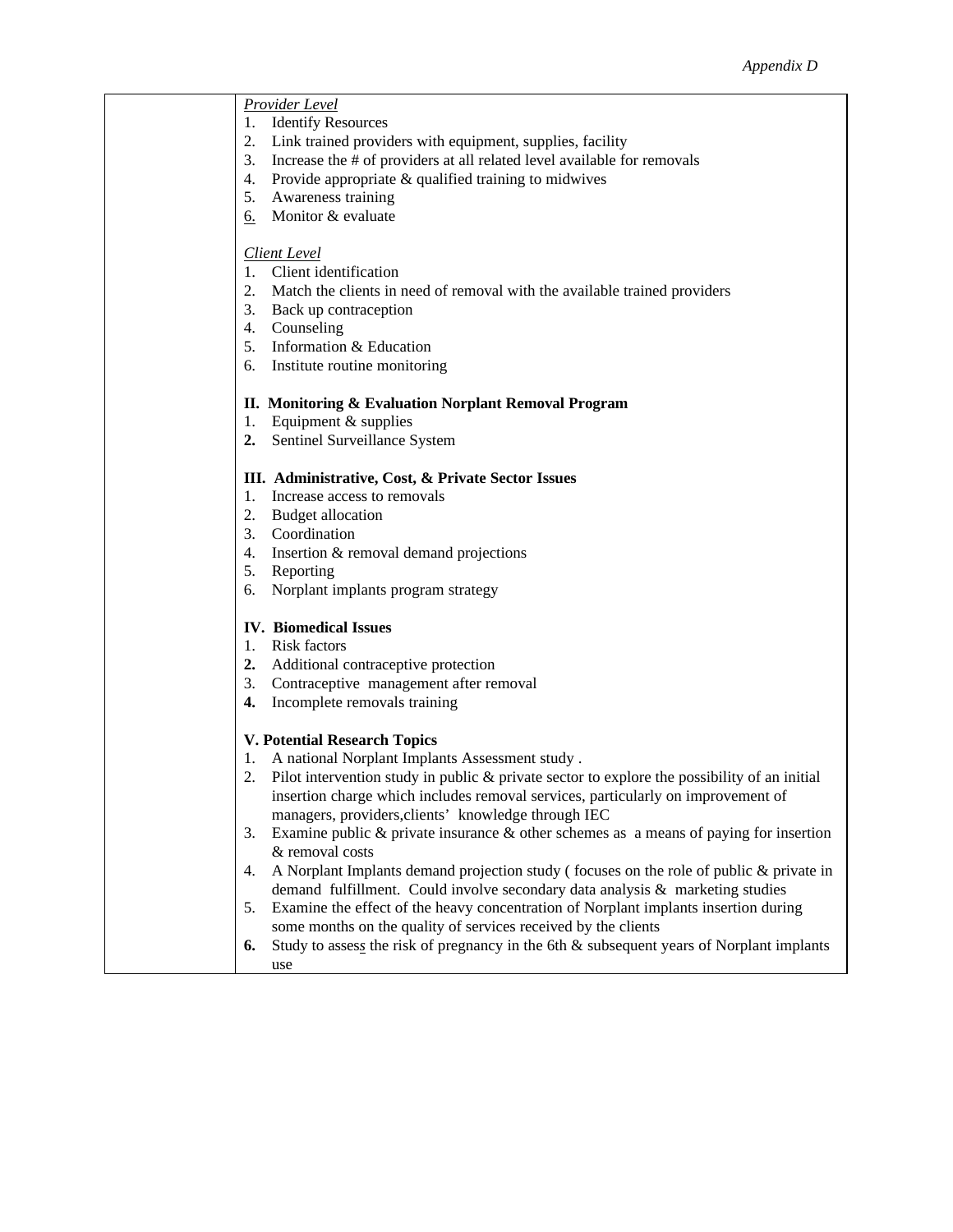| Title                      | Improvements in Knowledge of Norplant Implants Acceptors: An Intervention Study in West<br>Sumatra and West Java                                                                                                                                                                                                                                                                                                                                                                                                                                                                                                                                                                                                                                                                                                                                                                                                                                                                                                                                                                                                                                                                                                                                                                                                                                                                                                                                                                                                                                                                                                                                                                                                                                                                                          |
|----------------------------|-----------------------------------------------------------------------------------------------------------------------------------------------------------------------------------------------------------------------------------------------------------------------------------------------------------------------------------------------------------------------------------------------------------------------------------------------------------------------------------------------------------------------------------------------------------------------------------------------------------------------------------------------------------------------------------------------------------------------------------------------------------------------------------------------------------------------------------------------------------------------------------------------------------------------------------------------------------------------------------------------------------------------------------------------------------------------------------------------------------------------------------------------------------------------------------------------------------------------------------------------------------------------------------------------------------------------------------------------------------------------------------------------------------------------------------------------------------------------------------------------------------------------------------------------------------------------------------------------------------------------------------------------------------------------------------------------------------------------------------------------------------------------------------------------------------|
| Author(s)                  | Anthony Tan, Eman Mahdar, Faisal R. Djamal, Hafni Bachtiar,<br>Jayanti Tuladhar, R. Hasan M. Hoesni                                                                                                                                                                                                                                                                                                                                                                                                                                                                                                                                                                                                                                                                                                                                                                                                                                                                                                                                                                                                                                                                                                                                                                                                                                                                                                                                                                                                                                                                                                                                                                                                                                                                                                       |
| Duration                   | November 1993 - June 1995                                                                                                                                                                                                                                                                                                                                                                                                                                                                                                                                                                                                                                                                                                                                                                                                                                                                                                                                                                                                                                                                                                                                                                                                                                                                                                                                                                                                                                                                                                                                                                                                                                                                                                                                                                                 |
| Date of Report             | June 1995                                                                                                                                                                                                                                                                                                                                                                                                                                                                                                                                                                                                                                                                                                                                                                                                                                                                                                                                                                                                                                                                                                                                                                                                                                                                                                                                                                                                                                                                                                                                                                                                                                                                                                                                                                                                 |
| Institution(s)<br>Involved | The Population Council, Jakarta, PUBIO-BKKBN, Andalas University, Pajajaran University                                                                                                                                                                                                                                                                                                                                                                                                                                                                                                                                                                                                                                                                                                                                                                                                                                                                                                                                                                                                                                                                                                                                                                                                                                                                                                                                                                                                                                                                                                                                                                                                                                                                                                                    |
| Donor Agency               | <b>USAID</b>                                                                                                                                                                                                                                                                                                                                                                                                                                                                                                                                                                                                                                                                                                                                                                                                                                                                                                                                                                                                                                                                                                                                                                                                                                                                                                                                                                                                                                                                                                                                                                                                                                                                                                                                                                                              |
| $\text{Site}(s)$           | West Sumatra & West Java                                                                                                                                                                                                                                                                                                                                                                                                                                                                                                                                                                                                                                                                                                                                                                                                                                                                                                                                                                                                                                                                                                                                                                                                                                                                                                                                                                                                                                                                                                                                                                                                                                                                                                                                                                                  |
| Methodology                | Quasi-experimental post-test-only Control Group Design.<br>Sample size:<br>1. W. Sumatera: $262 \& 364$ women in the experimental (P. Pariaman) $\&$ in the control areas                                                                                                                                                                                                                                                                                                                                                                                                                                                                                                                                                                                                                                                                                                                                                                                                                                                                                                                                                                                                                                                                                                                                                                                                                                                                                                                                                                                                                                                                                                                                                                                                                                 |
|                            | (P. Selatan);<br>2. W. Java: 541 & 409 women in the experimental (Majalengka) & in the control areas<br>(Cianjur)                                                                                                                                                                                                                                                                                                                                                                                                                                                                                                                                                                                                                                                                                                                                                                                                                                                                                                                                                                                                                                                                                                                                                                                                                                                                                                                                                                                                                                                                                                                                                                                                                                                                                         |
| Objectives                 | To provide accurate information on Norplants implants to women before they accept the<br>1.<br>implants.<br>To assess the effectiveness of a system of approaches to providing information in order to<br>2.                                                                                                                                                                                                                                                                                                                                                                                                                                                                                                                                                                                                                                                                                                                                                                                                                                                                                                                                                                                                                                                                                                                                                                                                                                                                                                                                                                                                                                                                                                                                                                                              |
|                            | increase acceptor's knowledge of the implants                                                                                                                                                                                                                                                                                                                                                                                                                                                                                                                                                                                                                                                                                                                                                                                                                                                                                                                                                                                                                                                                                                                                                                                                                                                                                                                                                                                                                                                                                                                                                                                                                                                                                                                                                             |
| Findings                   | In W. Java, 25% women in experimental areas $&50\%$ in control areas who received<br>1.<br>implants were provided information on implant by midwives. About 70% women in<br>experimental areas & 70% women in control areas were provided information by PLKBs.<br>In W. Sumatra, many more women in experimental areas $(65%)$ & control areas $(46%)$<br>2.<br>were provided information on implant by midwives. Only 40% in experimental areas $\&$<br>29.5% in control areas were provided information by PLKBs.<br>During the first week of Implants use, proportions of women with knowledge in<br>3.<br>experimental areas of W. Sumatra are higher (32%), while in W. Java are lower (16%).<br>During third month of Implants use, proportions of women in experimental areas of W.<br>4.<br>Sumatra with knowledge of implant characteristics increase (42%), while in control<br>areas in W. Java are still higher (19%) than in experimental areas.<br>At the third month of the implant use, the proportion of women who reported<br>experiencing problems after the use of implants in experimental were 37% lower than in<br>control areas of W. Sumatra increase.<br>Java findings are problematic, the proportion of women in experimental areas who<br>6.<br>reported experiencing problems after the use of implants were 75% higher than in<br>control areas.<br>The proportion of women who were satified with the information provided to them<br>7.<br>increased from 33% among women with low knowledge to 90% among women with<br>medium knowledge and 95% among women with high knowledge in control areas in W.<br>Java.<br>The satisfied women also increased from 34% among women with low knowledge to<br>8.<br>77% among women with medium knowledge in experimental areas. |
| Recommendations            | Midwives should be encouraged to take responsibility to do counseling, educate clients,<br>1.<br>and listen to their questions.<br>A cost benefit study should be conducted to assess the effect of counseling on delivery of<br>2.                                                                                                                                                                                                                                                                                                                                                                                                                                                                                                                                                                                                                                                                                                                                                                                                                                                                                                                                                                                                                                                                                                                                                                                                                                                                                                                                                                                                                                                                                                                                                                       |
|                            | the implant services.<br>Worker densities, motivation of staff, supervision, technical competence, and supplies<br>3.<br>have known as barriers in the way of services. Therefore they should be looked into at<br>different institutional level to deliver user oriented health & FP services by maintaining<br>adequate & appropriate standards of care.                                                                                                                                                                                                                                                                                                                                                                                                                                                                                                                                                                                                                                                                                                                                                                                                                                                                                                                                                                                                                                                                                                                                                                                                                                                                                                                                                                                                                                                |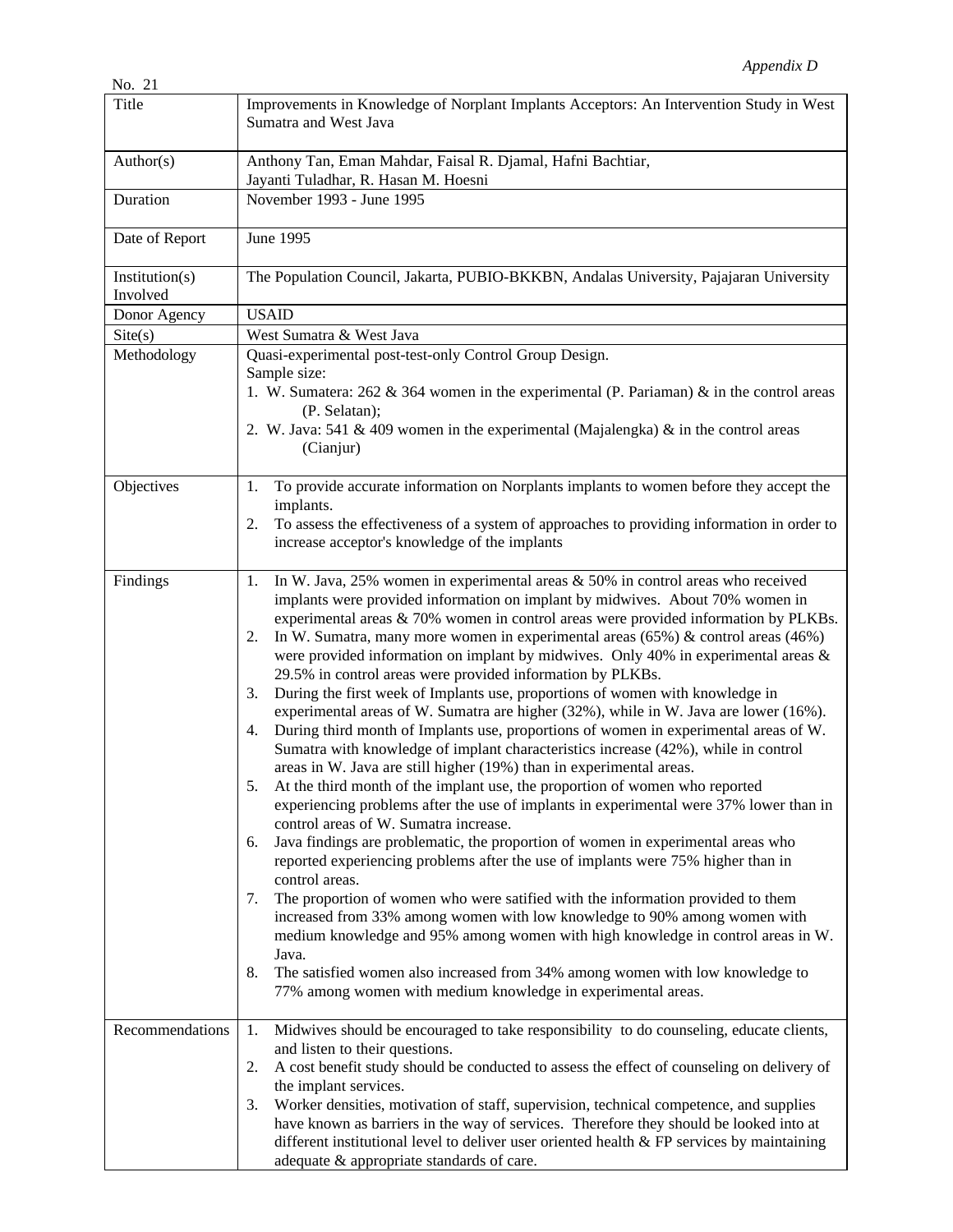| Title                      | Safety Issues in The Provision of Injectable Contraceptives                                                                                                                                                                                                                                                                                                                                                                                                                                                                                                                                                                                                                                                                                                                                                                                                                                                                                                                                                                                                                                                                                                                                                                                                                                                                                                |
|----------------------------|------------------------------------------------------------------------------------------------------------------------------------------------------------------------------------------------------------------------------------------------------------------------------------------------------------------------------------------------------------------------------------------------------------------------------------------------------------------------------------------------------------------------------------------------------------------------------------------------------------------------------------------------------------------------------------------------------------------------------------------------------------------------------------------------------------------------------------------------------------------------------------------------------------------------------------------------------------------------------------------------------------------------------------------------------------------------------------------------------------------------------------------------------------------------------------------------------------------------------------------------------------------------------------------------------------------------------------------------------------|
| Duration                   | February - June 1995                                                                                                                                                                                                                                                                                                                                                                                                                                                                                                                                                                                                                                                                                                                                                                                                                                                                                                                                                                                                                                                                                                                                                                                                                                                                                                                                       |
| Date of Report             | <b>July 1995</b>                                                                                                                                                                                                                                                                                                                                                                                                                                                                                                                                                                                                                                                                                                                                                                                                                                                                                                                                                                                                                                                                                                                                                                                                                                                                                                                                           |
| Institution(s)<br>Involved | The Population Council, Jakarta, Indonesian Epidemiology Networks, Center for Health<br>Research, Indonesian University & Diponegoro University.                                                                                                                                                                                                                                                                                                                                                                                                                                                                                                                                                                                                                                                                                                                                                                                                                                                                                                                                                                                                                                                                                                                                                                                                           |
| Donor Agency               | <b>USAID</b>                                                                                                                                                                                                                                                                                                                                                                                                                                                                                                                                                                                                                                                                                                                                                                                                                                                                                                                                                                                                                                                                                                                                                                                                                                                                                                                                               |
| Site(s)                    | West Java, Central Java                                                                                                                                                                                                                                                                                                                                                                                                                                                                                                                                                                                                                                                                                                                                                                                                                                                                                                                                                                                                                                                                                                                                                                                                                                                                                                                                    |
| Methodology                | Qualitative Approach                                                                                                                                                                                                                                                                                                                                                                                                                                                                                                                                                                                                                                                                                                                                                                                                                                                                                                                                                                                                                                                                                                                                                                                                                                                                                                                                       |
| Objectives                 | To conduct a review of current state of knowledge regarding provision of injection<br>1.<br>services in Indonesia with relevance to the use of injectable contraceptives;<br>To investigate & describe the actual practice of providing injectable contraceptives, in<br>2.<br>public & private practice in W & C. Java;<br>To explore underlying reasons f or any lack of optimal procedures in the provision of<br>3.<br>injectable contraceptive services;<br>To identify the impact of poor practice based on the providers $\&$ clients experience;<br>4.<br>To identify client's knowledge $\&$ perceptions toward the health risk to themselves due to<br>5.<br>improper procedures;<br>To recommend interventions $\&$ other follow-up actions to the decision makers.<br>6.                                                                                                                                                                                                                                                                                                                                                                                                                                                                                                                                                                       |
| Findings                   | Standard Procedure for Injectable Contraceptive Administration, Infection Control, and<br><b>Waste Management</b><br>The manuals & guidelines produced by the BKKBN, DOH, PKMI & PB-IDI are not<br>1.<br>available to the majority of service providers;<br>A poster which clearly describes the steps in the provision of injectable contraceptives<br>2.<br>produced by BKKBN was not found in any service points in the research area.<br>Providers Knowledge, Attitude & Behavior                                                                                                                                                                                                                                                                                                                                                                                                                                                                                                                                                                                                                                                                                                                                                                                                                                                                      |
|                            | Procedures for the provision of contraceptive injections are known by all providers, who<br>1.<br>have learned this through their education in nursing/midwifery school of faculty of<br>medicine. Some have obtained additional training on contraceptive services, including<br>injectable contraceptives, through courses conducted by BKKBN;<br>The standard procedure on the provision of contraceptive injection was not applied by<br>2.<br>most of the providers although their knowledge about that were adequate;<br>The practice of using one needle for one client (though re-using the syringe); of re-use of<br>3.<br>disposable syringes; of the re-use of injecting equipment without sterilization; $\&$<br>neglecting other infection control procedures such as decontamination & hand washing --<br>are all considered all right by most providers;<br>Logistics, medicine & equipment supplies from BKKBN are not in accord with real need<br>4.<br>(estimated at 50-70% of needed);<br>Supervision $&$ technical guidance was not done regularly by the managers in either<br>5.<br>government & private sectors;<br>There is a feeling of 'regret' $\&$ reluctance to throw away a disposable syringe $\&$ needle;<br>6.<br>IEC material such as posters, guidebooks, checklists, etc did not exist in the service<br>7.<br>places. |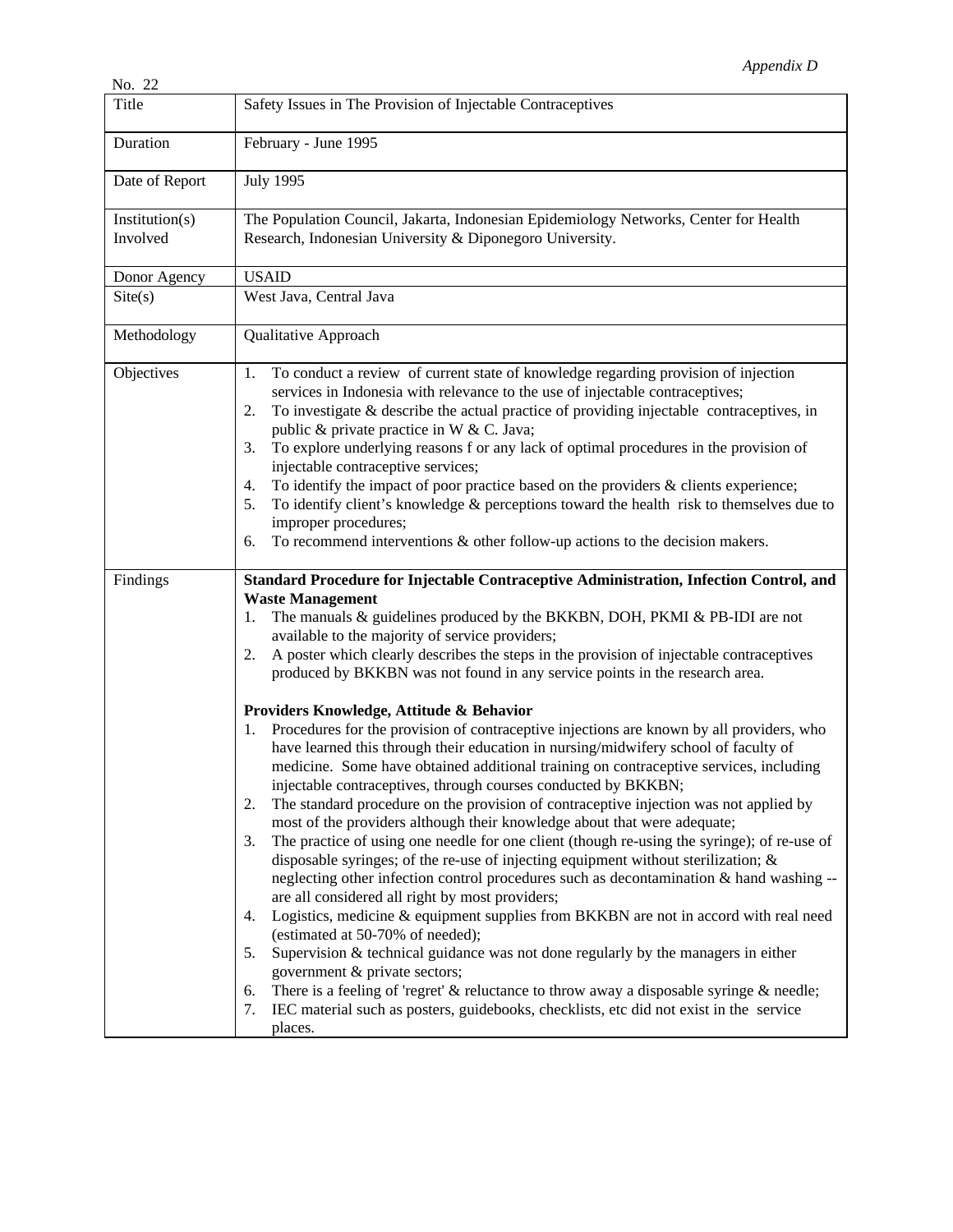|                 | Knowledge, Attitude and Behavior of Clients                                                                                                                                                                                                                                                                                                                                                                                                                                                                                                                                                                                                                                                                                                                                                                               |
|-----------------|---------------------------------------------------------------------------------------------------------------------------------------------------------------------------------------------------------------------------------------------------------------------------------------------------------------------------------------------------------------------------------------------------------------------------------------------------------------------------------------------------------------------------------------------------------------------------------------------------------------------------------------------------------------------------------------------------------------------------------------------------------------------------------------------------------------------------|
|                 | The client obtains information about contraceptive injections from other acceptors;<br>1.<br>Knowledge of side-effects is obtained from their experience or their friends' experience;<br>2.<br>Most of them did not know the standard procedure on the provision of contraceptive<br>3.<br>injectables. Their experience with abscess (very rare) was considered as an accident $\&$<br>did not result in discontinuing use of injectable contraceptives;<br>The risk of HIV infection through injections was only known by several respondents in<br>4.<br>Kabupaten Pemalang. Knowledge concerning transmission of diseases through needles<br>among respondents in Kabupaten Bogor was better than Pemalang. None of the<br>respondents knew that hepatitis B could also be transmitted through unsterilized needles. |
|                 | <b>Logistic system</b><br>The currently supplied syringe is not adequate for the administering of depoprovera<br>(3cc);<br>The leakage which occurs through sales of BKKBN medicines (with BKKBN labels, &<br>2.                                                                                                                                                                                                                                                                                                                                                                                                                                                                                                                                                                                                          |
|                 | supposedly free) & which may be one cause of the shortage of supply to SDPs.<br><b>Service facilities</b>                                                                                                                                                                                                                                                                                                                                                                                                                                                                                                                                                                                                                                                                                                                 |
|                 | Tables, chairs, beds, storage cupboards, hand washing container, waste containers,<br>sterilization equipment & decontamination supplies were not always available in most<br>service places in the government sector $\&$ small private clinics.                                                                                                                                                                                                                                                                                                                                                                                                                                                                                                                                                                         |
|                 | <b>Clinical waste management</b><br>Almost all the observed service provider sold the empty vials of medicine and in some<br>places, syringes were also sold without decontamination;                                                                                                                                                                                                                                                                                                                                                                                                                                                                                                                                                                                                                                     |
|                 | In some places syringes & needles were buried or burnt; several providers still separated<br>2.<br>syringes from needles before disposal. In several places, used syringes & needles were<br>thrown into general garbage containers/areas without burying & burning.                                                                                                                                                                                                                                                                                                                                                                                                                                                                                                                                                      |
| Recommendations | <b>BKKBN</b>                                                                                                                                                                                                                                                                                                                                                                                                                                                                                                                                                                                                                                                                                                                                                                                                              |
|                 | Dropping of medicine vials, syringes $\&$ needles should be balanced at 1:1:1;<br>1.<br>The size of syringe must match with the dosage of the injectable contraceptives being<br>2.<br>provided;                                                                                                                                                                                                                                                                                                                                                                                                                                                                                                                                                                                                                          |
|                 | The policy of dropping "free medicine" needs investigation;<br>3.<br>Policy & action should be sensitive to identifying areas which require free supplies, $\&$<br>4.<br>have clear criteria to define who needs full, partial, or no subdization;                                                                                                                                                                                                                                                                                                                                                                                                                                                                                                                                                                        |
|                 | The price for a pre-packaged syringe needle kit would be cheaper;<br>5.                                                                                                                                                                                                                                                                                                                                                                                                                                                                                                                                                                                                                                                                                                                                                   |
|                 | The use of the uninject syringe which can only be used one time, should be considered;<br>6.<br>Guidance on contraceptive service procedures needs to be distributed ti providers at all<br>7.                                                                                                                                                                                                                                                                                                                                                                                                                                                                                                                                                                                                                            |
|                 | levels of service places;<br>The reporting & recording system should be improved. It's necessary to separate<br>8.<br>'complications' category from 'side effects'.                                                                                                                                                                                                                                                                                                                                                                                                                                                                                                                                                                                                                                                       |
|                 | The division of responsibilities between the technical responsibilities at the Puskesmas $\&$<br>9.<br>program responsibilities at the BKKBN field level should be reconsiderated &<br>clarificated;                                                                                                                                                                                                                                                                                                                                                                                                                                                                                                                                                                                                                      |
|                 | 10. Minimum standards to define FP QOC should be developed;<br>11. Guidance on a sterilization process for disposable syringe should be considered;                                                                                                                                                                                                                                                                                                                                                                                                                                                                                                                                                                                                                                                                       |
|                 | 12. IEC methods & materials;<br>13. The care of side-efeects & compluications related to contraceptive use should be free of<br>charge.                                                                                                                                                                                                                                                                                                                                                                                                                                                                                                                                                                                                                                                                                   |
|                 | <b>MOH</b>                                                                                                                                                                                                                                                                                                                                                                                                                                                                                                                                                                                                                                                                                                                                                                                                                |
|                 | Dissemination of IEC to providers in all service levels regarding safety in injections<br><u>ı.</u>                                                                                                                                                                                                                                                                                                                                                                                                                                                                                                                                                                                                                                                                                                                       |
|                 | procedures for providers & clients;                                                                                                                                                                                                                                                                                                                                                                                                                                                                                                                                                                                                                                                                                                                                                                                       |
|                 | Supervision guidance should be developed for managers in public & private sector;<br>2.                                                                                                                                                                                                                                                                                                                                                                                                                                                                                                                                                                                                                                                                                                                                   |
|                 | MOH should always remind & support professional organizations (PPNI, IBI, IDI) to<br>3.<br>supervise & give professional guidance to its members.                                                                                                                                                                                                                                                                                                                                                                                                                                                                                                                                                                                                                                                                         |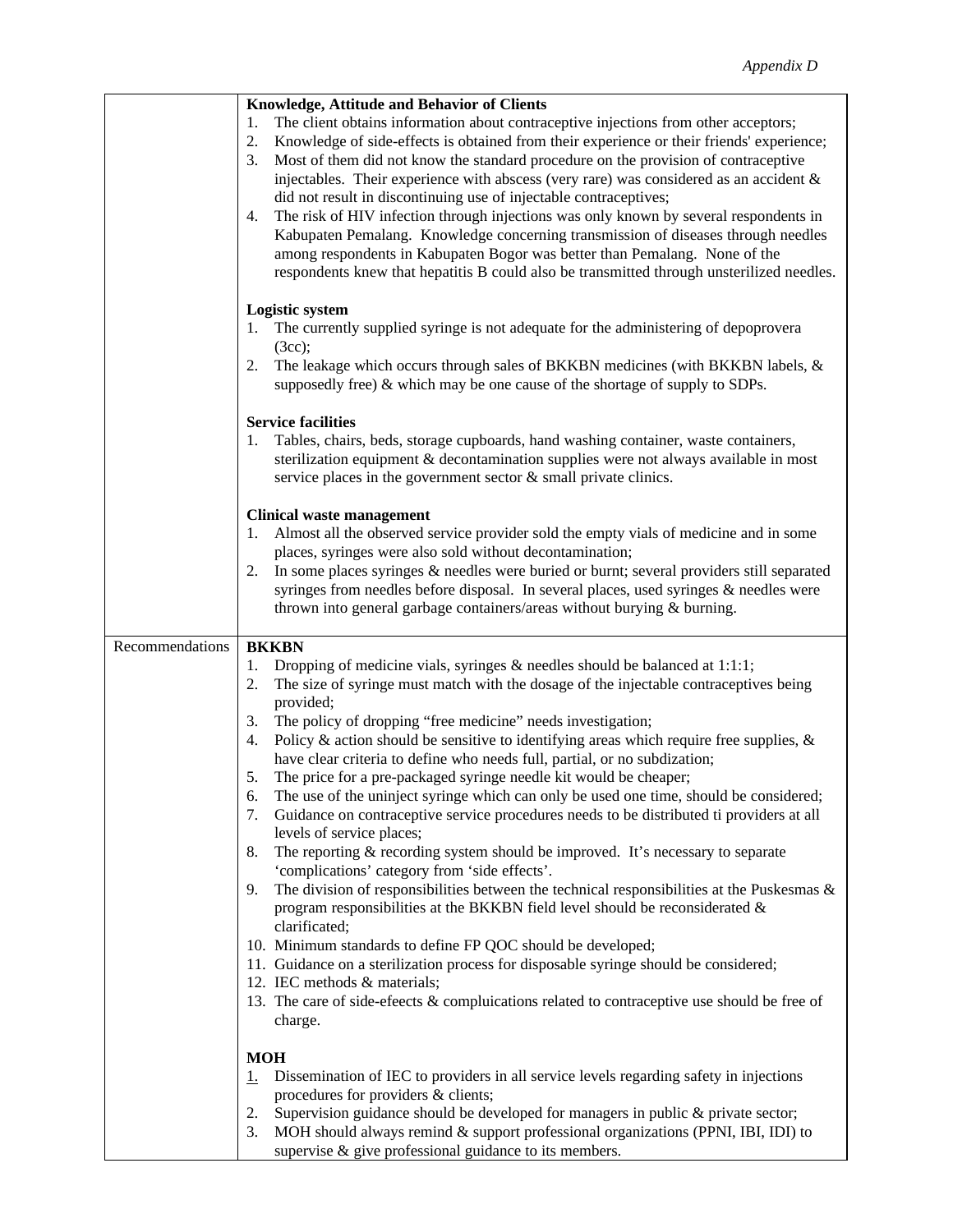| INO. 25                    |                                                                                                                                                                                                                                                                                                                                                                                                                                                                                                                                          |
|----------------------------|------------------------------------------------------------------------------------------------------------------------------------------------------------------------------------------------------------------------------------------------------------------------------------------------------------------------------------------------------------------------------------------------------------------------------------------------------------------------------------------------------------------------------------------|
| Title                      | Secure Contraception Teams Mobile Services in Daerah Istimewa Yogyakarta                                                                                                                                                                                                                                                                                                                                                                                                                                                                 |
| Author(s)                  | Azrul Azwar                                                                                                                                                                                                                                                                                                                                                                                                                                                                                                                              |
| Duration                   | April 1, 1994 - April 1, 1995                                                                                                                                                                                                                                                                                                                                                                                                                                                                                                            |
| Date of Report             | October 1995                                                                                                                                                                                                                                                                                                                                                                                                                                                                                                                             |
| Institution(s)<br>Involved | Perkumpulan Kontrasepsi Mantap Indonesia                                                                                                                                                                                                                                                                                                                                                                                                                                                                                                 |
| Donor Agency               | <b>USAID</b>                                                                                                                                                                                                                                                                                                                                                                                                                                                                                                                             |
| Site(s)                    | Yogyakarta                                                                                                                                                                                                                                                                                                                                                                                                                                                                                                                               |
| Methodology                | 1) Problem Analysis; 2) Problem Solutions; and 3) Program Validation                                                                                                                                                                                                                                                                                                                                                                                                                                                                     |
| Objectives                 | General:<br>To increase the number of secure contraception participants $\&$ the quality of secure<br>1.<br>contraception services through team mobile secure contraception services in Indonesia.<br>Specific:<br>To obtain the community needs assessment of secure contraceptions team mobile service<br>$1_{-}$<br>& their comment on DOH's letter #185/MenKes/E/III/91, March 23, 1991;<br>To develop and implement a model of secure contraception mobile teams services;<br>2.<br>To evaluate the impact of those services.<br>3. |
| Findings                   | 86.1% of secure contraceptions acceptors heard about the team mobile services from<br>1.<br>PLKB;<br>98.7% of acceptors said that the place of services was easy to reach $&$ 71.9% said that te<br>2.<br>service was cheap;<br>90% of acceptors felt satisfied with the service.<br>3.                                                                                                                                                                                                                                                  |
| Recommendations            | 1.<br>The secure contraception team mobile services should be done routinely $\&$ scheduled;<br>The DOH's letter need to be reviewed.<br>2.                                                                                                                                                                                                                                                                                                                                                                                              |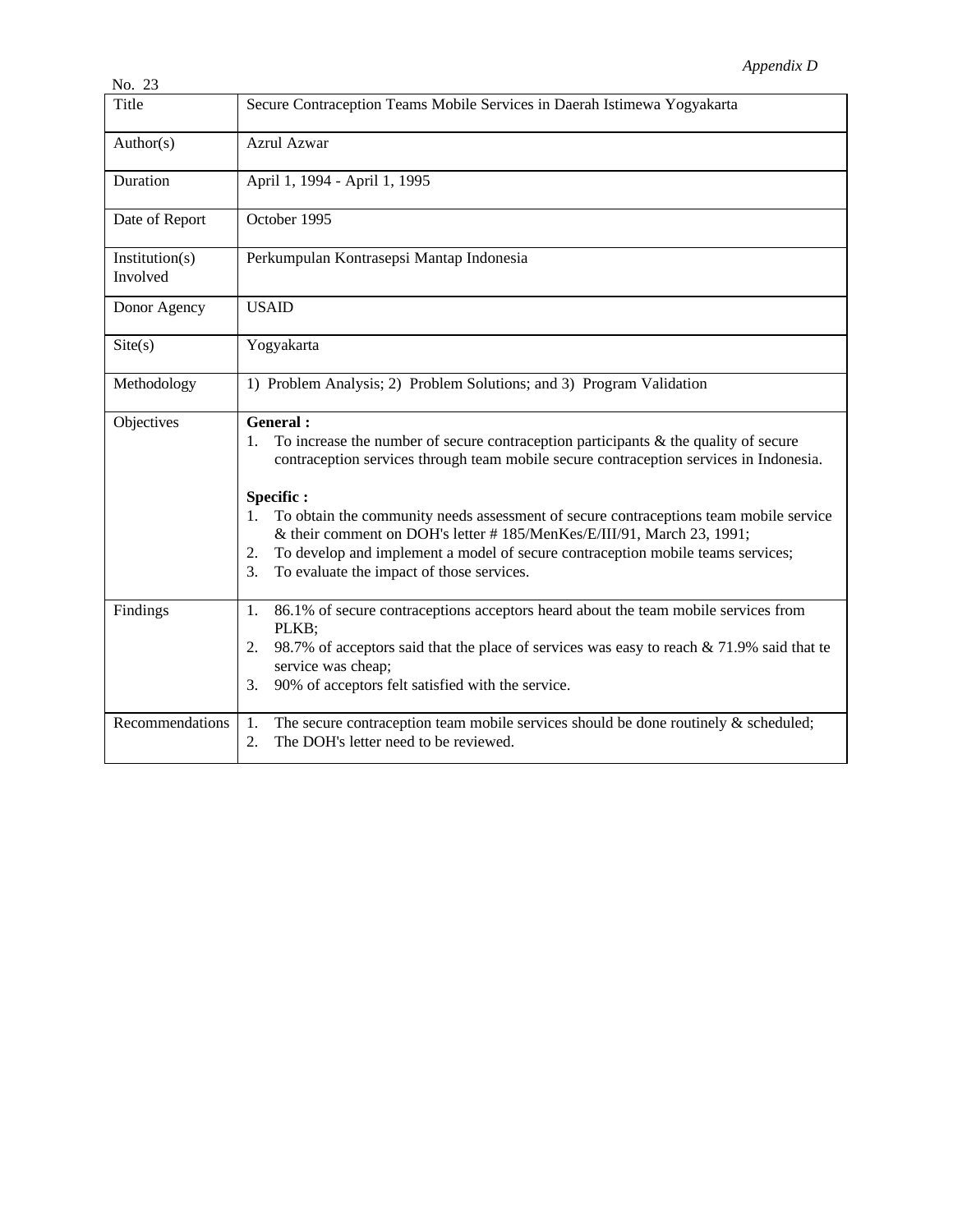| Title                      | Improving KB Mandiri through Village Midwives and Community Participation in Central<br>Java                                                                                                                                                                                                                                                                                                                                                                                                                                                                                                                                                                                                                                                                                                                                                                                                                                                                                                                                                                                                                                                                                                                                                                                                                                   |
|----------------------------|--------------------------------------------------------------------------------------------------------------------------------------------------------------------------------------------------------------------------------------------------------------------------------------------------------------------------------------------------------------------------------------------------------------------------------------------------------------------------------------------------------------------------------------------------------------------------------------------------------------------------------------------------------------------------------------------------------------------------------------------------------------------------------------------------------------------------------------------------------------------------------------------------------------------------------------------------------------------------------------------------------------------------------------------------------------------------------------------------------------------------------------------------------------------------------------------------------------------------------------------------------------------------------------------------------------------------------|
| Author(s)                  | Darmono                                                                                                                                                                                                                                                                                                                                                                                                                                                                                                                                                                                                                                                                                                                                                                                                                                                                                                                                                                                                                                                                                                                                                                                                                                                                                                                        |
| Duraion                    | May 1993 - October 1995                                                                                                                                                                                                                                                                                                                                                                                                                                                                                                                                                                                                                                                                                                                                                                                                                                                                                                                                                                                                                                                                                                                                                                                                                                                                                                        |
| Date of Report             | December 1995                                                                                                                                                                                                                                                                                                                                                                                                                                                                                                                                                                                                                                                                                                                                                                                                                                                                                                                                                                                                                                                                                                                                                                                                                                                                                                                  |
| Institution(s)<br>Involved | <b>BKKBN</b> Provincial Office Central Java                                                                                                                                                                                                                                                                                                                                                                                                                                                                                                                                                                                                                                                                                                                                                                                                                                                                                                                                                                                                                                                                                                                                                                                                                                                                                    |
| Donor Agency               | <b>USAID</b>                                                                                                                                                                                                                                                                                                                                                                                                                                                                                                                                                                                                                                                                                                                                                                                                                                                                                                                                                                                                                                                                                                                                                                                                                                                                                                                   |
| Site(s)                    | Central Java                                                                                                                                                                                                                                                                                                                                                                                                                                                                                                                                                                                                                                                                                                                                                                                                                                                                                                                                                                                                                                                                                                                                                                                                                                                                                                                   |
| Methodology                | Survey                                                                                                                                                                                                                                                                                                                                                                                                                                                                                                                                                                                                                                                                                                                                                                                                                                                                                                                                                                                                                                                                                                                                                                                                                                                                                                                         |
| Objectives                 | To optimize the functions of the village midwives in conformity with their assigned FP<br>1.<br>tasks.<br>To increase the referral to village midwives for KB Mandiri services.<br>2.<br>To increase the ease of distribution of Blue Circle $\&$ Gold Circle contraceptives to the<br>3.<br>villages.                                                                                                                                                                                                                                                                                                                                                                                                                                                                                                                                                                                                                                                                                                                                                                                                                                                                                                                                                                                                                         |
| Findings                   | KB Mandiri information source from midwives in the village risen by 4.6% (previosly<br>1.<br>3.8% after intervention became 8.4%).<br>FP workers as a source of KB Mandiri information declined 9.4% points (from 47.5%<br>2.<br>before the intervention to 38.1% after). Those who received information through TV<br>increased 2.8%.<br>The number of active acceptors did not change, but there was an increase in FP method<br>3.<br>use. Pills, injectables and IUDs, according to the ELCOs, are best obtained from the<br>village midwive.<br>For the majority of ELCOs, their perception of the tasks of the village midwives as a<br>4.<br>provider of health services for mothers and children, and also as a place for referrals,<br>consultation, and FP service center, increased.<br>The source of contraceptive supplies for village midwives was largely from the<br>5.<br>pharmacy. The total ELCOs who paid increased from 83.1% to 98.9%.<br>Start up capital for the PPKBD was collected from the community self-help funding<br>6.<br>activities, averaging between Rp 25,000 to Rp 970,000. After the community was<br>mobilized to contribute, there was an increase, averaging Rp 80,000 to Rp 3 million.<br>This money was not used exclusively for FP activities, but also for the members' welfare. |
| Recommendations            | Village midwives need to be given the competence and means to provide advice and<br>1.<br>contraceptive services to the community, including IUD and referrals.<br>Self-supporting Community-based institutions in the village need to become involved in<br>2.<br>the Blue Circle - Gold Circle contraceptive supply network so that it will become easier<br>for the community to obtain these contraceptives.<br>The development of financing institutions with the community needs support with<br>3.<br>various efforts, including the provision of incentives and working capital so that a self-<br>help funding system can be developed.                                                                                                                                                                                                                                                                                                                                                                                                                                                                                                                                                                                                                                                                               |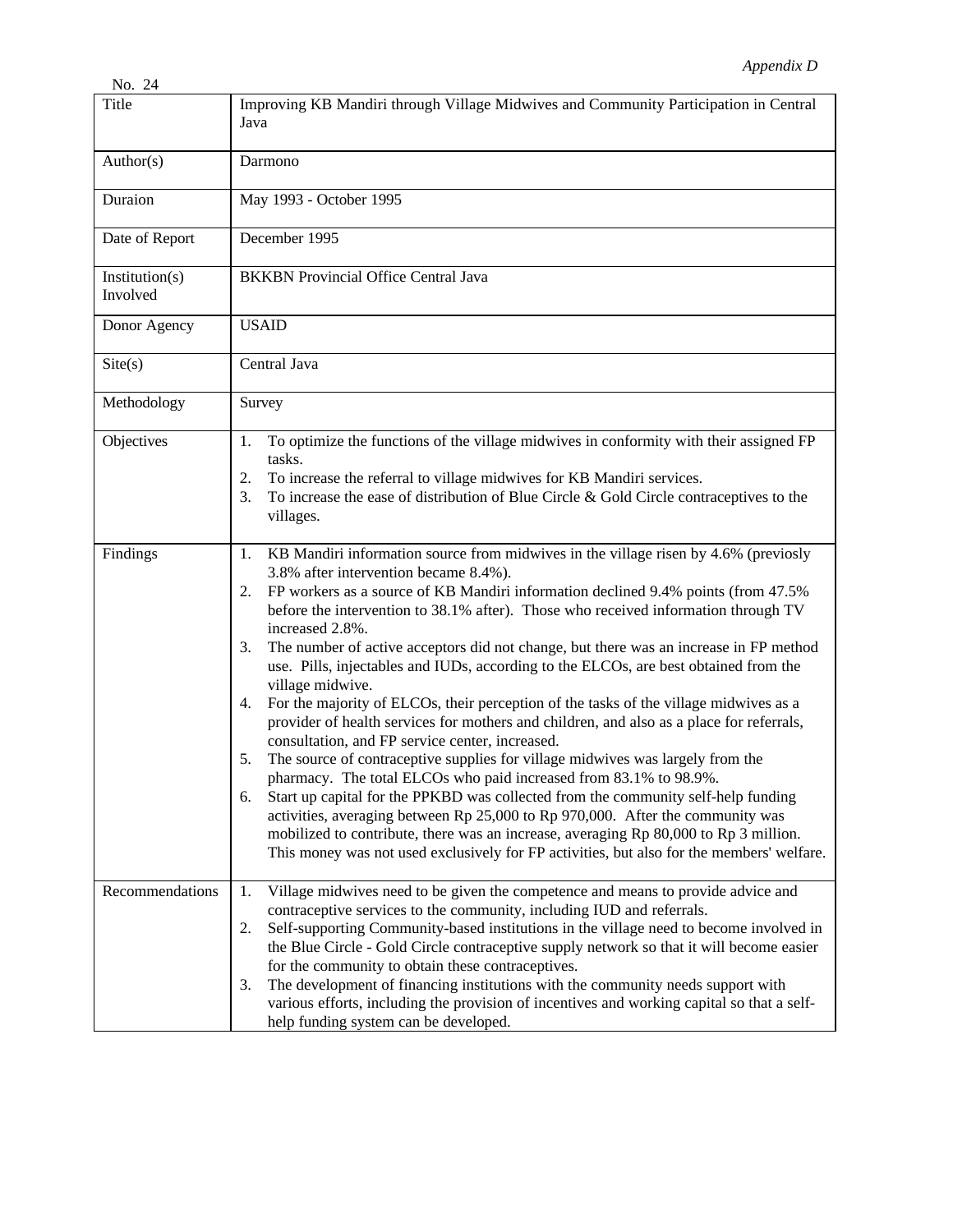| Title                      | Efforts to Improve the Quality of Long-Term Contraceptive Services in Hospital FP Program<br>in Indonesia.                                                                                                                                                                                                                                                                                                                                                                                                                                                                                                                                                                                                                                                                                                                                                                                                                                                                                                                                               |
|----------------------------|----------------------------------------------------------------------------------------------------------------------------------------------------------------------------------------------------------------------------------------------------------------------------------------------------------------------------------------------------------------------------------------------------------------------------------------------------------------------------------------------------------------------------------------------------------------------------------------------------------------------------------------------------------------------------------------------------------------------------------------------------------------------------------------------------------------------------------------------------------------------------------------------------------------------------------------------------------------------------------------------------------------------------------------------------------|
| Author(s)                  | Perkumpulan Kontrasepsi Mantap Indonesia (PKMI)                                                                                                                                                                                                                                                                                                                                                                                                                                                                                                                                                                                                                                                                                                                                                                                                                                                                                                                                                                                                          |
| Duration                   | Januari 1993 - 1995                                                                                                                                                                                                                                                                                                                                                                                                                                                                                                                                                                                                                                                                                                                                                                                                                                                                                                                                                                                                                                      |
| Date of Report             | 1995                                                                                                                                                                                                                                                                                                                                                                                                                                                                                                                                                                                                                                                                                                                                                                                                                                                                                                                                                                                                                                                     |
| Institution(s)<br>Involved | <b>PKMI</b>                                                                                                                                                                                                                                                                                                                                                                                                                                                                                                                                                                                                                                                                                                                                                                                                                                                                                                                                                                                                                                              |
| Donor Agency               | <b>USAID</b>                                                                                                                                                                                                                                                                                                                                                                                                                                                                                                                                                                                                                                                                                                                                                                                                                                                                                                                                                                                                                                             |
| $\text{Site}(s)$           | Jakarta                                                                                                                                                                                                                                                                                                                                                                                                                                                                                                                                                                                                                                                                                                                                                                                                                                                                                                                                                                                                                                                  |
| Methodology                | 1) Problem Analysis; 2) solution development; and 3) solution validation                                                                                                                                                                                                                                                                                                                                                                                                                                                                                                                                                                                                                                                                                                                                                                                                                                                                                                                                                                                 |
| Objectives                 | General :<br>To increase the quality of long term contraceptive services in hospital FP program in<br>1.<br>Indonesia.<br>Specific:<br>To learn about the basic principles of a quality assurance program that has already been<br>1.<br>implemented for long term hospital contraceptive services in;<br>To determine the efforts that are necessary in order to be able to implement a hospital<br>2.<br>quality assurance program;<br>To identify the factors that must be considered in the implementation of quality<br>3.<br>assurance programs;<br>To document the impact of a quality assurance program on the quality of long term<br>4.<br>hospital contraceptive services.                                                                                                                                                                                                                                                                                                                                                                    |
| Findings                   | The implementation of the basic principle of quality assurance, particularly on long<br>1.<br>term method services was still rare in the study hospitals;<br>The knowledge and the practice of the service providers toward the basic concept and<br>2.<br>activities of a quality program were still poor;<br>The attitude of the service providers toward the basic concept $\&$ activities of the quality<br>3.<br>assurance program in general was positive, except toward the concept of an incentive<br>and/or disincentive system for the quality of services.                                                                                                                                                                                                                                                                                                                                                                                                                                                                                    |
| Recommendations            | <b>I.</b> Theoritical Implications<br>For hospitals who have difficulty in implementing the PPM it recommended to use an<br>1.<br>integration of 3 concepts of management (team approach/team work; group decision<br>making; and problem solving cycle);<br>To implement the intervention program into a three package training program - 1) a<br>Quality Assurance Orientation for managers; 2) a Quality Assurance Training and 3) a<br>one-day seminar for those who were not involved in a quality assurance team but did<br>conduct the long term method services.<br>To use an external facilitator that can be substituted with an internal facilitator as long<br>3.<br>as the internal facilitator can work together, has adequate knowledge and skills of<br>concepts, PPM activities and technical procedures.<br>Lessons on basic survey, simple statistics, concept of causality, criteria for select<br>4.<br>problem priority & problem causes, and simple planning basics need to considered<br>when training a quality assurance team. |
|                            | II. To Improve the Quality of Hospital FP Programs<br>BKKBN has to take an initiative so a quality assurance can be done in every hospital<br>1.<br>who does the long term method services.<br>BKKBN should develop training for a quality assurance for the hospital manager who is<br>2.<br>responsible in long term method services.                                                                                                                                                                                                                                                                                                                                                                                                                                                                                                                                                                                                                                                                                                                  |